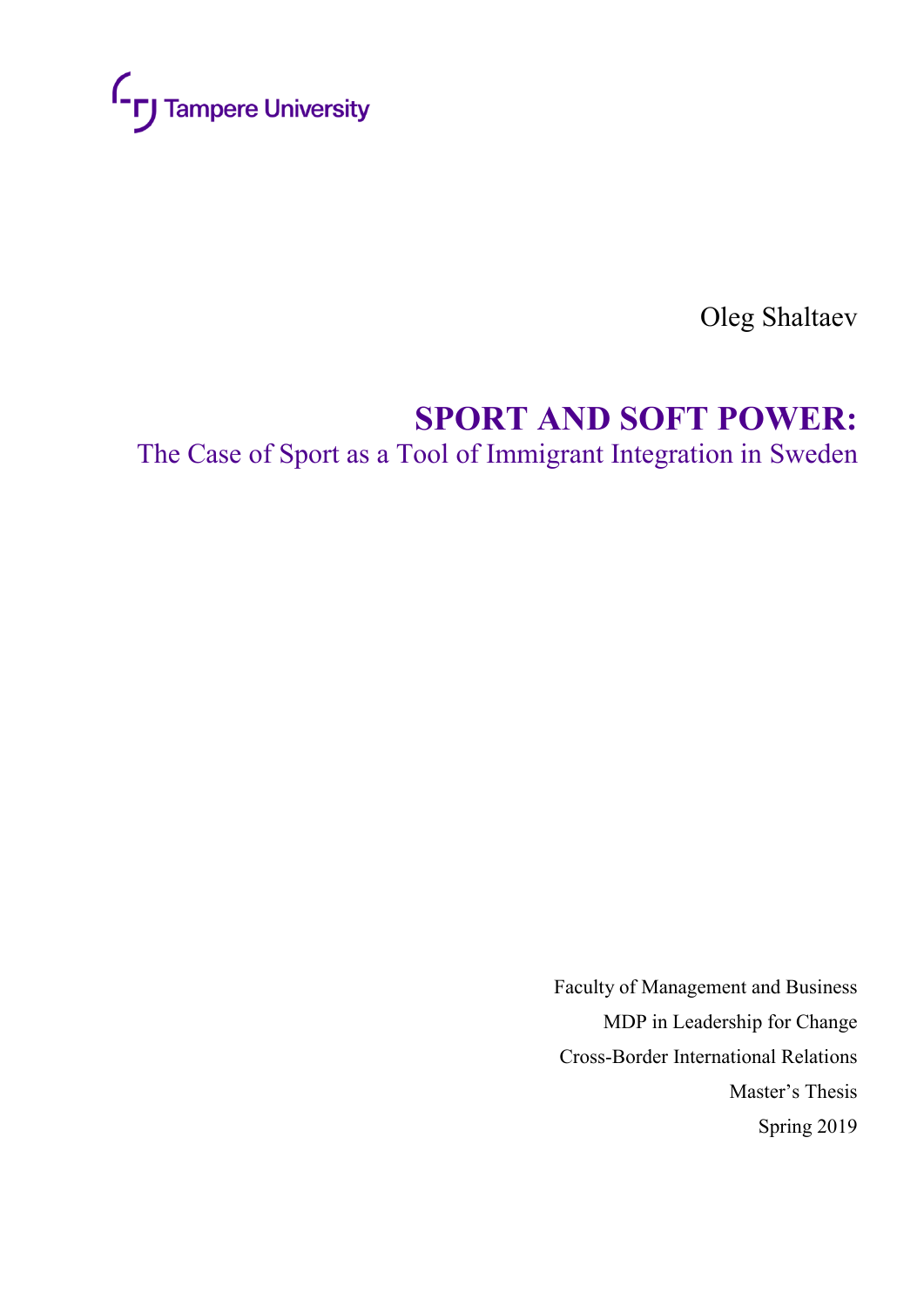## Tampere University

Faculty of Management and Business

MDP in Leadership for Change

SHALTAEV OLEG: Sport and Soft Power: the Case of Sport as a Tool of Immigrant Integration in Sweden

Master's Thesis, 83 pages  $+$  3 pages of Appendix

Spring 2019

E-mail: oshaltayev@gmail.com

This research examines whether and how the idea of Sweden as a multicultural society and the image of sport as a tool of integration have been used to increase the power of attraction of Sweden in international relations. Do sportspeople with an immigrant background constitute a form of Swedish soft power? There are different initiatives in Sweden aiming to facilitate integration of newly arrived immigrants and refugees into the Swedish society, and sport, reportedly, is becoming a relevant social platform for integration as it breaks down ethnic barriers. These initiatives are also attracting international attention, which is the focus of this research. There is previous research about sport as soft power tool but not much studies concern integrative sports projects or sportspeople constituting a form of soft power. The research on sport as a form of Sweden's soft power is also limited.

Methodologically, this thesis relies on qualitative content analysis of primary data. In order to get a comprehensive knowledge about the image given about Sweden through sport integration projects and perceptions of outstanding Swedish sportspeople of immigrant background this study used the method of triangulation in data collection. The research analyzed articles published in international English-language media during the period of 2014–2018, four personal interviews conducted in January 2019 with immigrants and officials involved in a sport integration project, and the documentary film *Trevligt Folk*.

The analysis of chosen primary data showed that although there is no explicit agenda on the part of the Swedish state, the government and its departments, to employ sportspeople of immigrant background in Sweden to promote soft power in international relations, there are elements of soft power in the examined phenomenon. Sportspeople with an immigrant background and various integration projects associated with them are able to attract positive international attention and can thus be said to constitute a form of Swedish soft power. In the analyzed case, soft power is constituted through seven themes which emerged from the analysis of data: sport as a tool of soft power, sport as a tool for integration, New Swedishness, representing Sweden, transnational belonging, personal development for change, and racism and anti-racism.

*Keywords:* Sweden, soft power, sport, immigration, integration, content analysis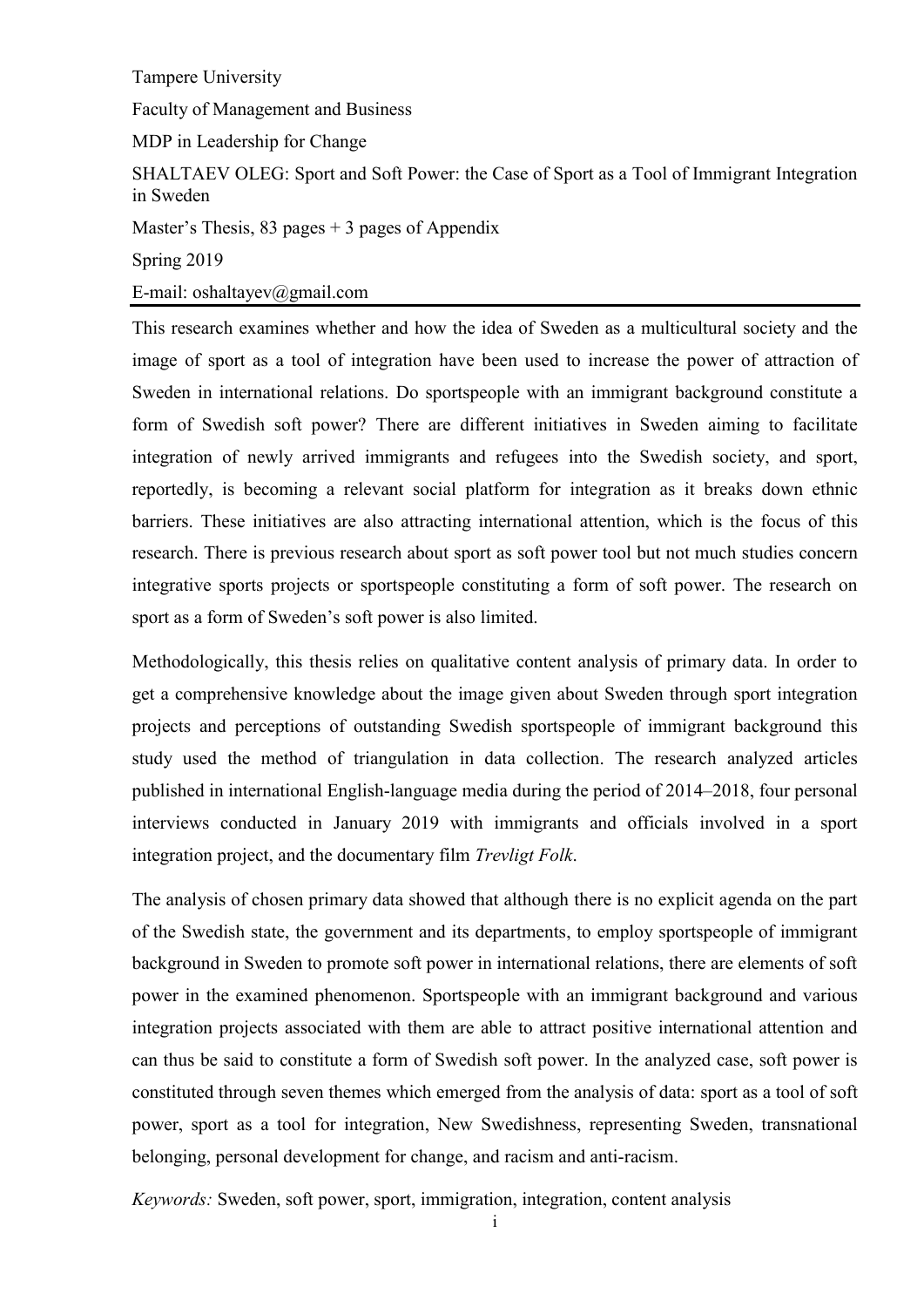## **List of Abbreviations**

- EU European Union
- FA Football Association
- FBK Fotbollsklubb
- FIB Federation of International Bandy
- FIFA Fédération Internationale de Football Association
- IMDb Internet Movie Database
- IOC International Olympic Committee
- ISCA International Sport and Culture Association
- SF Svensk Films
- SSC Swedish Sport Confederation
- UEFA Union of European Football Associations
- UK United Kingdom
- US/ USA United States/ United States of America
- USSR Union of Soviet Socialist Republics
- WADA World Anti-Doping Agency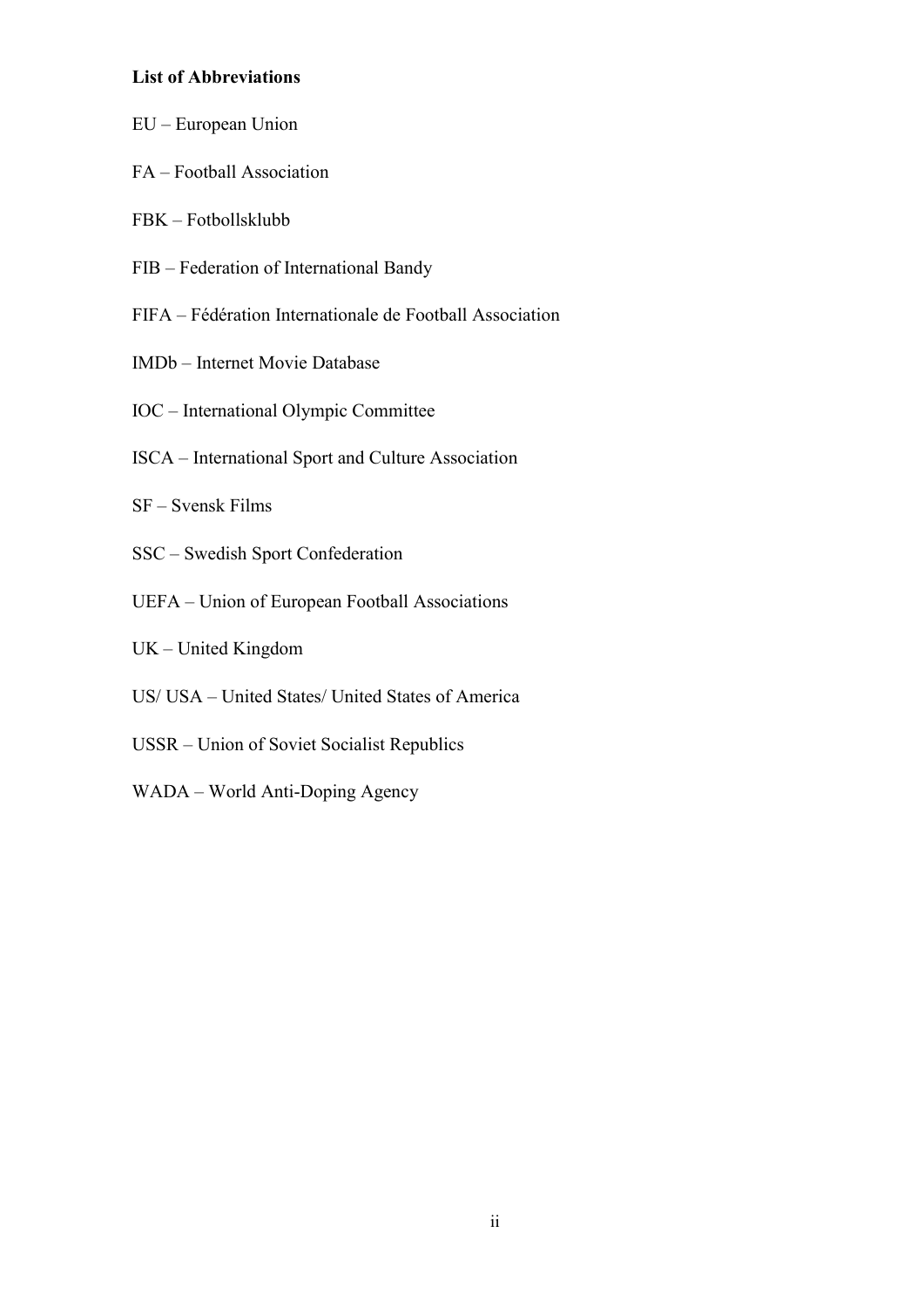## **Contents**

| 2.1 Evolution of Sports Studies in Political Science and International Relations 9 |  |
|------------------------------------------------------------------------------------|--|
|                                                                                    |  |
|                                                                                    |  |
|                                                                                    |  |
|                                                                                    |  |
| 2.3 Neoliberalism in International Relations and Concept of Soft Power13           |  |
| 2.4 Sports Diplomacy as a Tool of Soft Power in International Relations16          |  |
| 3. Previous Research on Sport as a Tool of Integration (in Sweden) 19              |  |
|                                                                                    |  |
|                                                                                    |  |
|                                                                                    |  |
|                                                                                    |  |
|                                                                                    |  |
| 5. The Role of Swedish Sports Figures with Immigrant Roots in Promoting            |  |
|                                                                                    |  |
|                                                                                    |  |
|                                                                                    |  |
|                                                                                    |  |
|                                                                                    |  |
|                                                                                    |  |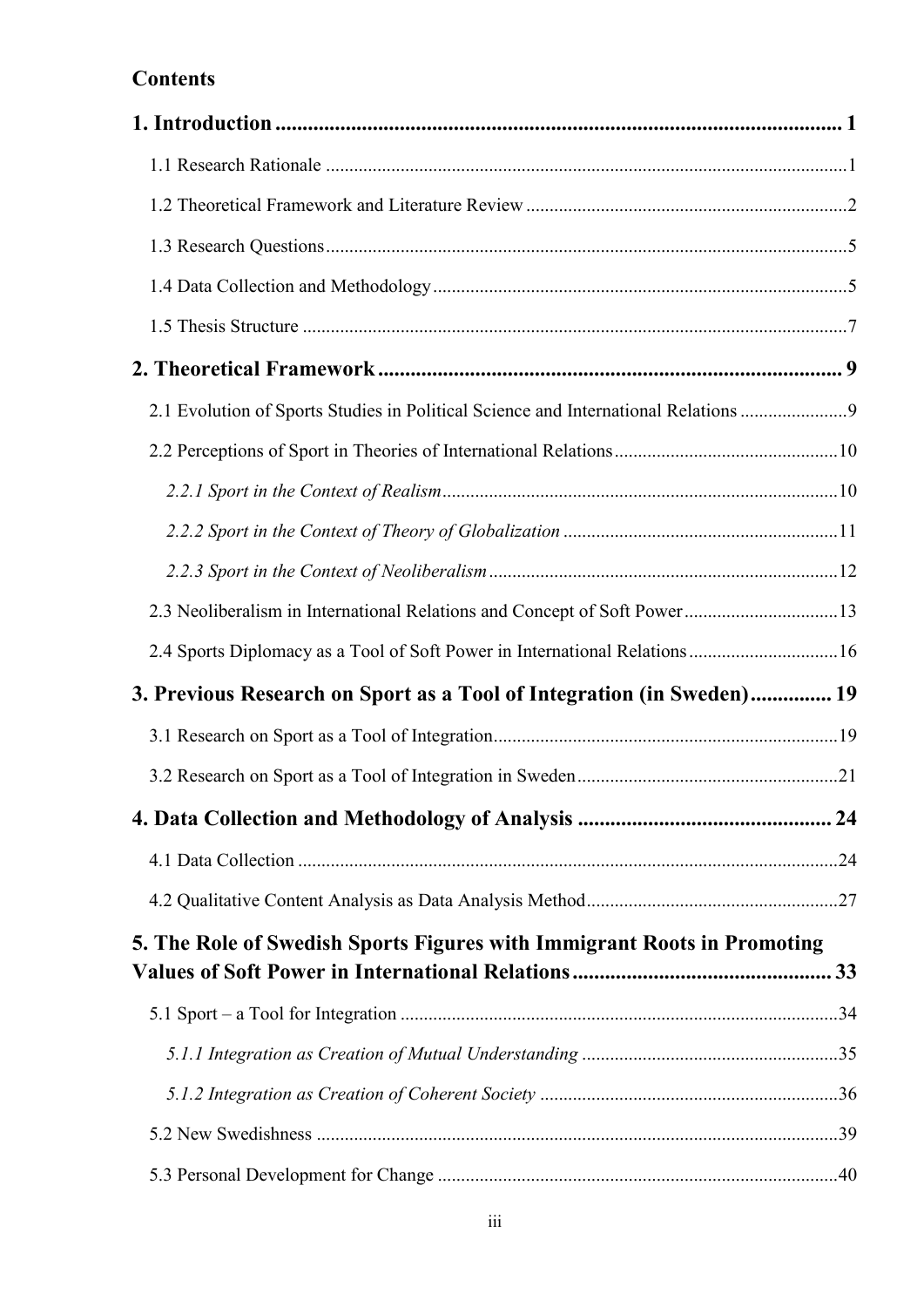| 6. Somalia Bandy Team as an Example of Sport Integration in Sweden  54 |  |
|------------------------------------------------------------------------|--|
|                                                                        |  |
|                                                                        |  |
|                                                                        |  |
|                                                                        |  |
|                                                                        |  |
|                                                                        |  |
|                                                                        |  |
|                                                                        |  |
|                                                                        |  |
|                                                                        |  |
|                                                                        |  |
|                                                                        |  |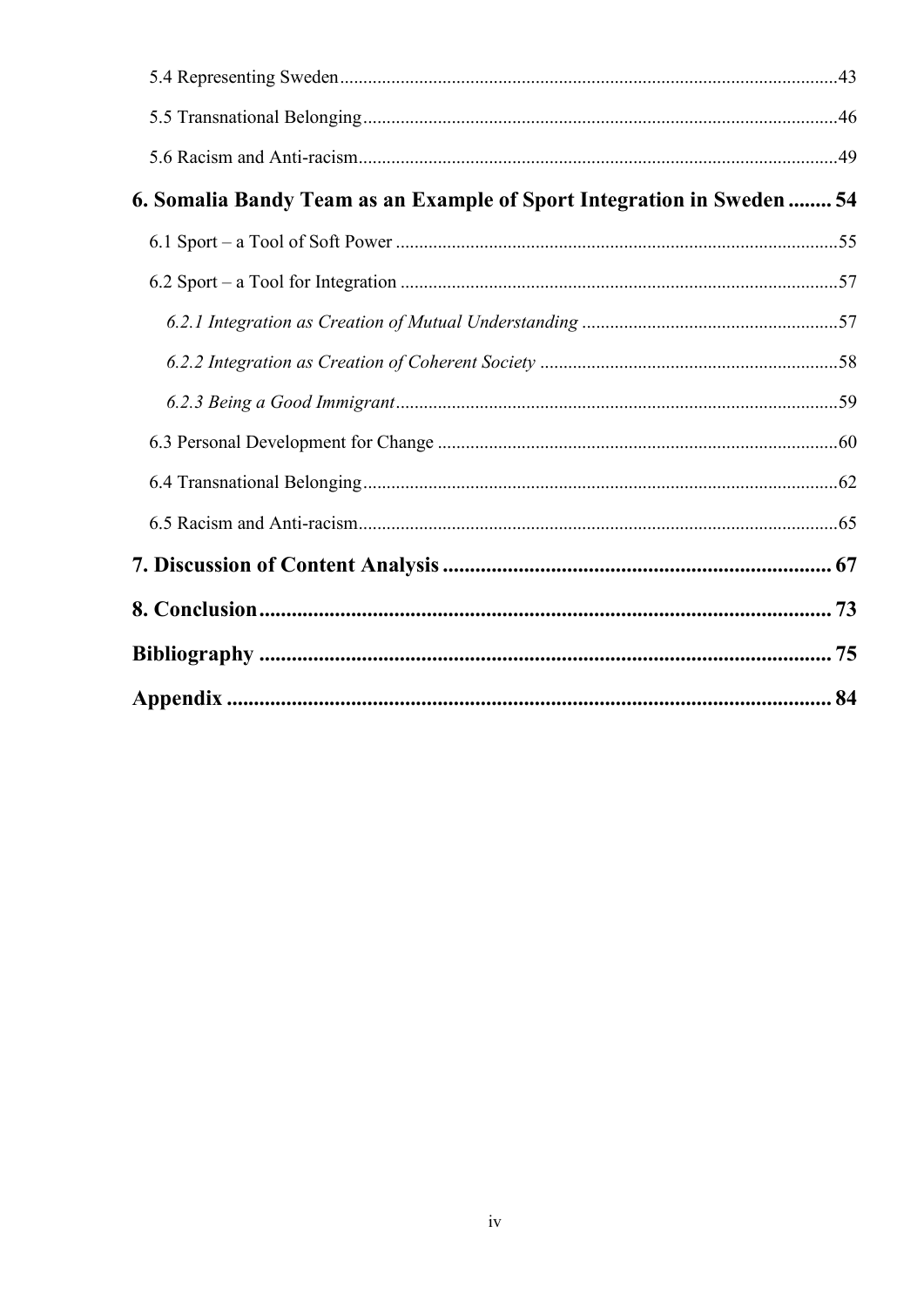## <span id="page-5-0"></span>**1. Introduction**

#### **1.1 Research Rationale**

<span id="page-5-1"></span>Nowadays international migration has become one of the most relevant trends. Several European states have a friendly and propitious environment to adapt migrants in society, and Sweden is one of the European leaders in this field. According to the *US News & World Report*'s list of "Best Countries for Immigrants" in 2018 Sweden was ranked the third best country after Canada and Switzerland with high rankings in education, income equality and quality of life (Best Countries for Immigrants, 2018).

The process of active migration is not a new phenomenon for Sweden. Over the last century and a half, Sweden has met several waves of population flow-out as well as its influx. "The great emigration" from Sweden refers to the end of XIX and the beginning of XX century, when almost every year over 20 000 Swedes left the country. "The great emigration" has reached the peak in 1887, when more than 50 000 people moved from Sweden primarily to the USA due to internal poverty, religious persecution and political constraints, and this number accounted for 1% percent of the Swedish population (Sweden and Migration, 2018). The situation started to change after the World War II. Sweden was lacking labor force, and the reigning Social Democratic Party promoted the idea that new coming immigrants may become an integral part of Swedish economy. Thus, during the late XX century Sweden started to provide its open-door immigrant policy and is continuing nowadays. During the second half of XX century Sweden has been taking refugees mostly from Iraq, Iran, Lebanon, Syria, Turkey, Eritrea, Somalia and several Latin countries such as Chile (Sweden and Migration, 2018). Nowadays refugees from Syria, Eritrea and Afghanistan fulfill this list (Statistics Sweden, 2017).

Over the last five years, Sweden has been facing a significant challenge concerning immigration policy. During that time, the number of immigrants seeking for residence permit and asylum has not dropped below 100 000 each year. The peak number was recorded in 2015, when over 163 000 immigrants applied for residence permit (The European Migration Network, 2017: 4). The Swedish Migration Agency approved over 115 000 applications in 2015 and over 150 000 in 2016, which represented the highest figure ever (Swedish Migration Agency, 2017). Thus, according to Eurostat survey, by 2016 there were 16.4 immigrants per 1000 inhabitants in Sweden which is the fifth highest rate among the EU member states after Luxembourg (39.2), Malta (38.1), Cyprus (20.4) and Ireland (17.9) (Eurostat, 2018).

Although the immigrants' acceptance is hard as well as their further integration into society, Sweden continues to take immigrants and provide them with propitious living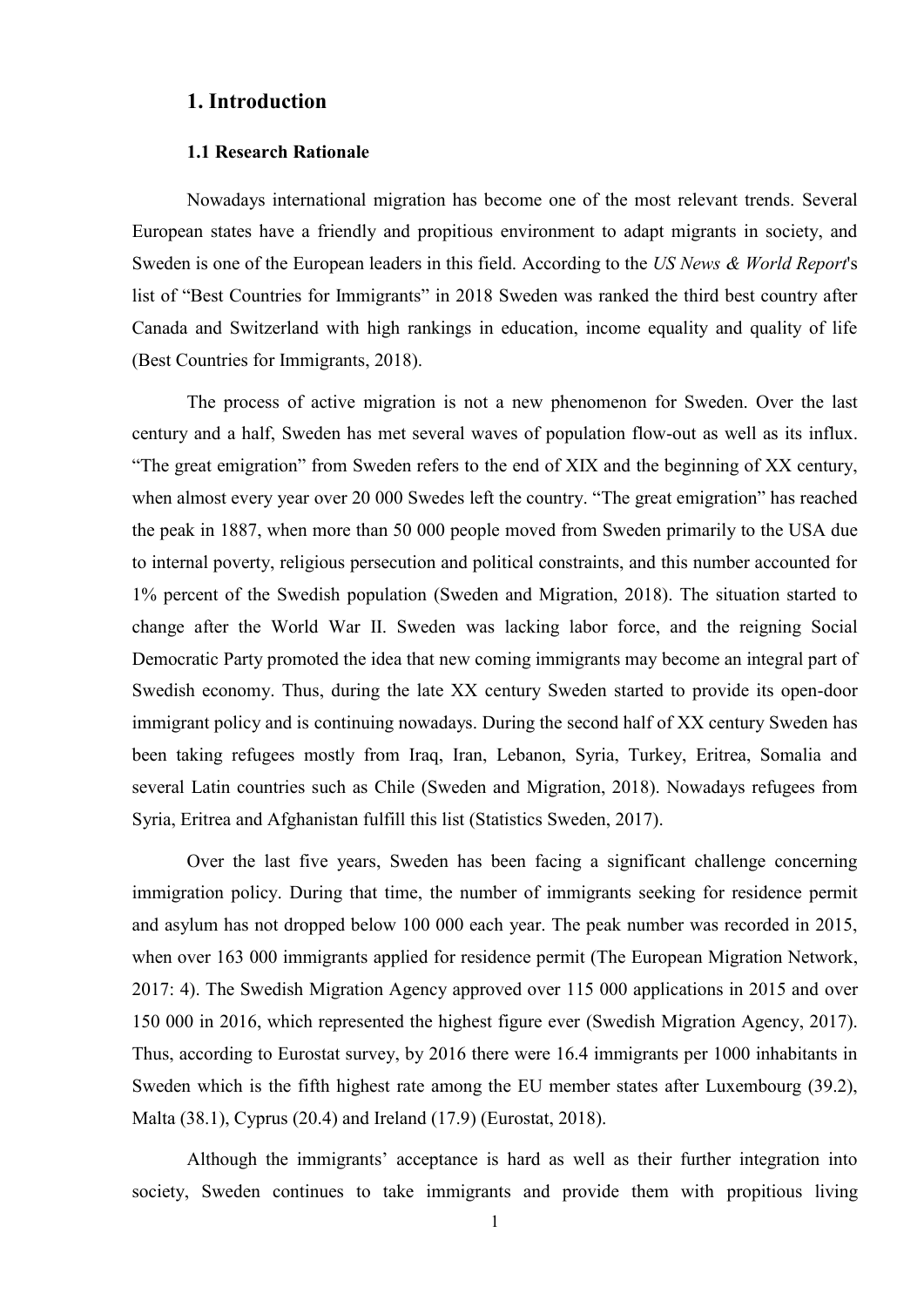conditions. The issue of equality in a multicultural society has always been a matter of particular concern for the Social Democratic Party, and that is fixed in ongoing party program. The Social Democrats treat the Swedish policy for equality as "a policy for integration based on an open attitude to the opportunities provided by plurality and on mutual respect between immigrants and native Swedes" (Party program of the Social Democratic Party, 2001: 21). However, back in 2001, Social Democrats recognized that "Sweden is a multiethnic society but with visible inequalities that are related to people's ethnic backgrounds‖ (Party program of the Social Democratic Party, 2001: 15). In modern times, this challenge of multicultural policy has only increased. The question of immigration has been put into the focus of Swedish politics in new ways also with the rise of the nationalist Sweden Democrats Party which has been strengthening its positions in the Swedish parliament, *Riksdag*, for the last three elections with 18% of votes in 2018 heavily influencing immigration politics ("Sweden Democrats", 2018, September 25).

In order to keep the status of welfare state, Sweden provides different initiatives aiming to facilitate immigrants' integration into society, and sport, hypothetically, seems to be one of the instruments of Sweden's integration policy. Sport is becoming a relevant social platform for immigrants and refugees to integrate into society as it breaks down the ethnical barriers. While research has been done on the role of sport as a tool of migrant integration (Smith, Spaaij, McDonald, 2018; Hertting, Karlefors, 2013), in this research I turn attention to a less examined phenomenon: I examine how the idea of Sweden as a multicultural society and sport as a tool of integration has been used to increase Swedish soft power in international relations. No diplomat can produce attraction better than outstanding sportspeople. In this regard, Stuart Murray claims that "sportspeople act more like celebrity diplomats, using their star power to draw the world's attention to international, global issues" (Murray, 2012: 585). Sweden has a lot of outstanding sportspeople representing the country in different kinds of sport, and some of them seem to have become Swedish agents of soft power. Sportspeople with a migrant background play a particularly effective role as producers of attraction as they transmit a message about a wellfunctioning, integrated society. One of the most obvious examples of this is Zlatan Ibrahimović, a famous Swedish footballer with immigrant roots, often seen to represent "New Sweden" and give a positive image of Sweden – i.e. to promote the values of soft power. This research also pays attention to such examples of successful sport integration as football club Dalkurd, Sweden's national team in cricket, and Somalia national bandy team.

## **1.2 Theoretical Framework and Literature Review**

<span id="page-6-0"></span>As this research is an inquiry into Swedish soft power, it is conducted under the prism of the neoliberalism theory in International Relations in particular conceptualizations of Joseph Nye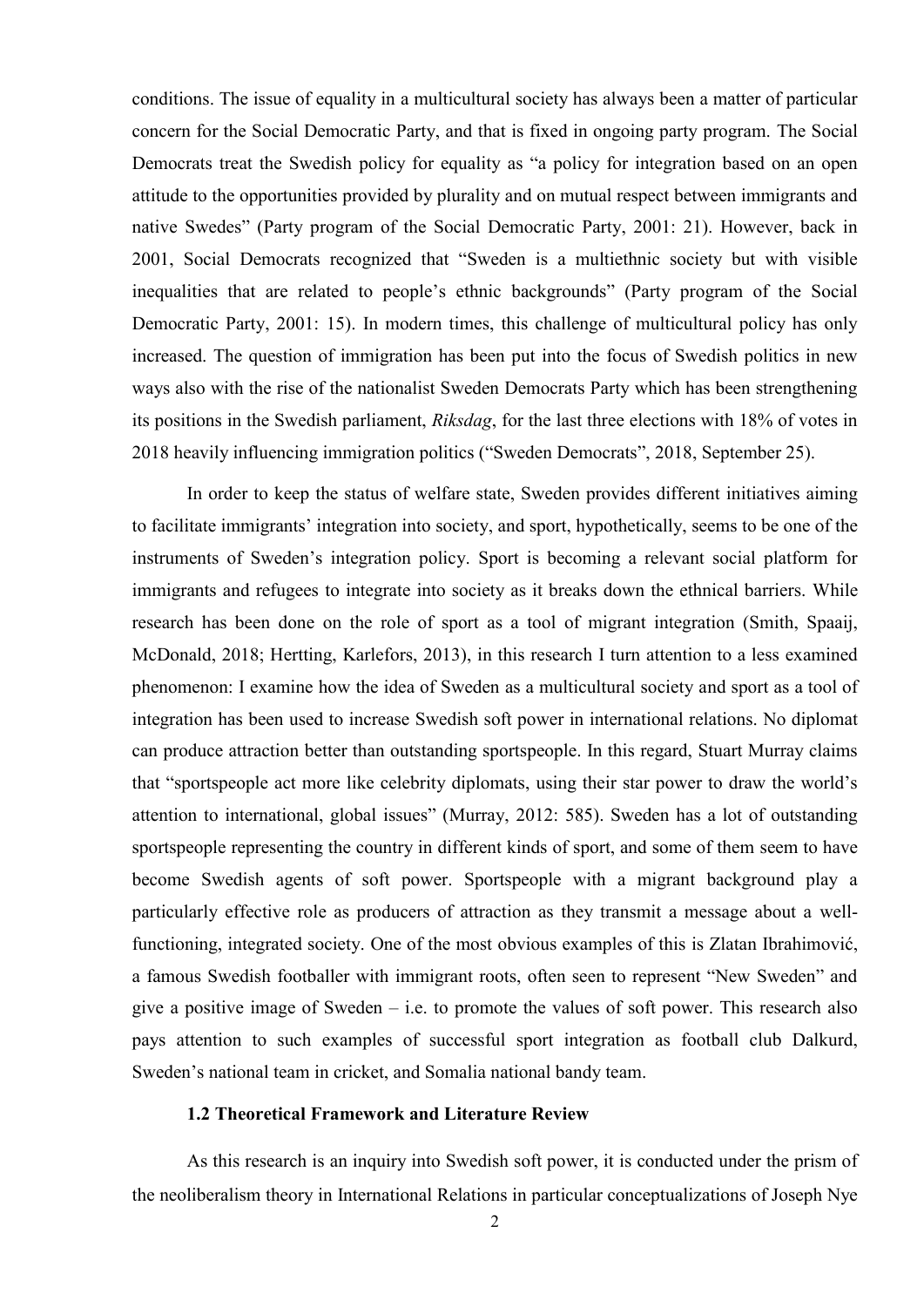and Robert Keohane. Neoliberalism takes into consideration the diversity and multiplicity of actors, including the institution of sport, which allows to emphasize the significance of research in this area. The neoliberal paradigm fits this research as it pays attention to cooperation and encouragement as the major elements of international relations, rather than force and coercion. This foregrounds the role of a set of private methods in relationships between actors, for instance, sports diplomacy. Neoliberalism thus seems to explain better the phenomenon of the figure of an integrated immigrant supporting the soft power pursuits of the Swedish state in the context of "complex interdependence" – the state of world politics, in which all actors, including state and non-state, are dependent on each other (Keohane, Nye, 1977: 8). The concept of soft power makes a valuable contribution to this thesis as well. Nye coined this term in the academic field and provided a further description for it (Nye, 1990: 167). Soft power is a tool of influence on the international arena, which implies voluntary attraction of attention rather than the use of forced military and economic force. Soft power possesses such three key resources as culture, political values and foreign policy of a state (Nye, 2008: 94). In this regard, I suppose that sport, notably the idea of sports as a tool for migrant integration, is one type of resource and is worth further studying in the context of soft power.

In previous research, connections between sports and politics, sports and international relations, sports and diplomacy have been explored. Such authors as Barrie Houlihan (Houlihan, 1997; Houlihan, 2008; Houlihan, Zheng, 2015), Veronica Pasynkova (Pasynkova, 2014) and Stuart Murray (Murray, 2012) have made significant contributions to studies in these fields. Houlihan argues that it is appropriate to study sport in international relations through such theoretical approaches as realism, the theory of globalization and neoliberalism (Houlihan, 2008). Houlihan also proves that different states use sport as a tool of soft power in both domestic and foreign policy (Houlihan, Zheng, 2015). Pasynkova studies sport through the theory of neoliberalism and believes that its entry into the international arena was due to a number of trends, including the rapid growth of actors in international relations and growing interdependence between them (Pasynkova, 2014). Murray turns to sports diplomacy as a developing tool of cooperation between states which is aimed to improve image of one's state on the international arena (Murray, 2012).

Moreover, there is also research on sport as a tool of integration. Thus, Andreia Soares e Castro defines sport as a tool of public diplomacy and a tool of integration (Soares e Castro, 2013). Robyn Smith, Ramón Spaaij and Brent McDonald find that integration of immigrants, in the sport context, considers social change and adaptation of migrants in a society (Smith, Spaaij,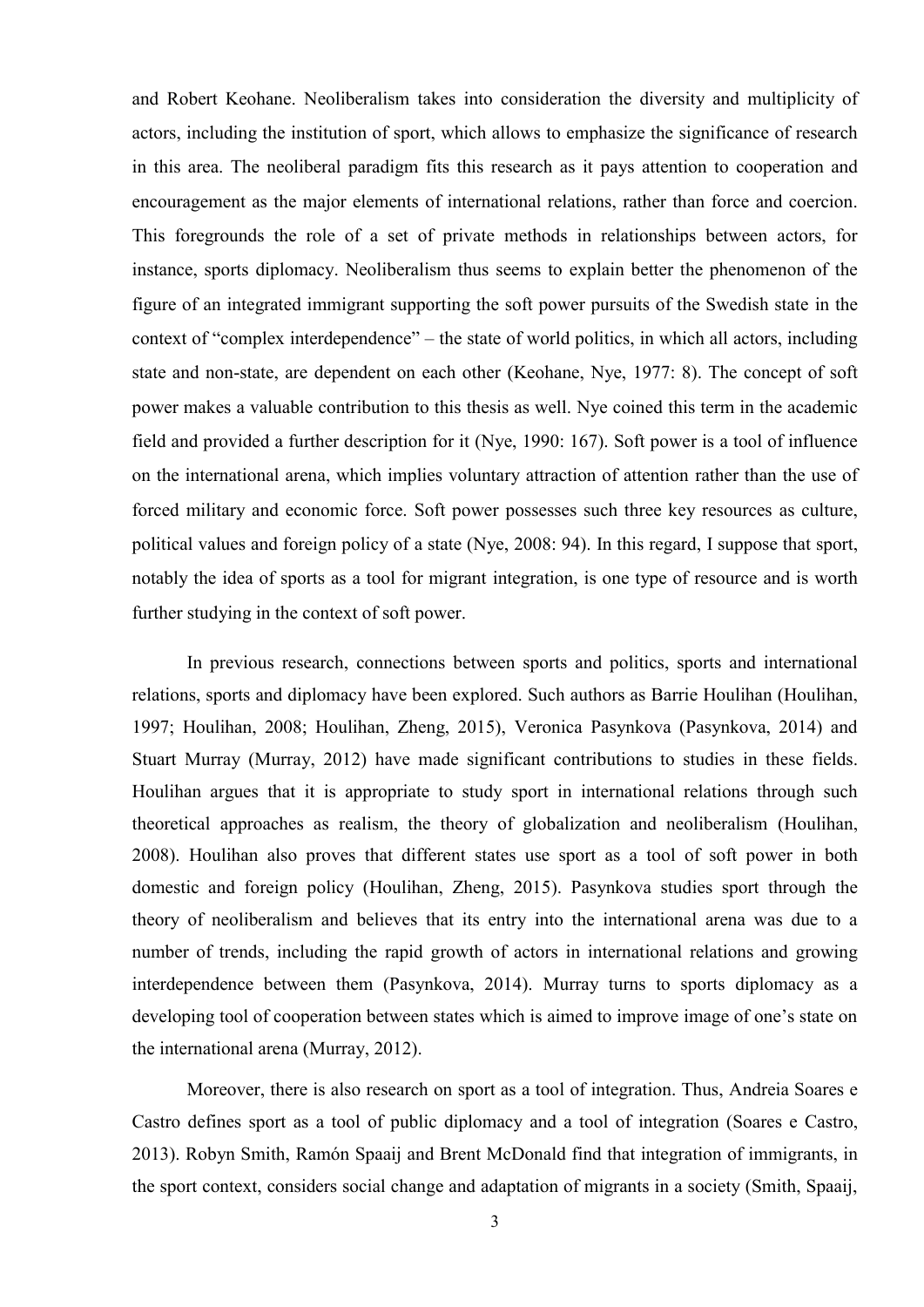McDonald, 2018). Krister Hertting and Inger Karlefors believe that sport is a platform where representatives of different national cultures may meet, and competitive sport at the mass or grassroots level is used as a tool for integration of minorities into society (Hertting, Karlefors, 2013). Hertting and Karlefors (2013) also describe sport as a context for integration in Sweden within authentic research based on the analysis of pictures drawn by newly arrived immigrant children in Sweden. Herbert Hartmann describes the effectiveness of integration through the institute of sport and admits the challenges of its implementation as this opportunity is underestimated (Hartmann, 2018). There is also literature describing Swedish policy actions applying to sport as a tool for integration since 2000s. Thomas Peterson devoted studies to sport as an arena for integration (Peterson, 2004), and to discussing the high role of youth and school children, with immigrant roots in particular, involvement in sport activities (Peterson, 2008). The key ideas of Peterson are that sport may prevent social discrimination in the society due to skillful performance (Peterson, 2004) and that Swedish sport clubs and associations should attract more school children and reduce costs on trainings (Peterson, 2008).

Another piece of research that was interesting for the purposes of this work is Cecilia Stenling and Mike Sam's (2017) study of strategic representations and legitimacy of sport policy advocacy in Sweden. The study is based on data from the public hearings with representatives of six parties from the Swedish parliament. Stenling and Sam claim that Sweden is lacking a governmental agency, which could make up the whole state's sport policy, while it is conducted rather by the Swedish Sport Confederation, non-governmental organization, which they call an "extended arm" of the Swedish government (Stenling, Sam, 2017: 695). Stenling and Sam suggest that the Swedish political parties seem to underestimate the potential of sport as a tool of politics (Stenling, Sam, 2017: 701).

While literature on the connections between the image of a well-integrated sportsperson and soft power seem to be lacking, one source of inspiration for this research was Christine Sarrimo's analysis of the construction of Zlatan Ibrahimović brand in media. Sarrimo argues that a biography book *I am Zlatan Ibrahimović* has contributed a lot to strengthen his image, but notes that his brand has been registered in the EU long before the release of the book (Sarrimo, 2015). She claims that Ibrahimović shares his ghetto experience with the world and gives a rare insight about ghetto life in European suburbs, which attracts wide audience. Sarrimo also pays attention that the Swedish car manufacturer Volvo contributed to emphasize Swedishness of Ibrahimović (Sarrimo, 2015). However, she does not make connections to Swedish soft power. All in all, although it is possible to find connections between sport and the Swedish politics and between sport and Swedish soft power, previous literature on the research problem is limited.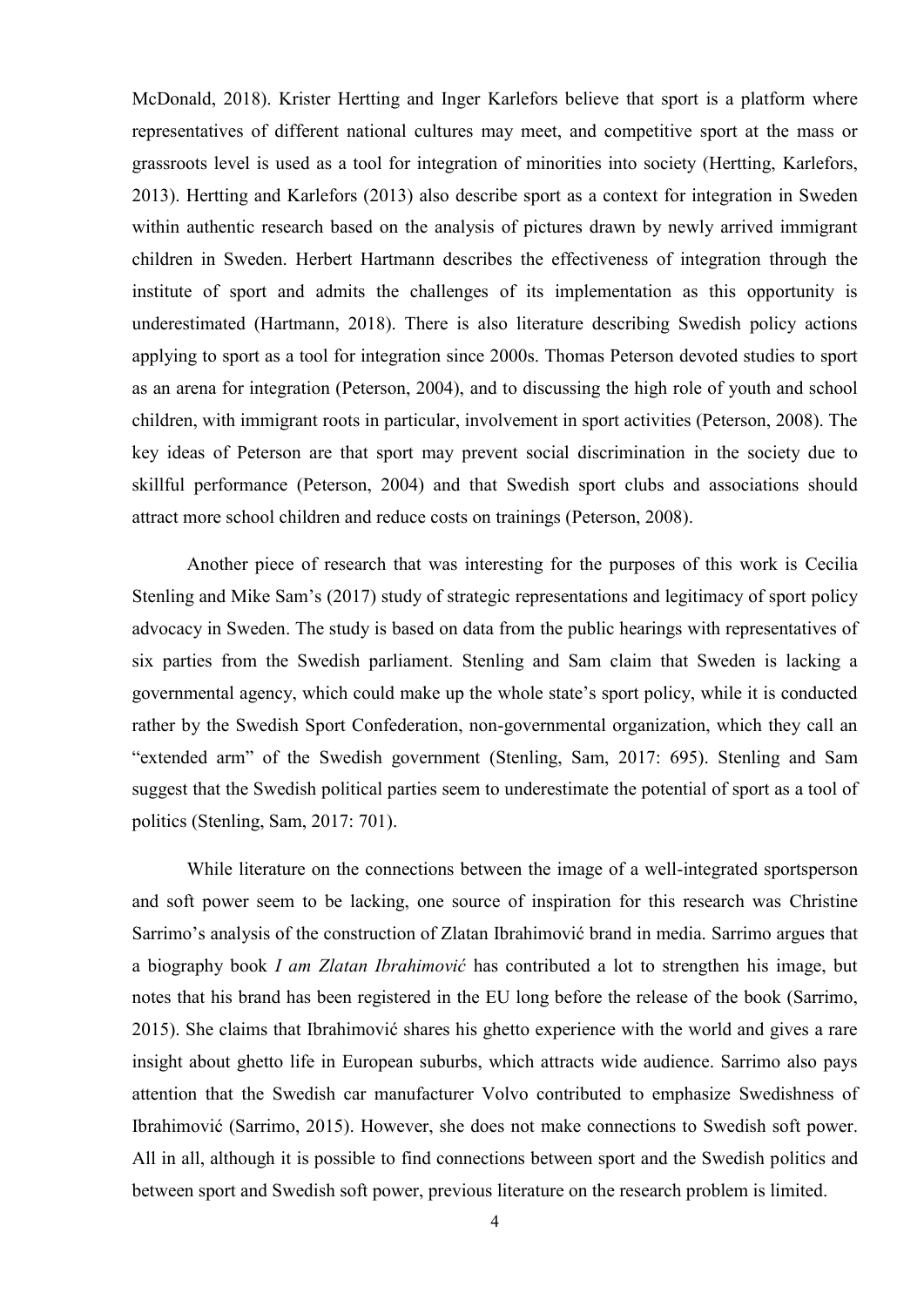## <span id="page-9-0"></span>**1.3 Research Questions**

The research question of this thesis is formulated as follows:

Do sportspeople with an immigrant background constitute a form of soft power for Sweden? The following sub-questions specify it:

- How outstanding Swedish sports figures with immigrant roots are used to promote a positive image of Sweden?
- How do immigrants in Sweden view the role of sport as a tool of integration?
- What image of Sweden in terms of sport integration of immigrants do international English-language sources create?

In order to answer these questions, the following research design was constructed: Firstly, defining connections between sport and politics within the theoretical framework of international relations; Secondly, proving whether or not the theory of neoliberalism fits this research – what are its benefits and drawbacks; Thirdly, discovering how sport is a relevant tool for integration policy; Fourthly, analyzing the role of teams composed of immigrants and outstanding Swedish sports figures with immigrant roots in promoting values of soft power in international relations; Fifthly, analyzing the role of Somalia bandy team, as a successful example of immigrant integration in Sweden, in promoting values of soft power in international relations within case study.

## **1.4 Data Collection and Methodology**

<span id="page-9-1"></span>Data for this research was collected using triangulation in order to obtain comprehensive and reliable research materials. Triangulation is a method designed to combine different techniques or methods to explore research questions from different angles. Triangulation allows a researcher to collect data from a set of multiple sources and then use diverse methods, investigators or theories to make the analysis. As it is argued, triangulation gives the potential to make new and alternative explanations (Arksey, Knight, 2011: 22–23).

Following the idea of data triangulation, this research is based on the analysis of primary sources which could be divided into three groups. The first group of primary data consists of media articles on immigrant sports in Sweden published in English-language international media. This set of articles helps to get acquainted with the international representation of different successful sport initiatives in football (Douglas, 2018, October 26; Tivemo, 2017, October 9), cricket (Schofield, 2016, August 22; Edwards, 2016, February 1), and bandy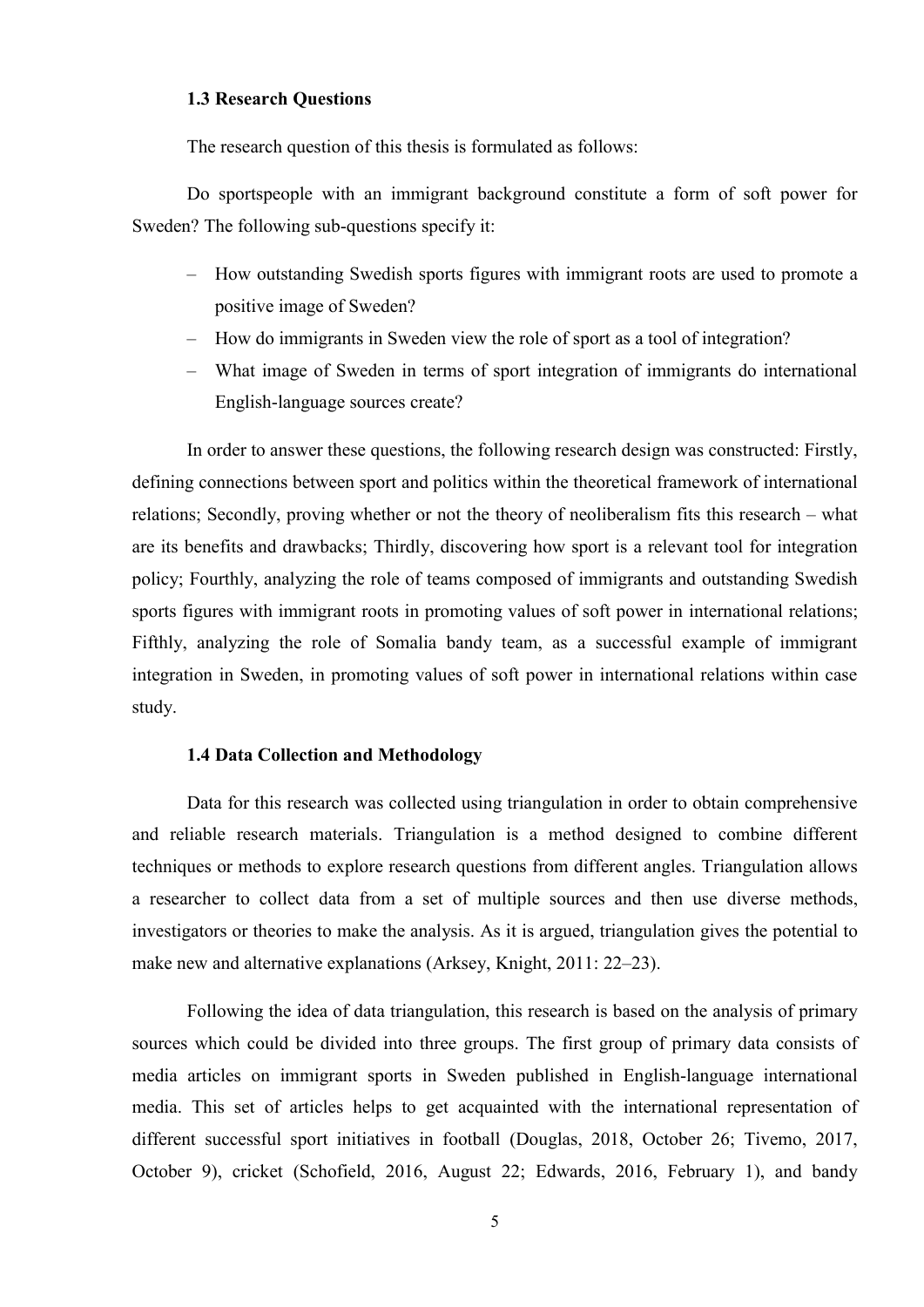(Shearlaw, 2016, January 4; Majendie, 2014, January 24). Hypothetically, international exposure of these more or less successful projects aiming to integrate immigrants into Swedish society is connected to the promotion of Swedish soft power. Several articles recognize the impact of sports and the Swedish sports figures as drivers for promotion of soft power. In this regard, media talks about the "role model" of Zlatan Ibrahimović ("Zlatan", 2016, June 6) and points out the "Zlataner Effect" on Europe (Fallahi, 2018, May 23; Syvänen, 2015, March 12). Media also describes the case of Jimmy Durmaz, a Swedish footballer of national squad with Turkish roots, who faced a racist message during the 2018 FIFA World Cup in Russia but gained support from the Swedish officials (Christenson, 2018, June 24; Edwards, 2018, June 26; Rhys, 2018, July 4). The main criteria for collecting the materials amounted to their novelty and quality. Generally, the first group of primary data covers the period from 2014 to 2018.

As the second group of primary data, this research exploited semi-structured interviews conducted with two players of Somalia national bandy team and two questionnaires conducted with the Head of Integration of Borlänge and with the representative of Somalia bandy team board of management. The purpose of semi-structured interviews with the players and questionnaires with the officials was to learn more about the peculiar case of Somalia bandy team and discover whether and how the image of Somali players residing in Sweden but representing Somalia demonstrates Swedish soft power.

The third part of primary data is represented by the Swedish documentary film *Trevligt Folk*, which is translated in English as *Nice People*. The film was presented in 2015. Directed by Anders Helgeson and Karin af Klintberg, the film describes the process of creation of the Somalia bandy team which is composed of Somali immigrants living in the Swedish town Borlänge. The documentary was shot between 2013 and 2014 following the preparations of the team to the Bandy World Championship in Irkutsk, Russia. The movie is also about the process of integration of the Somalis who are involved in sport activities in Borlänge. It contains views and interviews of the players, the Borlänge officials, the Borlänge bandy managers, and opinions of local citizens. The movie is interesting for a soft power inquiry as it has been screened across Sweden and presented in different international film festivals. Moreover, it is available for watching in international video streaming services *Netflix* (Trevligt Folk, 2015) and *Vimeo* (Nice People, 2017), which makes safe to suggest that the film has become a provider of Swedish soft power as it is available for wide international audience.

Moreover, the research includes different background data — primarily, statistical sources. For instance, *Swedish Migration Agency* provides information on the number of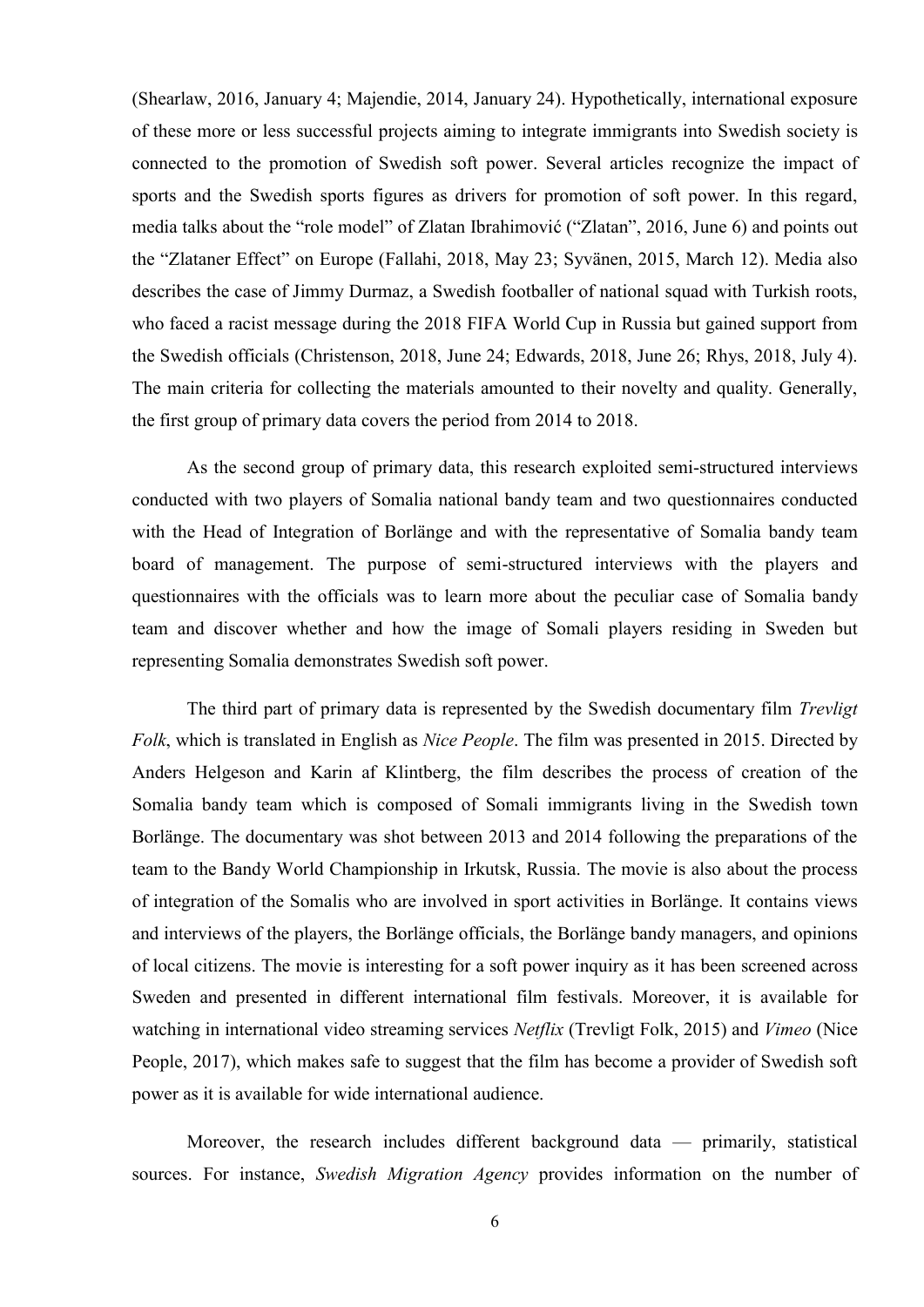immigrants coming to Sweden, on number of approved residence permits as well as on their categories (Swedish Migration Agency, 2017). Online *Statistics Sweden* engine gives a deep insight on immigration figures by grounds for settlement, country of citizenship and sex (Statistics Sweden, 2017).

As for methodology of data analysis, this thesis is based on qualitative content analysis. In my research I rely on Philip Mayring's approach. According to the definition given by Mayring, qualitative content analysis is "an approach of empirical, methodological controlled analysis of texts within their context of communication, following content analytical rules and step by step models, without rash quantification" (Mayring, 2000, para. 20). It helps to develop a systematic and theory-guided approach designed to apply a category system to text analysis. Qualitative content analysis fits this research as it is aimed to provide a context and further analysis of such primary data as media articles, semi-structured interviews, questionnaires and the documentary film *Trevligt Folk* as well. Mayring defines four major points that characterize the advantages qualitative data interpretation. First, it fits the material into a model of communication by determining the text context and background. Second, analysis of the material is conducted step by step. Third, a researcher may create categories of analysis depending on research questions, which is a significant step of text interpretation. Finally, qualitative data interpretation is creating the criteria of reliability and validity of analysis, which may be verified and estimated by trained professionals only. In addition, the criteria of reliability and validity of analysis may be achieved by applying to triangulation of methods in data collection, which is used in this study (Mayring, 2000).

## **1.5 Thesis Structure**

<span id="page-11-0"></span>This thesis is divided into eight chapters including the introduction. The second chapter is devoted to the theoretical framework of this research, where I define connections between sport and politics within the theoretical framework of international relations and prove whether or not the theory of neoliberalism fits this research. The third chapter presents previous research on sport as a tool for integration policy, emphasizing studies on Sweden. In the fourth chapter I explain in detail which data I chose for analysis and describe the method of qualitative content analysis and coding technique.

Chapter 5 and Chapter 6 are analytical and present results of qualitative content analysis of chosen primary data. Chapter 5 reveals the role of outstanding Swedish sports figures with immigrant roots in promoting Swedish soft power in international relations. Chapter 6 reveals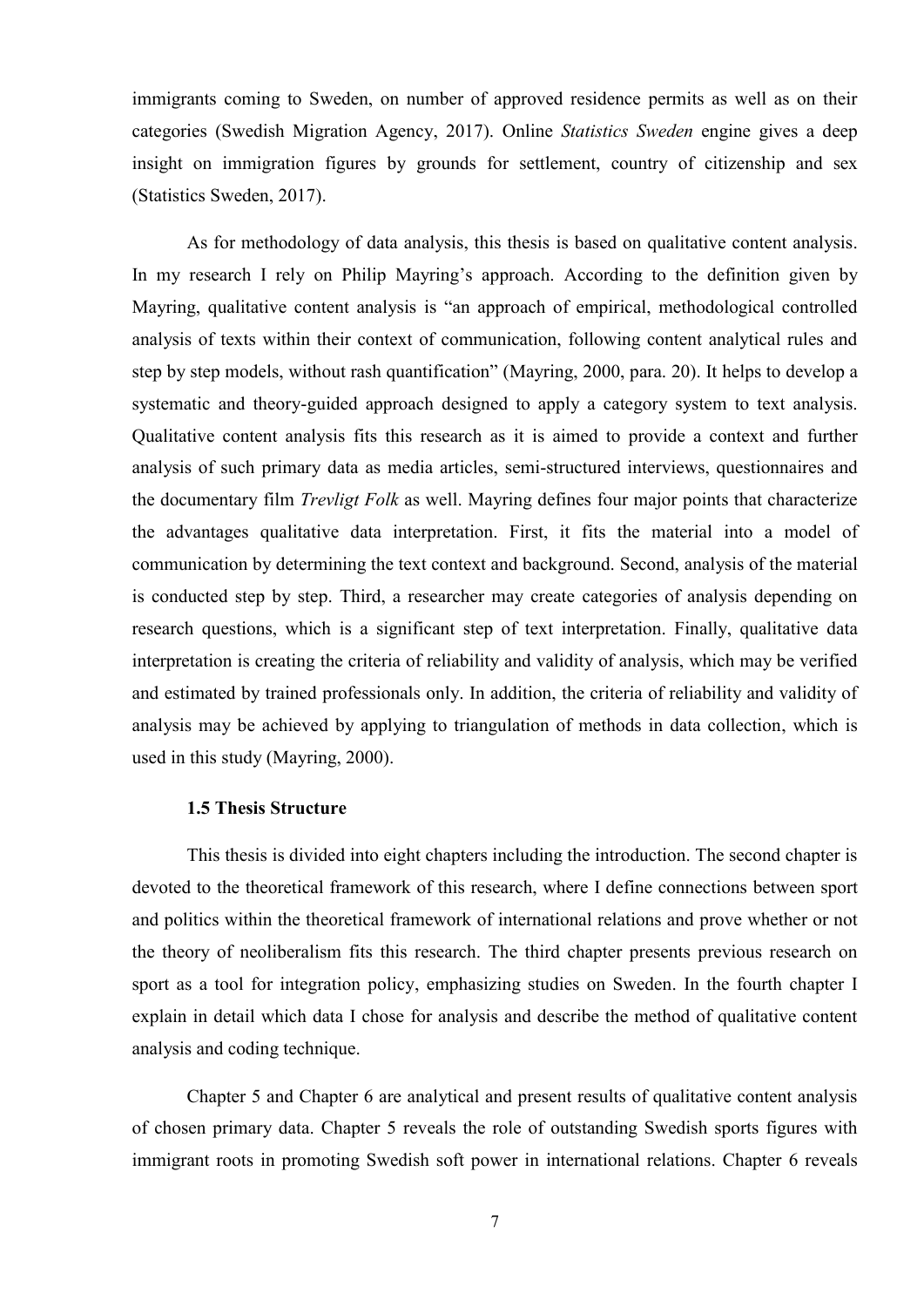the value of Somalia bandy team, as a successful example of immigrant integration in Sweden, in promoting Swedish soft power in international relations within case study.

In Chapter 7 I summarize all important findings of this research applying to extensive discussion. Finally, the conclusion will sum up the results of this study, elaborating on its limitations, and present the answer for the research question of the thesis.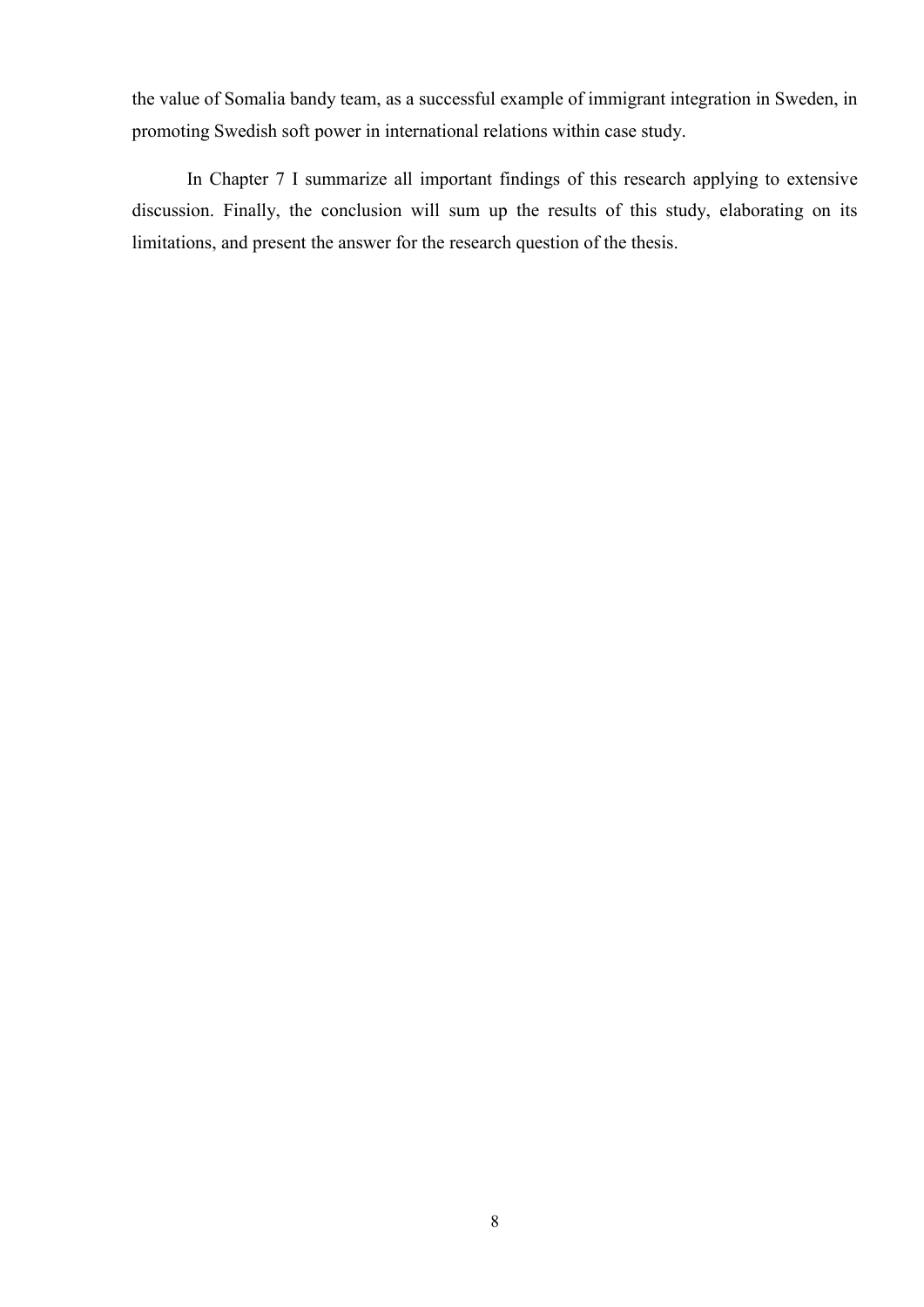## <span id="page-13-0"></span>**2. Theoretical Framework**

#### **2.1 Evolution of Sports Studies in Political Science and International Relations**

<span id="page-13-1"></span>In the modern world, sport has become a global phenomenon that affects different spheres of life, including world politics, business and social environment. In this regard, today it is permissible to say that sport, sports institutions, sports movements and events have become a part of the international relations system. One of the significant factors in the development of world sports is the formation of various social movements associated with it. For example, the Olympic movement that is under the command of the Supreme authority of the International Olympic Committee (IOC) and "encompasses organizations, athletes and other persons who agree to be guided by the Olympic Charter" (Olympic Charter, 2015: 17). In this light, in many scientific studies on international relations the term "sport" refers to the sphere of activity of high achievements, a complex social phenomenon that has its own institutions, the potential for sustainable development and social movements, which has an opportunity to attract wide attention of the public and the world community.

Nevertheless, for a long time the scientific community considered relevant the thesis of apolitical sports. Thus, the relationship between sport and politics was denied. However, following the growth of the Olympic movement, this thesis was challenged in terms of the sports development as a potential mechanism of political ideology. According to Veronica Pasynkova, Olympic sport has become an important component of the struggle between opposing national communities. At the same time, athletes become the third force that is able to defend the prestige of their state, not speaking on the battlefield and not sitting at the negotiating table, but achieving success in the international sports arena in conditions of fair competition (Pasynkova, 2014: 33).

Towards the end of the XX century, the thesis of the relationship of sport, politics and diplomacy started to rise in science. Thus, the first analytical works on this problem appeared in the 1980s–1990s. Lincoln Allison (1986), Barrie Houlihan (1991), and Roger Levermore (2004) were among the first who addressed the issue of relationship between sports and politics, and Stuart Murray (2012) was one of the first who examined the relationship between sports and diplomacy. In general, the authors believe that the institute of sport can play a significant role in security research and conflict resolution if it is beyond the control of the institutions of international law. In one of his recent articles, Houlihan explains that plenty of states use sport as an instrument of soft power in both domestic and foreign policy (Houlihan, Zheng, 2015: 337). He believes as well that in the context of domestic politics sport contributes to the formation of statehood, nation building and cohesion of the population, social integration and social control.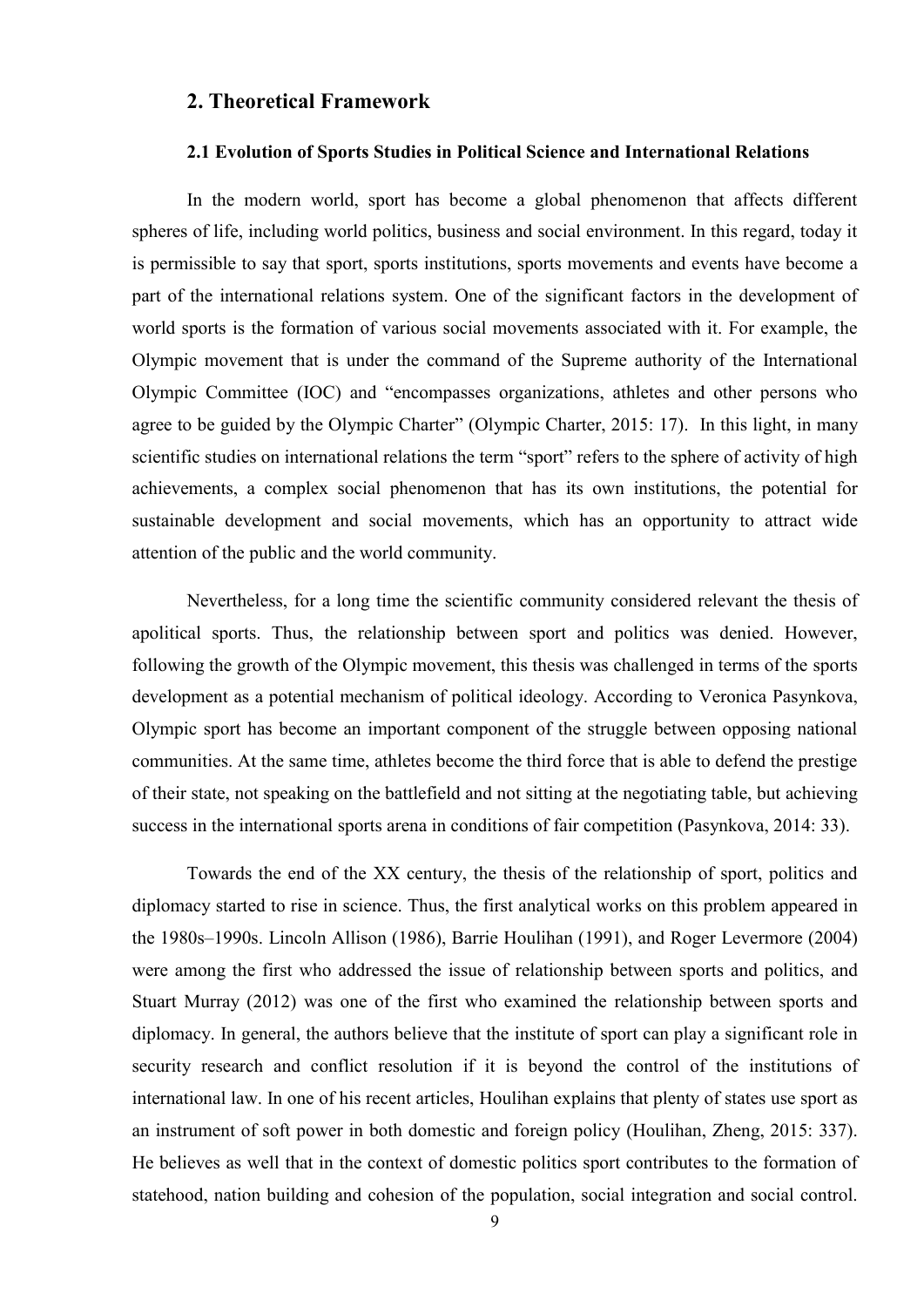External or "diplomatic" motives include the ability to express support or dissatisfaction with the actions of other States (for example, through the boycott of the Olympic games), to build a national image in the international arena, and to establish close diplomatic ties with other states (Houlihan, Zheng, 2015: 337).

At the same time, most of the authors note the lack of research in the field of sports, and Murray clarifies that this also applies to research in the field of the relationship of sports and diplomacy (Murray, 2012: 577). Allison believes that the lack of attention to sport in the scientific community may be explained by the fact that initially sport was not included in the circle of the traditional agenda, outlined by the theories of liberalism and realism (Allison, Monnington, 2005: 7). However, as the modern world community entered the era of complex interdependence, characterized by cooperation through state and non-state channels, sport studies entered the framework of several theories of international relations (Levermore, Budd, 2004: 8).

#### **2.2 Perceptions of Sport in Theories of International Relations**

<span id="page-14-0"></span>In this section I turn to the basic theoretical approaches that allow analyzing sport and its impact on world politics, and then determine one of the theories, which will be most appropriate for this study. In one of his books, Houlihan put forward the idea that such theoretical approaches as realism, the theory of globalization and neoliberalism are the most appropriate to study sport in international relations (Houlihan, 2008: 29–30). Following the logic proposed by Houlihan, it is possible to consider the phenomenon of sport through these three theories in the context of this study, and after that it is necessary to choose the most relevant approach for this thesis.

#### *2.2.1 Sport in the Context of Realism*

<span id="page-14-1"></span>Consider sport through the theory of realism, one may find a vivid example of relationship between sport, politics and diplomacy in studies of Raymond Aron. He tries to draw a parallel between the rules of the game on the football pitch and the rules at the negotiating table. Aron explains that both the theory of international relations and the theory of football can be abstract and discursive. For example, for ordinary spectators football consists of a clear system of rules that must be followed to achieve the result. However, on the football pitch, there are situations that deviate from the regulated abstract rules (for example, undeserved removal from the field or a goal scored from the offside), that is, players or judges sometimes deviate from the abstract rules – violate them. Therefore, the coaching staff strives to prepare the team as much as possible to achieve the result under any circumstances. To do this, each player is given a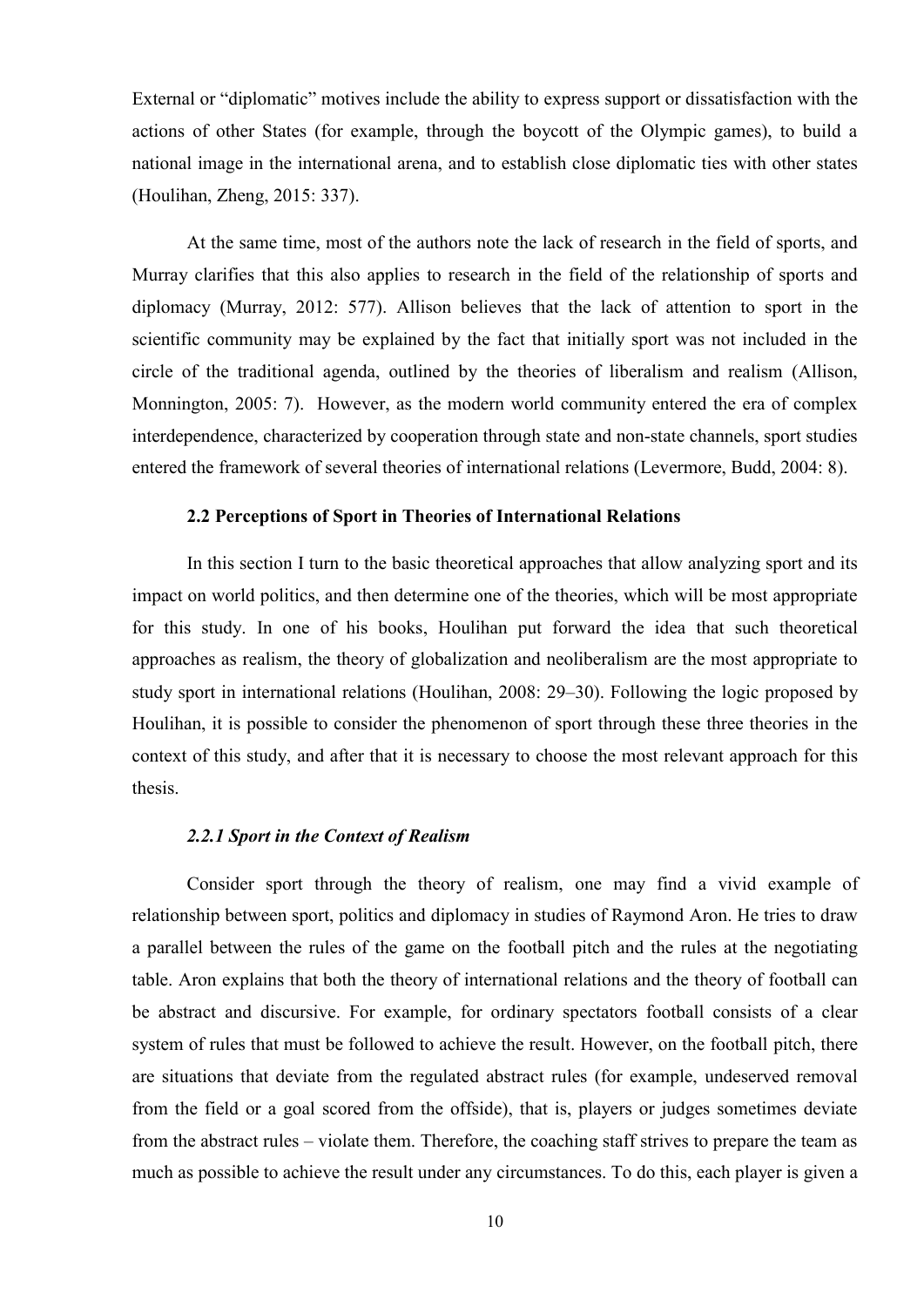certain function on the pitch, and from there the whole playing scheme emerges. When players start playing on the pitch, the theory of football acquires a discursive character, since the functions of players are clearly separated by lines, flanks and point positions. Each player has his own discourse of the game. Aron proposes to use this approach in international relations as well in order to analyze strategy and diplomacy as typical behavioral types of actors in international relations, to consider a set of goals and methods of achieving them, as well as to determine typical behavioral patterns of actors in the system. According to Aron, foreign policy goals are more abstract than in football, and actors in international relations can more often break existing rules when they can benefit from that. Therefore, the author identified three characteristics of football, which contribute to a better understanding of international relations. First, presence of strictly regulated rules and objectives of the game creates a functioning system. Second, there is a limited space and a set number of players (actors), regardless of the environmental conditions. Third, the actions of the players are regulated by decisions of the referee, who operates the rules of the game (Aron, 1981: 10–11). Thus, from the point of view of the theory of realism, sport is the relationship of actors, which is regulated by an established set of rules. The advantage of an actor is determined by his power, which does not go beyond the established rules – otherwise, there is an institution that will establish sanctions for violation of the rules.

## *2.2.2 Sport in the Context of Theory of Globalization*

<span id="page-15-0"></span>According to the following theory of globalization, sport has a significant impact on the development of transnational corporations, which, in turn, have an impact on the states of the periphery and semi-periphery. The theory of globalization considers international relations as an interconnected system, which is based on economic relations of exploitation. By the 1980s the world has divided "into three great regions, or geographically based and hierarchically organized tiers" – developed and powerful center, periphery and semi-periphery (Robinson, 2007: 129). The exploitation model may be proved in the fact that the capitalist countries of the center started to turn to the states of the periphery and semi-periphery in search of markets, new sources of raw materials and cheap skilled labor. Sport in this context can be one of the instruments of economic exploitation of the periphery, providing the countries of the center with the resources necessary for their successful development. The naturalization of athletes, who play for European clubs and get the opportunity to play for national teams which has become more frequent in recent decades, can serve as evidence for that. For example, the final application of the Russian national team for the 2018 FIFA World Cup included a naturalized Brazilian player Mario Fernandez (FIFA, 2018). In addition, researchers of globalization believe that sport has become one of its most widespread trends (Levermore, Budd, 2004: 9). Moreover, as sport fits the "golden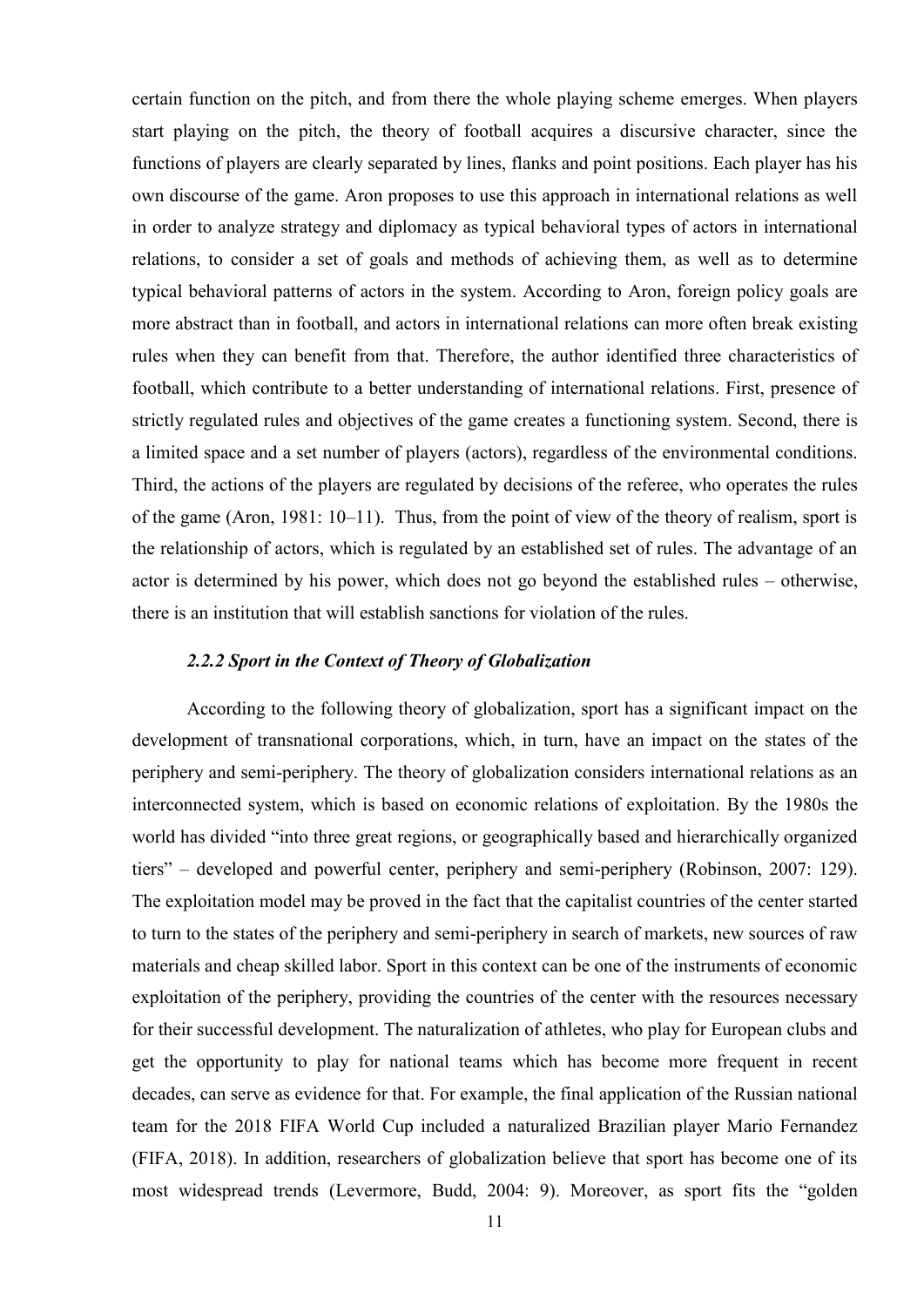triangle‖ (athletes, journalists, sponsors), modern conditions of globalization give sport unlimited opportunities for the dissemination of information and the formation of norms and values in the international community (Nixon, 2008: 151).

#### *2.2.3 Sport in the Context of Neoliberalism*

<span id="page-16-0"></span>The theory of neoliberalism in International Relations allows researchers to study sport in international relations from the other side – the most suitable for this thesis. From the point of neoliberal paradigm, international relations are a process of negotiations and deal with problems in the spheres of economy, culture, ecology and any other issues that go beyond military force and state security. Thus, Houlihan writes that, on the one hand, the neoliberal paradigm pays less attention to the opportunities of actors, however, on the other hand, pays more attention to the institutionalization of their interests and institutions that regulate these interests (Houlihan, Zheng, 2015: 337). Neoliberalism recognizes the diversity of actors in international relations, including non-governmental organizations and transnational corporations, which influence the political agenda. Houlihan also considers that non-governmental sports organizations such as the international Olympic Committee and international sports federations have begun to influence the political agenda (Houlihan, Zheng, 2015: 337). In addition, he claims that, according to neoliberalism, states are encouraged to achieve national interests not only within the framework of inter-state relations (Houlihan, Zheng, 2015: 337).

Pasynkova, considering sport through the theory of neoliberalism, believes that its entry into the international arena was due to a number of trends. Firstly, the growth of English sports clubs and associations in the early XX century led to the expansion of sport first in the English colonies, and then in the rest of the world. Secondly, the formation of international sports organizations ensured compliance with the established rules in various sports around the world. Thirdly, organization and conduction of international sports competitions began to attract wide attention of representatives of politics, economics and science (Pasynkova, 2014: 107–108). Thus, international sports organizations should be given the status of important actors in international relations. Pasynkova adds that the approach of neoliberalism allows researchers to consider the activities of Olympic institutions in the international arena, in particular, to consider the features of the interaction between the International Olympic Committee and such international organizations as the European Union, the Council of Europe and the United Nations (Pasynkova, 2014: 109). In addition, IOC activities are related to international sports federations for anti-doping policies and policies aimed at suppressing violence in sports.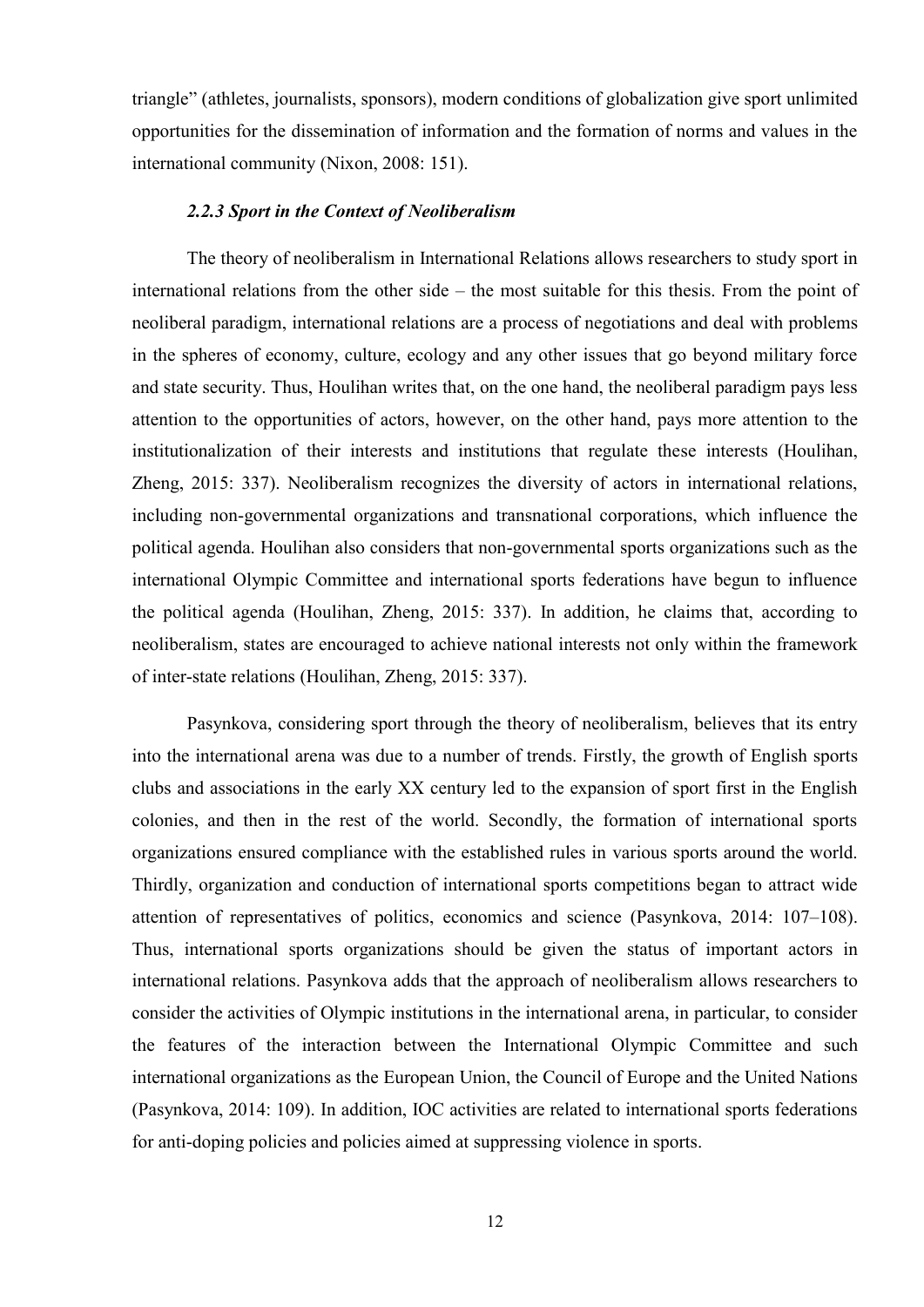After three different approaches to sport through the theories of international relations have been reviewed, I suppose that the theory of neoliberalism seems to be the most relevant in the context of this study. Firstly, the theory of neoliberalism takes into account the multiplicity of actors, including the institute of sports, which allows to emphasize the relevance of research in this area. Secondly, neoliberalism admits cooperation and encouragement as its major elements, rather than force and coercion, which allows to use a set of private methods in relationships between actors, for instance, sports diplomacy. Thirdly, new instruments of cooperation involve the active participation of various actors in the decision-making process. For example, international sports organizations, such as the IOC, are able to participate in discussions of the political agenda. Fourthly, neoliberalism may better explain migrants' integration into new societies in the context of complex interdependence – the state of world politics, in which all actors, including state and non-state, are dependent on each other.

#### **2.3 Neoliberalism in International Relations and Concept of Soft Power**

<span id="page-17-0"></span>The theory of neoliberalism in International Relations is represented by Joseph Nye and Robert Keohane. Nye and Keohane coined the term "complex interdependence". They try to draw a difference between "dependence" and "interdependence". Nye and Keohane state the following: "Dependence means a state of being determined or significantly affected by external forces. Interdependence, most simply defined, means mutual dependence. Interdependence in world politics refers to situations characterized by reciprocal effects among countries or among actors in different countries" (Keohane, Nye, 1977: 8). The authors identified three main characteristics of interdependence in the context of neoliberalism. First, three types of communication determine the interaction of communities: domestic, intergovernmental and interstate. Second, there is no hierarchy in foreign policy issues; the division of issues into internal and external ones also loses its importance. Third, states have virtually ceased to use military force against each other, especially in situations where the interdependence of states is extremely high or where they are located in the same region (Keohane, Nye, 1977: 25–28).

In the context of interdependence, there is a need to create new international institutions and organizations that would help to regulate relations in various areas where disputes arise. In the field of sports, for example, the World Anti-Doping Agency (WADA) was established in 1999. It follows that the growing relationship between transnational and intergovernmental bodies blurs the boundaries between domestic and foreign policy and creates a political process that is difficult to predict if nation states dominate on the international arena (Keohane, Nye, 1989: 11). In modern days, there are more than 200 international and regional non-governmental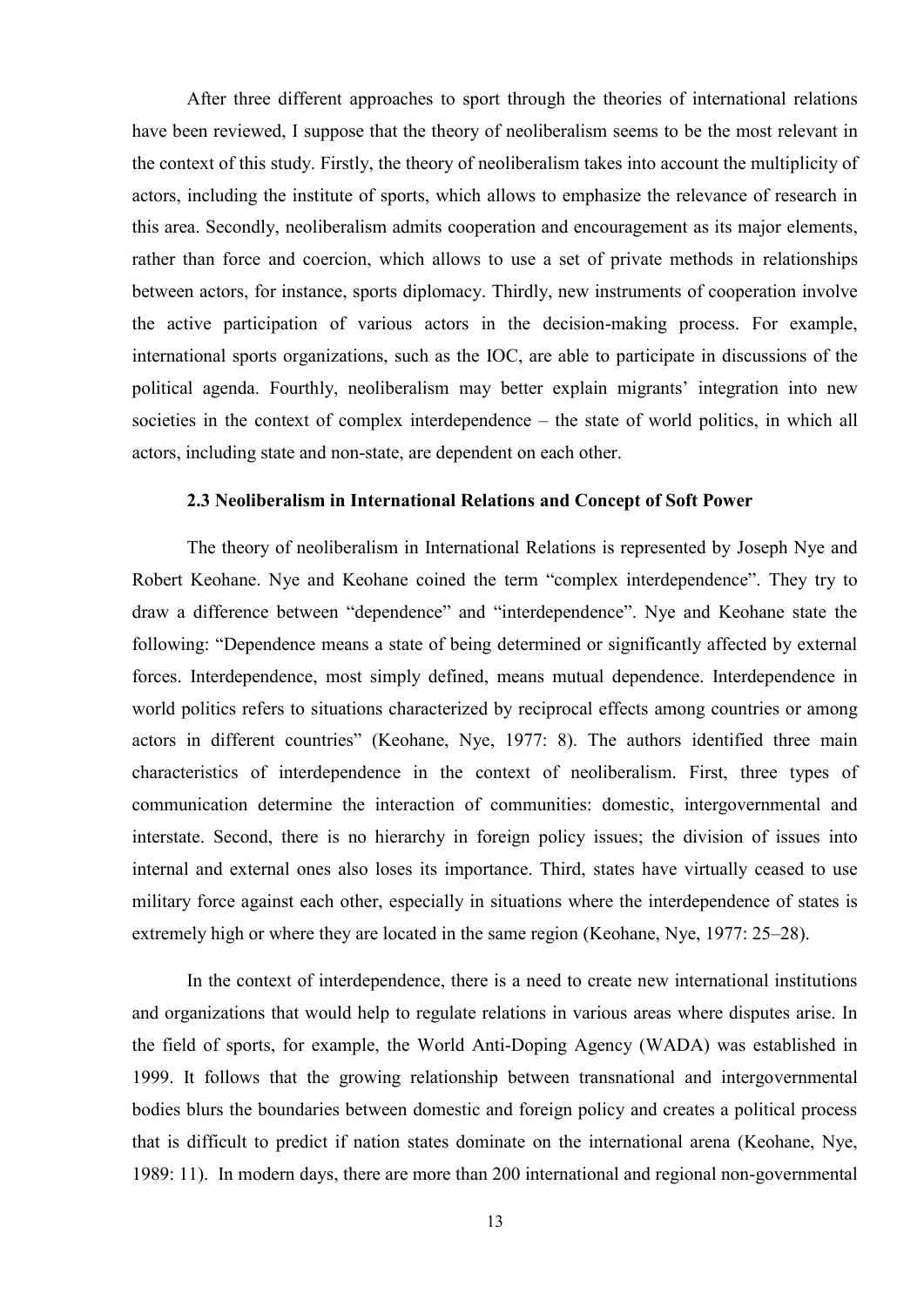organizations, the purpose of which is to ensure the sustainable development of global and regional sports cooperation both between countries and between citizens within states. For example, the Federation of International Bandy (FIB), which promotes the interests and values of the sport around the world (FIB, 2018). These organizations contribute to the development of sports in the regions, the formation of international contacts between athletes and national federations that represent them.

It seems reasonable to assume that sport forms part of the system of international relations, as well as it has evolved into an independent "complex social system" (Stolyarov, Barinov, Oreshkin, 2009: 21), which includes international sports competitions, communications and associations. The institutionalization of sport in international relations has enabled various organizations to perform an integrative function, in particular because "the system of long-term bilateral and multilateral agreements has become firmly established in the practice of international sports contacts, which helps to make the process of international integration in the field of sport manageable and planned" (Stolyarov, 2015: 229).

After I determined that the theory of neoliberalism in International Relations has the most appropriate basis for this research, now it is significant to pay special attention to the concept of soft power, which is one of the key elements of the neoliberal paradigm. Nye coined the term "soft power" in the scientific field in 1990 (Nye, 1990: 167). Against the background of the international relations bipolar system destruction, Nye developed other ways of interaction between states and drew out other methods of national interests achievement that are not based on the use of traditional military force. He believes that by the end of the Cold War the structure of international relations has gradually transformed due to the fact that the risk of using military force, or hard power, has increased the role in international relations of other non-material types of force, in particular, culture, ideology and institutions in different spheres of activity. Thus, Nye writes that a state is able to achieve its national interests through cooperation with other countries that want to participate in this cooperation in different forms. In this context, it is also important to define the political agenda and structure relations in world politics so that different actors can participate in cooperation. According to Nye, "cooperative" or "soft power" is an aspect of power that arises when one state pursues a policy that makes other states want what it wants (Nye, 1990: 166), or "the ability to get what you want through attraction rather than coercion or payments" (Nye, 2004: 8). At the same time, Nye acknowledges that it is not possible to abandon completely the use of hard power. According to him, nation states should reduce its use and reconsider their attitude in favor of soft power, which in modern realities should be used at any opportunity (Nye, 1990: 167).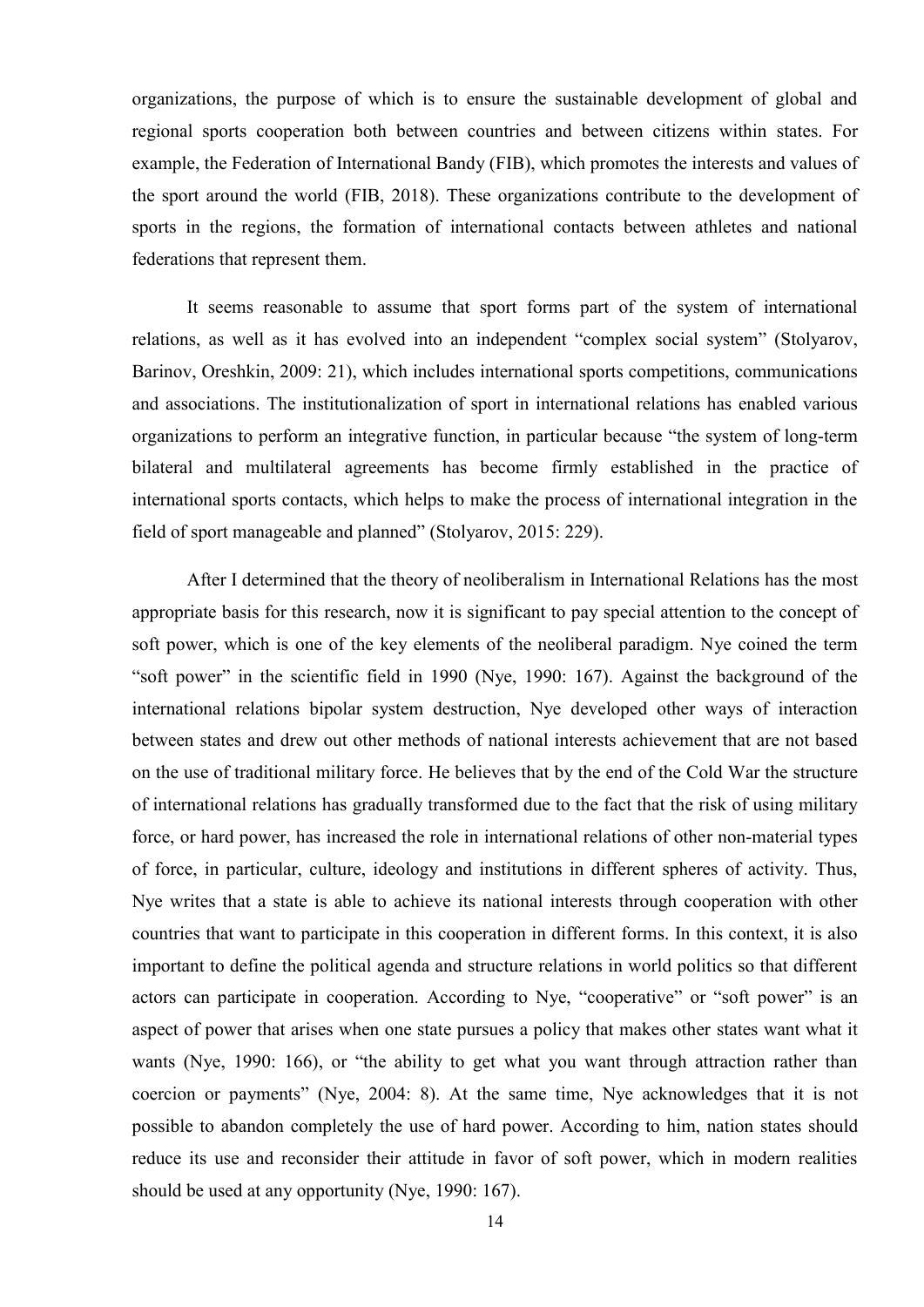Thus, it seems possible to distinguish clearly between coercive hard power and voluntary soft power. When the former is used, a state may impose its rules of the game on the international scene and forcibly influence the conduct of other actors in order to achieve the desired result, and when the latter is used, a state may attract other actors to its side so that they themselves give the desired result. Nevertheless, it is worth noting that Nye also considered a possible combination of the use of hard power and soft power by a state. This combination, which, on the one hand, implies the ability to adapt to the interests of other actors and manipulate them competently, and on the other – the ability to use force coercion in a smart way, he calls "smart power". However, for this research it is crucial to consider the soft power because its presence in modern nation states and other actors is one of the important components of success on the international arena (Nye, 1990: 167).

Consequently, nation states use soft power to exchange experience and share universal values in various spheres of activity, in particular, in sports, in order to attract the attention of the public of other nation states and their population. Soft power is an instrument of influence on the international arena, which implies voluntary attraction of attention instead of the use of forced military and economic force. According to Nye, soft power possesses such three key resources as culture, political values and foreign policy of a state (Nye, 2008: 94). In relation to Nye's assumption, I suppose that sport fits one of the proposed types of resources as a cultural component.

In this light, the promotion of a positive image of a state among the other actors in the era of information technologies has become possible through the implementation of public diplomacy. Public diplomacy is an instrument of soft power that actors implement to spread the values of a state or organization to attract the population of other states and actors. Public diplomacy attracts to values through mass broadcasting and international cultural exchange (Nye, 2008: 95). The role of public diplomacy increased after the end of the Cold War, when traditional diplomacy faced new, transnational security threats that could not be prevented by using only traditional methods (e.g. negotiations). The range of global threats has expanded to include issues such as climate change, terrorism and global financial crises. Some of the current problems could not be solved by the use of hard power, and therefore diplomatic institutions were forced to adapt to the modern environment and resort to soft power. According to Murray, as the information revolution developed in the last quarter of the XX century, the process of democratization of diplomacy was developing, as the population demanded transparency in international relations. As a result, the emergence of new diplomatic actors – non-governmental and intergovernmental organizations, transnational corporations and even individuals of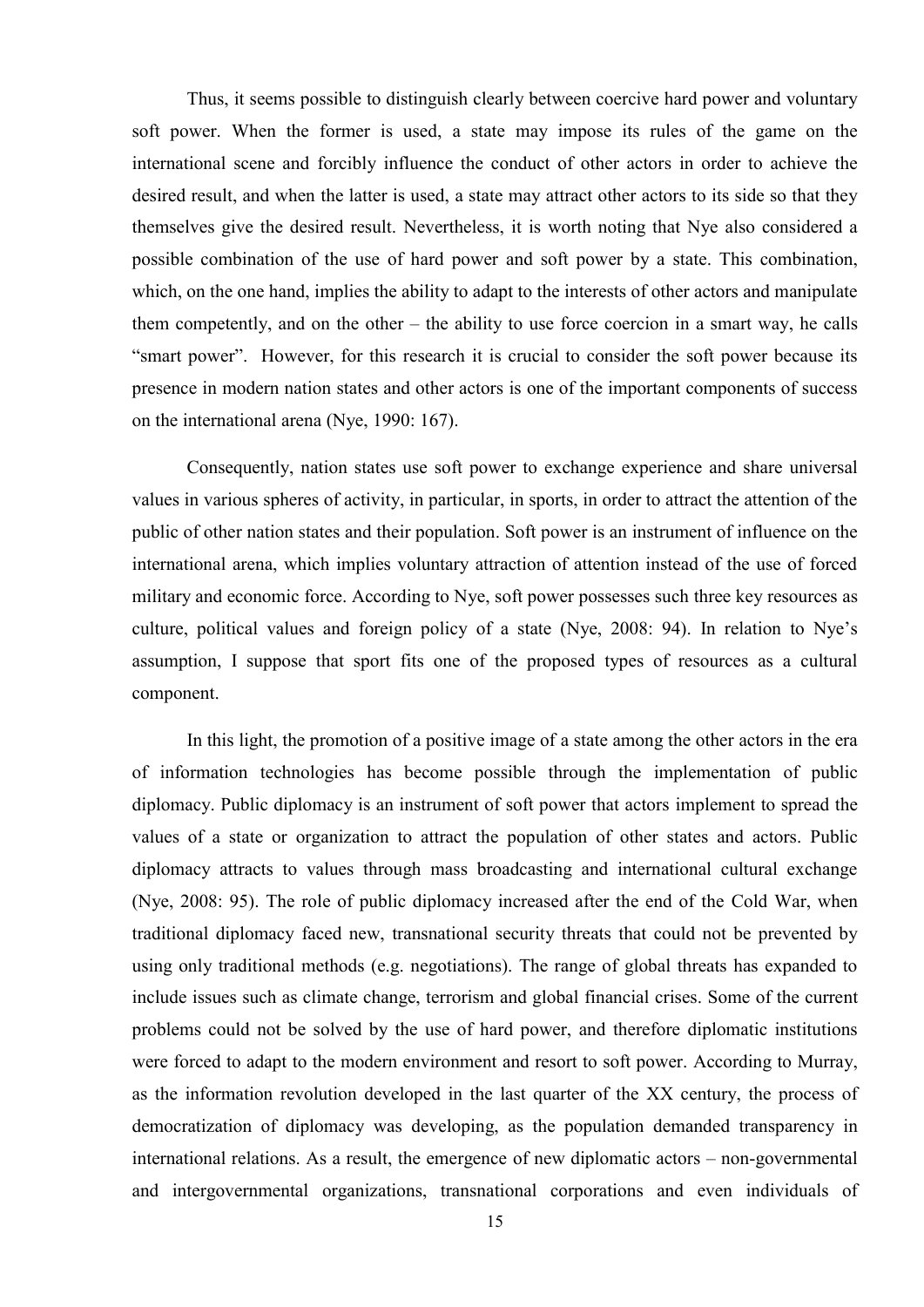influence – has transformed diplomacy into multilateral and multidimensional practice with vertical and horizontal networks of interaction. Thus, the evolution of diplomacy was designed to cope with the responsibility that a nation state and its diplomatic officials were unable to cope with (Murray, 2012: 578–579).

Sport as an institution of mass interaction of people and often representatives of different cultures has become one of the platforms for public diplomacy. Thus, Murray was among those who proposed to allocate a separate form of public diplomacy – sports diplomacy. Sports diplomacy is able to transmit and reproduce cultural values and help to improve international image of a state, which makes it another separate instrument of soft power. With implementation of sports diplomacy, a state or other actors in international relations may demonstrate both their advantages and disadvantages as well as encourage or discourage other people and actors.

## **2.4 Sports Diplomacy as a Tool of Soft Power in International Relations**

<span id="page-20-0"></span>According to Murray, sports diplomacy is "a panacea, a neglected yet powerful diplomatic tool that can reduce estrangement, conflict, and poverty and promote greater development and dialogue" which now is lauding by governments (Murray, 2012: 577). Being a part of public diplomacy, sports diplomacy involves the participation of athletes and sports organizations in events in order to create a favorable image among the foreign public and organizations that can contribute to the implementation of foreign policy objectives of a state (Murray, 2012: 581). Institutes of sports diplomacy are "global in scope and nature and, working in tandem, they can disseminate positive values such as mutual respect, comity, discipline, tolerance, and compassion amongst both established and acrimonious diplomatic relationships" (Murray, 2012: 577). In addition, sport diplomacy may serve as a low-cost but effective method of expressing a position on a global problem or in relation to a country. A famous example is the sports diplomacy of the USSR and Canada, expressed in the conduct of the hockey Super Series in the 1970s, when the competition was a confrontation between the two ideologies, the victory in which raised international prestige (Pasynkova, 2014: 115). At the same time, sport and sports diplomacy may be not only a tool for the implementation of foreign policy, but also a tool for nation building in nationalist-oriented states as well as a tool for the integration of migrants into society (Pasynkova, 2014: 91–92).

It seems that we may divide the impact of sports diplomacy into two levels. The first – official or state level – involves the use of sporting events, for example, to arrange informal political meetings, discuss the interests of the parties and describe activities within the framework of, as a rule, bilateral relations. The second – informal or public level – involves the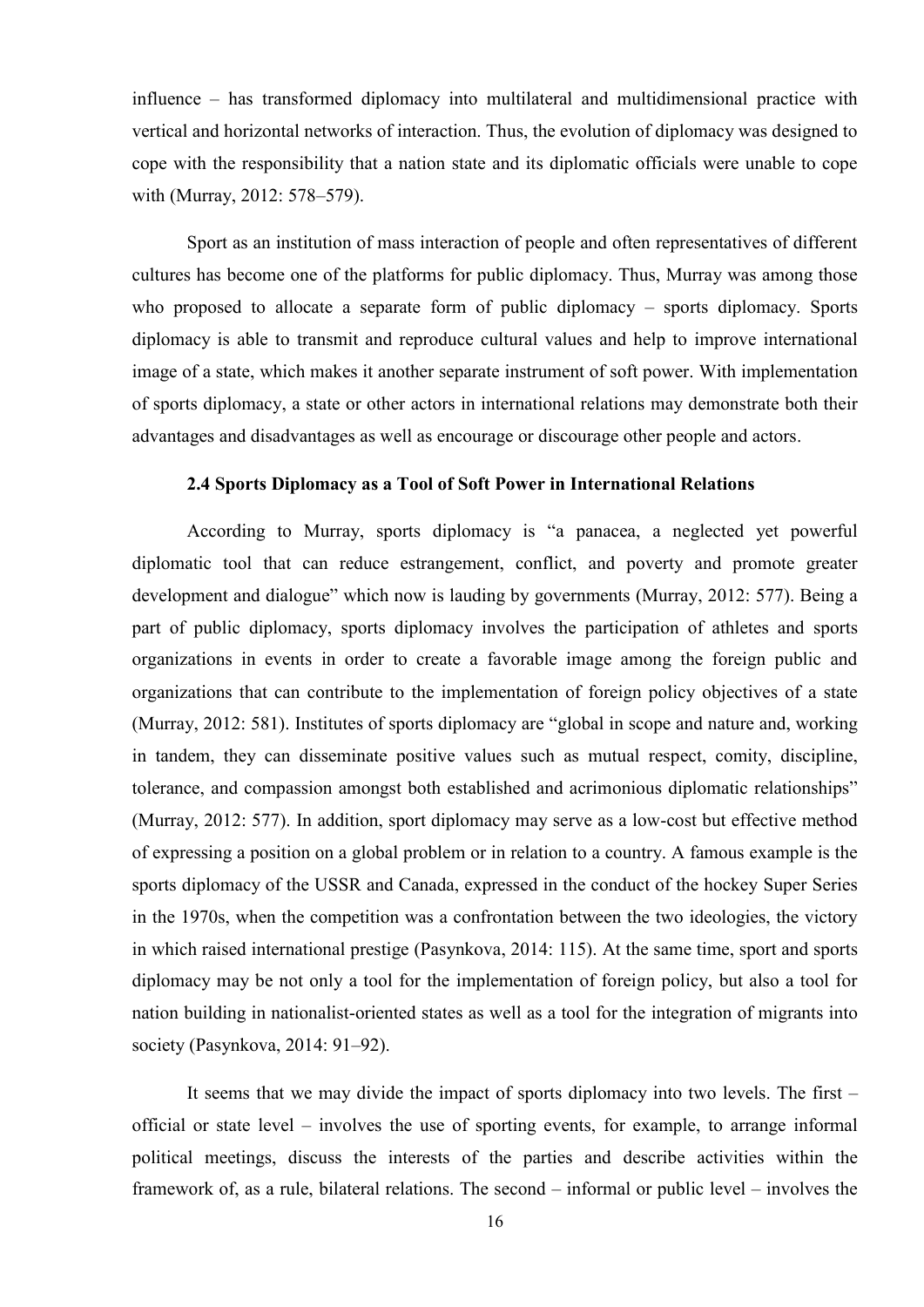use of the main function of public diplomacy – influencing the foreign population. In this context, sport acts as a psychological factor in demonstrating the strength and success of a state not only in the competitions themselves, but in their preparation and conduct as well. Thus, the achievements of a state and athletes attract the sympathy of the world community.

There are several reasons the hybrid of sports and diplomacy has eventually emerged. Murray proposed seven major reasons. First, the transformation of the diplomatic environment has led to the adaptation and experimental features of diplomacy in the new environment. Second, sport and sport institutions have acquired new dimensions, strength and actors (e.g. nongovernmental sports organizations). Third, modern sport calls for the fight against cruelty and racism. Fourth, due to the above-mentioned reasons, sport is becoming a global sphere of activity and it attracts the broad masses of society. Fifth, sports and diplomacy are converging on representation, as sport and diplomacy are peaceful institutions that contribute to relationships, and this means that their representatives are, as a rule, tolerant and liberal person. Sixth, as a result, the role of both a modern diplomat and an athlete is changing in the context of globalization. Finally, sports diplomacy can serve as a soft tool for establishing relations between states, a striking example of which is the "cricket diplomacy" between India and Pakistan in 2011 (Murray, 2012: 581–583).

Sports diplomacy may involve several groups of actors. First, it is necessary to allocate nation states, which at the expense of sports reach their foreign policy purposes. In addition, in modern times, international sports organizations, such as the IOC and the International Football Association (FIFA), have received the unconditional status of actors providing sports diplomacy. For example, Gianni Infantino, the head of FIFA from 2016, joined the High Level Group of Sports Diplomacy established by the EU in 2015 in particular to develop integration projects and programs in sport. International governmental and non-governmental organizations involved in the regulation of sport may be among the actors in some cases as well. Another group of actors – transnational corporations – may be involved in financing global sporting events. In addition, as actors one may allocate sports movements, private clubs and individuals, who are able to influence public opinion, which may draw an attention of a government of a state. Another group of actors is the population that participates in sports events under the auspices of the actors that arrange these events (Murray, 2012: 579–581). Thus, it seems safe to conclude that sports diplomacy actually intends to have an impact on population and spread some sports and cultural values through the institute of sports.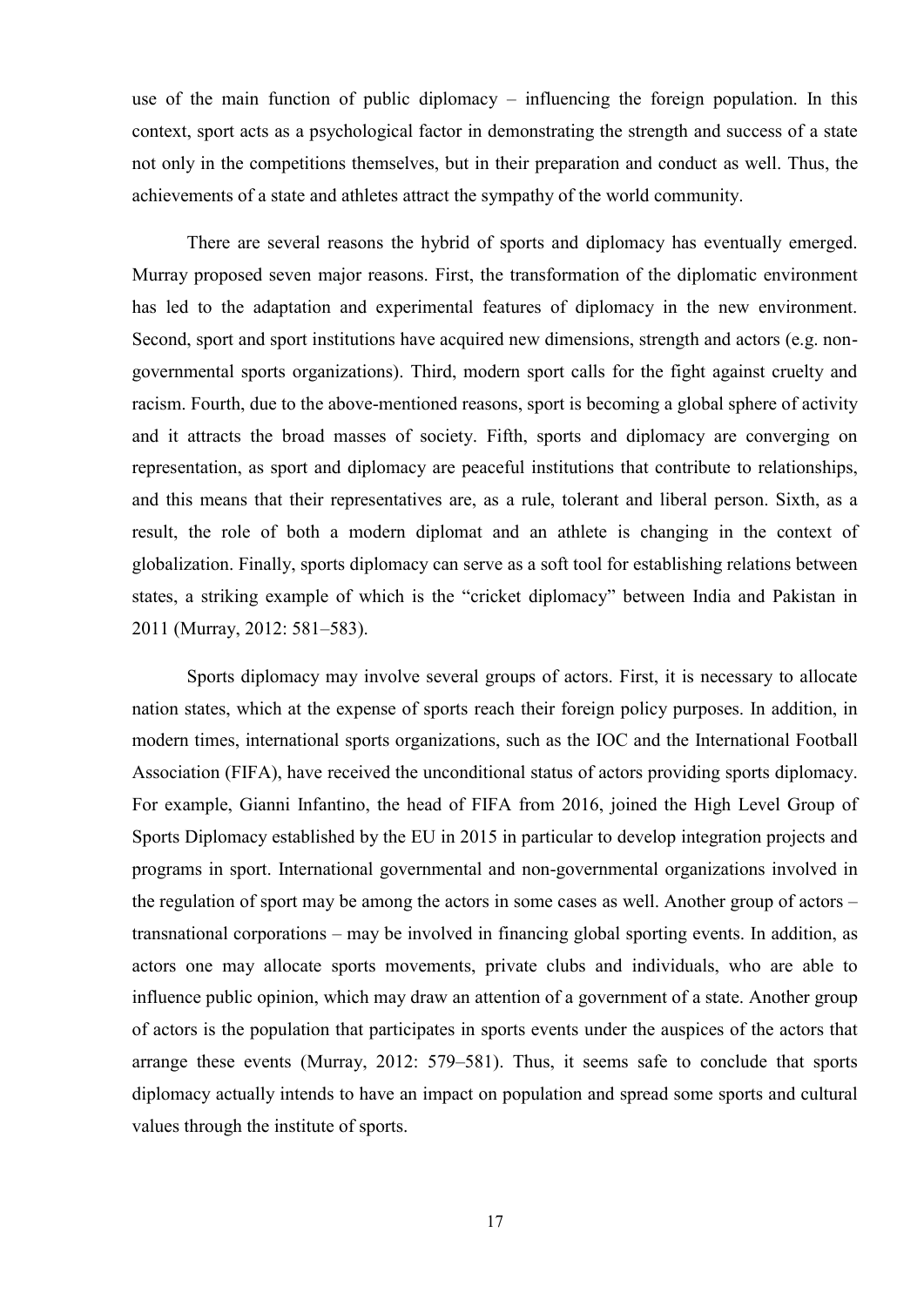To sum up this chapter, it should be said that this research is conducted under the prism of the neoliberalism theory in International Relations, in particular the kind of neoliberalism based on the concepts of Nye and Keohane. Neoliberalism takes into consideration the diversity and multiplicity of actors, including the institute of sports, which allows to emphasize the significance of research in this area. What is significant for this research, neoliberalism seems to explain better the phenomenon of how the figure of an integrated immigrant hypothetically supports the soft power of Sweden in the context of "complex interdependence" – the state of world politics, in which all actors, including state and non-state, are dependent on each other (Keohane, Nye, 1977: 8). The concept of soft power makes a valuable contribution to this thesis as well. Soft power possesses such three key resources as culture, political values and foreign policy of a state (Nye, 2008: 94). In this regard, we may assume that sport, notably the idea of sports and sports diplomacy as a tool for immigrant integration, is one type of resource and is worth further studying in the context of soft power.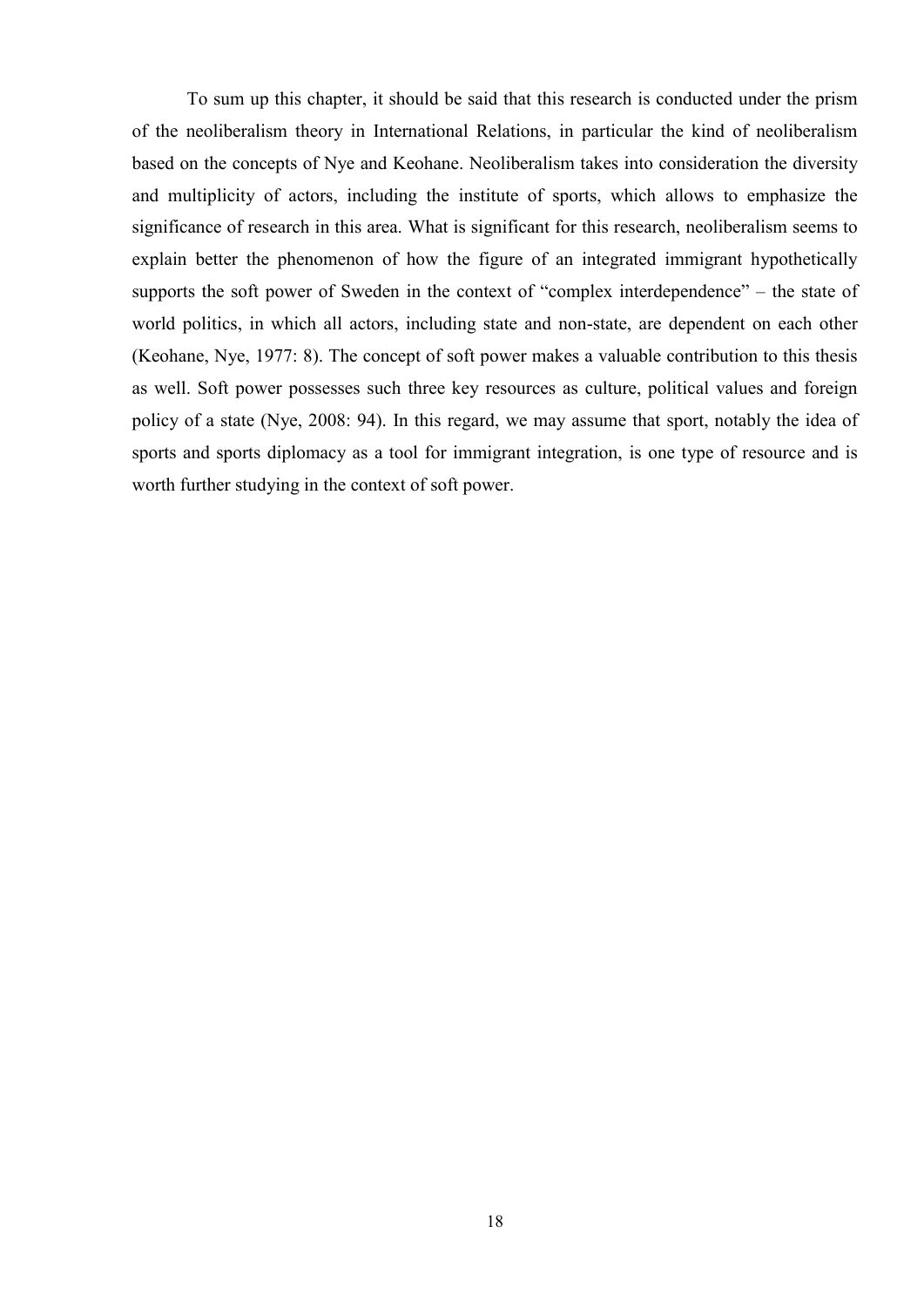## **3. Previous Research on Sport as a Tool of Integration (in Sweden)**

<span id="page-23-0"></span>The present chapter discusses previous research on sport as a tool of integration. In particular, this chapter helps to understand the features of sport as a tool of integration, and how sport as a tool of integration is regarded in Sweden.

### **3.1 Research on Sport as a Tool of Integration**

<span id="page-23-1"></span>Taken that sports diplomacy is a part of public diplomacy, in a set of secondary sources it is argued that sport has a potential to facilitate integration of figures with immigrant background and refugees. For example, Andreia Soares e Castro defines four major roles of sports as a tool of public diplomacy: "sports as a tool for development; sports as a tool for soft power; sports as an instrument to promote closer dialogue and integration in multicultural societies; sports as a tool to promote peaceful relations at the international level" (Soares e Castro, 2013: 29–30). Krister Hertting and Inger Karlefors believe that sport is a platform where representatives of different national cultures may meet, and competitive sport at the mass or grassroots level is used as a tool for integration of minorities, especially children, into the majority society (Hertting, Karlefors, 2013: 35).

However, there are also disputes about the effectiveness of integration through the institution of sport. It happens that the effectiveness may be estimated only through personal communication with people who participate in the sports life of their local community or who are involved in a sports club. The history of each individual is unique and has its own original background. In this regard, Herbert Hartmann, the professor at the University of Darmstadt and Vice-president of International Sport and Culture Association (ISCA), says that integration of ethnic minorities has become one of the most important social and political challenges for modern Europe (Hartmann, 2018: 1).

In his article for the ISCA, Hartmann notes that modern science is lacking extensive researches that are able to estimate integration of migrants involved in sports, as well as to estimate the degree of sport impact on their integration. Hartmann recognizes that most running sports programs developed to help migrants yield positive results. He claims that still very few studies have cited credible information on how the proposed integration through sport justifies initial expectations of a project (Hartmann, 2018: 1). However, it should be noted that institutions which estimate sport and sports as a tool of soft power and analyze pros and cons of sport integration projects do exist. For instance, in 2015 the EU has established the High Level Group of Sports Diplomacy composed of 15 scientists, sport officials and former sports figures.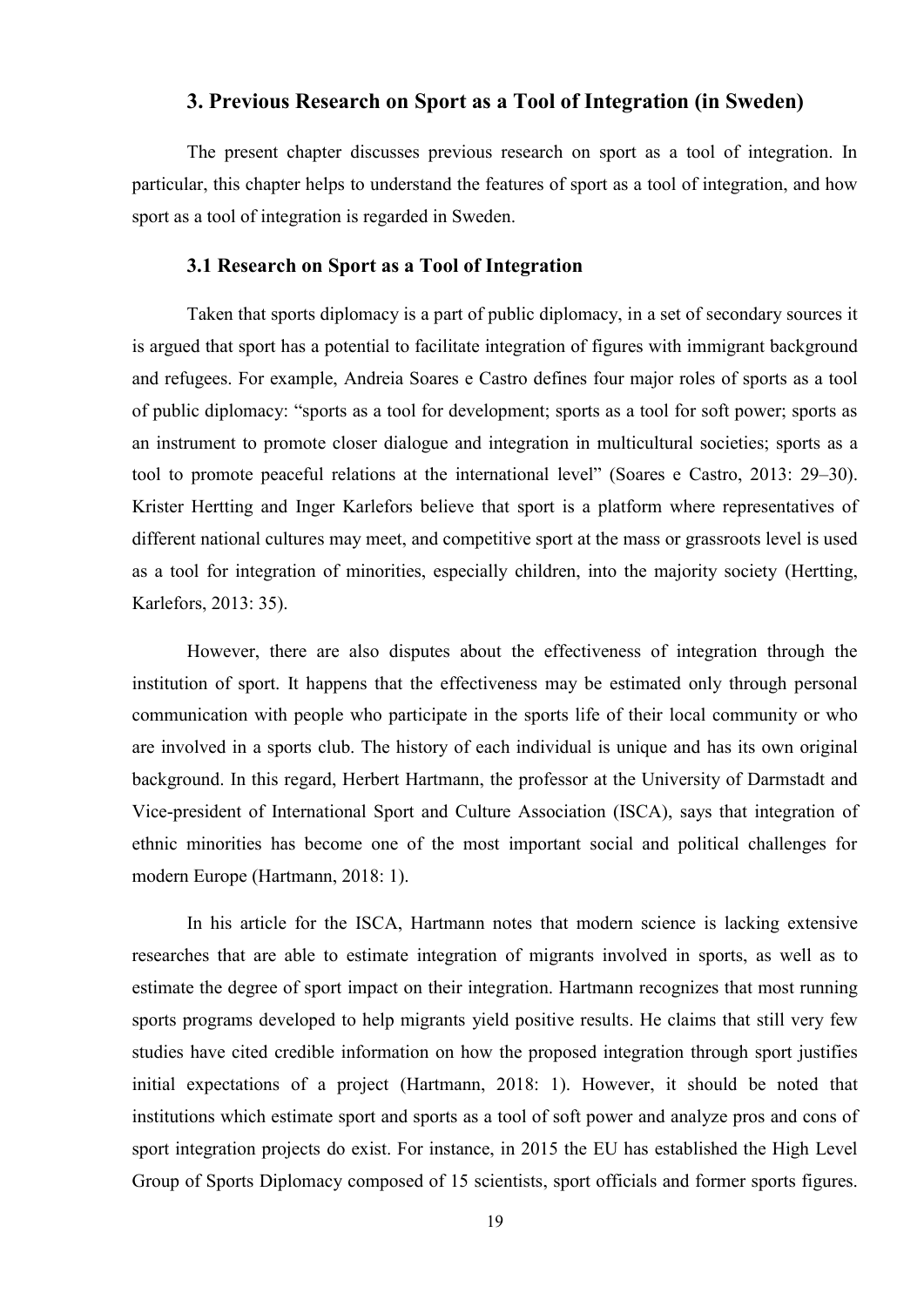The main aim of the group is to define the role of sport for internal and external affairs of the EU and to make policy recommendations in the field of sport for the European Commission. Thus, in 2016 the High Level Group presented a report where it assumes that sport "disregards both geographical borders and social classes", "plays a significant role as a promoter of social integration and economic development in different contexts" and "is a powerful tool to strengthen social ties and networks, and to promote the ideals of peace, inclusion, fraternity, solidarity, non-violence, tolerance and justice" (European Commission, 2016: 8). In the last chapter of the report one may find project examples of the EU development policy in sport in Europe, Asia and the rest of the world (European Commission, 2016: 42–51).

Christina Boswell offers a classification of four dimensions through which migrants may integrate into society. Among them, the author highlights, firstly, cultural dimension – knowledge of the national language, understanding of society, respect for the norms and rules of society. Secondly, social dimension which implies participation in the education system and possession a right to get social benefits. Thirdly, economic dimension – demand in the labor market and employment. Fourthly, political dimension which is formally the last stage of integration, when an individual receives the right to obtain citizenship and participate in elections (Boswell, 1999: 75). According to this classification, Hartmann suggests considering integration through sport more through the social dimension, since it is mainly about the integration of ethnic minorities, including refugees (Hartmann, 2018: 2).

Why could sport be an effective tool for the integration of minorities into society? Hartmann suggests five factors that can justify the effectiveness of this method of integration. First, joint sport activity brings people together, gives common experience and impressions. Second, sport encourages participants to follow certain rules and regulations. Third, for example, during a football game, knowledge of a language becomes less important. In some sports, participants may communicate without it, and ignorance of a language will not create an obstacle for the game process. Fourth, joint experience of victories, defeats and emotions creates a sense of unity, regardless of nationalities of actors. Fifth, respect of fair play as major sports value and international recognition create an atmosphere of mutual understanding (Hartmann, 2018: 3).

However, as Hartmann suggests, it is necessary to take into consideration that the abovementioned characteristics of sport in the context of integration are not established automatically after launching of a project. Individuals who are trying to integrate into society should seek to achieve these characteristics themselves. The events, in turn, should be carried out methodically and under control of experienced instructors in order to prevent such "negative racialist effects"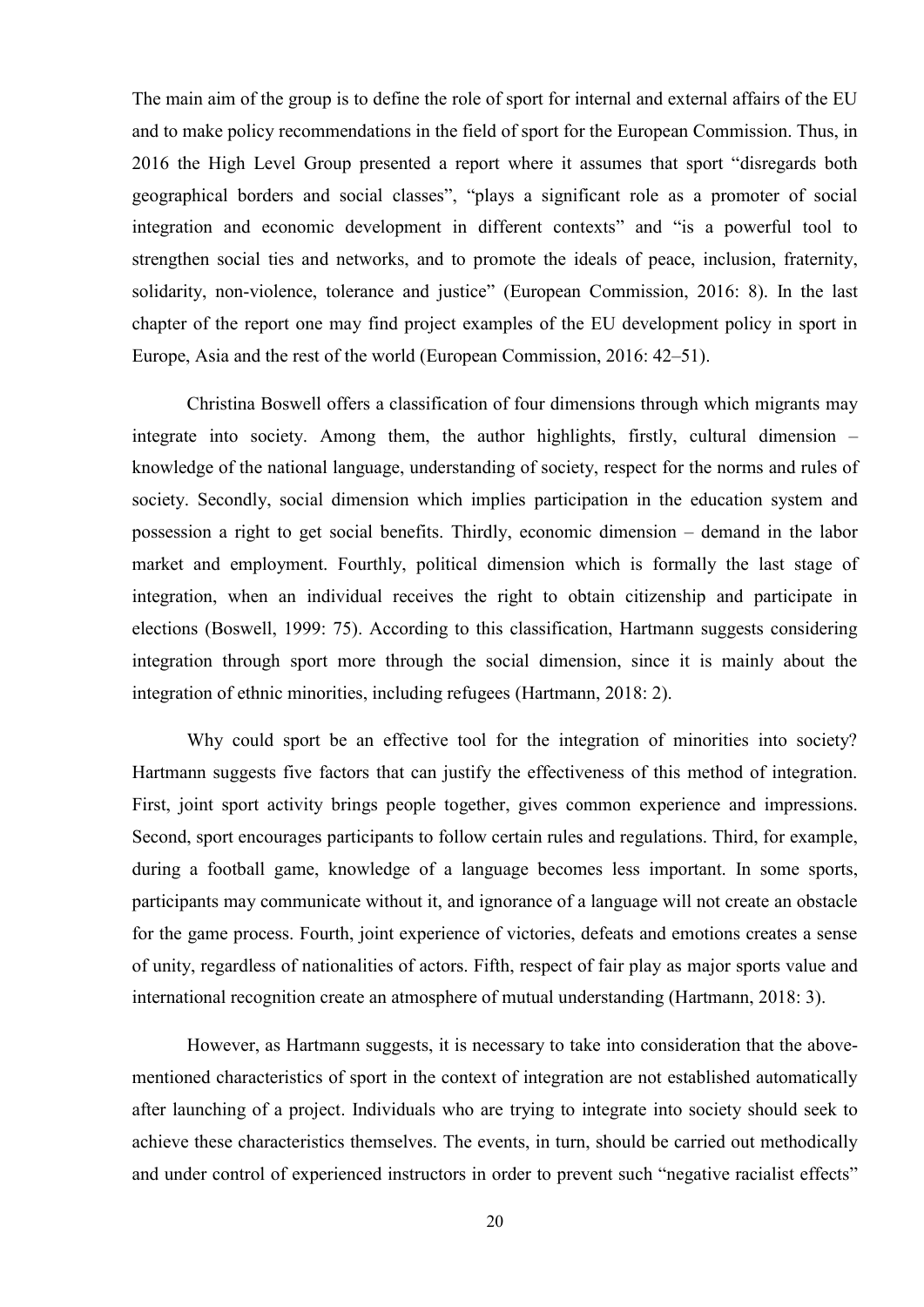as "hate, violence and xenophobia" (Hartmann, 2018: 3). Hartmann affirms that sport has a high potential to accelerate integration. He argues that local projects are highly valued, but "good practice demand a binding umbrella in kind of campaigns and long lasting programmes, guided by a strong civil society organization on national or international level" (Hartmann, 2018: 4). Thus, integration through sport requires better institutionalization, as well as a systematic and continuous approach to its development as otherwise it does not fulfill its potential.

Robyn Smith, Ramón Spaaij and Brent McDonald (2018) also expose integration of immigrants through sport. They assume that sport and physical activity are (re)producing and changing cultural capital in different ways. However, Smith, Spaaij and McDonald foreground that despite attracting immigrants to sport activities, very often these sporting structures "do not meet their diverse needs" (Smith, Spaaij, McDonald, 2018: 14). Nevertheless, they admit that sport activities may facilitate adaptation of migrants in a society (Smith, Spaaij, McDonald, 2018).

Integration of immigrants and refugees through sport is on the agenda of ISCA. This nongovernmental umbrella organization has recently issued an *Implementation Guide for Integration of Refugees through Sport (IRTS)*, which contains chapters on challenges, barriers and solutions for IRTS. Funded by such European programs as *Nordplus Adult* and *Erasmus+ KA2 Strategic Partnerships*, the guide provides factors on successful integration and gives indicators to evaluate inclusiveness of a project (International Sport and Culture Association, 2018). This indicates that in recent years the issue of sport integration has become a matter of particular concern at least in Europe.

#### **3.2 Research on Sport as a Tool of Integration in Sweden**

<span id="page-25-0"></span>Research on sport as tool of integration in Sweden is limited. Nevertheless, as immigration is not a quite new phenomenon for Sweden, there is a set of sources which describe Swedish policy actions applying to sport as a tool for integration since 2000s. Thomas Peterson devoted studies to sport as an arena for integration (Peterson, 2004), to discussing the high role of youth and school children, with immigrant roots in particular, involvement in sport activities (Peterson, 2008). The key ideas of Peterson are that sport is part of society which may prevent social discrimination as if one may not succeed at school but be a champion on sport arena (Peterson, 2004) and that, thus, Swedish sport clubs and associations should receive much more support to attract more school children and reduce costs on doing sports (Peterson, 2008).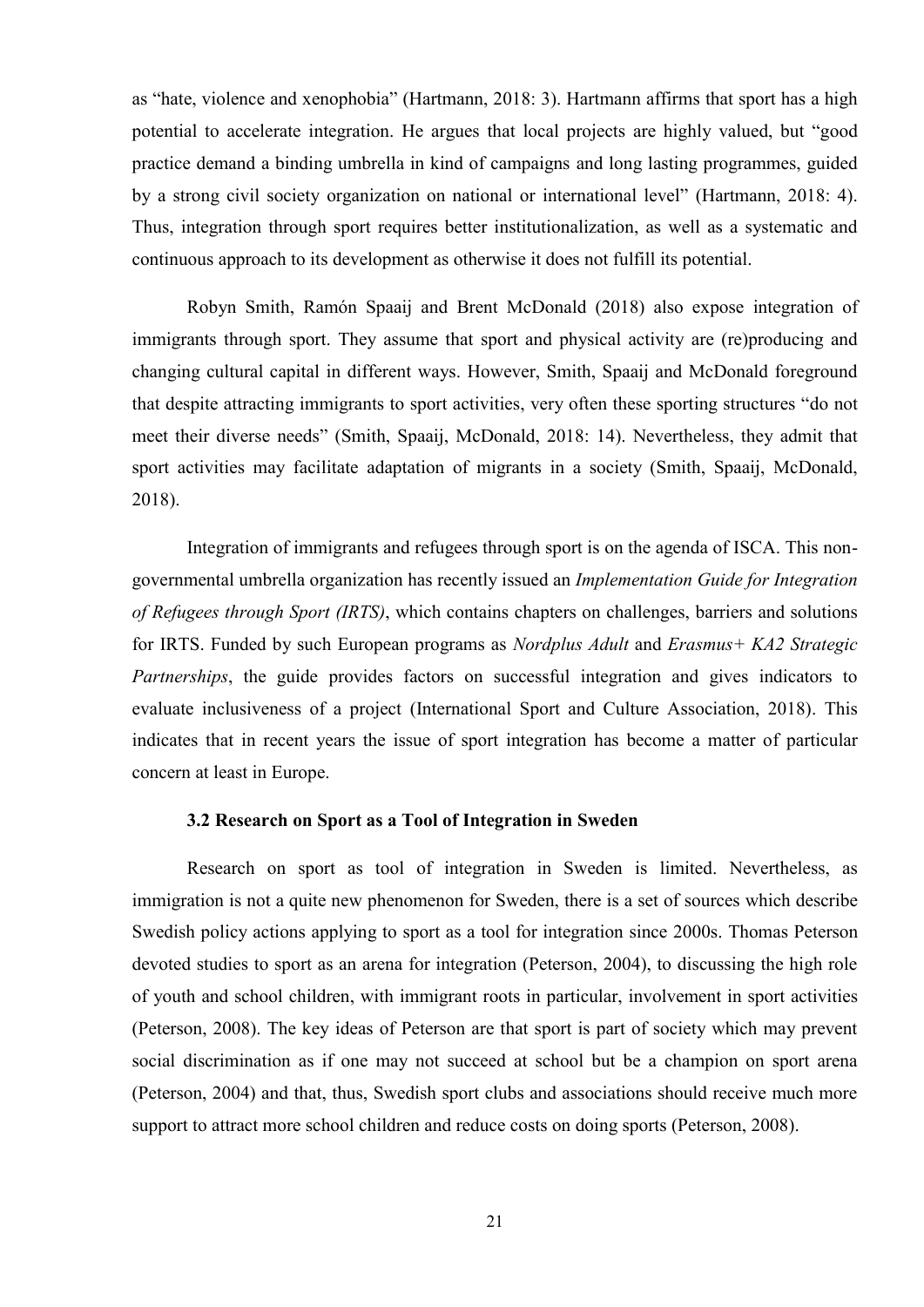Hertting and Karlefors (2013) describe sport as a context for integration in Sweden within quite authentic research based on the analysis of pictures drawn by newly arrived immigrant children in Sweden. They claim that Sweden has shifted its traditional multicultural approach to integration to language and labor market integration as it was caused by political agenda when the government of Sweden moved from social democratic to right-wing (Hertting, Karlefors, 2013: 35). They also focus on sport as a matter of multicultural discourse and insist that experience of children with immigrant roots should be taken into account when developing sports new programs in Sweden (Hertting, Karlefors, 2013: 35). The authors claim that competitive sport, which is highly valued in Sweden, "is a global phenomenon and, as such, is recognized and used as a place for integrating the minority population in majority societies" (Hertting, Karlefors, 2013: 35). Assuming that Sweden is facing a challenge in integration policy with increased immigration, Hertting and Karlefors underline that the Swedish government, along with other initiatives, established projects in the field of sport aimed at integration of minorities in particular. Since 2003, the Swedish government launched two big projects – *Handslaget (Handshake)* and *Idrottslyftet (Lifting sports)* – in order to attract more kids and youth in club sports, "especially girls and children with an immigrant background" (Hertting, Karlefors, 2013: 37). Peterson reveals that the government, with the help of the Swedish Sport Confederation, has been implementing *Handslaget* in 2004–2007, having invested over 950 million euros, and since 2007 it continued the implementation of the program under new name – *Idrottslyftet* (Peterson, 2008: 83).

However, as Cecilia Stenling and Mike Sam argue, "Sweden lacks a government agency that deals exclusively with sport policy, such as Sport Canada, UK Sport, the Australian Institute of Sport or Sport New Zealand" (Stenling, Sam, 2017: 693). Stenling and Sam devoted their study to make analysis of strategic representations and legitimacy of sport policy advocacy, basing on data from the public hearings with representatives of six parties from *Riksdag*. They assume that sport policy is conducted rather by the Swedish Sport Confederation, nongovernmental organization, which is an "extended arm" of the Swedish government (Stenling, Sam, 2017: 695). Although the SSC and the Swedish government, being partners, determine the Swedish sport policy as the government annually invests approximately 200 million euros in it and the SSC distributes these funds to federations or projects (Stenling, Sam, 2017: 693; Swedish Sport Confederation, 2012: 24), Stenling and Sam claim that the state's sport policy seems to lack coordination (Stenling, Sam, 2017: 701). Stenling and Sam claim that the Swedish political parties seem to neglect sport as a tool of politics (Stenling, Sam, 2017: 701), that gives a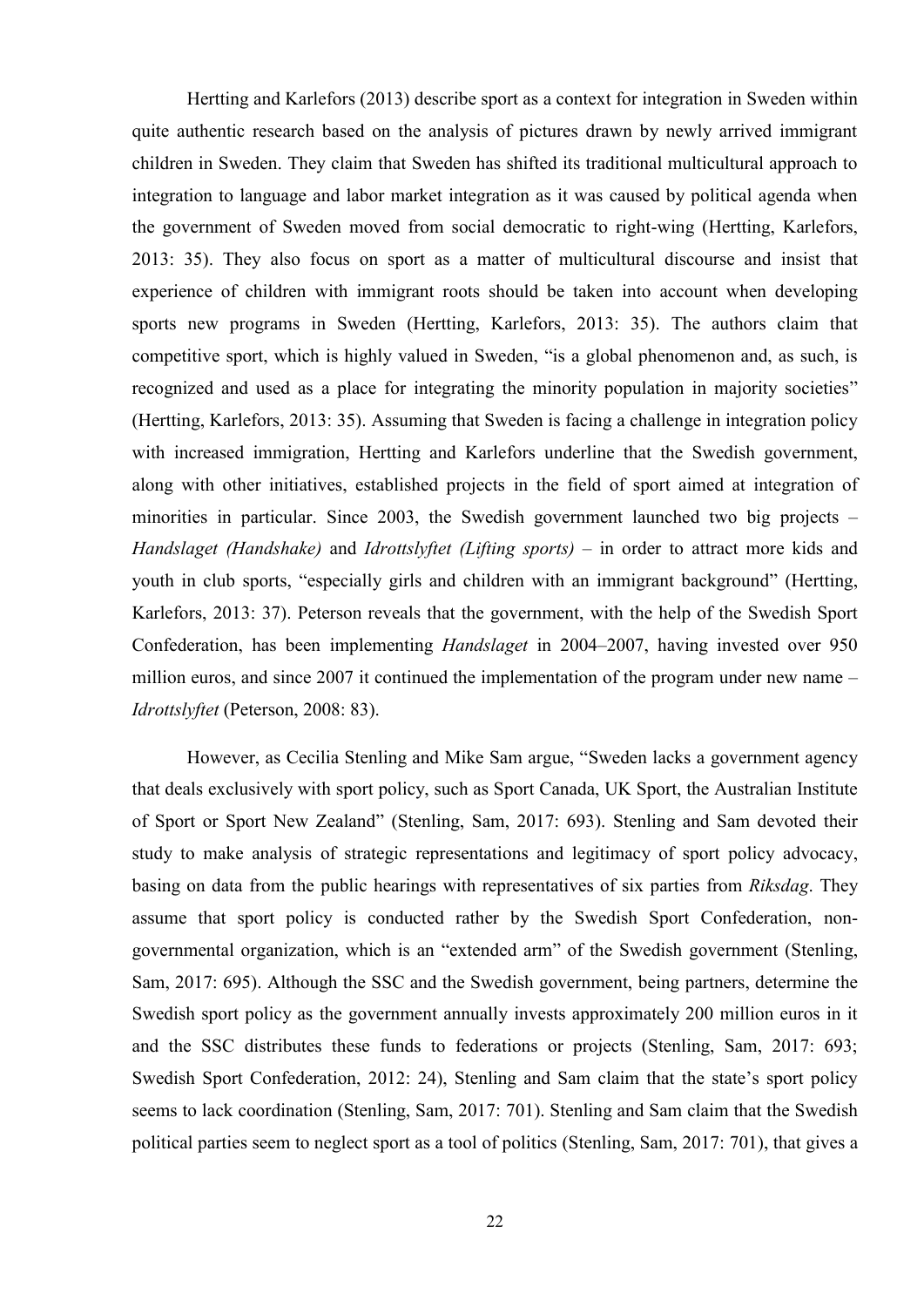point to suggest that the Swedish government also may neglect sport as a tool of soft power in foreign policy.

Within the framework of this research, I suppose that the study on how outstanding sportspeople are able to attract large audience of people is limited. However, this thesis applies to the study of Christine Sarrimo who dips into studying the phenomenon of Zlatan Ibrahimović's brand and celebrity construction in media. As a starting point for analysis, the author takes a biography book *I am Zlatan Ibrahimovi*ć. In this book the sportsman describes his route from grassroots to world class, pointing out that he was an outsider with Balkan roots growing up in Malmö's suburb Rosengård, but became a symbol of New Sweden (Sarrimo, 2015). Sarrimo tries to explain hugely growing popularization of the footballer story noting that "the performance of excitable speech acts is crucial in the mediatization and branding of mass market literature and celebrities such as Ibrahimović" (Sarrimo, 2015: 3). Sarrimo tells that the image and brand of Ibrahimović has been registered in the EU long before the release of his autobiography, but it also contributed to empowerment of his cult. She states that Ibrahimović shares his ghetto experience with the world and gives a rare insight about ghetto life in European suburbs attracting wide audience. Sarrimo also pays attention that Swedish car manufacturer Volvo contributed to emphasis of Ibrahimović's Swedishness, as he was acting in Volvo's commercial doing such national things as hunting and fishing (Sarrimo, 2015). Therefore, Volvo, along with Swedishness of its cars, promoted Swedishness of Ibrahimović as well. Sarrimo also claims that "the unique individual is always presumed to transcend social and cultural restraints to fight his way to freedom and professional success, be it in the field of sports or of culture" (Sarrimo, 2015: 13).

All in all, there is a lack of literature on the issue of sport as a tool for integration of immigrants as well as on integration through sport as a tool of Swedish soft power. Although it is possible to find connections between sport and Swedish politics in the study of Stenling and Sam (2017), and between sport and Swedish soft power in the study of Sarrimo (2015), literature on the research problem is limited. In this regard, my thesis is supposed to contribute to the knowledge of sport as a tool of integration in Sweden and sport as a tool of Swedish soft power in international relations.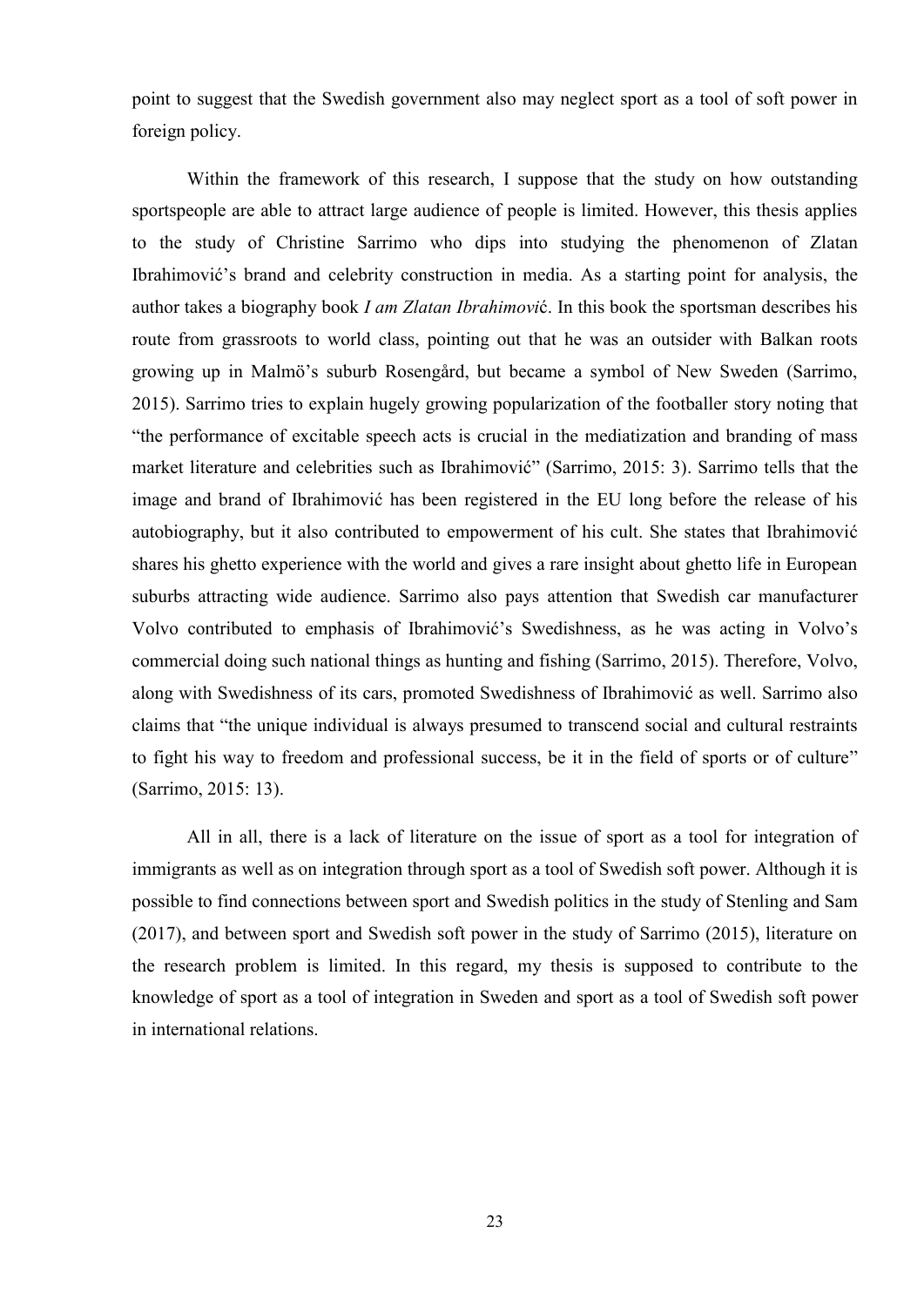## <span id="page-28-0"></span>**4. Data Collection and Methodology of Analysis**

#### **4.1 Data Collection**

<span id="page-28-1"></span>In order to answer the research question I applied to triangulation of data collection which Hilary Arksey and Peter Knight describe as combination of "different techniques to explore one set of research questions" (Arksey, Knight, 2011: 22). Following the idea of data triangulation, the materials for my research are collected from various sources. Triangulation of data collection is relevant for my research as it is designed to combine a set of diverse techniques or methods to explore research questions from different angles. The core idea of triangulation is that a researcher may collect data from a wide row of diverse sources and then use different methods, investigators or theories in order to analyze them. Triangulation proposes the potential to invent new and alternative explanations (Arksey, Knight, 2011: 22–23). Therefore, it seems reasonable to assume that a variety of data allows to take into account different views on observing issues in order to make more comprehensive conclusions on research questions. Applying to triangulation of data collection allows to compare views of different stakeholders, which is able to make the present research more objective.

This research is generally based on the analysis of primary data. It should be noted that the research also includes different background data — primarily, statistical sources. For instance, *Swedish Migration Agency* provides information on the number of immigrants coming to Sweden, on number of approved residence permits as well as on their categories (Swedish Migration Agency, 2017). Online *Statistics Sweden* engine gives a deep insight on immigration figures by grounds for settlement, country of citizenship and sex (Statistics Sweden, 2017). Background data helps to understand what amount of immigrants Sweden has to deal with and how many Somalis now live in Sweden, concerning the case study.

Primary data which is analyzed in this research could be divided into three groups. In the first group of primary data I include articles from international English-language press which are devoted to immigrant sports in Sweden. Several articles deal with migrant sport initiatives in Sweden in such sports as football (Douglas, 2018, October 26; Tivemo, 2017, October 9), cricket (Schofield, 2016, August 22; Edwards, 2016, February 1), and bandy (Shearlaw, 2016, January 4; Majendie, 2014, January 24). Media exposes that projects in these sports aim to integrate immigrants into Swedish society, which seem to promote Swedish soft power. Several articles recognize the impact of sports and Swedish sports figures as drivers for promotion of soft power. In this regard, media talks about role model of Zlatan Ibrahimović (Zlatan, 2016, June 6) and points out the impact of Ibrahimović in Europe (Fallahi, 2018, May 23; Syvänen, 2015, March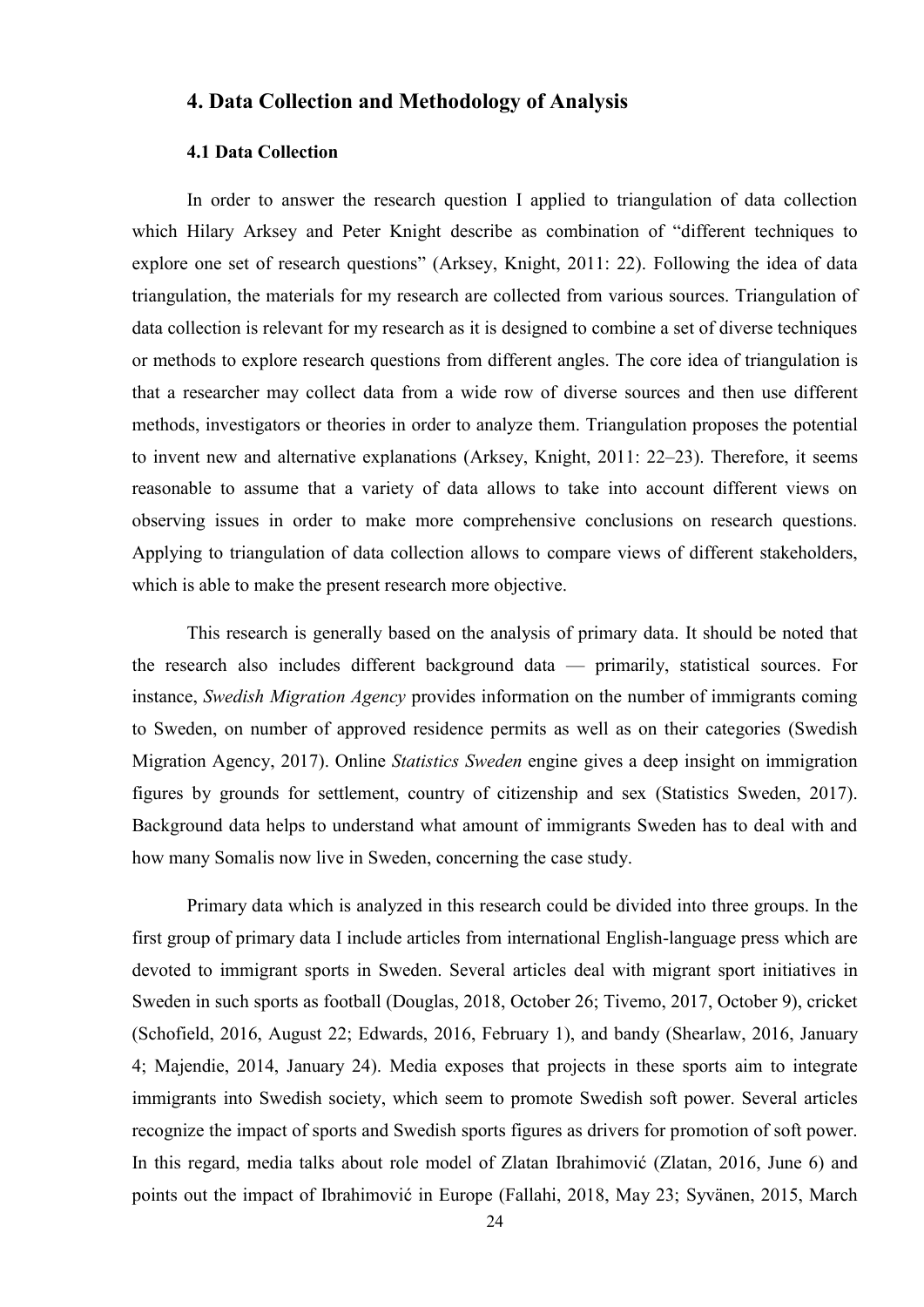12). Media also describes the case of Jimmy Durmaz, a Swedish footballer of national squad with Turkish background, who challenged racial abuse during World Cup in Russia, however, media shows that he gained support from the Swedish officials and his teammates, who delivered a powerful message against racism (Christenson, 2018, June 24; Edwards, 2018, June 26; Rhys, 2018, July 4). The main criteria for collecting the materials amounted to their novelty and quality. Generally, the first group of primary data covers the period from 2014 to 2018. Most of the materials were accessed from reliable English-language sources such as *The Local*, *The Guardian*, *The Associated Press*, *Al Jazeera*, *BBC*, *The Irish Examiner* as well as sport oriented *ESPN*, *Eurosport*, and *These Football Times*.

As the second group of primary data, this research collects two semi-structured interviews conducted in English with the players of Somalia national bandy team and two questionnaires conducted in English with the officials from Borlänge town where most of Somali bandy players live and train. The purpose of semi-structured interviews with the players was to study this peculiar case and discover whether and how Somali players exploit and change the image of immigrant integration both in Sweden and in Somalia while living in Sweden and presenting Somalia on World Championships. The purpose of questionnaires with the Borlänge officials was to reveal whether this project gets support from the Swedish government on a state level as well as to recognize if this project, hypothetically, represents Swedish soft power. The purpose of analysis of personal communications with the respondents is to discover whether and how the image of Somali players demonstrates Swedish soft power.

Table 1 presents the list of respondents, their positions and method of data collection.

Table 1. List of respondents

| <b>Name of a Respondent</b> | <b>Position</b>              | <b>Method of Data Collection</b> |
|-----------------------------|------------------------------|----------------------------------|
| <b>Anwar Hared</b>          | Somalia Bandy Player         | Semi-structured interview        |
| <b>Mohamed Mire</b>         | Somalia Bandy Player         | Semi-structured interview        |
| <b>Hans Grandin</b>         | Borlänge Bandy Official      | Questionnaire                    |
| <b>Jan-Olof Lundberg</b>    | Borlänge Head of Integration | Questionnaire                    |

When I was selecting the interviewees I used the following criteria. First of all, I decided to contact with people who are somehow involved into the life of Somalia bandy team as far as the media articles are lacking answers for my research question. Interviewing several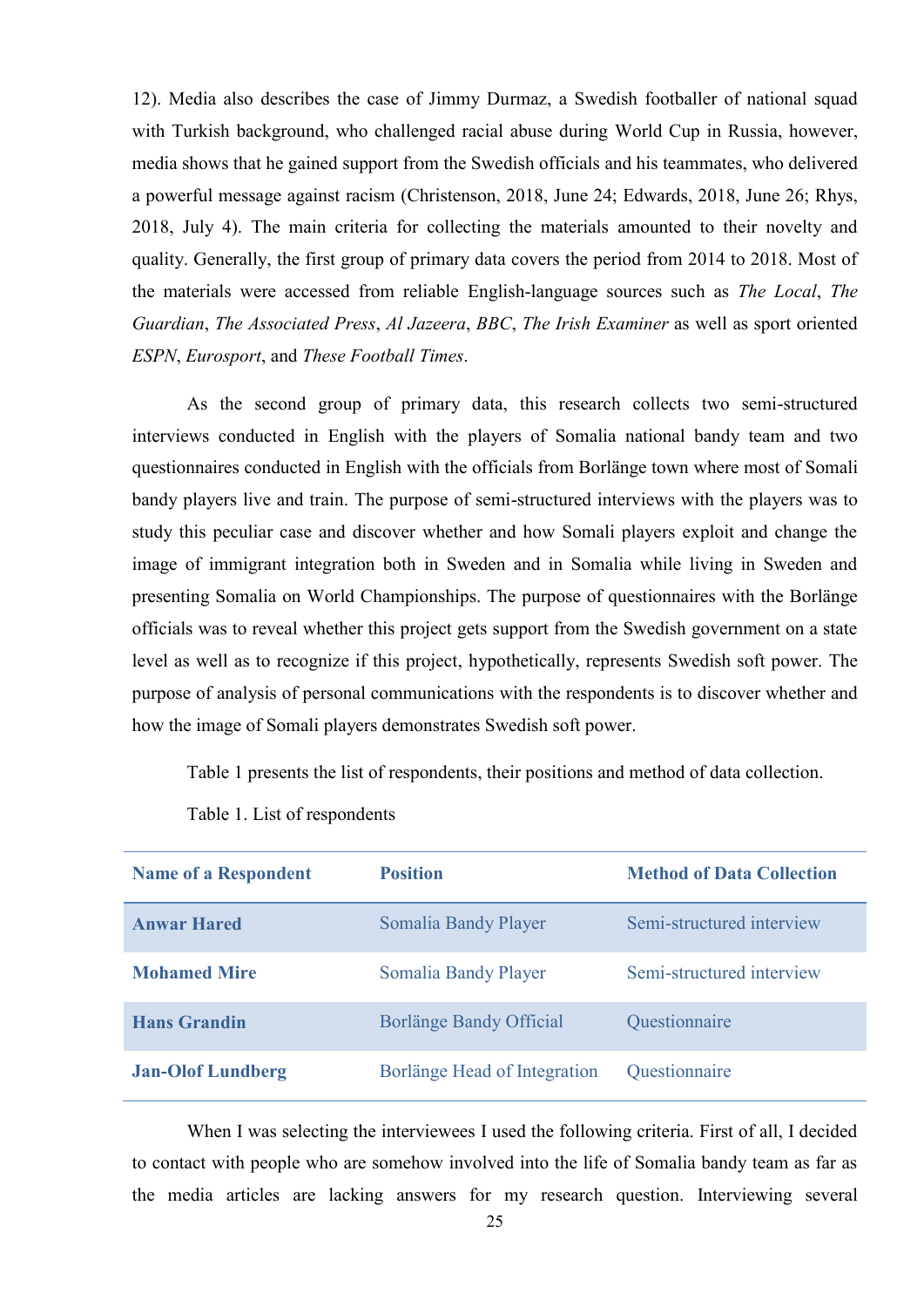respondents allows to fulfill my case study with authentic data obtained in accordance with my research question from which I developed the lists of questions for interviews (see Appendix 1, Appendix 2 and Appendix 3). Second, I visited the Somalia Bandy official website where I found the email of Hans Grandin, one of the Managers of Borlänge Bandy. I presented him the concept of my research and asked about the possibility to interview him, some Somali players and Jan-Olof Lundberg, the Head of Integration of Borlänge, whose name I learned after watching the documentary film *Trevligt Folk* about Somalia bandy team. Third, I conducted questionnaires with Hans Grandin and Jan-Olof Lundberg, and then I conducted two semistructured interviews with Somali players Anwar Hared and Mohamed Mire.

Before sending questions for questionnaire or starting semi-structured interviews I asked the respondents if I am allowed to mention their names in the research and to record the conversation in case of semi-structured interviews. All of the respondents affirmed that I am allowed to mention their names and to record the interviews. The questions for questionnaire I sent via email and received the answers back the same way. One of the semi-structured interviews was conducted by FaceTime call in loudspeaker mode and was recorded by a smartphone voice recorder application. Another interview was conducted by Skype audio call and was recorded by inner Skype recorder. Modern Internet technologies facilitate communication with people living abroad. Face-to-face or phone interviews seem to give a researcher more data than questionnaires because during a speaking conversation open-ended questions provoke further discussion and new specifying questions. Thus, I was asking questions straight from the prepared list of questions, but in several cases the respondents touched upon the issues which I asked to specify before asking further questions. After I had recorded the conversations, I transcribed recordings verbatim and sent transcribed texts to the respondents as they have a right to review the transcript of their interviews (Gillham, 2005: 14).

The third part of primary data is represented by the Swedish documentary film *Trevligt Folk*, which is translated in English as *Nice People*. The film was presented in 2015. Directed by Anders Helgeson and Karin af Klintberg, the movie follows the creation of the Somalia bandy team which gathers Somali immigrants residing in the Swedish town Borlänge. The film has been shot between 2013 and 2014, starting from the early stage of team's development and ending with its performance at the Bandy World Championship in Irkutsk, Russia. The movie is also about the process of integration of the Somalis in Borlänge. The documentary includes interviews with the players, the officials of the town, and the representatives of the team management board and allocates perceptions of local citizens (Hammar, Wikingsson & Helgeson, Af Klintberg, 2015). Given that this movie has been presented in different film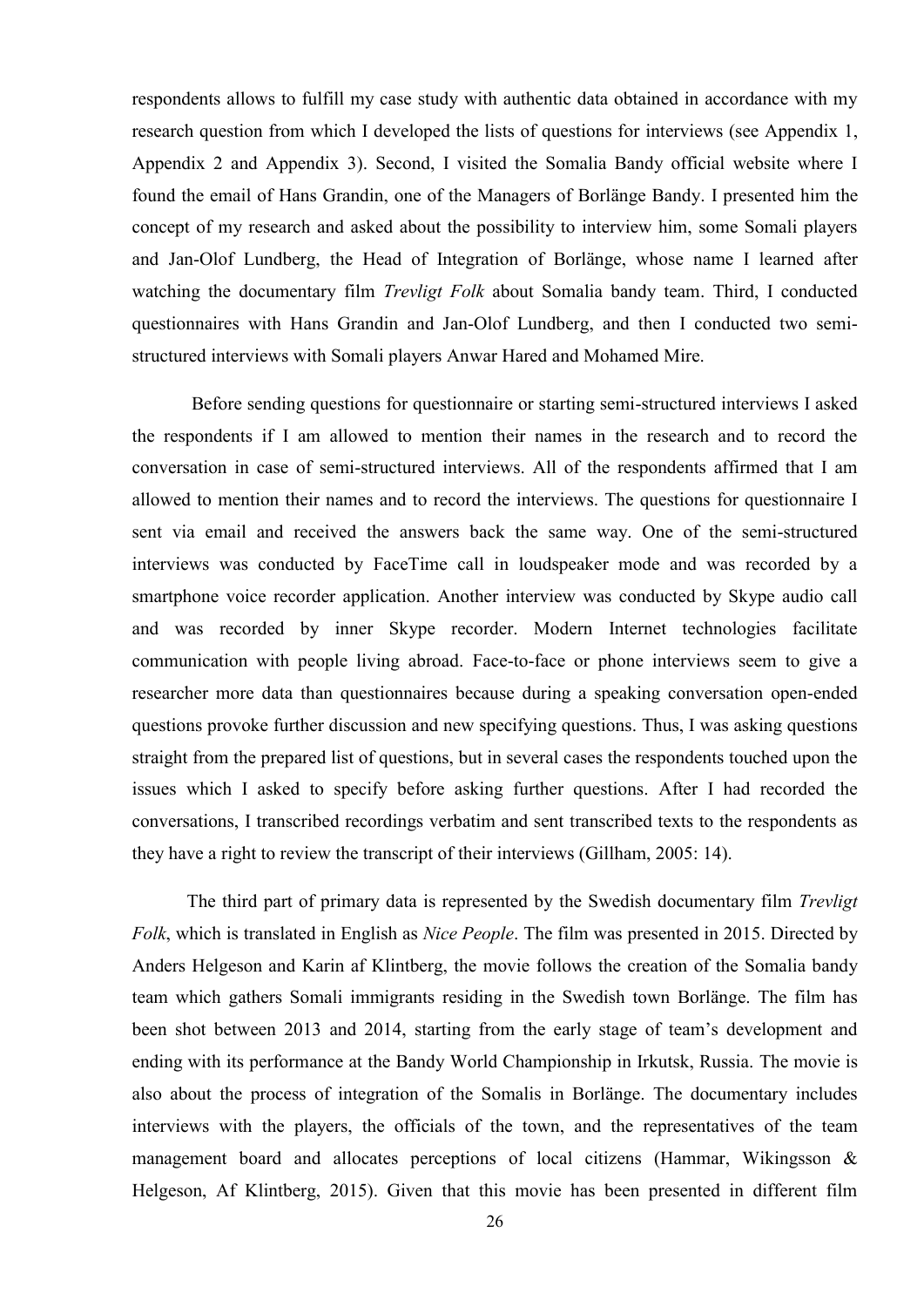festivals such as 19th European Union Film Festival, Hamburg Film Festival 2015 and Budapest International Documentary Festival 2016 (Nice People, 2019) and is available for watching in international video streaming services *Netflix* (Trevligt Folk, 2015) and *Vimeo* (Nice People, 2017), it seems safe to assume that the film has become a provider of Swedish soft power because it has been demonstrated to wide international audience and is available in the Internet open space.

#### **4.2 Qualitative Content Analysis as Data Analysis Method**

<span id="page-31-0"></span>In general, this research is based on qualitative content analysis. In order to justify that this methodological strategy is relevant for this research, it is essential to give a definition of qualitative content analysis as proposed by Philip Mayring. According to Mayring, qualitative content analysis is "an approach of empirical, methodological controlled analysis of texts within their context of communication, following content analytical rules and step by step models, without rash quantification" (Mayring, 2000, para. 20). Another definition is given by Alan Bryman who states that qualitative content analysis is an approach to documents analysis, which helps to construct the sense of the text by inventing categories, taken into consideration the context in which data is analyzed (Bryman, 2004: 542). Qualitative content analysis fits my research, the data of which consists of various kinds of primary sources: media articles, semistructured interviews, questionnaires, and a documentary film on the case study. Mariette Bengtsson states that content analysis is applicable for qualitative studies and "can be used on all types of written texts no matter where the material comes from" (Bengtsson, 2016: 10). Bengtsson also claims that a researcher is able to apply qualitative content analysis to visual data such as films (Bengtsson, 2016: 10). Klaus Krippendorff mentions that film scripts have been largely analyzed under qualitative content analysis within different surveys in the late XX century (Krippendorff, 2004: 43), which allows to analyze the scripts from separate episodes of the movie Trevligt Folk in this research. Therefore, qualitative content analysis seems to become an efficient method to answer the research question of the present research. In particular, qualitative content analysis of primary data obtained from different angles is designed to make more comprehensive conclusions towards the international image of Sweden as a provider of soft power in international relations as a driver for sport integration through chosen case study.

Developing the ideas of content analysis, Mayring marks four points that characterize the advantages of qualitative data interpretation. Firstly, it fits the material into a model of communication by determining the text context and background. Secondly, analysis of the material is conducted step by step, following some rules of analysis. Thirdly, a researcher may create categories of analysis depending on research questions, which is a significant step of text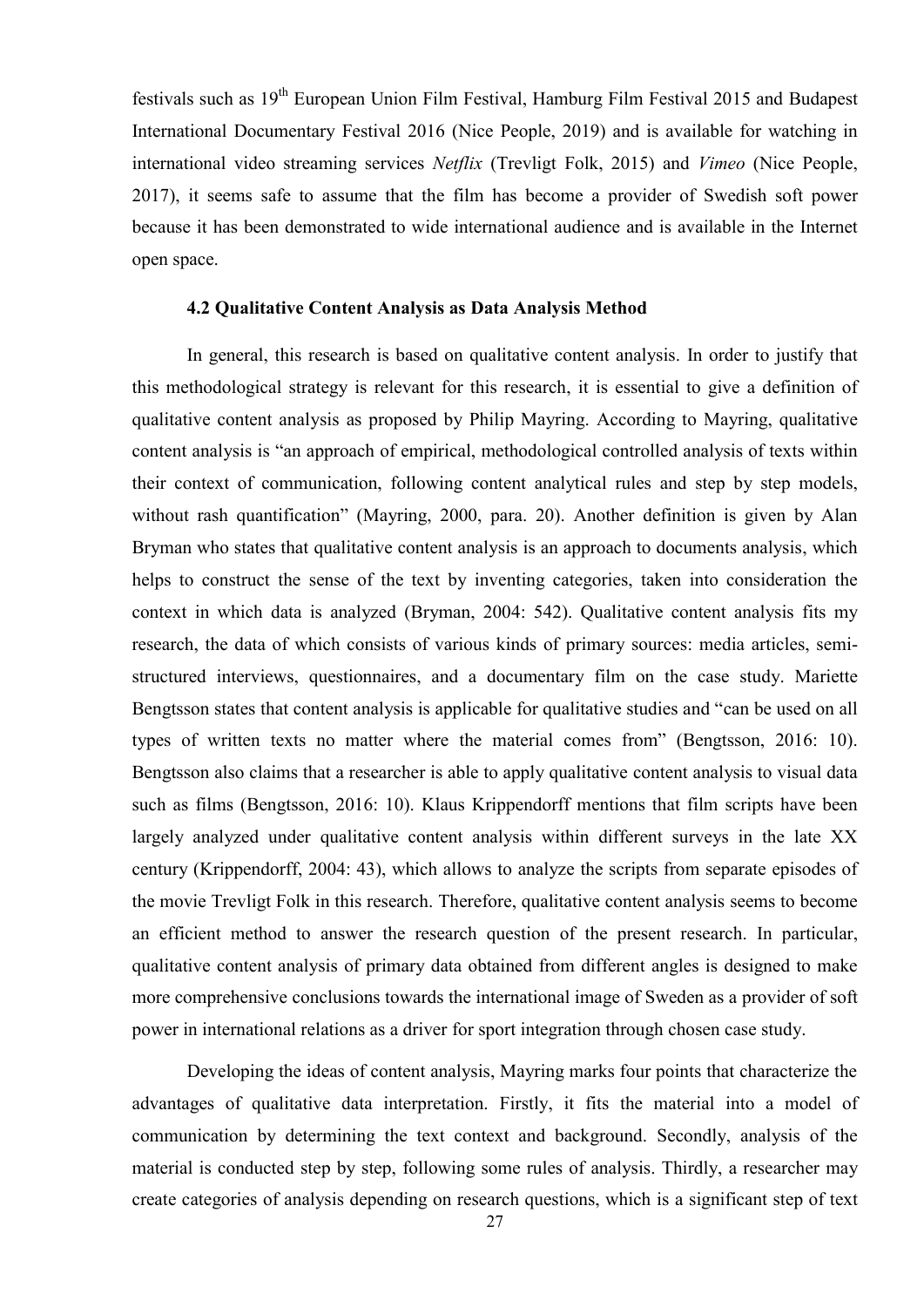interpretation. Finally, qualitative data interpretation is creating the criteria of reliability and validity of analysis, which may be verified and estimated by trained professionals only. In addition, the author claims that the criteria of reliability and validity of analysis may be achieved by applying to triangulation of methods in data collection (Mayring, 2000), which is applied in the present research.

Mayring proposes two approaches of qualitative content analysis: inductive category development and deductive category application (Mayring, 2000). For this research the inductive category development is more relevant as in common sense it is conducted from particulars to generals. It allows to invent categories in the process of reading and analyzing data, taken theoretical approach as the major criterion of selection. As Mayring admits, the major purpose of inductive category development is to interpret the material in accordance with chosen theoretical framework and defined research question (Mayring, 2000). Mayring also proposes a step-bystep model of conducting inductive category development, which demonstrates the stages of material interpretation and may be applied to invent the categories within qualitative content analysis. His inductive category development model has the following concept given in the Figure 1:



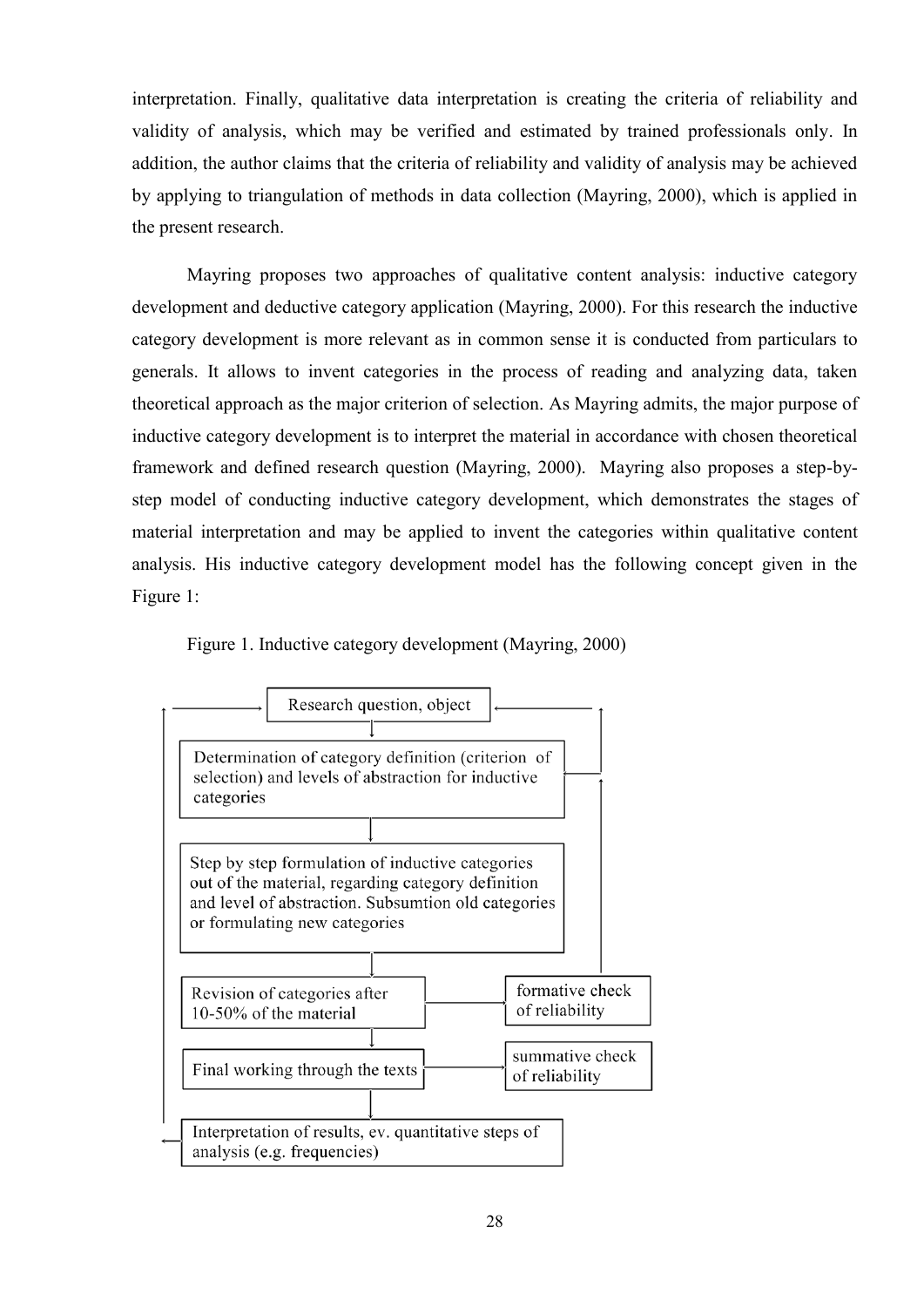Inside the inductive category development approach Mayring emphasizes such steps of qualitative content analysis as determination of category definition, step by step formulation of inductive categories, revision of categories, summative check of reliability of invented text and interpretation of results (Mayring, 2000). In my research, following inductive category development scheme, determination of categories may be achieved by applying to conventional approach to qualitative content analysis. Conventional approach, as Hsiu-Fang Hsieh and Sarah Shannon determine, "is generally used with a study design whose aim is to describe a phenomenon" and lets a researcher avoid "using preconceived categories, instead allowing the categories and names for categories to flow from the data" (Hsieh, Shannon, 2005: 1279). Hsieh and Shannon claim that conventional qualitative content analysis fits the inductive category development model as a researcher dips in word by word reading of data at first, and then determines codes which build categories further (Hsieh, Shannon, 2005: 1279).

Coding is a technique of qualitative data structuring. According to Johnny Saldaña  $(2013)$ , a code in qualitative data analysis is "a researcher-generated construct that symbolizes and thus attributes interpreted meaning to each individual datum for later purposes of pattern detection, categorization, theory building, and other analytic processes" (Saldaña, 2013: 4). Saldaña also advocates that coding is rather an act of interpretation than a precise science in general (Saldaña, 2013: 4). It means that a chosen code — a word or short phrase that generally describes a summative meaning of a piece of data — depends on ideas which come to a researcher's mind. In other words, representatives of different branches of science may invent different codes for a certain peace of data. The same situation may occur within one branch of science if a researcher interprets a piece of data through different theoretical approaches. In this regard, Saldaña argues that in an act of coding perception and interpretation of data depends on what type of theoretical framework or "filter" is implemented in a research (Saldaña, 2013: 7). What is more, Saldaña recommends inventing 80–100 codes and reducing them further to 15–20 categories in order to give a shape for analysis (Saldaña, 2013: 24). In my research, as it is based on the neoliberalism theory in International Relations, I focus on the issues which reflect soft power of Sweden in connection with my research questions and invent codes which describe chosen pieces of information relevant for my research.

For example, I can take a small paragraph of Siavoush Fallahi's article *The Zlatan Effect: How Ibrahimović Changed Europe for Ever*, which is included in my list of primary data. Below I will make a conventional qualitative content analysis within inductive category development using coding. The paragraph below one can look at presents a short abstract from the article. I give an example how I do coding. Basically, I underline key words or short phrases which I find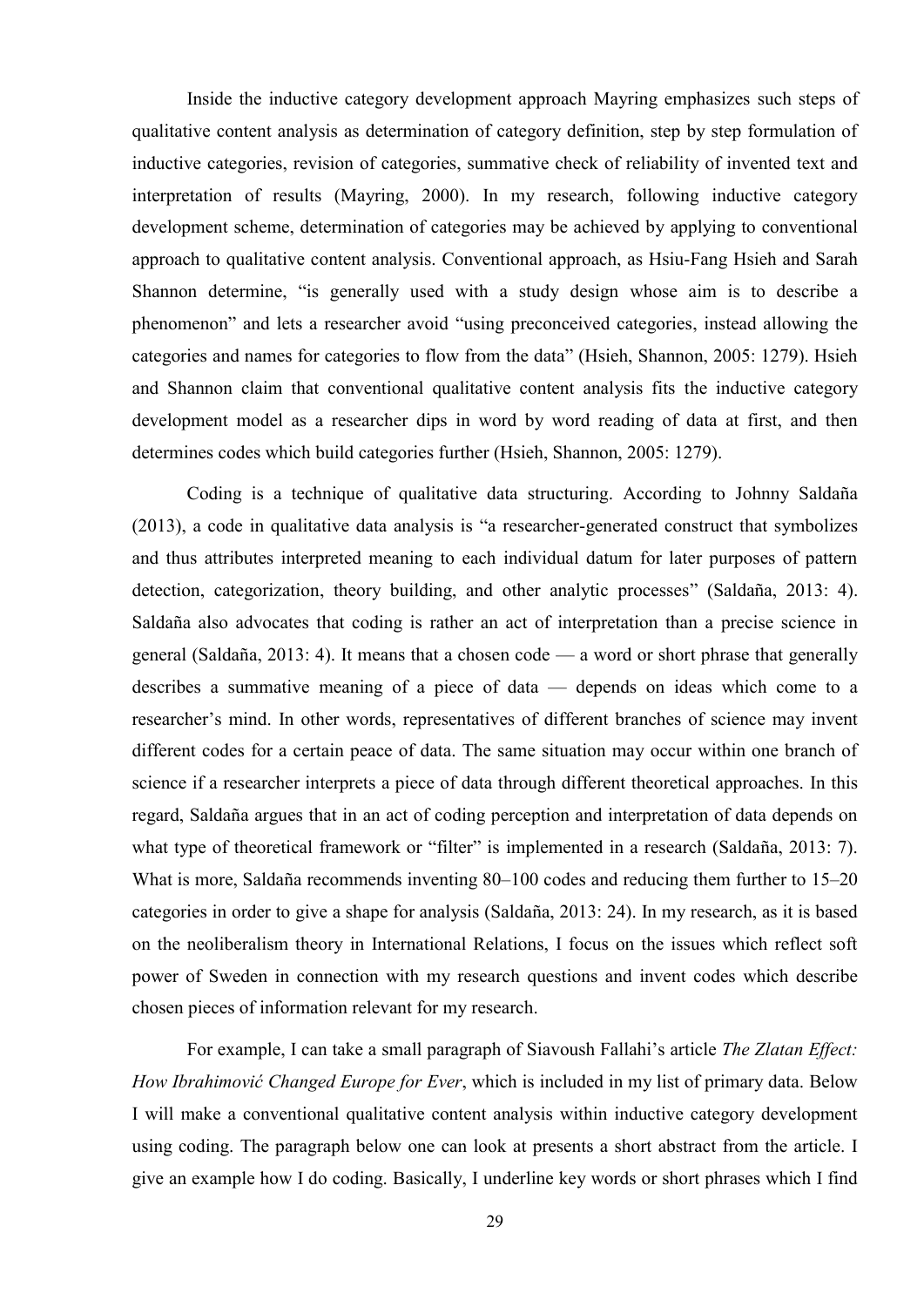relevant for my research question and theory, and then I give them an index in order to facilitate further grouping and transformation into categories. In general, I prefer to analyze hard copies of texts as I find it easier to operate with underlining and writing foot-notes, but machine coding is also possible as it is given below.

Text: "Zlatan stands for a new Swedishness," says Aftonbladet journalist Johanna Franden. "There were many generations of immigrants before him, but he became the symbol for people<sup>1</sup> with an immigrant background<sup>2</sup>. He represents a big group<sup>2</sup>, who are raised in Sweden, who speak other languages<sup>2</sup> than Swedish at home and who had problems identifying themselves<sup>3</sup> with Sweden prior to Zlatan's breakthrough<sup>4</sup>. Zlatan, even though he was born in Sweden, has become the immigration story<sup>4</sup> in Sweden; his success<sup>5</sup>, personality<sup>5</sup> and charisma<sup>5</sup> have made him the symbol for many things<sup>1</sup> in Swedish society and this is the most important legacy that he leaves behind" (Fallahi, 2018, May 23).

## **Codes**

- 1. New symbols
- 2. Immigrant background
- 3. Mixed identity
- 4. Role model of Ibrahimović
- 5. Criteria to advance in integration

When reading this paragraph, I have invented the following five codes: new symbols, immigrant background, mixed identity, role model of Ibrahimović, and criteria to advance in integration. I see them the most reflective for the content of this paragraph which is generally about the role of Zlatan Ibrahimović in adopting people with immigrant roots in Swedish society. At the same time, the developed codes are designed to have connections with soft power within my theoretical framework of neoliberalism in International Relations. For instance, the codes "new symbols" and "role model of Ibrahimović" reflect a significant role of such sports figure as Zlatan Ibrahimović for people with immigrant background, and that corresponds to Stuart Murray's assumption that in sports diplomacy "sportspeople can act more like celebrity diplomats, using their star power to draw the world's attention to international, global issues" (Murray, 2012: 585).

Coding also helps to follow the second step of Mayring's model of inductive category development and create categories of analysis. Saldaña writes that "to codify is to arrange things in a systematic order, to make something part of a system or classification, to categorize" (Saldaña, 2013: 9). When a researcher applies codes to qualitative data, the process of codifying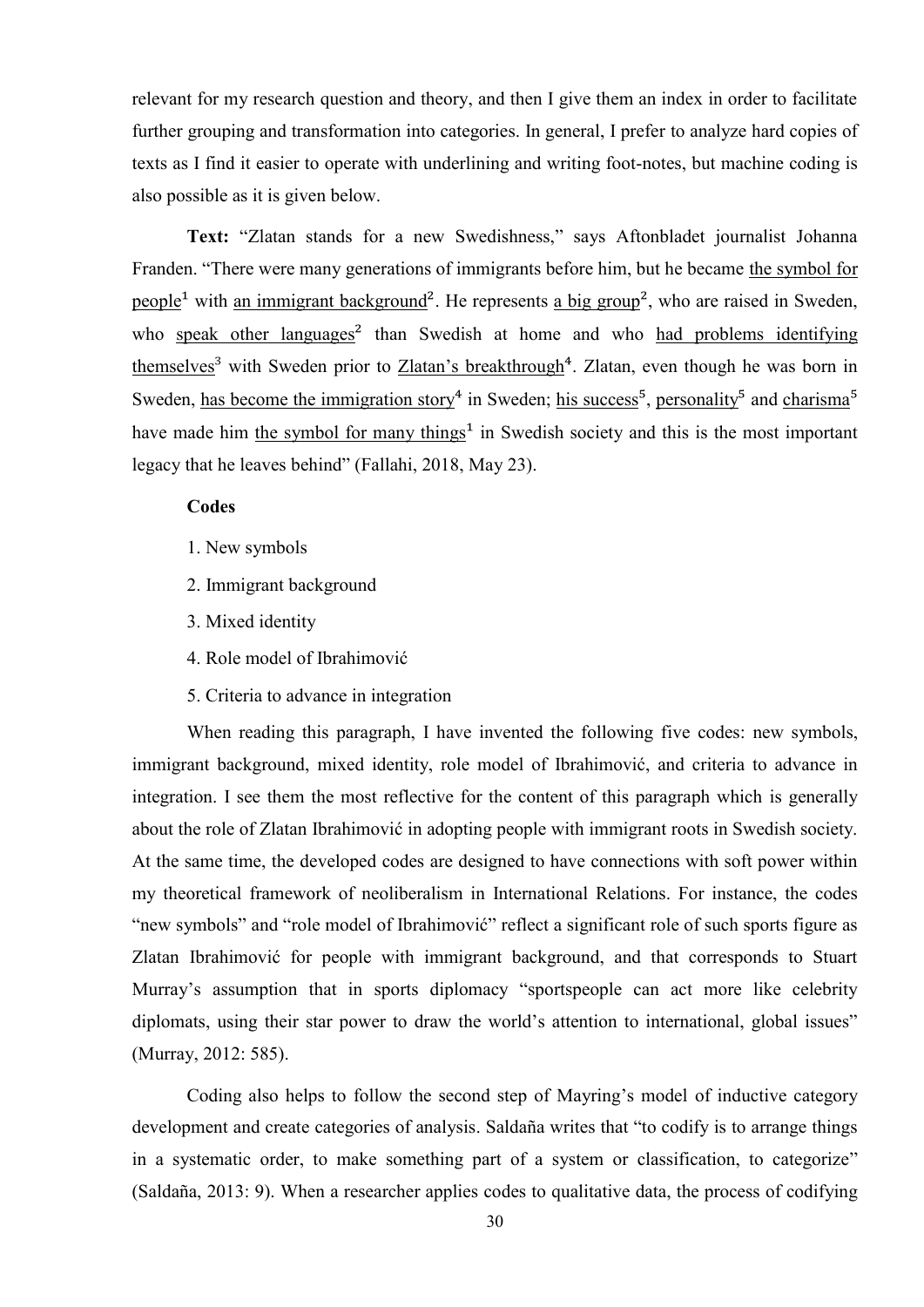allows data to be "segregated, grouped, regrouped and relinked in order to consolidate meaning and explanation" (Grbich, 2007: 21, as cited in Saldaña, 2013: 9), assumes Saldaña citing Carol Grbich. Saldaña advocates that qualitative codes, combined together by similarity and regularity, are essential elements of a research as they help to develop categories and analyze links between them (Saldaña, 2013: 8–9).

For example, we can take recently invented codes and build a category which reflects the content of the taken paragraph. Then the scheme will be the following:

Code: New symbols Code: Immigrant background Code: Mixed identity Code: Role model of Ibrahimović Code: Criteria to advance in integration

**Category:** New Swedishness

To be honest, the name which I took for this category has already been mentioned in the paragraph, and it was clear that the content of the paragraph is devoted to the issues which I presented as codes. When we take as a code a word or a short phrase given in an authentic text as it is, it is called "In Vivo Coding" (Saldaña, 2013: 91). However, in this case we took this word combination as the name of the category as "New Swedishness", to my mind, encompasses all of the codes I invented. Thus, after coding I can make an assumption what is "New Swedishness". Before I interpret results of the analysis of this paragraph, in accordance with Mayring's model of inductive category development, it is necessary to make revision of invented category by checking reliability of material. According to Nahid Golafshani, reliability in qualitative research is aimed at "generating understanding" (Stenbacka, 2001: 551, as cited in Golafshani, 2003: 601). Golafshani argues that reliability in qualitative research is less reliable than in quantitative research as it is not based on quantitative data. Therefore, he assumes that "to ensure reliability in qualitative research, examination of trustworthiness is crucial" (Golafshani, 2003: 601). Under criteria of "trustworthiness" which will help to check quality of data he understands such terms as credibility, neutrality, dependability, and applicability (Golafshani, 2003: 601). In my research the data, I suggest, generally fulfills these criteria, and the respondents I interview, I consider, are unbiased. In particular, the article, which paragraph has been chosen to give an example of conventional qualitative content analysis, is published in Eurosport UK media source. Eurosport UK seems to be one of the most reliable world sport media.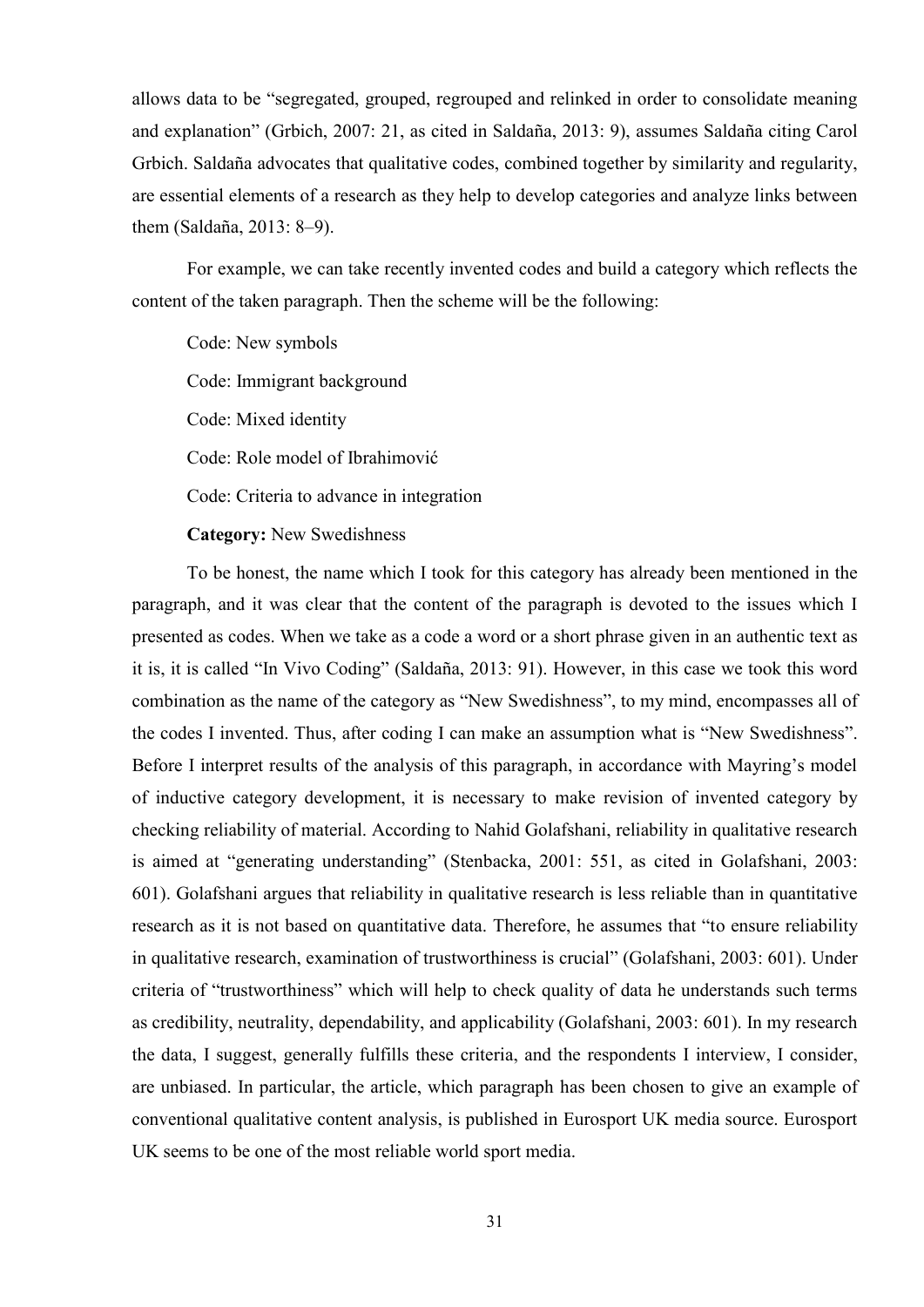After checking reliability, according to the model of Mayring, a researcher may interpret and summarize results of analysis. Saldaña (2013) as well as Hsieh and Shannon (2005) recommend to write an analytic memo based on invented categories after analyzing each of piece of data, which would be the end of the first cycle of analysis, according to Saldaña (2013). Turning to my example, a short analytic memo may look as follows.

**Memo:** I can make an assumption that the phenomenon of "New Swedishness" is constructed in a way that connects to a big group of people with immigrant background, who can have mixed identities as they meet new culture, learn Swedish language and social norms, but at the same time keep their roots. Nevertheless, successful image of such outstanding figures (as Zlatan) from this big group may, fixed in the Eurosport article, demonstrates to the world that integration through sport in Sweden is possible, which seems to promote Swedish soft power.

According to Saldaña (2013), after analyzing pieces of data and writing analytic memos, we may do the second cycle of analysis, when we find the core categories in memos developed previously and create 5–7 major concepts (Saldaña, 2013: 24). When doing the same with all memos, we also have an opportunity to write new second-cycle memos preparing the final report which would be presented as findings of the research. Thus, invented category "New Swedishness" aligned together with other categories and developed the following way, hypothetically, will help to answer my research question as it seems to be strong. The further results of analysis will be presented in Chapter 5 and Chapter 6.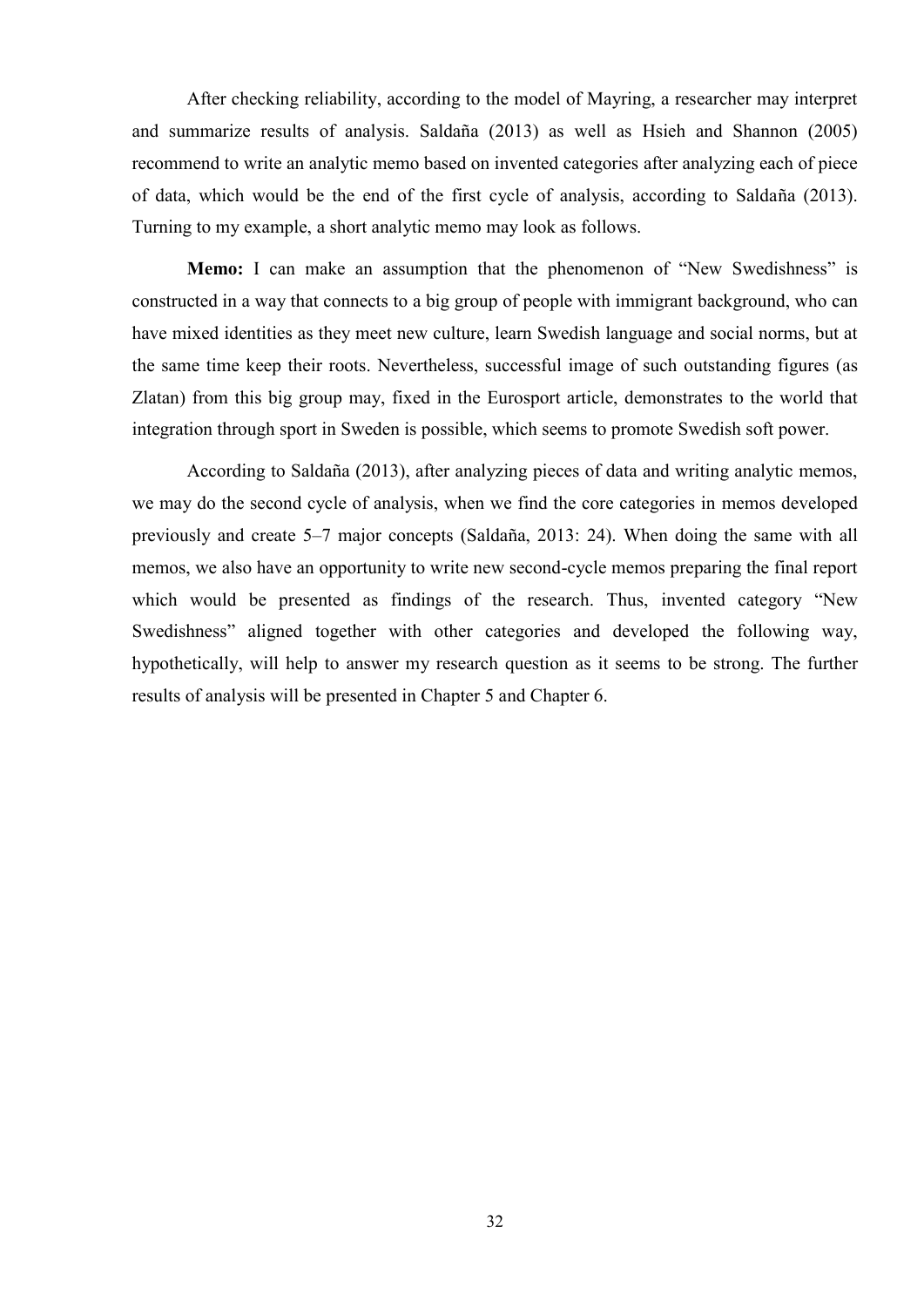# **5. The Role of Swedish Sports Figures with Immigrant Roots in Promoting Values of Soft Power in International Relations**

This chapter presents an analysis of how international media takes up examples of successful integration of immigrants and challenges they face in Sweden. I suggest that it is important to analyze articles from international media for this research as far as media has an ability to influence the image of Sweden on international arena, to construct a positive image about the Swedish society and demonstrate to wide international audience whether Sweden is good in integration of immigrants through sport in particular.

In order to create a preliminary understanding of how the international, English-language media portrays Swedish sportspeople with immigrant background, a qualitative content analysis of 16 articles was conducted. The articles have been published in such international media sources as *The Local*, *The Guardian*, *The Associated Press*, *The Irish Examiner*, and *BBC* as well as in such sport oriented sources as *Eurosport, These Football Times*, and *ESPN*. The analyzed articles deal with immigrant sports in the context of the football club Dalkurd, Sweden's national team in cricket, as well as Swedish football players of immigrant background, notably Zlatan Ibrahimović and Jimmy Durmaz. Applying to inductive category development in qualitative content analysis by Mayring (2000), I invented six categories. Each paragraph of this chapter is devoted to each of the categories.

The football club Dalkurd has developed from a grassroots team into a professional club. The team was created in 2004 in Uppsala after several Kurdish players had to leave IK Brage, the football club from Borlänge. Thus, Dalkurd was at first composed of only people of Kurdish background. Since 2004, Dalkurd has gone through the all tiers of Sweden's football system starting from the lowest and promoting to the highest – Allsvenskan. Throughout its 15 years history, Dalkurd has become "the big symbol for the Kurdish people", as Steve Douglas from *The Associated Press* cites Dalkurd's player Peshraw Azizi (Douglas, 2018, October 26). In an article published in *The Guardian*, one of the club's founders Ramazan Kizil is portrayed as "the Gustav Vasa of Dalkurd" (Tivemo, 2017, October 9). The creation of such a squad in such an area as Dalarna is symbolic as Dalarna was the place where in the XVI century Gustav Vasa started the resistance for Swedish independence from Denmark. Arguably, Joel Tivemo means that Kizil now contributes to Kurds, a stateless nation, in Sweden as much as Vasa contributed to Swedes, when they were a stateless nation as well (Tivemo, 2017, October 9).

As to the Swedish national cricket team, it is notable to remind that Sweden accepts migrants of different backgrounds. Thus, Sweden takes a lot of immigrants from Asian states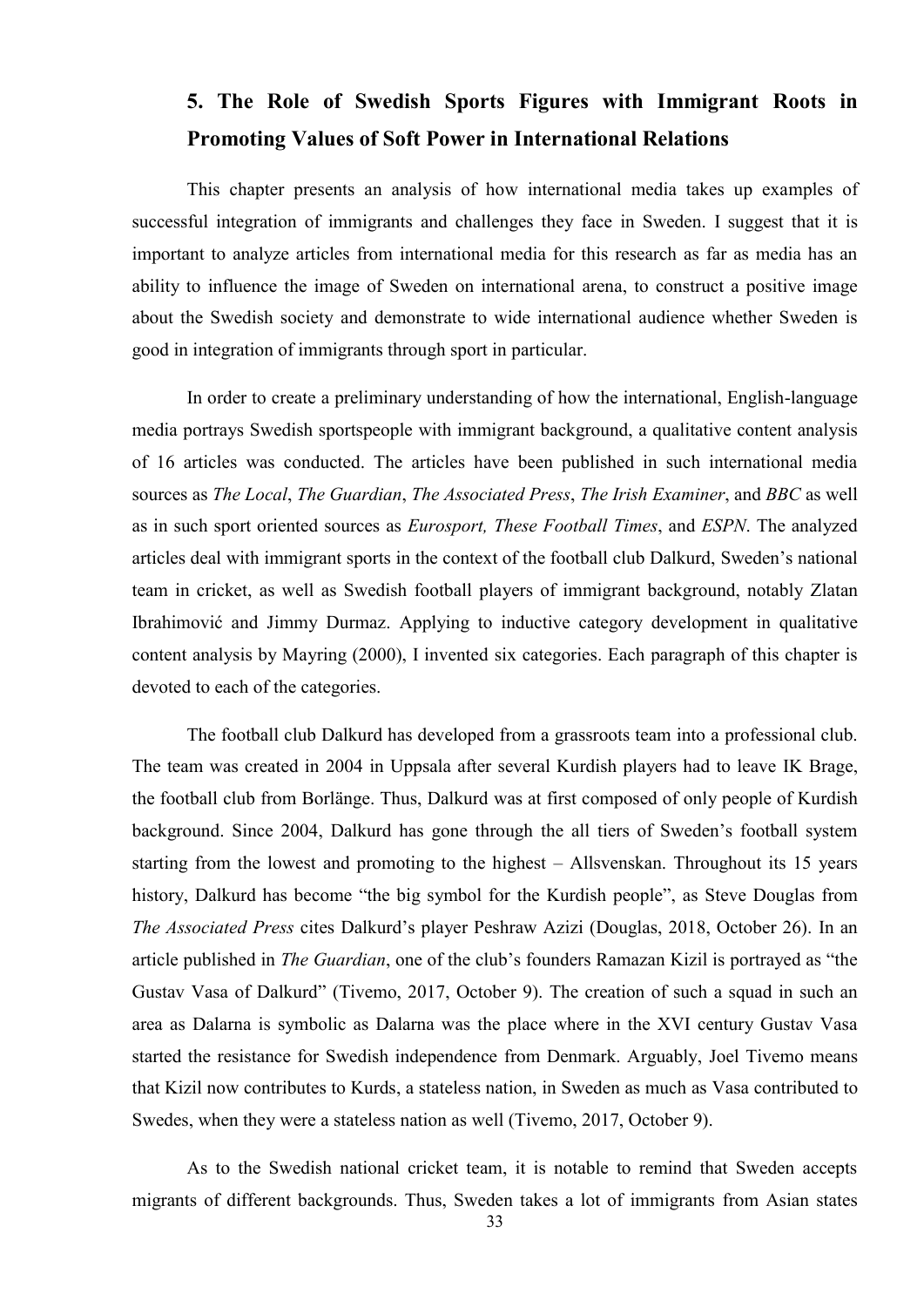which in the past have been a part of the British Empire and their neighboring countries such as Afghanistan, India, and Pakistan. For instance, in 2018 Sweden accepted 8093 Afghans (3rd rang of total), 7311 Indians (4th rang of total) and 2586 Pakistanis (11th rang of total) (Statistics Sweden, 2019). As in the past the British cultural traditions spread to Asia, many Afghans, Indians and Pakistanis consider cricket as their national sport, and today immigrants spread this kind of sport in Sweden and stand as the main driver of its development as cricket has been on the run in Sweden for the several past years.

However, no projects and no sportspeople of immigrant background are paid as much attention in international media as outstanding Swedish football player Zlatan Ibrahimović. Media primarily gives credit for merit of Ibrahimović in changing the Swedish society. He is portrayed as a powerful and arrogant individual who remains an outlier but has "created a new way of being Swedish" (Fallahi, 2018, May 23) and has become "a symbol of the multi-ethnic nature of the country" (Syvänen, 2015, March 12). Ibrahimović has gained pretty much attention primarily due to his performance for clubs in Europe and international games for Sweden. He conquered Europe having won titles in almost each of played seasons and scoring many goals. Now Ibrahimović who is 37 years old moved to conquer the United States, joining Los Angeles Galaxy, but he left rich legacy in Europe and in Sweden.

However, there are cases when a sports figure with immigrant roots, though born in a particular state, may face racial abuse playing for his national team. The recent 2018 FIFA World Cup has shown that Sweden indeed faces problems on immigrant racism as Jimmy Durmaz, a national team's player (FIFA, 2018) with Assyrian background, has become a victim of racial abuse from his fellow citizens. The context of the abuse lay in Durmaz's fault when by the end of the second half he fouled Germany's Timo Werner on the edge of the Swedish box. Toni Kroos scored a late 95th minute winner, and Germany won the game with the score 2:1. Bad performance on the pitch caused large criticism on Durmaz in the social media, but he, his teammates, several Swedish officials and the Swedish Football Association (FA) stood behind his honor. This public defense has been transmitted through international media.

# **5.1 Sport – a Tool for Integration**

The category "Sport – a Tool for Integration" was identified in the materials that discuss in particular the football club Dalkurd, Sweden's national team in cricket and Zlatan Ibrahimović. In the process of analysis I defined two subcategories which interpret integration through sport as creation of mutual understanding and as creation of coherent society.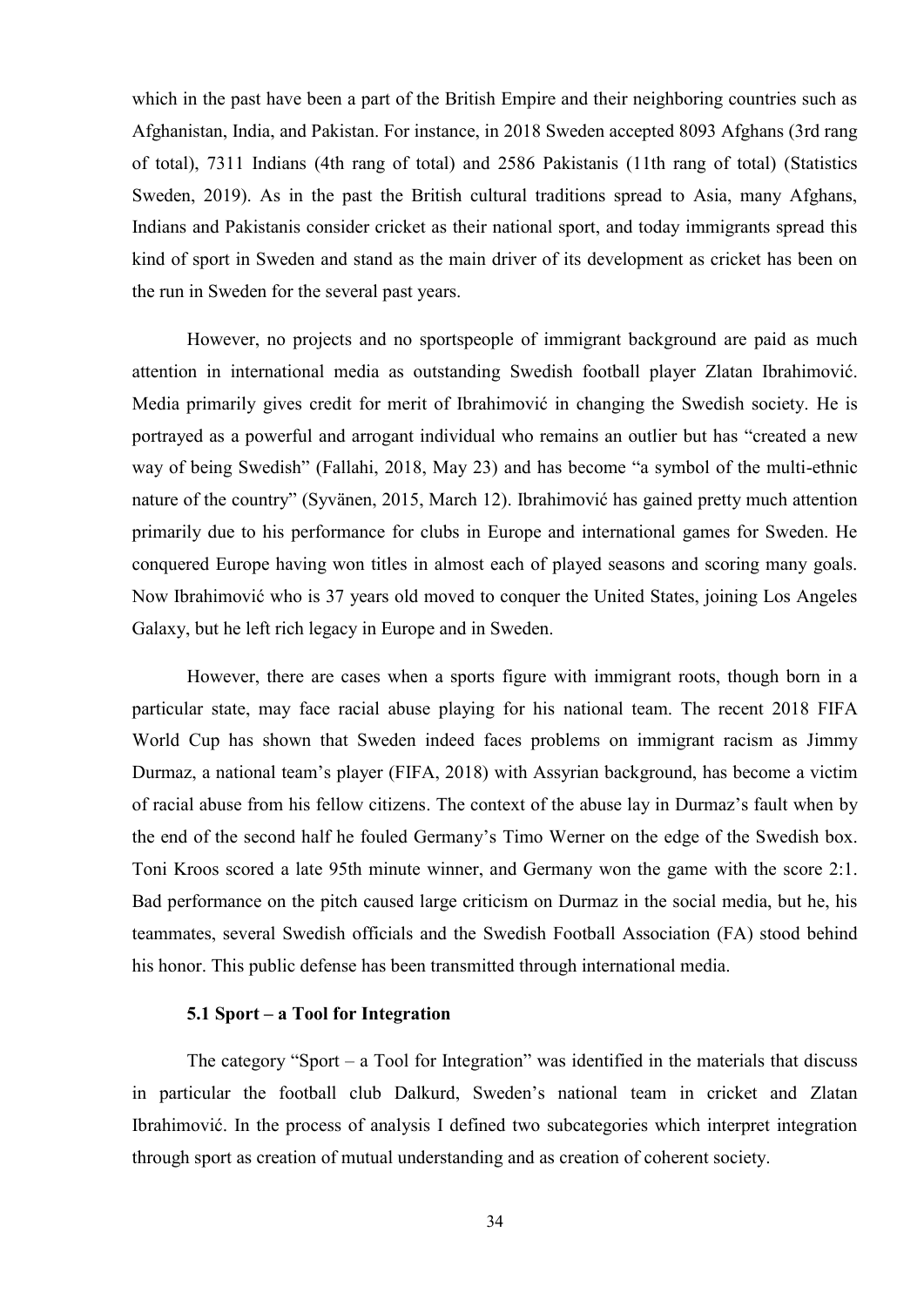#### *5.1.1 Integration as Creation of Mutual Understanding*

In the analyzed materials, it is mentioned that Dalkurd has not only been established as the club which represents Kurdish nation. As it is mentioned in an article published in *The Guardian*, Dalkurd has proved that "integration is not mission impossible" (Tivemo, 2017, October 9). The name of the club is the very first thing which draws attention. In fact, it is the combination of two areas names which the club is devoted – Swedish Dalarna county and Kurdistan. An *Associated Press* article puts forth an interpretation that this name emphasizes that the club's founders and its Kurdish employees share both identities and put an aim to integrate into the Swedish society through football.

They called the team Dalkurd — a fusion of the name of the locality, Dalarna, and the founders' Kurdish roots (Douglas, 2018, October 26).

In an article published in *The Guardian*, a founder of the Dalkurd club Ramazan Kizil foregrounds mutual dialogue through sports as a perfect way of integrating as it helps to learn to establish mutual understanding. He suggests that sport and football in particular is an effective tool of integration into society as he, his colleagues and Dalkurd players had their own experience in that. Kizil claims that football supports communication between people even if they do not speak the common language.

―Through football you can integrate immigrants into society, we have experience of that. We struggled to get Swedes as coaches and board members at first, but now half of our board are Swedes." (Azizi, as cited in Tivemo, 2017, October 9).

"Football doesn't have a language," Azizi says. "When you are out there on the pitch, you don't need Swedish to pass or shoot. The words you need, you learn in a minute." (Azizi, as cited in Tivemo, 2017, October 9).

In an article released in *Eurosport*, Siavoush Fallahi puts a strong emphasis on the fact that Ibrahimović also had a tough background, though he was born in Sweden. His parents have Balkan roots, his father is Bosnian and his mother is Croatian. He grew up in Rosengård, Malmö's working-class suburb, which is settled primarily by Yugoslav immigrants and until 2015 has been recognized one of the most problematic suburbs in Sweden and regarded as "a hotspot for crime and social problems" (Fallahi, 2018, May 23). Zlatan's family was poor as many others, and from the early age this experience shaped his struggling attitude to life. Therefore, Fallahi states that the autobiography of Ibrahimović *I am Zlatan Ibrahimović* established a sense of understanding among Swedes who did not recognize before what is life in a Swedish suburb settled by people of immigrant background (Fallahi, 2018, May 23). He also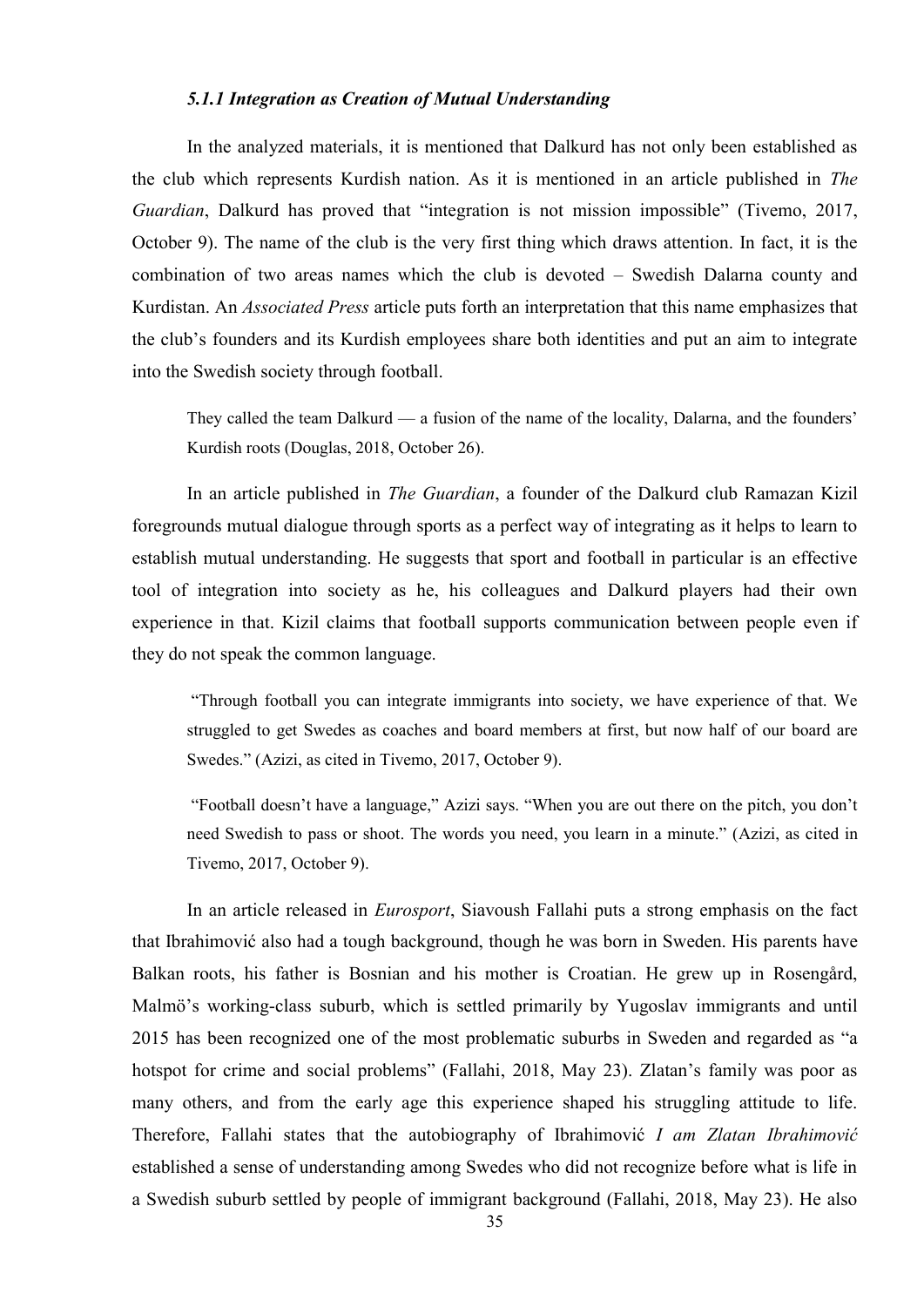cites *Aftonbladet* journalist Johanna Franden, who gave a point that the story of Ibrahimović "made it easier for people from the Swedish suburbs to become part of society" (Franden, as cited in Fallahi, 2018, May 23).

―His circumstances in Rosengård were explained to people who weren't familiar with that environment before," says Franden. "This knowledge has helped employers to understand people from the Swedish suburbs better, which has made it easier for people from the Swedish suburbs to become part of society." (Franden, as cited in Fallahi, 2018, May 23).

## *5.1.2 Integration as Creation of Coherent Society*

**.** 

The category of "Sport – a Tool for Integration" in the sense of creation of coherent society was identified in *The Local*'s interview with David Williman, the Head of Development for Swedish Cricket and Assistant Coach to the National Team,  $\frac{1}{1}$  who is an immigrant from Britain. In the interview, Williman argues that after moving to Sweden in 2015, he started to play cricket at a local club feeling that it would help him to integrate, and soon he proved to be a professional in cricket governing and took employment in this field. Williman developed a cricket program for refugees based on a successful scheme in London. He calls cricket "a vehicle" for integration, which can also give players different values, including such soft value as "respect".

―I want to use cricket as a vehicle to bring disadvantaged young lads together in a safe environment," he explains. "It can help them integrate and teach the values they will be expected to follow in their new country, like respect and timekeeping." (Williman, as cited in Edwards, 2016, February 1).

The Swedish Cricket Federation, indeed, dedicates parts of the governmental funding to a position which is dedicated to integrating newly arrived immigrants into the Swedish society. Cricket is framed as a way to abandon thoughts and troubles at least for a while. Thus, playing cricket allows immigrants and asylum seekers to "have fun" which could one of the first steps for integration.

<sup>&</sup>lt;sup>1</sup> Cricket in Sweden has grown recently. Officially, the Swedish Cricket Federation joined the Swedish Sports Confederation in 2015, which meant that the cricket federation encompassed at least 25 member clubs and 1500 members, which is a requirement to join the SSC in accordance with its policy paper (Swedish Sport Confederation, 2012: 15). By 2018, as it is mentioned in *The Local*, there have been at least 65 clubs and more than 2000 players (Dauschy, 2018, June 18). The membership in the SSC means that the cricket federation gained an access to governmental funding which annually amounts to approximately 130 000 euros (Schofield, 2016, August 22).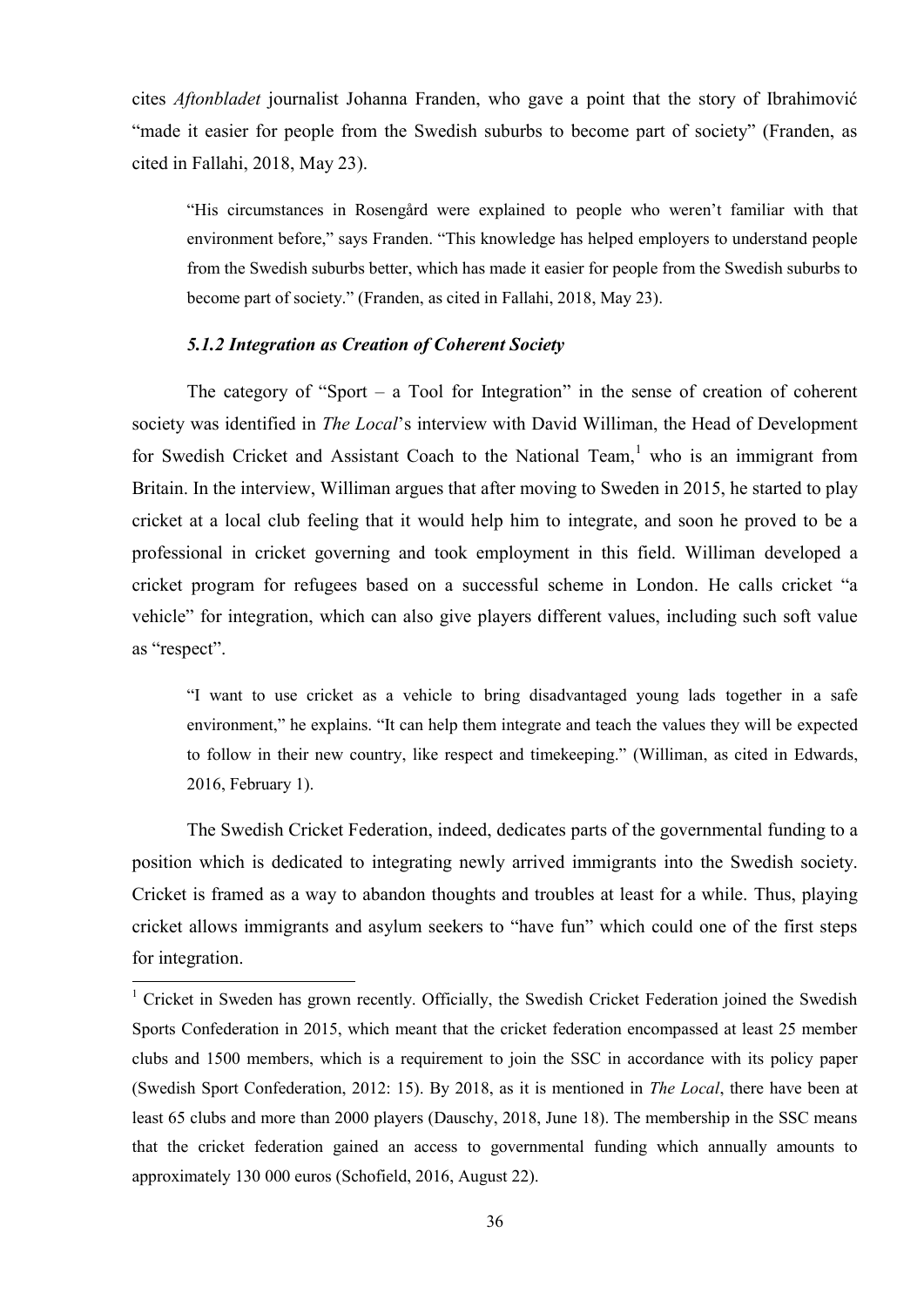―The youngsters miss their families and are worried about their asylum process. But when they play cricket, there is nothing else on their mind than having fun," said federation chairman Zuwak (Zuwak, as cited in Dauschy, 2018, June 18).

According to Jack Schofield from *The Local*, "a key side effect" of cricket's rise in Sweden "has been helping to integrate new arrivals from Asian countries" (Schofield, 2016, August 22). However, for the immigrants who joined cricket clubs sport is not only about integrating into Swedish society, it is, as Helene Dauschy from *The Local* says, also about avoiding "being cut off from their roots" (Dauschy, 2018, June 18). Doing sports together with people of the same background seems to facilitate their adaptation to new society and culture as far as cricket is a national kind of sport in Afghanistan, India, or Pakistan and in Sweden it is coached primarily by adult coaches with roots from these countries. For instance, Dauschy cites Ahmed, a young player of Afghan background, who tells that due to cricket he "made friends" here who also come from Afghanistan" (Dauschy, 2018, June 2018). Meanwhile Schofield cites Azam Khalil, the Swedish national squad player of Afghan background, who claims that he makes Afghan players talk Swedish with him as far as it should be easier for them because Khalil shares their background. Moreover, Williman told *The Local* that cricket, which is the national sport game of the UK, also helped him to make friends quite soon in the new society. Arguably, these examples are taken up as a proof that in the Swedish society a sport such as cricket is successfully used to alleviate possible problems of immigrant integration. It can help to establish relations both with other players who share the same background or at least share the same sports interests.

That does not discourage Khalil and the other leading cricket players from helping the refugees' integration into Swedish society: "Many of them are from Afghanistan and I am too, so it's really easy for them to try to talk Swedish with me. I force them to talk to me in Swedish so they can learn, and I'm very open with them..." (Khalil, as cited in Schofield, 2016, August 22).

Cricket has helped Williman personally to integrate in his new nation. "I turned up at the club, and within three days I had 12 new mates. It has helped me meet all sorts of different people." (Williman, as cited in Edwards, 2016, February 1).

In terms of creation of coherent society I have also found that in two articles devoted to Dalkurd in *The Associated Press* and in *The Guardian* the authors noted that the very first aim of this initiative was "to get misbehaving kids off the street" (Douglas, 2018, October 26) and "help a troubled group of young footballers" (Tivemo, 2017, October 9). Moreover, as the club's youth academy has been recently established, Dalkurd attracts new teenagers of Kurdish background to change their lives through playing football in Sweden. Dalkurd is also popular in social media,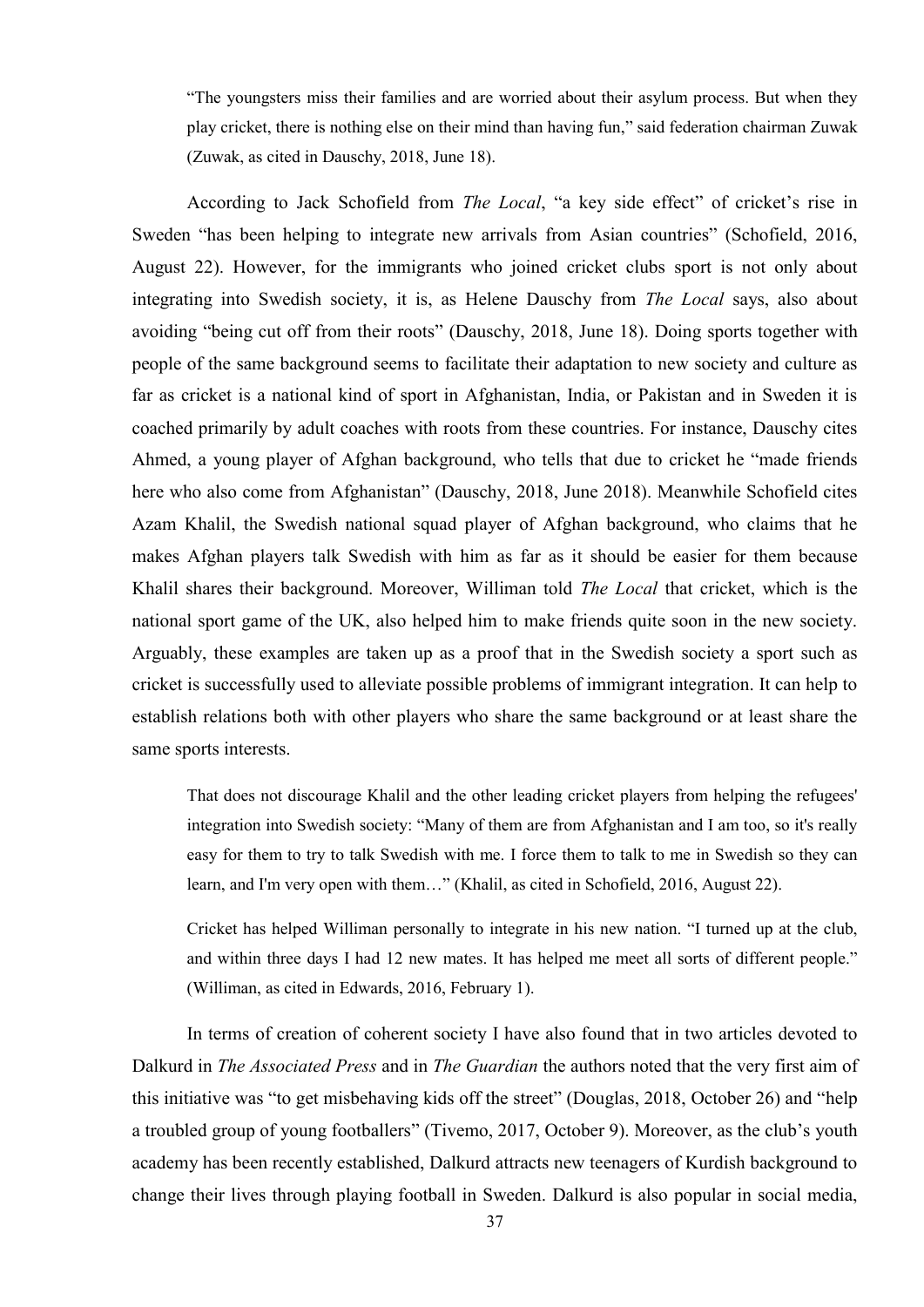which helps to attract new supporters and players. Therefore, I suggest that media draws the image that sport in Sweden helps to sustain discipline and order in the society as well.

From next year, Dalkurd will have six affiliated youth teams in Uppsala, covering ages 6-16. Kurds from all over the world are contacting Azizi, seeking tryouts. The club's Facebook page has nearly 1.5 million followers (Douglas, 2018, October 26).

What is more, in an article in *These Football Times* Luyang Syvänen claims that Ibrahimović contributes to establishment of coherent society as he is the person "who can promote cultural cohesion and community stability" because his image is influencing people's perception of immigrants in Sweden (Syvänen, 2015, March 12).

If there is one person who can promote cultural cohesion and community stability by changing people's attitudes to become more permissive towards immigrants, it is he (Syvänen, 2015, March 12).

Admitting the impact of Ibrahimović, Syvänen also mentioned that in the Swedish media and public discourse Ibrahimović is called a "national hero" and "The King of Sweden" (Syvänen, 2015, March 12).

Zlatan Ibrahimović, the "punk" from Rosengård, is rightly heralded by the Swedish media and public discourse as a national hero and ‗The King of Sweden' (Syvänen, 2015, March 12).

Indeed, in the Swedish English-language media source *The Local* Ibrahimović is portrayed as "The King of Sweden" and "a role model" for people of immigrant background. In *The Local*'s article there are quotations of respondents, who describe Ibrahimović as a positive example for immigrant youth. Therefore, the author of the article states that the role of Ibrahimović in integrating minorities is extremely high.

"Everyone knows who Zlatan is. By contrast, not everyone knows who the king (of Sweden) is!", joked Milosević (Zlatan, 2016, June 6).

―For the kids and youth of Malmo, he is proof that you can rise to the top echelons, that you can become someone in life," said Ibrahim, a 26-year-old Rosengård resident (Zlatan, 2016, June 6).

For kids in this neighbourhood, where unemployment is high, Ibrahimović is a role model: the son of migrants who grew up in difficult conditions and managed to make it to the top ranks of the football world (Zlatan, 2016, June 6).

To conclude, it seems reasonable to say that dealing with the category "Sport – a Tool" for Integration" the international media in the chosen articles from *The Guardian*, *The*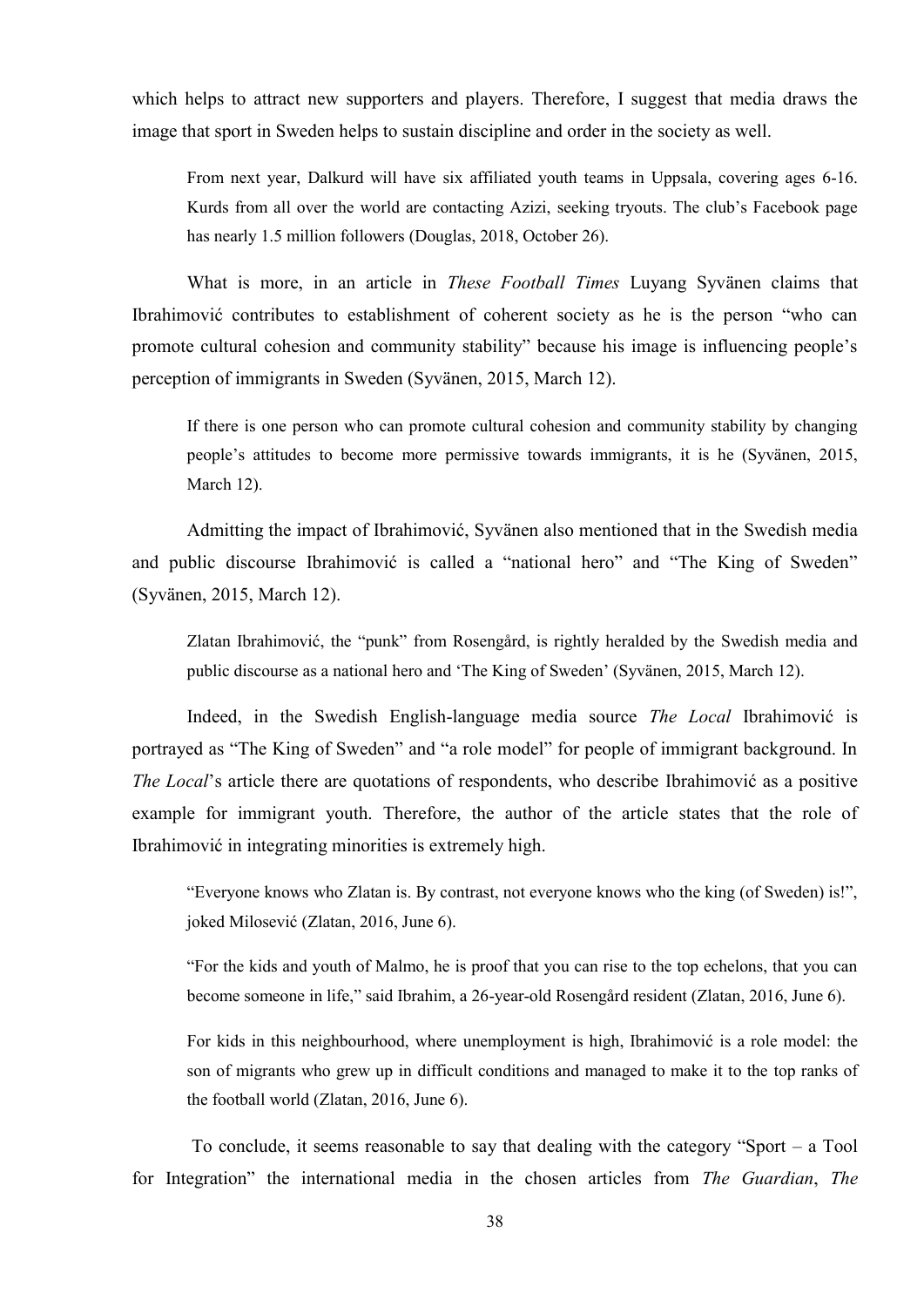*Associated Press*, *The Local*, *Eurosport*, and *These Football Times* represents Sweden as a successful story of immigrant integration and emphasizes the high role of sports in it. On the basis of analyzed data I can also add that in these articles integration through sport is described in a different way as it is portrayed what I called "creation of mutual understanding" and "creation of coherent society". In the first case sport is considered to support communication between Swedes and people of immigrant background, while in the second case sport is seen to facilitate adaptation of immigrants and refugees of same background to new society if they do sports together. In the analyzed materials Sweden is given a positive image as a state where immigrants have an opportunity to come closer to the Swedish society through sport, and Zlatan Ibrahimović, an outstanding Swedish footballer with Balkan roots, is portrayed as the main symbol of sport integration in Sweden.

## **5.2 New Swedishness**

The category of "New Swedishness" was identified in particular from the analysis of the articles which take up Zlatan Ibrahimović as the symbol of New Sweden. By contrast to the category of "Sport – a Tool for Integration", this category suggests that the Swedish society is also changing. It is articulated as a response to the fact that the country is facing a generational shift with more immigrants who become new Swedish citizens (Roden, 2017, February 14). However, at first we should look what Swedishness is. Danielsson Malmros defines five major narratives of Swedishness: "neutrality", "welfarism", "the stranger", "the role model country of democracy", and "the most gender equalised country" (Malmros, 2012, as cited in Thomasson, 2015: 752). Swedishness reflects the long way which Sweden has gone through to recognize who are "us" and who are "them". According to Pew Research Center, in Sweden the majority of people (66%) still think that being able to speak Swedish is the main criterion for being truly Swedish, with just 2% saying that it is not significant (Roden, 2017, February 14). However, the percentage rate of people who define speaking language as a key to get national identity in Sweden is lower than the European median – 77%, with the highest rate (84%) in Netherlands, while the Swedish rate takes overall 11th place (Roden, 2017, February 14).

In a set of articles portraying Ibrahimović as the best symbol of this modern multicultural society that fact that Sweden has accepted a lot of immigrants for the past years is linked to the fact that the way to be Swedish also seems to be changing over time. For instance, in an article in *Eurosport* Fallahi states that "as well as redefining the horizons of Sweden's immigrant population, Zlatan has also changed the very nature of what it means to be Swedish" (Fallahi, 2018, May 23). Explaining what stands for new Swedishness, Fallahi cites *Aftonbladet* journalist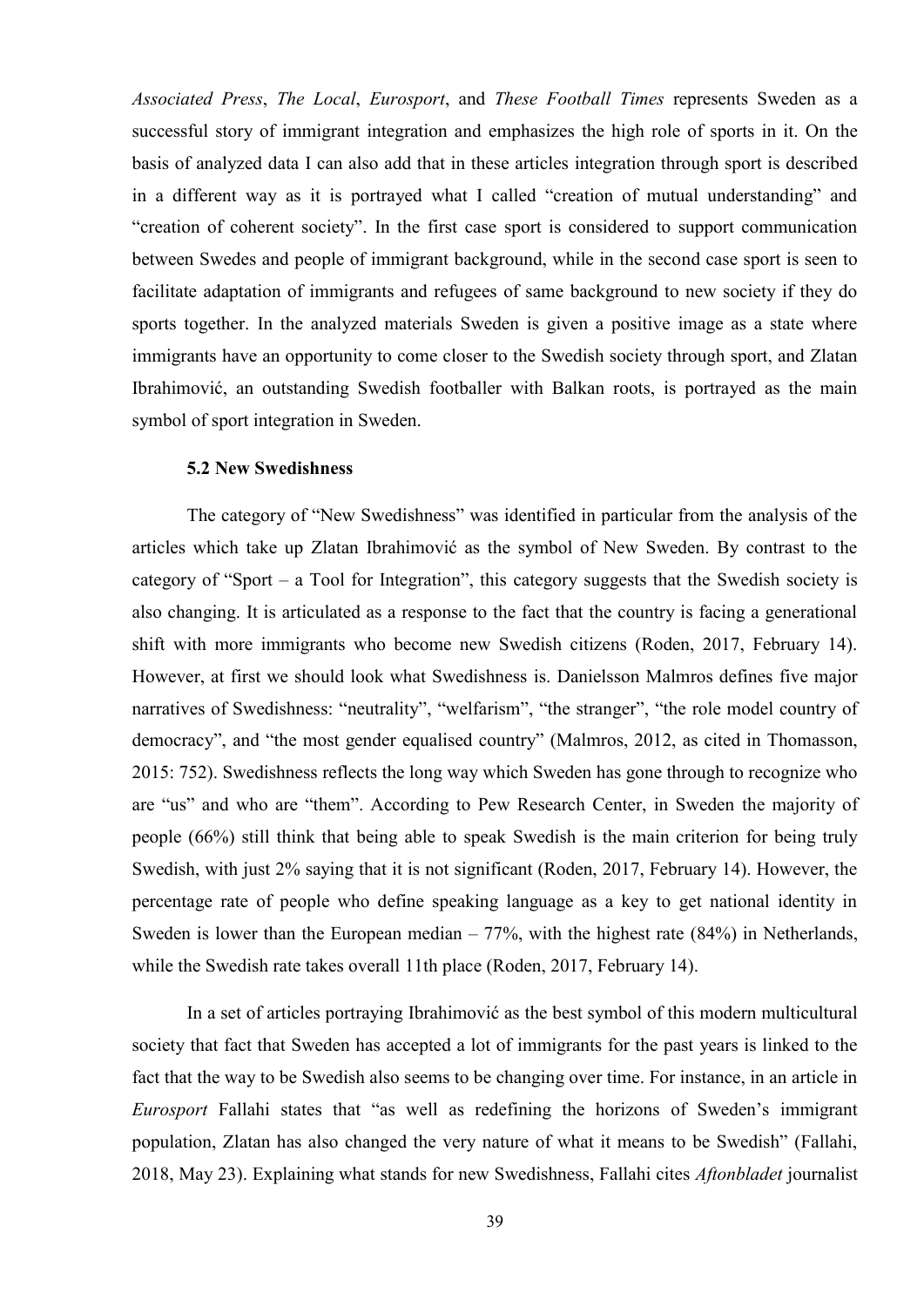Franden who claims that Ibrahimović, a man of immigrant background, "represents a big group, who are raised in Sweden, who speak other languages than Swedish at home and who had problems identifying themselves with Sweden prior to Zlatan's breakthrough" (Franden, as cited in Fallahi, 2018, May 23).

"Zlatan stands for a new Swedishness," says Aftonbladet journalist Johanna Franden. "There were many generations of immigrants before him, but he became the symbol for people with an immigrant background. He represents a big group, who are raised in Sweden, who speak other languages than Swedish at home and who had problems identifying themselves with Sweden prior to Zlatan's breakthrough. Zlatan, even though he was born in Sweden, has become the immigration story in Sweden; his success, personality and charisma have made him the symbol for many things in Swedish society and this is the most important legacy that he leaves behind." (Franden, as cited in Fallahi, 2018, May 23).

Ibrahimović's devotion to Sweden, his belonging to multiethnic Swedish society and his representation of "the new Sweden" (Ibrahimović, as cited in Fallahi, 2018, May 23) have become one of the main points exposed in his biography book *I am Zlatan Ibrahimović* written by David Lagercrantz which has become a "bestseller", as it is mentioned in an article in *The Irish Examiner* (Kelly, 2016, June 8). I consider this fact important because the book, translated in over 30 languages including English, French, German, Italian, and Russian (Swedish Agency for Accessible Media, 2016), can tell a successful story of Ibrahimović to wide international audience, which, I suggest, is able to display Swedish soft power. In an article in *Eurosport* it is mentioned that the book has become a bestseller in Sweden as well because there were sold more than a million copies (Fallahi, 2018, May 23).

"The impact and significance is hard to measure, but it's big," Professor Olsson added. "His autobiography has been a best-seller. He sells Volvo cars and inspires young people all around Sweden and in Europe." (Olsson, as cited in Kelly, 2016, June 8).

Taken in consideration his successful story, I suggest that Ibrahimović, standing for new Swedishness, increases Swedish soft power in international relations. Ibrahimović is described in media as the best symbol of modern Swedish multicultural society. The fact that Sweden has accepted a lot of immigrants for the past years is linked to the fact that the way to be Swedish also seems to be changing over time, and Ibrahimović is seen the best symbol for that.

#### **5.3 Personal Development for Change**

The category of "Personal Development for Change" relates to instances where the players of Dalkurd as well as Zlatan Ibrahimović are described as athletes who had strong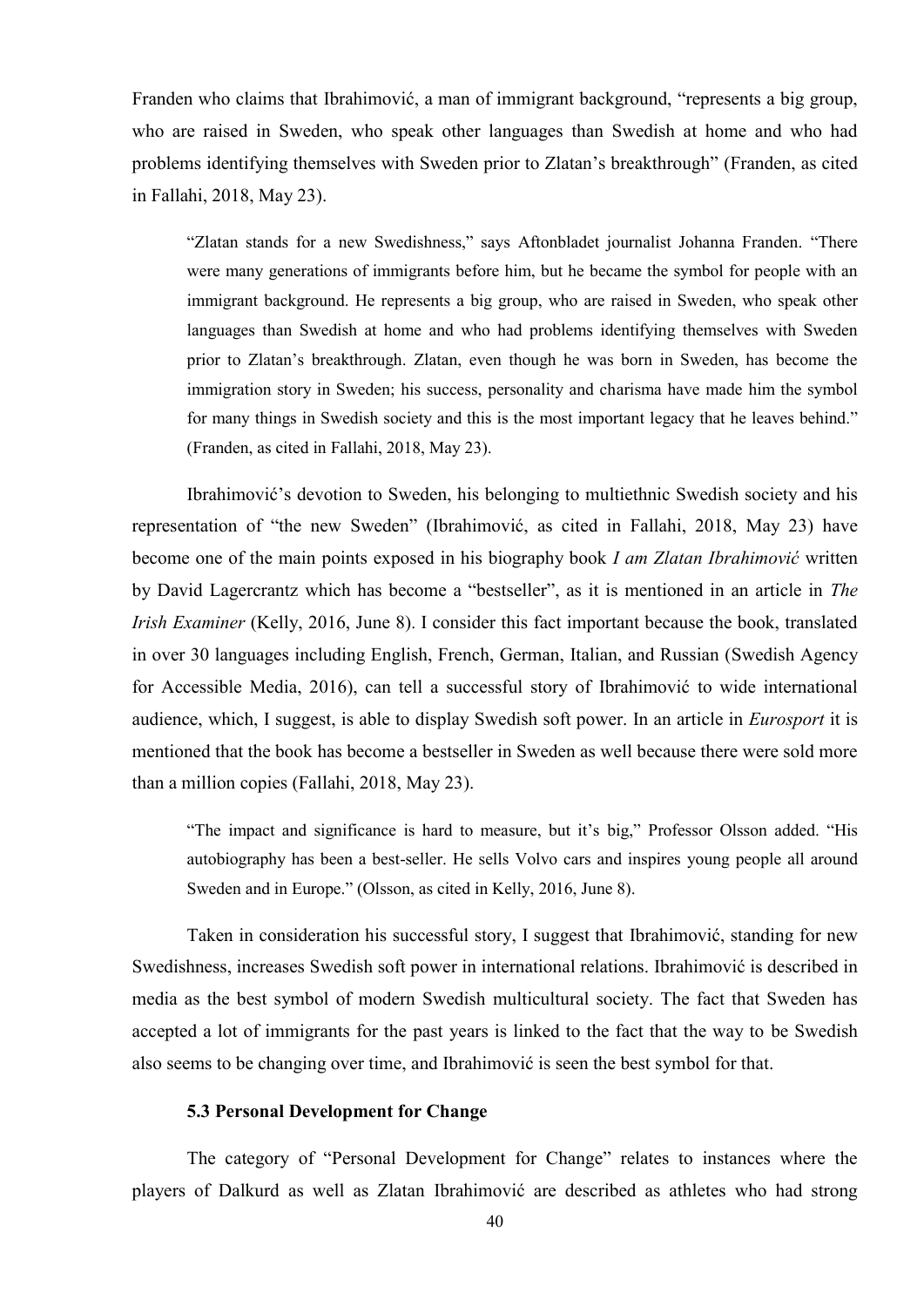ambitions and, regardless of their background, worked hard to develop themselves to the effect they could achieve successful results in their careers.

I found the codes of development also in the characterizations of the Dalkurd team, which started from the grassroots level but has then become a top-level team. At first, it was rather a social club than a football club, but later the team obtained high ambitions to achieve something good and professional. The club started from amateur leagues, but eventually developed into a top-flight club having reached in 2017 the Allsvenskan – the highest league in Sweden. The analyzed article in *The Associated Press* suggests that the first aim of Dalkurd was to get people off the streets, though very soon the club obtained strong ambitions as a motivation to strive for success which is not taken by granted.

―We took away their free time, made them believe they could achieve something good with either their football or their lives," said Adil Kizil, who was a member of that initial Dalkurd squad because his father, Ramazan (Kizil, as cited in Douglas, 2018, October 26).

Dalkurd has become popular across the world not only due to its story of foundation, but also due its skillful football performance. *The Associated Press* article published about it tells stories about players who worked hard to reach higher levels and spent a lot of time training and playing. This resulted in high performance in lower tiers over five years when Dalkurd was promoting every season.

In that lowest tier, Dalkurd trained for 2½ hours every night, taking a much more serious approach than their rivals (Douglas, 2018, October 26).

Though Dalkurd in 2017 reached Allsvenskan – the highest tier in Sweden – and the year after relegated back to the second-tier Superettan, the club does not lose motivation to train and strive for better results. In the analyzed materials there is an emphasis on the fact that its supporters rank Dalkurd at the same level with Real Madrid and Barcelona (Douglas, 2018, October 26) and that its new investors "would love to see Dalkurd in the Champions League" (Junad, as cited in Tivemo, 2017, October 9). Therefore, Azizi tells in an article in *The Guardian* that the club and its players "want to achieve more" (Azizi, as cited in Tivemo, 2017, October 9).

The category of sport as personal development strongly emerges in the materials that describe Zlatan Ibrahimović as a talented yet troubled youngster. While he started his youth career playing in the suburb's club Malmö BI, at the age of 10, Ibrahimović moved to another suburb's team Fotbollsklubb (FBK) Balkan. The club has been established in 1962 by Yugoslav immigrants and it remains one of the best known football teams with immigrant nature in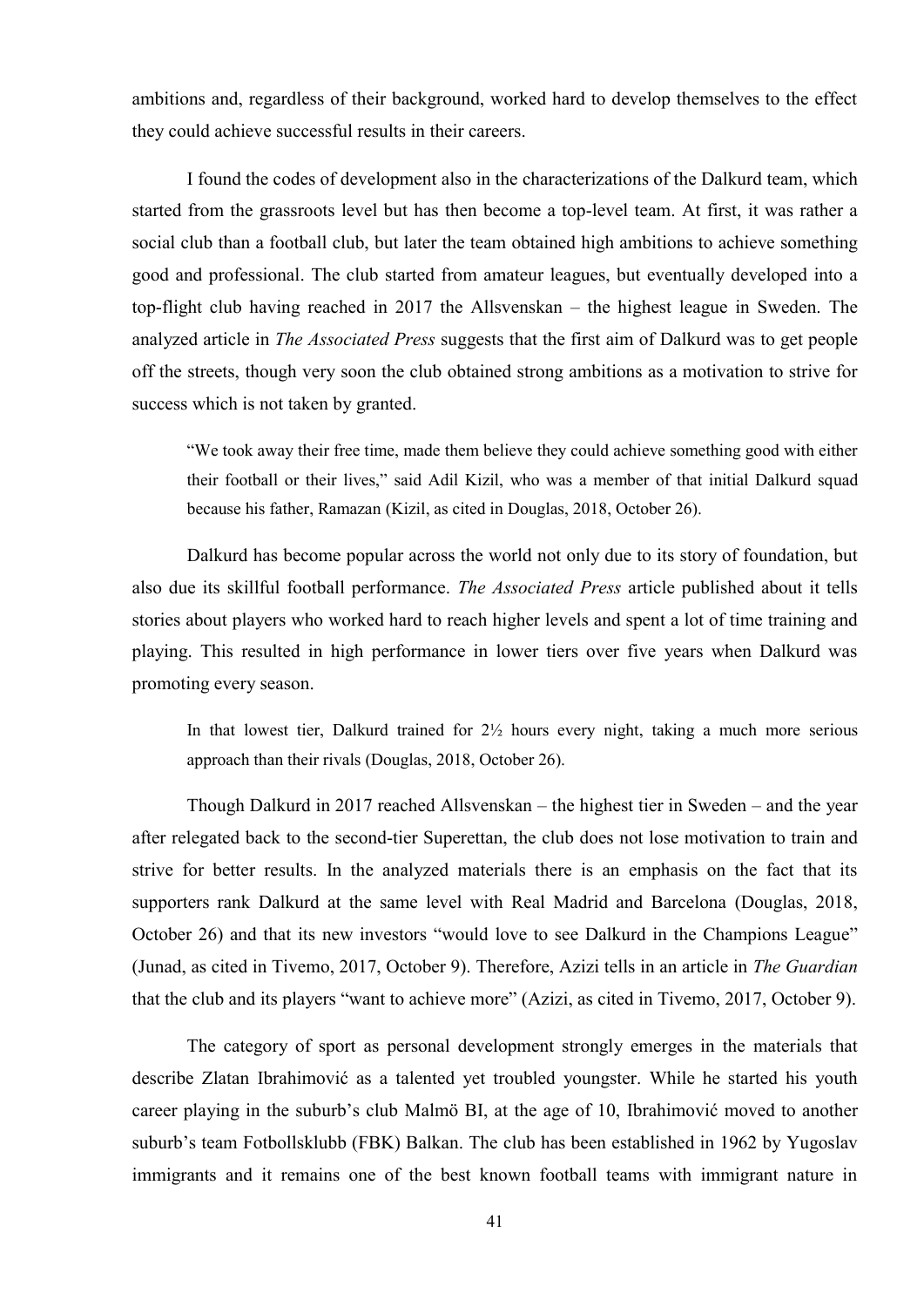Sweden created in XX century along with Assyriska FF and Syrianska FC from Södertälje, which encompassed Swedish Assyrians. Joining FBK Balkan, Ibrahimović became a teammate of teenagers and coaches who shared his background. However, as he had gotten used to struggling against other people, Ibrahimović made his first steps there being a "troublemaker".

A former FBK Balkan coach Hasib Klicić has similar memories. He remembered Ibrahimović as "a troublemaker. Not very good but he always wanted to play" (Klisić, as cited in Zlatan, 2016, June 6).

At first he was not a very good player, but the aspect of personal development is emphasized in the fact that the materials emphasize that he always had a strong desire to play and "the only thing he wanted was to score goals, so sometimes he listened to the coaches but sometimes he just did what he wanted" (Milosević, as cited in Zlatan, 2016, June 6). At the age of 13, Ibrahimović moved to the youth team of Malmö FC, where he developed into a stable striker after four years of trainings, and then he started professional career there. Journalists from *These Football Times* and *The Local* claim that his tough childhood and challenging youth career built his character, taught how to keep both his roots and motivation to win and succeed. Rosengård, the "Ghetto of Sweden" (Syvänen, 2015, March 12) is argued to have developed the personality of Ibrahimović.

Therefore, from an early age, the invaluable lesson for Zlatan was that only hard work, discipline and perseverance can lead one to success, and that there is no one out there to lend a helping hand (Syvänen, 2015, March 12).

The stubbornly single-minded perseverance was the key to Ibrahimović's success (Zlatan, 2016, June 6).

Playing football in the streets of Rosengård was not only about demonstrating skill; it was all about developing character – a tough, powerful, and unbreakable appearance, both mentally and physically – in order to stand up for himself and take responsibility for his own actions (Syvänen, 2015, March 12).

Crucially, whenever he went, he always carried his personality and attitude with him, never forgetting where he came from and what he has been through, and always stayed true to his roots and values (Syvänen, 2015, March 12).

The category of personal development is not limited to Zlatan Ibrahimović. In the materials describing the Swedish national cricket team I also learnt that it provides a setting for personal development for people of immigrant descent. While some of them have a right to play for the national team of Sweden as they have already become Swedish citizens, cricket attracts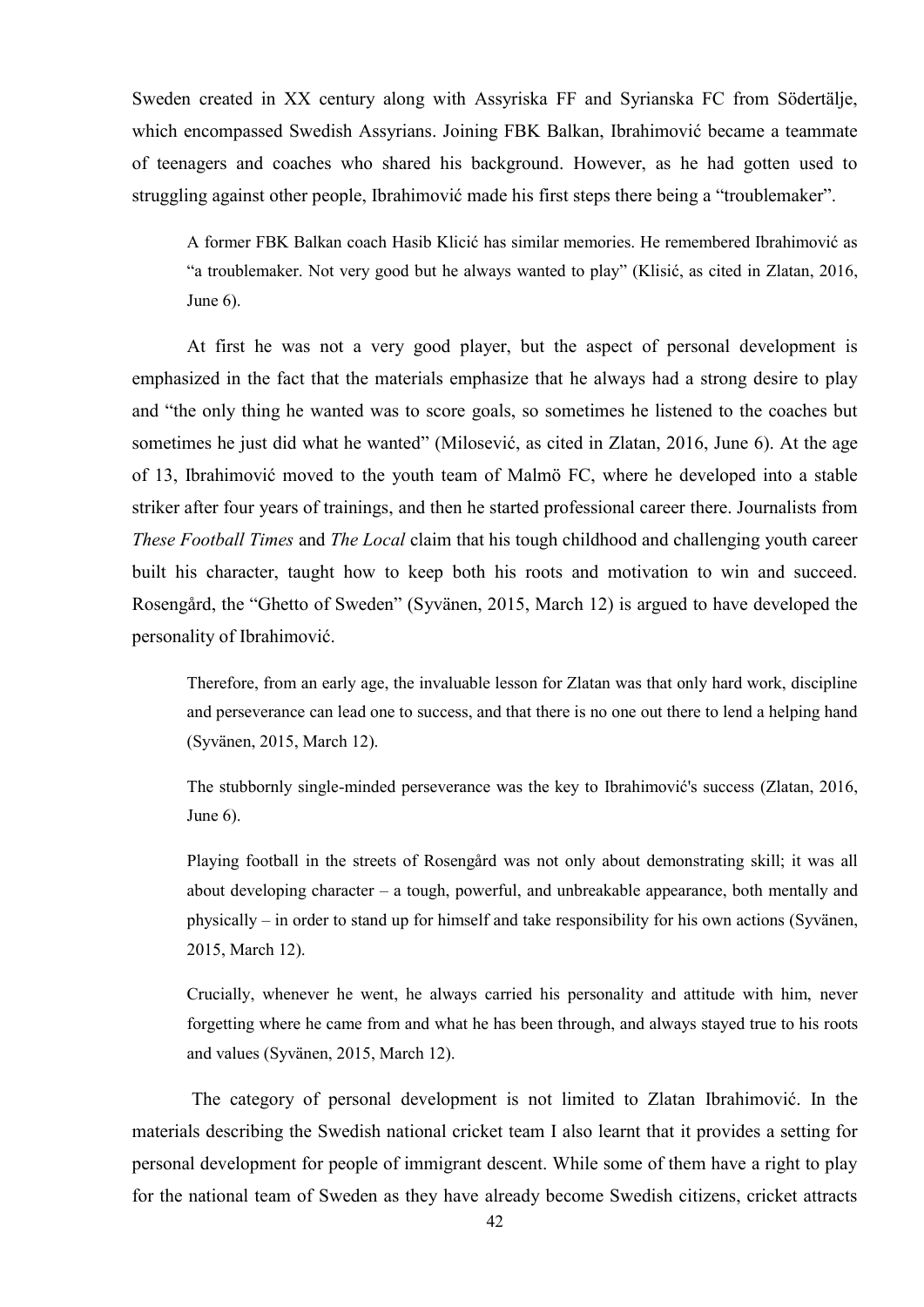newly arrived immigrants to join local clubs. The captain of the squad Azam Khalil, who has Afghan background but already gained Swedish citizenship, tells *The Local* that each year the team deals with several dozens of teenager refugees who contact the team's board seeking tryout. He adds that they have relationships with some charitable organizations, for example Project Playground, which help to introduce a lot of refugees to play in the Youth Under-19s League. Khalil's discussion revolves around the notion of talent as he argues that these "talented players" and other teenagers are "the real future" of cricket in Sweden (Khalil, as cited in Schofield, 2016, August 22).

―We have refugees who are part of our teams and clubs in Division 3. We have very talented players from Afghanistan, Pakistan, and Bangladesh." (Khalil, as cited in Schofield, 2016, August 22).

―They are the future, they are the real future of Swedish cricket.‖ (Khalil, as cited in Schofield, 2016, August 22).

To summarize, I can say that the international media representation of how immigrants are developing their skills through sports refers to Swedish soft power in a way that Englishlanguage press demonstrates to international audience that immigrants and refugees are able to succeed in Sweden. The media gives a point to suggest that developing personal skills through sports could be a starting point for integration. Sweden in this regard is portrayed as a state which accepts talented and developed sportspeople of immigrant background.

#### **5.4 Representing Sweden**

The category of "Representing Sweden" was identified in the article devoted to Sweden's national team in cricket *The Local*. Schofield mentions that the representatives of Sweden's cricket are immensely grateful to the Swedish authorities and the Swedish Sport Confederation, which contribute to the development of national team and youth clubs promoting sport as a tool for integration. Khalil, on behalf of the national team, praised the government of Sweden, the Swedish Sport Confederation and the Swedes.

Both the national captain and federation chairman praise how much the national sporting confederation and local authorities are now embracing the sport, with Khalil stating: "I would just like to thank the Swedish government, the Swedish people, and the Sports Confederation, who helped us to make it to this point..." (Khalil, as cited in Schofield, 2016, August 22).

Though the Swedish Cricket Federation today receives annual investments from the government, as Williman admits in *The Local*, cricket "is still very much a minority sport, and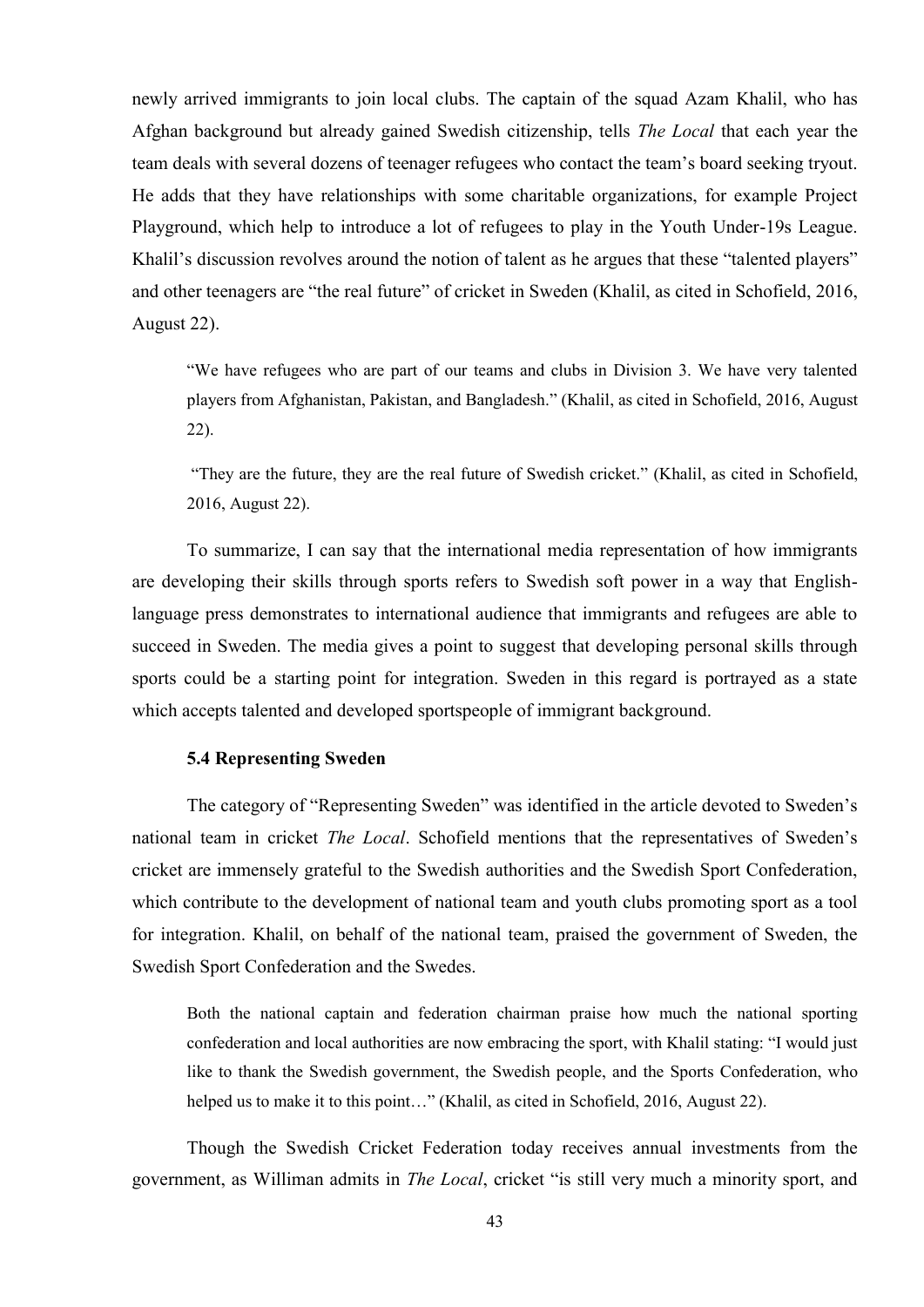not enough native Swedes are playing" (Williman, as cited in Edwards, 2016, February 1), but the aim of federation is to attract more native Swedes to this kind of sport. Thus, Sweden's national team in cricket is described in *The Local* as an initiative which encompasses people of different backgrounds, Swedish or non-Swedish. Sweden in international cricket competitions is represented by multiethnic national team, and this kind of cultural diversity in cricket, arguably, improves the image of Sweden.

Moreover, the category "Representing Sweden" strongly emerges in the articles which describe Zlatan Ibrahimović. At the age of 19, he played his first international game for the Swedish national squad. Though he could play for Bosnia and Herzegovina or Croatia, Ibrahimović chose Sweden, the country where he was born. Eventually, he played 116 international games and scored 62 goals for Sweden (Fallahi, 2018, May 23). In articles in *Eurosport* and in *These Football Times*, I found that Ibrahimović tells that he represents Sweden and "the new Sweden" (Ibrahimović, as cited in Fallahi, 2018, May 23), which is important because this can be considered as a driver to increase Swedish soft power in international relations through media as Ibrahimović presents his story of success and links it with Sweden.

―Whenever I go, I represent Sweden but I also represent Rosengård. You never forget where you come from." (Ibrahimović, as cited in Syvänen, 2015, March 12).

"I represent the new Sweden. I put Sweden on the map. That's not arrogance, those are facts." (Ibrahimović, as cited in Fallahi, 2018, May 23).

Fallahi in an article in *Eurosport* calls Ibrahimović "global voice and face of his country" and "the superstar" (Fallahi, 2018, May 23). He suggests that Ibrahimović is able to bridge professional football with youth football across the world, in particular attracting teenagers of immigrant background in Sweden.

Zlatan, the young player from Rosengård who became the global voice and face of his country. Zlatan, the superstar who brought the great European stadiums closer to the suburbs and transformed dreams into tangible realities for a whole generation (Fallahi, 2018, May 23).

Fallahi in *Eurosport* also cites Henok Goitom, a former (2005–2006) player of Eritrean background of Under-21 Swedish national squad, who stated that "after Zlatan's performances" people with an immigrant background have had an easier way into the Swedish national team" (Goitom, as cited in Fallahi, 2018, May 23). Goitom's statement that Ibrahimović positively influenced the younger generation of immigrants in Sweden could be proved by the fact that, indeed, more often we see that young professional football players of immigrant background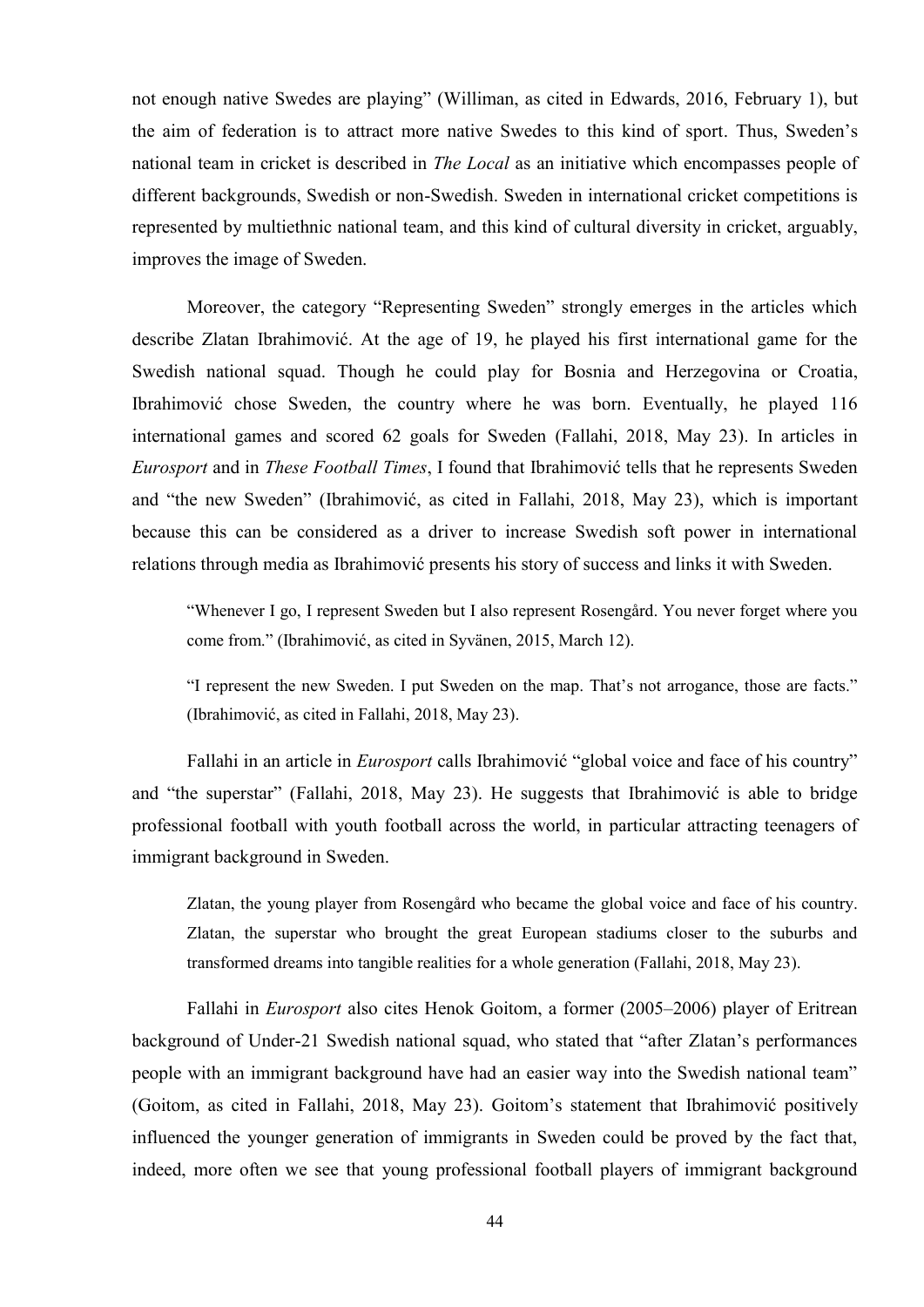receive call-ups to the Swedish national team. In this regard, Fallahi reminded in an *Eurosport* article that the Swedish national team, which won the 2015 European Under-21 Championship, included players of immigrant descent and "was built in the image of the man [Ibrahimović] who changed Swedish football, and Sweden, forever" (Fallahi, 2018, May 23)<sup>2</sup>. Having won the title, this young squad emphasized that sportspeople with immigrant background can be a part of a national Swedish collective and can play a big role to achieve a positive result on international arena. Fallahi called this generation, inspired by Ibrahimović, "confident and multicultural" and stated that "the importance of Zlatan for the country's immigrant population is even more significant" than his impact on the Swedish society (Fallahi, 2018, May 23).

I found one more code of how Ibrahimović represents Sweden. He is known for not singing Swedish national anthem "Du Gamla, Du Fria" ("Thou Ancient, Thou Free") before international matches of Sweden<sup>3</sup>. However, in 2014 he recorded its alternative version, which was sponsored by Volvo and used for its XC70 commercial. As it could seem at the first sight, in the commercial Ibrahimović is telling some story about being Swedish as Volvo added a description that "The Swedish wilderness is our heritage and it is here we find our strength. Just like Zlatan Ibrahimović. This is our celebration of Sweden" (Volvo Cars, 2014, January 25). Indeed, this is a spoken word version of the Swedish anthem. A listener who is not Swedish or does not know Swedish language, arguably, would not notice this fact. When the Volvo

1

<sup>3</sup> The gesture of not singing national anthem gives a point for some people as Jimmie Åkesson, the leader of the Sweden Democrats, to consider Ibrahimović a marginal, as it is mentioned in an article in *SVT* (Kapadia, 2012, November 28). Refusal to sing national anthem could be considered in public discourse as total disrespect for a nation state a sports person represents and for national squad he plays for. For instance, in 2016 there was a scandal over the US player of American football Colin Kaepernick, who refused to stand for national anthem for several times, which is described in an article in *The Washington Post* (Payne, 2016, August 27). He explained that he cannot show pride to a state which oppresses people of mixed colors, and very soon American people, whose patriotic values Kaepernick offended, started bullying him in social media. The club he plays for neither supported, nor criticized Kaepernick, having stated that in general singing an anthem is not obligatory (Payne, 2016, August 27). However, for many people it is a social norm they expect to perform from sportspeople who represent a country.

<sup>&</sup>lt;sup>2</sup> Indeed, according to UEFA record, 7 Swedish players of immigrant background (Isaac Kiese Thelin, Abdullah Khalili, Alexander Milošević, Oscar Lewicki, Robin Quaison, Joseph Baffo and John Guidetti) capped for Sweden in the final game at the 2015 European Under-21 Championship (UEFA, 2015, June 30), while 4 more players (Pa Konate, Arber Zeneli, Branimir Hrgota and Mikael Ishak) were a part of the squad on the tourrnament (UEFA, 2015). In fact, 11 of 23 players of that team were of immigrant descent.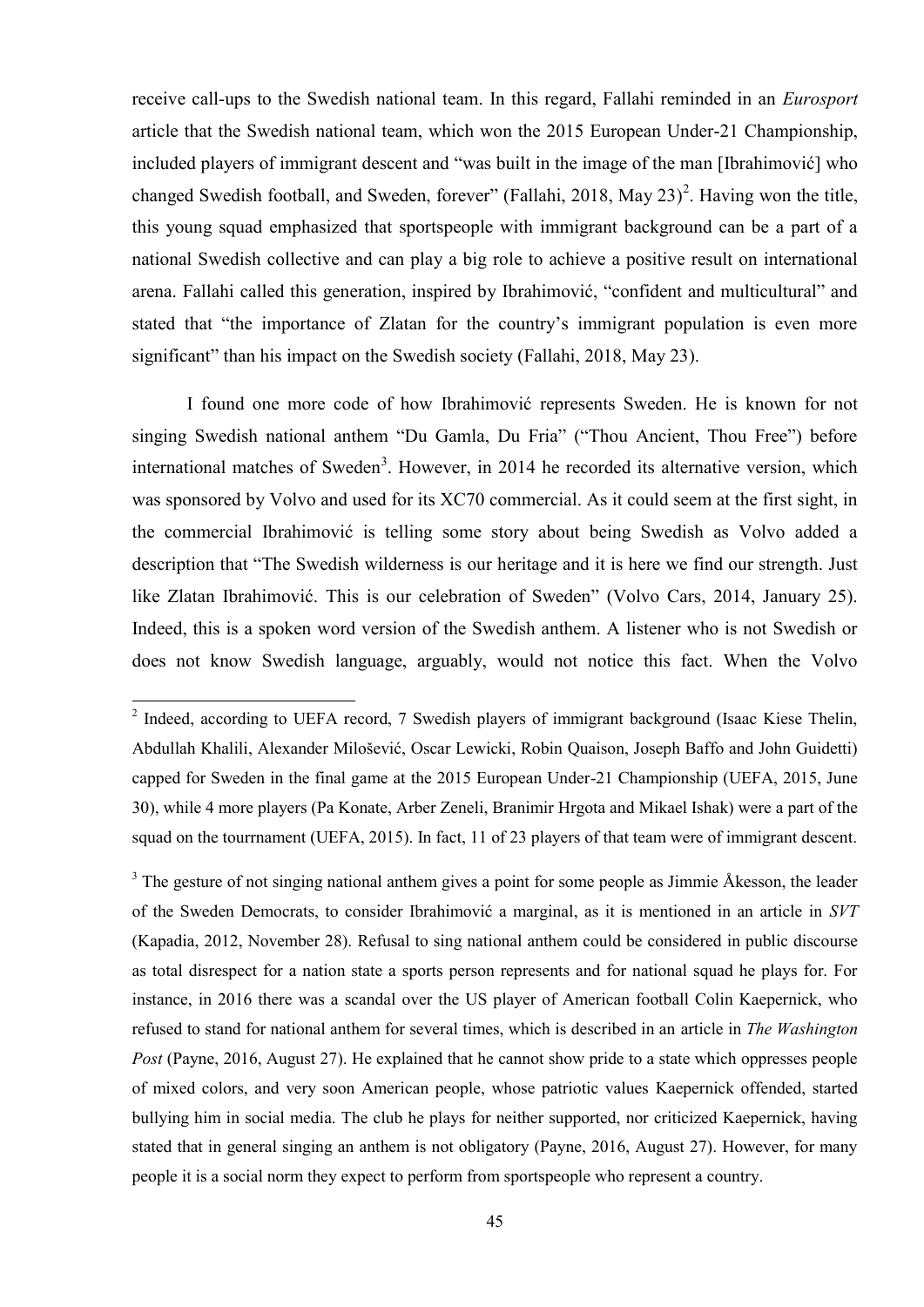commercial has been released, Ibrahimović explained that the original Swedish national anthem is "boring" for him, but its new version is quite good and represents new image of multicultural Sweden of 2014, which is mentioned in an article in *The Guardian* (Guardian Sport, 2015, October 12).

―I am proud to be Swedish, absolutely, and I am proud to be the captain of the national team. When I go out on the pitch I want to give everything. But when it comes to the national anthem it hasn't clicked for me to say or sing these words. Until now. This new national anthem is exactly what we need. The old was boring. This goes straight in. I hope this will become the new one." (Ibrahimović, as cited in Guardian Sport, 2015, October 12).

―This is what Sweden looks like in 2014. I do not speak perfect Swedish, but that is how it is. Mixtures everywhere." (Ibrahimović, as cited in Guardian Sport, 2015, October 12).

To sum up, I can suggest that international press is able to improve the image of Sweden in international relations by picking up stories of successful initiatives in developing professional multiethnic teams, as the Swedish national teams in cricket and football, and statements of such outstanding sports figures of immigrant background as Zlatan Ibrahimović who links his success with Sweden. Media also pays attention to the fact that Ibrahimović represented one of a state's symbols – the Swedish national anthem, which seems to strengthen the idea that people of immigrant background are able to represent Sweden in international relations.

# **5.5 Transnational Belonging**

The category "Transnational Belonging" was identified in the materials that discuss in particular the football club Dalkurd and Zlatan Ibrahimović. The success of the Dalkurd team is described as a great success not only for the club but for the whole Kurdish population: Dalkurd is said to have become a new symbol that unites this population of different language and authority. There is no such state as Kurdistan, but people of Kurdish background share same traditions, and Dalkurd has become an inherent part of them. Peshraw Azizi, the club's captain who obtained Swedish citizenship, claims in an article in *The Associated Press* that Dalkurd is a major symbol for Kurds that represents their nation.

"We are like the big symbol for the Kurdish people. We are their national team." (Azizi, as cited in Douglas, 2018, October 26).

Now, it has grown into a top-flight soccer team that has given the Kurdish minority — scattered and ravaged by war for decades — something to cherish as its own (Douglas, 2018, October 26).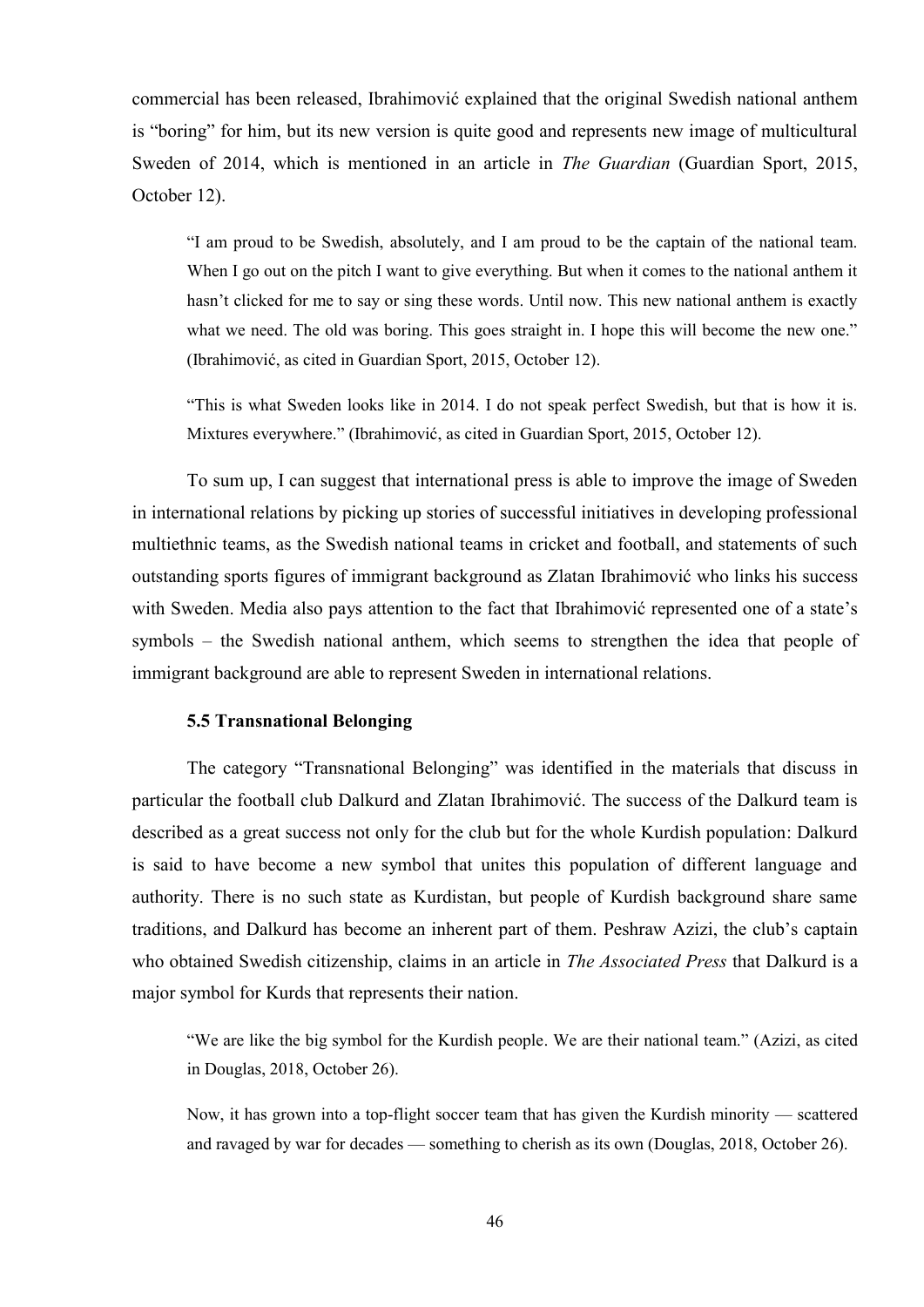Despite Dalkurd relegated from the Allsvenskan in 2018 after just one season at the highest tier, it is establishing a good working club's infrastructure, and minorities and refugees are welcome to join it. However, the welfare of Dalkurd depends on sponsors which support the club. The club functions mostly on private funds, not investments from the Swedish budget. Dalkurd is popular among Kurds in and out of Sweden. That is why the club's performance in 2016 attracted private investors, Sarkat Junad and Kawad Junad, who are Kurdish entrepreneurs, active in the telecom and media business (Tivemo, 2017, October 9). Thus, an article in *The Guardian* demonstrates that club's performance attracted not indifferent investors of the same background.

In February last year, two Kurdish brothers bought 49% of the club in what Swedish media termed a multi-billion sponsorship deal. "I would love to see Dalkurd in the Champions League," Sarkat told Dalarnas Tidningar. "If we can help with the funding, the club will become even better and advance faster." (Sarkat, as cited in Tivemo, 2017, October 9).

As it is displayed in *The Guardian* and in *The Associated Press*, Azizi often goes to his motherland for humanitarian aims, contacts with refugees and helps to run projects in displacement camps (Tivemo, 2017, October 9; Douglas, 2018, October 26). Once he was on the frontline of the war against the Islamic State, he met several soldiers who recognized him telling that they are proud of Dalkurd, follow the team and want it to continue playing. Therefore, the analyzed articles show how big the club has grown up. Moreover, Tivemo in an article in *The Guardian* compares Dalkurd with the symbol of Kurdish resistance – Peshmerga, the military forces of the federal region of Iraqi Kurdistan, which fight for independence and against the Islamic State (Tivemo, 2017, October 9).

Dalkurd are, just like the Peshmerga soldiers in Kurdistan, fighting on several fronts (Tivemo, 2017, October 9).

"He recognised me and asked: 'What are you doing here?'," Azizi says. "I was shocked. Do I know him? Is he a friend of my dad's? 'What are you doing here, Pasha? I've been following you for three years. You play for our team and you are the best football player. You shouldn't be here. Go home and make us happy through football'. (Azizi, as cited in Tivemo, 2017, October 9).

"Imagine that! They are in the war, the front line, they are fighting against the terrorists, and they are talking about us. I was totally in shock." (Azizi, as cited in Douglas, 2018, October 26).

Articles in *The Guardian* and in *The Associated Press* also cite Azizi who states that today Dalkurd's performance motivates Kurdish people to change their football preferences in favor of Dalkurd. Indeed, the club used to play a double role both being an unofficial national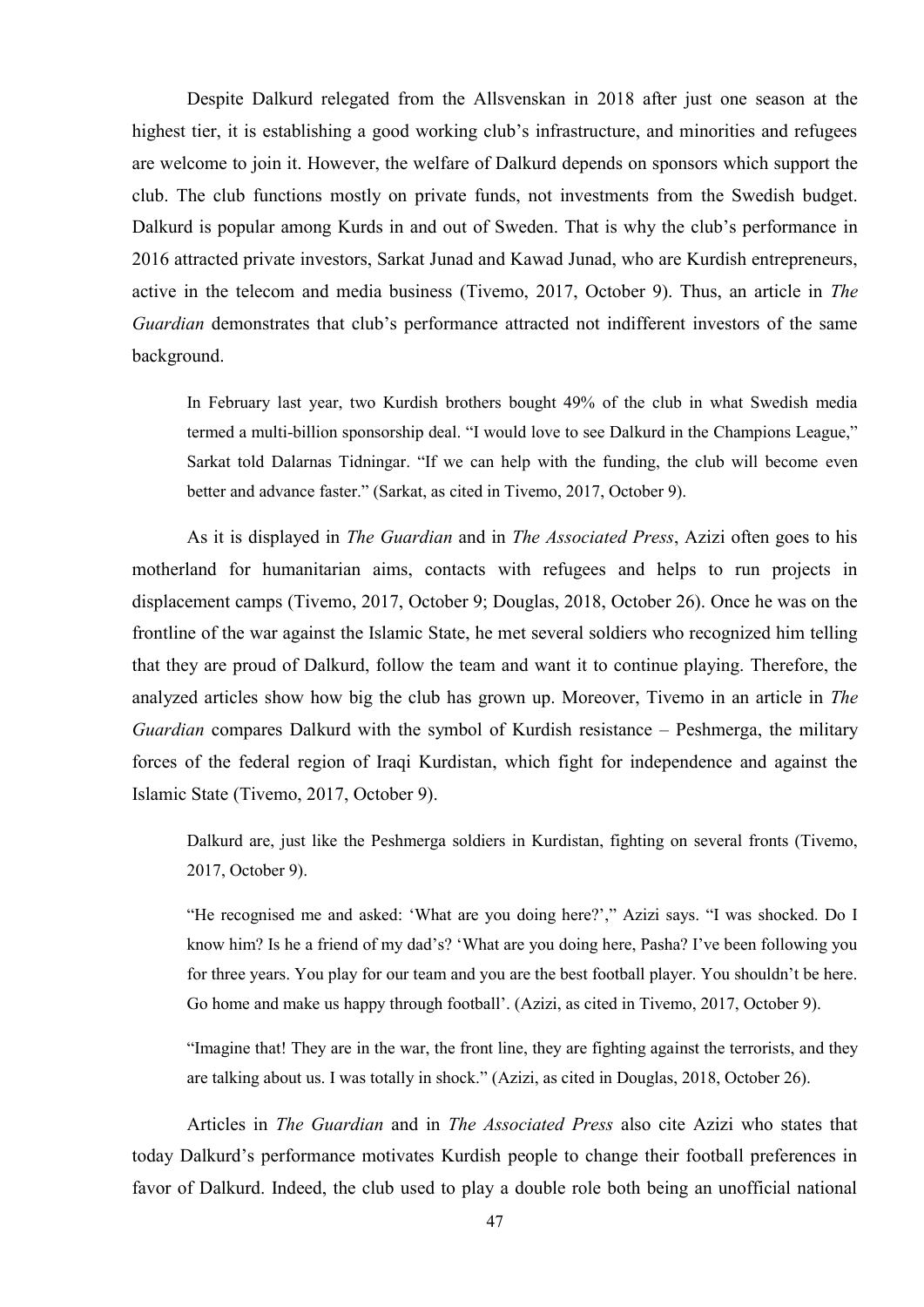team of Kurdistan, as there is no Kurdish national team officially recognized by FIFA, and a Swedish football club of Kurdish genius (Douglas, 2018, October 26). Though, as today the club, following professional trends, signed players of mixed backgrounds with several Kurds left, I can suggest that now Dalkurd is not a squad composed of Kurds only, but it remains a Swedish club with Kurdish genius of fight and resistance.

―Today, people in Kurdistan support Real Madrid, Barcelona or Dalkurd.‖ (Azizi, as cited in Tivemo, 2017, October 9).

"'I'm a Barcelona fan, I'm a Real Madrid fan,' Azizi said. "Now they say, 'I'm a Dalkurd fan.' That's how big we are." (Azizi, as cited in Douglas, 2018, October 26).

There is no Kurdish national soccer team recognized by soccer's world organizing body, FIFA (Douglas, 2018, October 26).

The category "Transnational Belonging" was also identified in the articles that describe the image of Zlatan Ibrahimović. For instance, Syvänen in an article in *These Football Times* draws attention by describing dominative influence of Ibrahimović in France when he played for Paris Saint-Germain. The author mentions that the first name of the footballer has been listed in the French media as a verb, due to his dominative performance at Paris Saint-Germain, and then this verb was borrowed for the Swedish national dictionary (Syvänen, 2015, March 12).

Such is his influence that his first name is now officially listed as a verb in the Swedish national dictionary to mean 'to dominate', derived from what the French media has termed 'Zlataner' (Syvänen, 2015, March 12).

I have also found codes of "Transnational Belonging" in an article in *The Guardian* devoted to the success of Volvo commercial with Ibrahimović performing the Swedish national anthem. It is reported that Ibrahimović has received a golden record award after the video with his version of the anthem has been streamed 3 million times, arguably having become the most streamed national anthem ever (Guardian Sport, 2015, October 12). What is more, as the Volvo commercial is streamed on *YouTube*, I looked through the most recent comments for the video and noticed that Ibrahimović and Volvo gain primarily positive reactions, at least in English, though there are also comments in Swedish. Video released in a streaming service has a powerful advantage: it is possible to see how many people have watched a video. The Volvo commercial by 2019, March 6 has been watched 6 985 271 times. Almost 7 million views with almost 4 thousands comments along with 33 thousands likes and only 2.1 thousands dislikes make this commercial perfect and really attractive for international audience (Volvo Cars, 2014, January 25).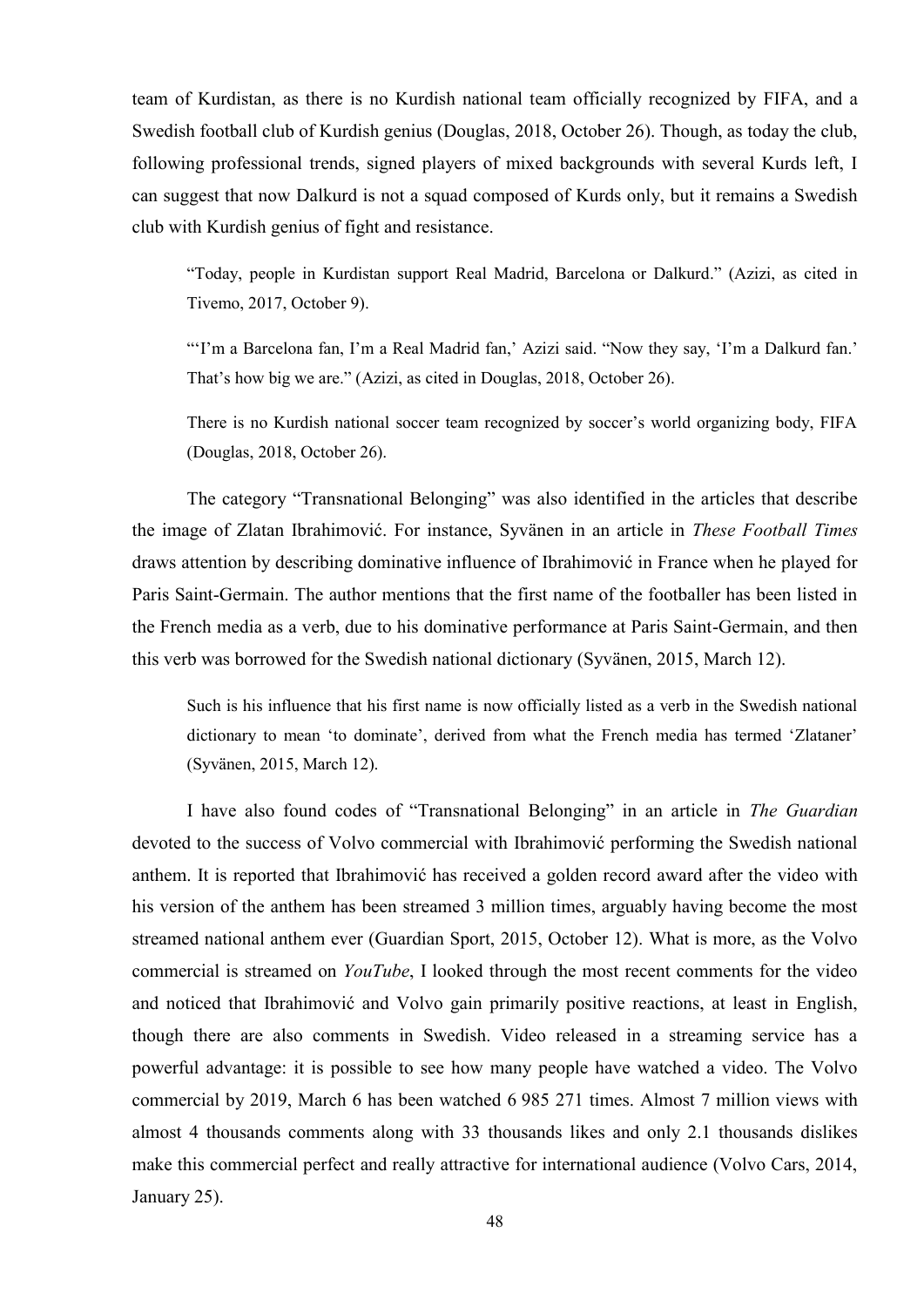To summarize, I can say that international English-language media gives examples of transnational belonging of Dalkurd and Zlatan Ibrahimović which is significant in terms of soft power. Media shows that Dalkurd is also significant for Kurds living outside Sweden as well as Ibrahimović attracts international audience by his performance on the pitch and in the Volvo commercial. Media puts emphasis that Dalkurd, though it is of Kurdish genius, is the Swedish club and Ibrahimović, being attractive abroad, is Swedish.

#### **5.6 Racism and Anti-racism**

The category of "Racism and Anti-racism" strongly emerges in articles devoted to the case when Jimmy Durmaz challenged racial abuse. After his fault in the game against Germany, Durmaz has faced a lot of racial abuse in social media, including death threats. However, Durmaz immediately gained support from different sides. The most powerful support came from the national squad, which united the efforts of the Swedish teammates and the Swedish FA to show the world that Sweden stands against racism. This support resulted in the organizing of the meeting with international press invited, where Durmaz delivered a powerful speech in Swedish which has been videoed by several sources. The video of the speech has been downloaded to the official website of the Swedish FA (Swedish FA, 2018, June 24) as well as to *The Guardian* with English subtitles (Christenson, 2018, June 24). An article in *ESPN* provides parts of the script of Durmaz's statement (ESPN Soccer, 2018, June 24).

Marcus Christenson in an article in *The Guardian* cites Durmaz who admits that being criticized "is part of the job", but "there are limits and that limit was passed" (Durmaz, as cited in Christenson, 2018, June 24). In the same article Christenson put Durmaz's words that he has challenged the abuse primarily concerning his background and his family has also suffered threats (Christenson, 2018, June 24).

―I am a footballer at the highest level so I have to accept that I am criticised for what I do on the pitch. That's part of the job – and I am always willing to accept that. But there are limits and that limit was passed yesterday." (Durmaz, as cited in Christenson, 2018, June 24).

―When someone threatens me, when they call me darkie, bloody Arab, terrorist, Taliban … then that limit has been passed. And what is even worse, when they go after my family and my children and threaten them ... who the hell does that kind of thing?" (Durmaz, as cited in Christenson, 2018, June 24).

At the end of the statement Durmaz emphasized that he is proud of being Swedish and playing for the national team and underlined that Sweden stands united, which is mentioned in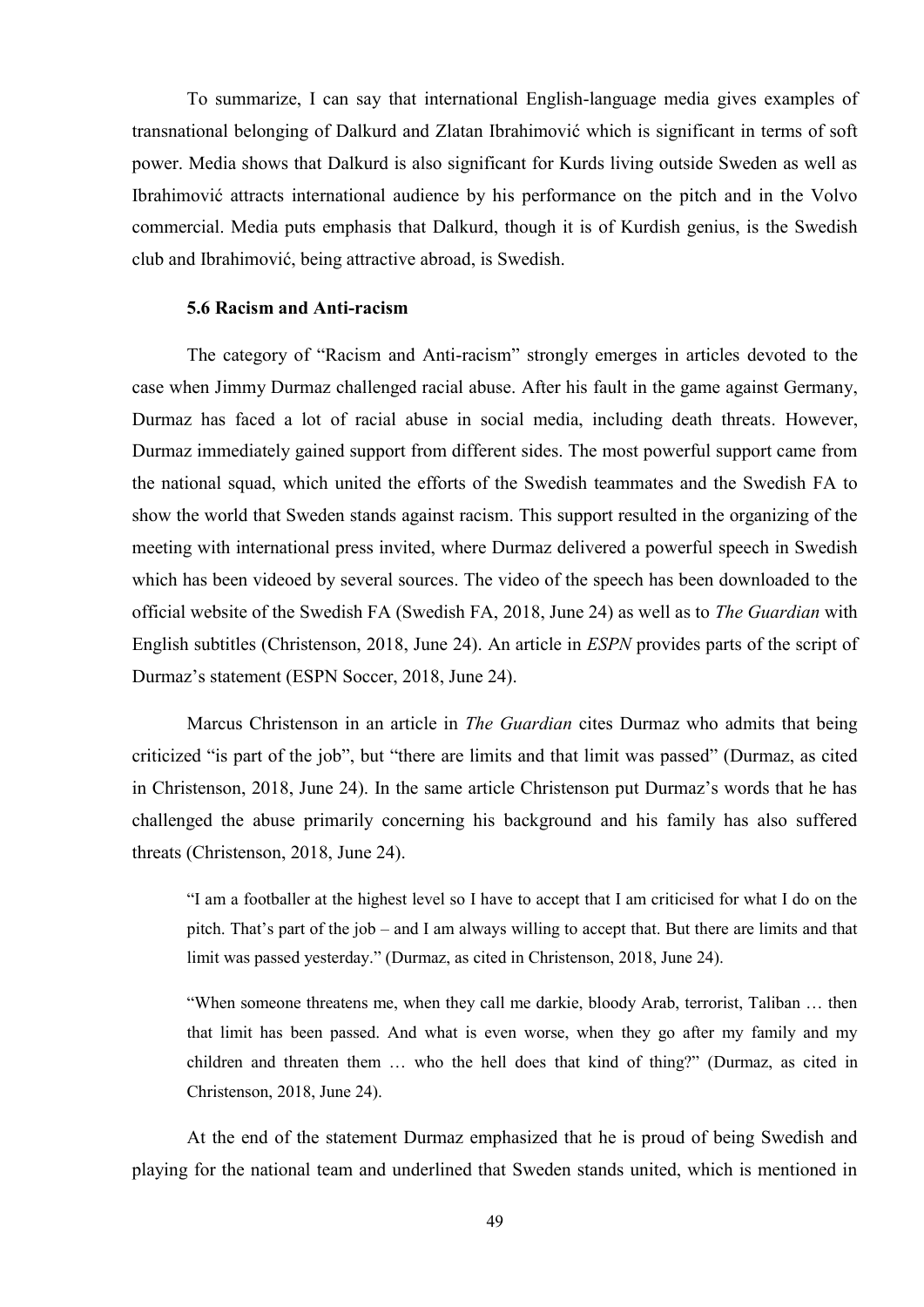an article in *ESPN* (ESPN Soccer, 2018, June 24). However, the most powerful message has been given by his teammates who were standing on the background during the whole statement. The whole team velled "F--- racism!" (ESPN Soccer, 2018, June 24). This immediate reaction of the squad showed that the national team of Sweden brings together different cultures and ideologies, creating positive climate for playing good football and defending multicultural Sweden.

―I am Swedish, and with pride I wear our shirt and our flag. I want to thank the fine, wonderful people who spread joy. It warms us all. We stand united, we are Sweden.‖ (Durmaz, as cited in ESPN Soccer, 2018, June 24).

The statement concluded with the entire squad shouting "F--- racism!" before applauding and jogging out to begin their workout (ESPN Soccer, 2018, June 24).

As articles in *The Guardian* and *BBC* display, a set of the Swedish officials and teammates of Durmaz consider unacceptable such treatment of people of immigrant background. For instance, as Christenson mentioned in *The Guardian*, the Swedish FA general secretary Håkan Sjöstrand said that the FA is upset "to see the treatment that Jimmy Durmaz has had to put with" (Sjöstrand, as cited in Christenson, 2018, June 24). As it is mentioned in an article in BBC, the head coach of the Swedish national squad Janne Andersson and the team's player of immigrant background John Guidetti added that the whole team stands for the delivered statement, and Durmaz was unlucky to challenge the abuse after not successful performance at the game (BBC Football, 2018, June 24).

―A number of complaints have been made with the Swedish FA as the plaintiff so that Jimmy can concentrate on what he is here to do — play football," Sjöstrand said in a statement. "But Durmaz is fully behind the complaints. We do not tolerate a player being subjected to threats or abuse. It's uncomfortable and very upsetting to see the treatment that Jimmy Durmaz has had to put up with. Completely unacceptable." (Sjöstrand, as cited in Christenson, 2018, June 24).

Coach Janne Andersson added: "We in Sweden's national team, players and leaders, stand 100% behind this statement." (Andersson, as cited in BBC Football, 2018, June 24).

"It was unlucky," said fellow Sweden substitute John Guidetti. "It's completely idiotic to subject him to hate for that." (Guidetti, as cited in BBC Football, 2018, June 24).

Moreover, in an article in *The Local* it is pointed out that the Swedish Sports Minister at that time Annika Strandhäll has posted a photo of her in Instagram and Facebook wearing a Durmaz football jersey after he challenged racist attacks "in a show of solidarity" (Swedish Sports Minister, 2018, June 27). Strandhäll's gesture shows that the Swedish government is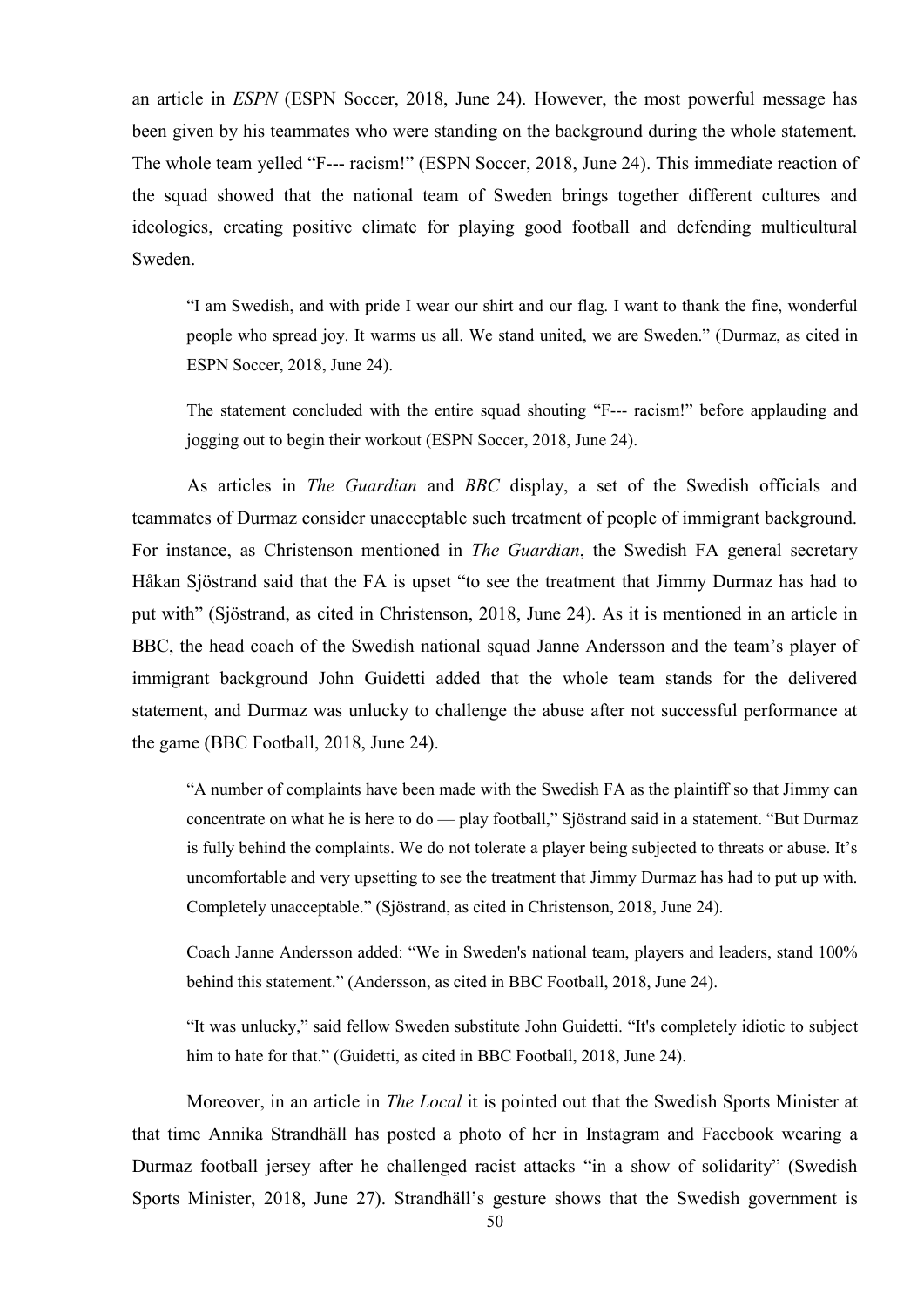strongly against racism and is ready to support those who suffer from the attacks. In other article in *The Local* it is also pointed out that racial abuse of Durmaz concerned the leader of the Centre Party Annie Lööf, who also expressed her support in social media (Edwards, 2018, June 26).

In a show of solidarity, Strandhäll posted on Instagram and Facebook a photo of herself wearing a blue and yellow jersey bearing Durmaz's name and number 21, and wrote the hashtag #viärsverige ("we are Sweden") (Swedish Sports Minister, 2018, June 27).

Centre Party leader Annie Lööf wrote on Instagram that "we need to take Sweden back from the racists and the haters" as a response to the abuse (Edwards, 2018, June 26).

Jimmy Durmaz also gained support from people who share his Assyrian background. His cousin David Durmaz is also a football player and plays for already mentioned Assyriska FF from Södertälje which is composed primarily of immigrants of Assyrian background. David Durmaz emphasized in the interview to *Al Jazeera* that in case of Jimmy Durmaz the mission is to show the world that racial attacking is not the right way to criticize people of immigrant background (Rhys, 2018, July 4).

―It is a good thing when you see that all the people in the world show the support. I was born here in Sweden, I feel Swedish, but when the things like this with Jimmy happen it means a lot for us and that's why we need to show that this is a wrong way." (Durmaz, D., as cited in Rhys, 2018, July 4).

In an article in *The Local* Catherine Edwards cites the Swedish historian David Lindén who states that such all-embracing support, including support from the Swedish officials, contributes a lot to anti-racism rhetoric in comparison with previous times when this issue could be ignored. He says that, despite having such social problems, Sweden, however, now is "much" more tolerant" (Lindén, as cited in Edwards, 2018, June 26).

―Sweden has become much more tolerant in the last 30 to 40 years; we're more used to people who don't look like Pippi Longstocking or a Viking", Lindén noted, pointing out that the huge response to the comments is a positive sign, showing progress from earlier decades when bigoted attitudes might be ignored or brushed aside (Lindén, as cited in Edwards, 2018, June 26).

In the same article in *The Local* Edwards presents Lindén's opinion towards biased treatment of immigrants by local natives in Sweden, which also relates to the case of Jimmy Durmaz. The main idea of Lindén is that most of people could remain neutral or tolerant even if they have biased attitude towards people of foreign background. When they succeed and do positive things for the society, native people can support them, but when they fail and do something bad, "race comes into it" (Lindén, as cited in Edwards, 2018, June 26).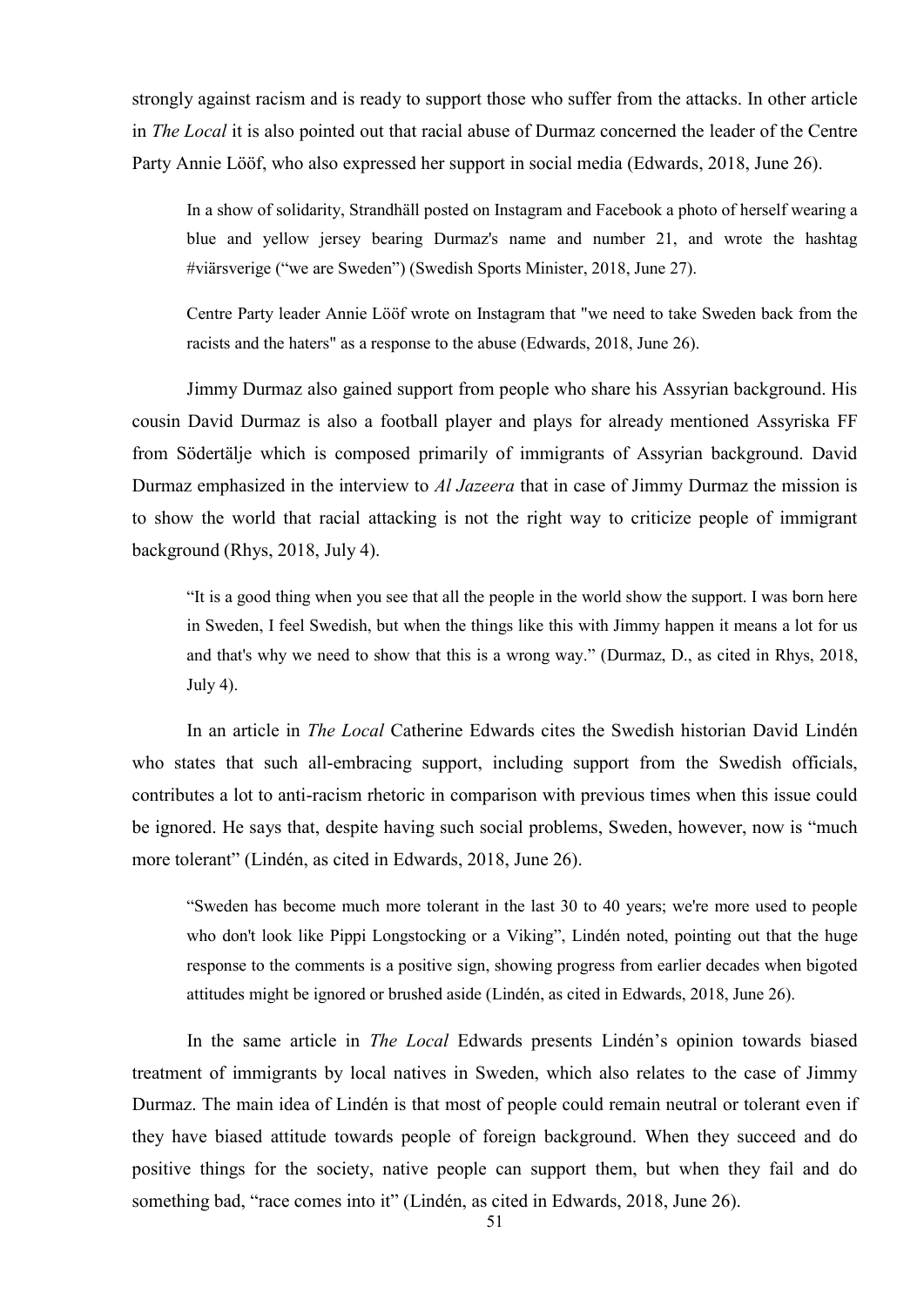―You can have prejudices and be very tolerant most of the time towards people of colour, and it's only when they do something you don't like that race comes into it" (Edwards, 2018, June 26).

The same thing, as Lindén suggests in *The Local*, has happened with Durmaz, as he made a fault during the serious game and disappointed a lot of supporters of the Swedish national team. Thus, Lindén claims that people have already forgotten that in 2017 Durmaz actually took Sweden to 2018 FIFA World Cup in Russia<sup>4</sup>. Lindén states that Durmaz was the "hero Swede" before he made an error in the game against Germany, but after making a mistake he became "the other" (Lindén, as cited in Edwards, 2018, June 26).

―When he [Jimmy Durmaz] took us to the World Cup, he was great, he was this hero Swede, but now when he makes a mistake suddenly he's the 'other'<sup>5</sup>; people say 'he should go home', blah blah blah." (Edwards, 2018, June 26).

The code of racism is also displayed in an article in *These Football Times* devoted to Zlatan Ibrahimović. Syvänen reports that Ibrahimović started his youth career playing in the suburb's club Malmö BI, where he had to deal with racial abuse because of his background as Malmö BI was composed primarily of native Swedish players (Syvänen, 2015, March 12).

But because of his immigrant background, his 'ghetto' attitude and his fascination for Brazilian style tricks and flicks, Zlatan was never accepted nor appreciated by the parents of his teammates

1

 $<sup>5</sup>$  It is notable that Durmaz is not the only one player who has faced abuse within these circumstances. We</sup> can also remember the recent scandal over German football players Mesut Özil and İlkay Gündoğan, both of Turkish descent, who in May, 2018 met with Turkish President Recep Tayyip Erdoğan and took joint photographs. As an article in *BBC* displays, these photographs have been interpreted as a form of political support for Erdoğan and his policies, and launched racial tensions in Germany, which made Özil to make a decision to quit the national team of Germany (BBC News, 2018, May 15). Moreover, we can remember the challenging story of Romelu Lukaku, a Belgian striker of Congolese background, who faced racial abuse in the Belgian society, which is mentioned in an article in *USA Today* (Rogers, 2018, July 10).

<sup>&</sup>lt;sup>4</sup> Jimmy Durmaz scored a goal in the second game against France in the 2018 FIFA World Cup qualification in Group A. His goal equaled the score and contributed to overall win with the score 2:1. His goal helped to get two more points. Otherwise Sweden would have taken the third place instead of the second in Group A and would have finished behind Netherlands out of the first two promoting places. Indeed, Durmaz's goal has helped to take Sweden to the second round of qualification where Sweden eventually bet Italy and entered the final stage of World Cup.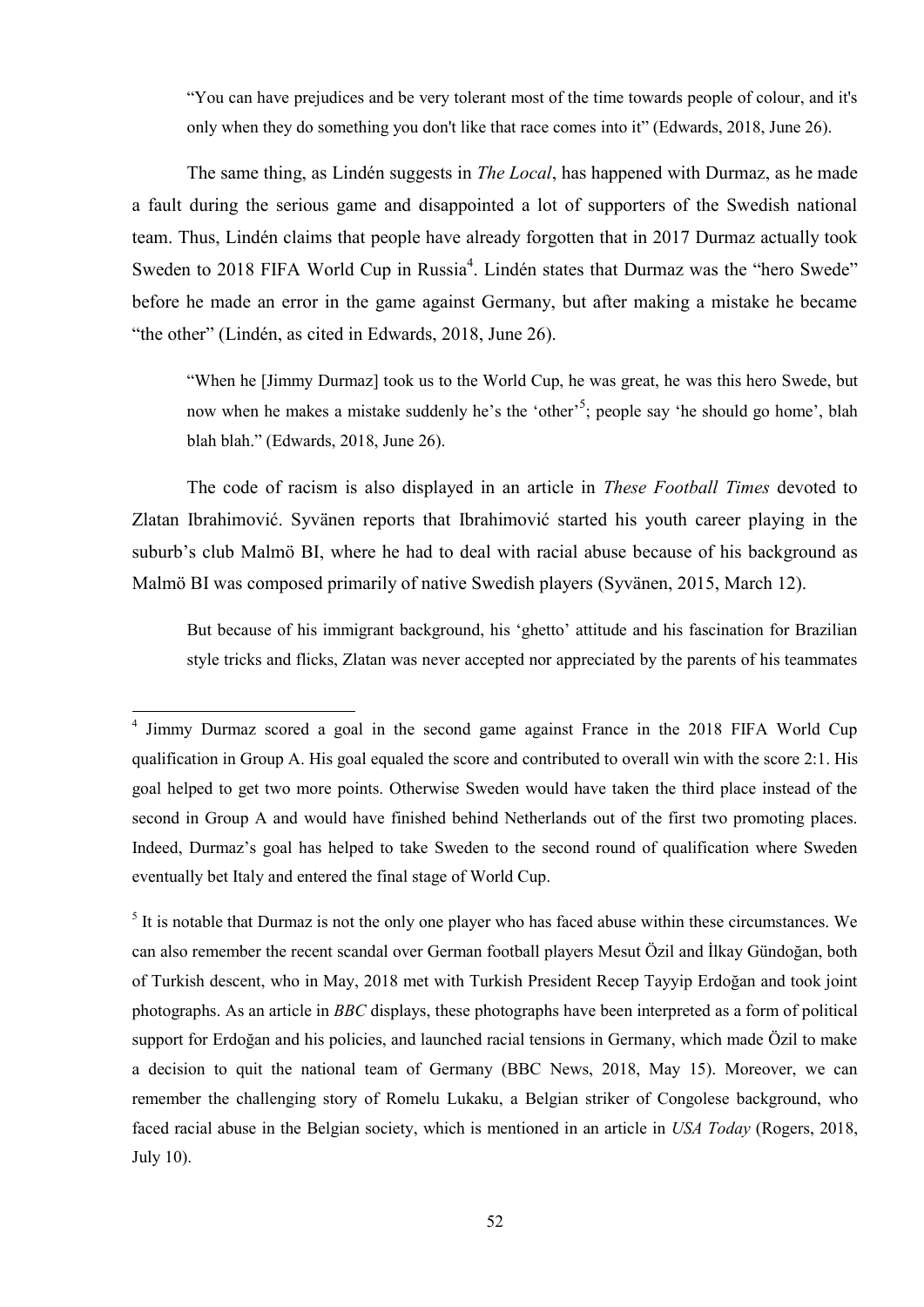as a teenager when playing for the native, Swedish-dominated Malmö BI (now known as FC Rosengård). "Who let the immigrant in?" could often be heard whenever he featured (Syvänen, 2015, March 12).

To conclude this paragraph devoted to the category of "Racism and Anti-racism", it seems reasonable to say that international English-language media displays that, though there are racist messages in Sweden against sportspeople of immigrant background, a lot of the Swedish officials and sportspeople united to strongly support Jimmy Durmaz and delivered a striking message against racism. Media also shows that Zlatan Ibrahimović has also gone through racial abuse but eventually is accepted in the society. International press thus transmits the message to international audience that Sweden is against racism and stands for people that live in the multiethnic state, which, arguably, could positively influence the international image of Sweden.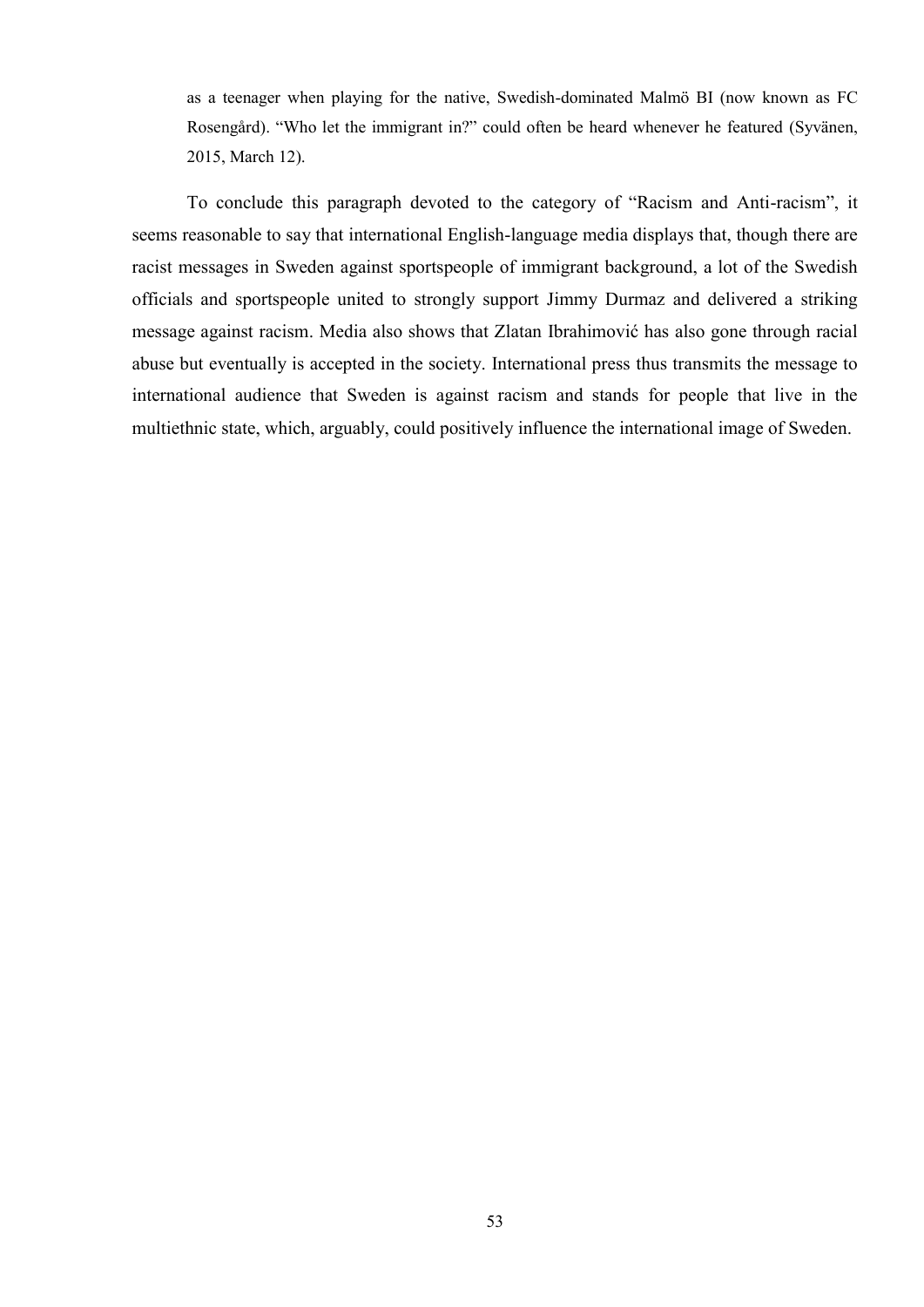# **6. Somalia Bandy Team as an Example of Sport Integration in Sweden**

By 2017, there were approximately 63 000 Somalis in Sweden, and over 36 000 yet have not gained Swedish citizenship and are recognized as foreign citizens in the Swedish database (Statistics Sweden, 2017). Somalis leave Somalia as a result of long civil war which lasts for over thirty years. According to Pew Research Center, among all states that house Somali diaspora, Sweden takes the ninth place and the second place in Europe after the UK (Connor, Krogstad, 2016, June 1). Somalis in Sweden live in different municipalities, and approximately 3000 of them live in Borlänge, which total population accounts for over 52 000 people (Borlänge, 2019). It means that 1 person in 17 people is a Somali in Borlänge, and not everybody supported this situation in the municipality, local natives have been seriously concerned (Hammar, Wikingsson & Helgeson, Af Klintberg, 2015). That is why Patrik Andresson, a famous public speaker from Borlänge, suggested an alternative mechanism to help Somalis integrate into the local society (Majendie, 2014, January 24).

Eventually, the idea of integration through bandy proved to be successful in Borlänge<sup>6</sup> and the team's story gained international attention. This chapter presents an analysis of how the example of successful integration of immigrants through bandy in Sweden is able to contribute to Swedish soft power. In this chapter I applied to triangulation of data collection in order to have deeper insight in case study of Somalia bandy team. Therefore, in this section I present the qualitative content analysis of two articles from such international English-language media as

1

<sup>6</sup> As Matt Majendie tells in an article in *CNN*, Patrik Andresson once recognized that Somalis enjoyed playing football. Somalis in Borlänge have already had the local amateur football club Swesom supported by the municipality. Taken into account that Somalis love doing sports, Andersson got an idea that it would be exciting to create a bandy team of Somalis, which, in case of success, would bring benefits to all of the sides involved into this initiative (Majendie, 2014, January 24). Bandy is a winter kind of sport, more often associated with states where winter brings a lot of snow and cold temperatures. Before Somalia team, there was no bandy squad of any African nation (Falun Borlänge, 2014). However, Borlänge people Patrik Andersson, Hans Grandin and Mursal Isa, a Somali-Swedish politician in Borlänge, lobbied this project to the City Hall of Borlänge, in particular to Jan-Olof Lundberg, the Head of Integration in Borlänge. At first, the municipality recognized this initiative "crazy", but finally agreed to provide possible support (Majendie, 2014, January 24). Paying tribute to Somalis background, Maeve Shearlaw in an article in *The Guardian* called Somalia bandy team "Cool Runnings 2.0" applying to the world famous film *Cool Runnings* devoted to Jamaica bobsleigh team of 1988 Winter Olympic Games (Shearlaw, 2016, January 4).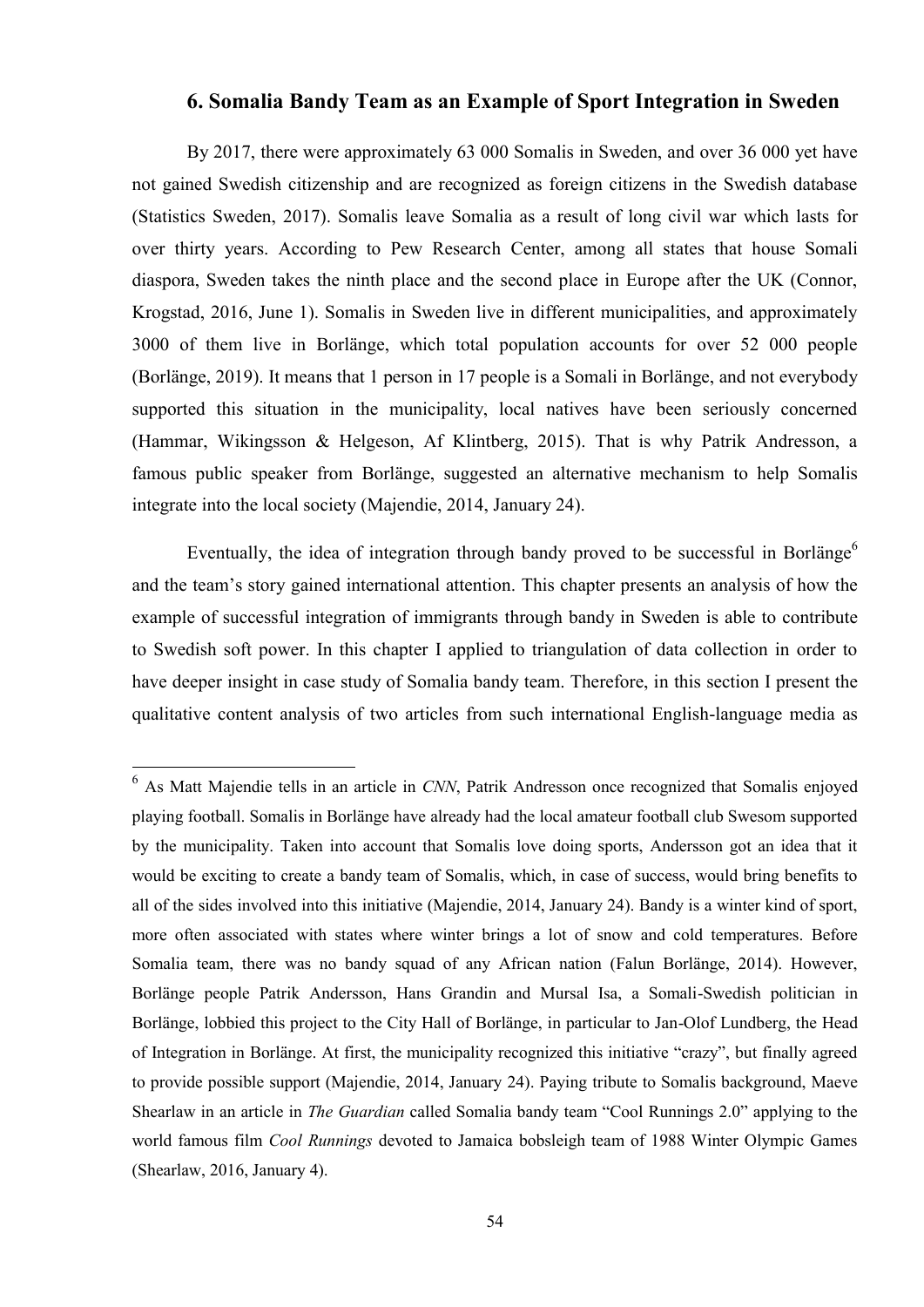*The Guardian* and *CNN*, personally gathered interviews with team's players and officials of Borlänge, and documentary film *Trevligt Folk (Nice People)*. I suggest significant to analyze the movie *Trevligt Folk* as far as today it seems to be the most effective tool of attraction to Somalia bandy team and integration in Sweden within the context of soft power. "Trevligt Folk", or "Nice People", is the slogan of Borlänge (Lundberg, personal communication, 2019, January 23), which already gives a hint that the film is going to promote such values as tolerance and equality. As distinct from media, the film shows the audience a lot of feelings and emotions and reveals the comprehensive story of the bandy project. When I was studying background information about the movie, I found that it has been screened in cinemas all over Sweden (Falun Borlänge, 2014). Moreover, as the film has English subtitles, it has also been presented at different international film festivals such as *19th European Union Film Festival*, *Hamburg Film Festival 2015* and *Budapest International Documentary Festival 2016* (Nice People, 2019). What is more, the movie is available for watching and distribution in international pay-per-view video streaming services *Netflix* (Netflix, 2015) and *Vimeo* (Vimeo, 2017). Furthermore, the film's trailer is available for watching on the official *YouTube* channel of *Svensk Films Studios* and now it has more than 110 000 views (SF Studios, 2014). The movie has a profile in the *Internet Movie Database* with high rate 7.6 out of 10 (IMDb, 2019). These facts introduce the film as a powerful tool of Swedish soft power which is able to have influence on international audience. Applying to inductive category development in qualitative content analysis by Mayring (2000), I invented five categories. Each paragraph of this chapter is devoted to each of the categories.

## **6.1 Sport – a Tool of Soft Power**

The category "Sport – a Tool of Soft Power" was identified in the semi-structured interview with a Somali bandy player Mohamed Mire and in the documentary film *Trevligt Folk*. Mire highly appreciates the role of sport in international relations. He tells that "sport is for peace" and "can improve a lot of things in the world", and that sport competitions are conducted ―to build relationships‖ (Mire, personal communication, 2019, January 27). Moreover, Mire suggested that bandy could be on the agenda of enhancing relationships between Sweden and Somalia. Mire once had a conversation with the Prime Minister of Sweden Stefan Löfven, who said that he is going to present the film *Trevligt Folk* to the Somalia President in the next meeting. In this regard, Mire suggested that we can witness "the relationship between two countries improves" (Mire, personal communication, 2019, January 27). However, it should be said that this assumption is limited as this code did not emerge in international press or in the movie, which could deliver this message to the audience.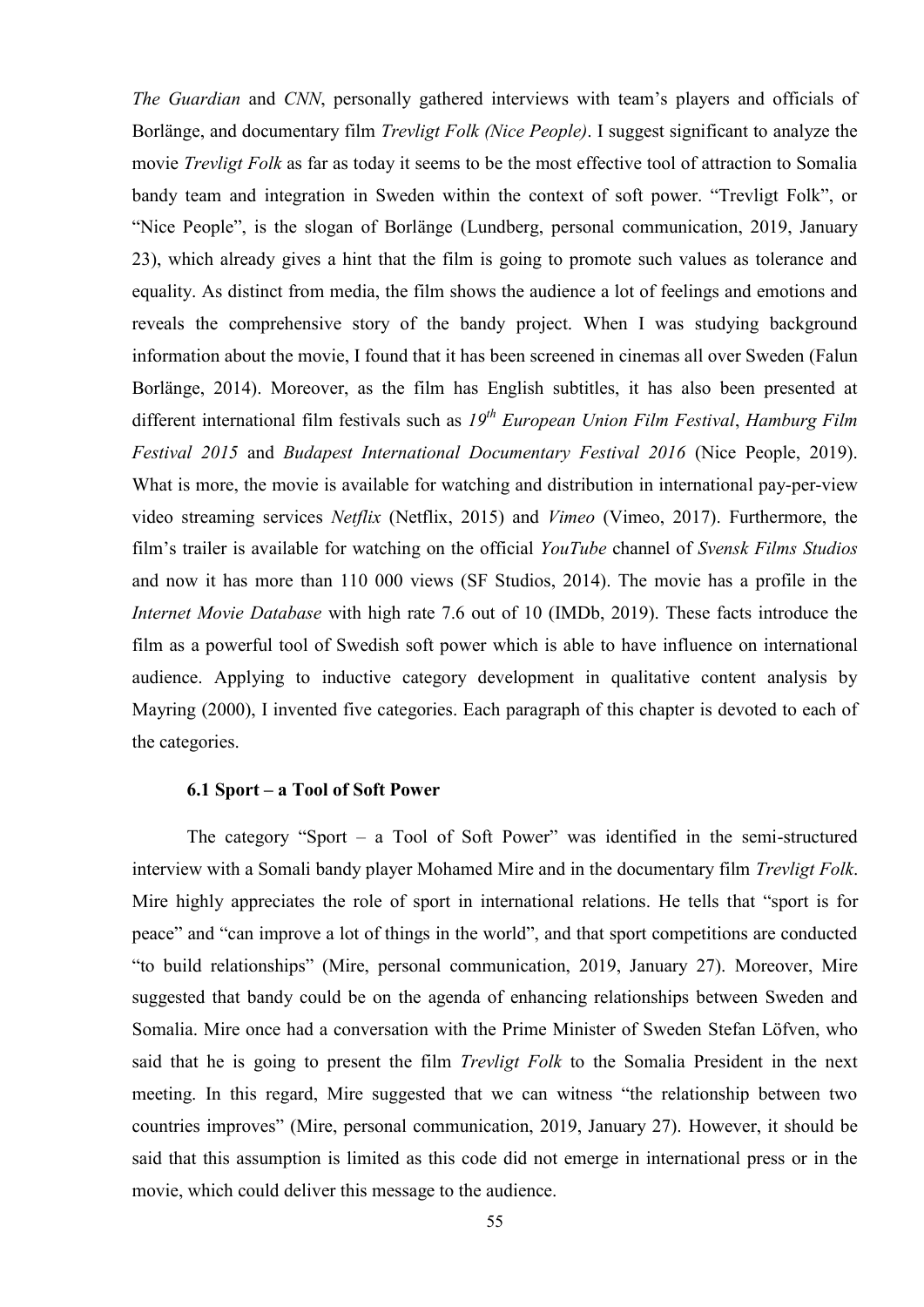―Then you see a lot of times that sport is for peace [between states]. A lot of competitions are held just because to build relationships. Of course sport can improve a lot of things in the world." (Mire, personal communication, 2019, January 27).

―I once met the Prime Minister of Sweden, Stefan Löfven, back in few years ago. The first thing he said to me: 'I met with the Somalia President. I am going to show him the movie [Trevligt] Folk], when he comes back to Stockholm'. So I think you see already the relationship between two countries improves." (Mire, personal communication, 2019, January 27).

I also identified codes of sport as a tool of soft power in the film *Trevligt Folk* in terms of attraction of international media sources. There is a scene in the movie where Andersson has a phone call and lists out the international and local media sources that contacted him in order to take interview or to make news stories about the project. Media hype emerged primarily due to such international sources as *CNN*, *BBC*, *The Guardian*, *Al Jazeera*, *The Wall Street Journal*, *Channel 4*, and such Swedish sources as *Aftonbladet*, *Expressen*, *SVT* and *TV4* (Hammar, Wikingsson & Helgeson, Af Klintberg, 2015)<sup>7</sup>.

"We're breezing along right now. CNN has been in touch. The BBC and Al-Jazeera have been in touch. And Wall Street Journal and Channel 4. Dutch media and newspapers have been here. Aftonbladet, Expressen, SVT and TV4, too. A Spanish radio channel and, let's see… Who else? The Web of course." (Andersson, as cited in Hammar, Wikingsson & Helgeson, Af Klintberg, 2015).

To sum up, I can say that establishing peaceful relationships between states through sport and attraction of international media refer to soft power. I suggest that the kind of relationships mentioned by Mire in the interview fits to call it a display of sports diplomacy between Sweden and Somalia, though this perception is limited as this code did not emerge in international press or in the movie, which could deliver this message to the audience. In terms of international

1

 $<sup>7</sup>$  In the film it is argued that media played a great role to tell the world what Somalia bandy team is. The</sup> team's management board set a goal not only to teach the team of 17 Somalis to skate and play bandy, but also to qualify for 2014 Bandy World Championship in Irkutsk, Russia. This ambitious goal required to attract international media. Team's financial support was small and limited by municipality funding. As playing international bandy implies paying a lot of costs, the squad needed funds to have necessary equipment and cover transport costs. Andersson strived to attract local business, such as local pub Engelska Puben, and create international media hype to attract side sponsors which could invest in team. Indeed, this hype emerged as Somalia bandy was evaluated by a FIB commissioner and allowed to participate in 2014 World Championship in Group B (Hammar, Wikingsson & Helgeson, Af Klintberg, 2015).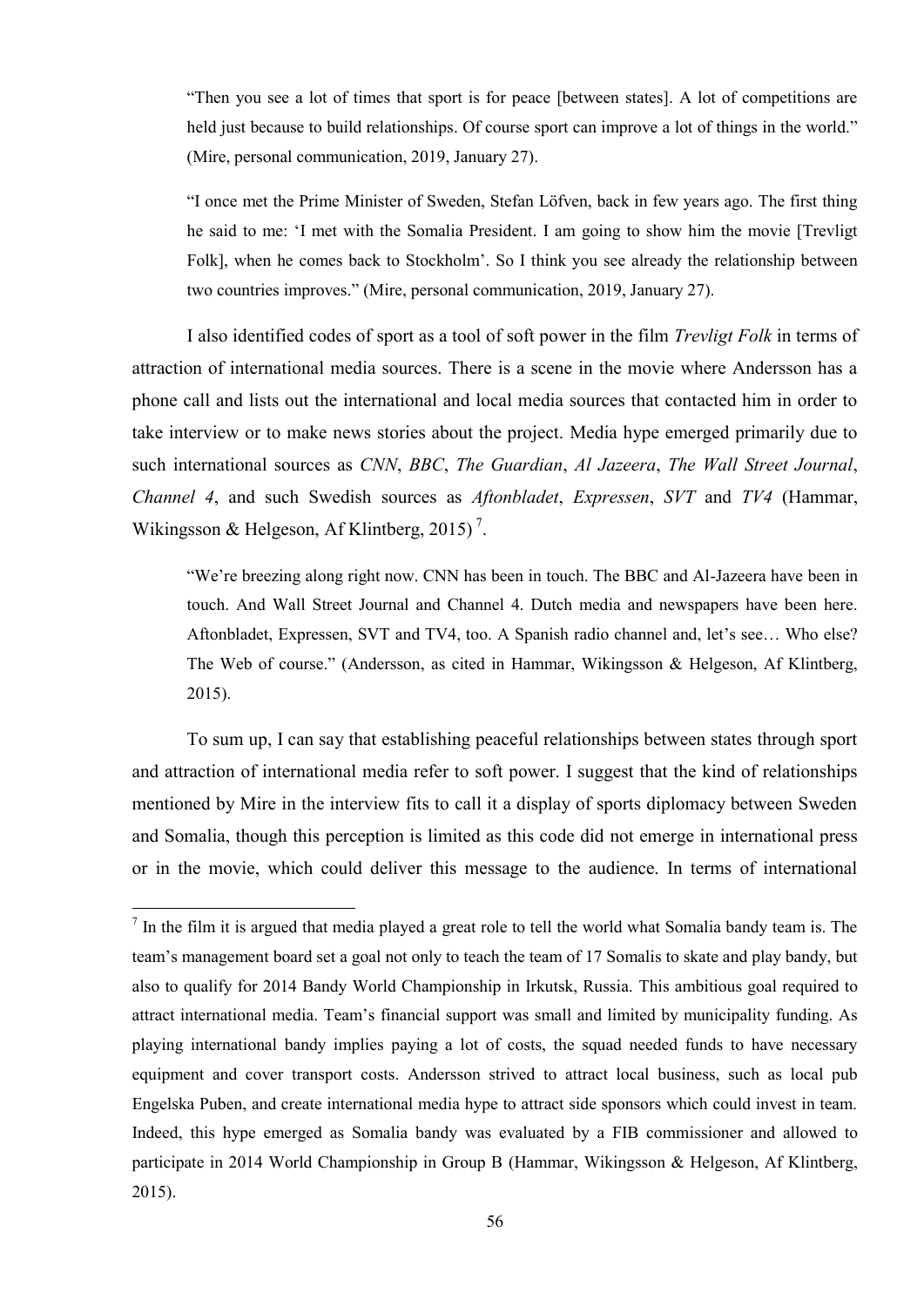media attraction I consider that media is able to enhance the image of Sweden on international arena and demonstrate to wide international audience that Sweden is successful in integration of immigrants through bandy in particular.

#### **6.2 Sport – a Tool for Integration**

The category of "Sport – a Tool for Integration" was identified in media articles in *CNN* and in *The Guardian*, in personal communications with Mire, Hared and Grandin, as well as in the film *Trevligt Folk*. In the process of analysis I defined three subcategories which interpret integration through sport as creation of mutual understanding and as creation of coherent society and reveal perceptions what means to be a "good immigrant".

#### *6.2.1 Integration as Creation of Mutual Understanding*

Integration in terms of creation of mutual understanding is discussed in interview with Hared and in media articles in *CNN* and in *The Guardian*. Hared admitted that today in worldwide kinds of sport we have sportspeople from different backgrounds as far as "sport is an incredibly unique opportunity to build relationships" and "it can bind everyone regardless of one's religion, skin color, race, or culture (Hared, personal communication, 2019, January 22). Hared also claimed that the bandy project was initiated in order to "bridge Somali culture and Swedish culture together" and create a sense of mutual understanding as "in Sweden there is a lack of understanding" (Hared, personal communication, 2019, January 22).

"They [Andersson, Grandin, Isa] decided to bridge Somali culture and Swedish culture together [through bandy], because in Sweden there is a lack of understanding as many refugees have been coming to Sweden." (Hared, personal communication, 2019, January 22).

Actually, media reports that the very first aim establishing of bandy team composed of Somali immigrants stemmed from the idea to integrate them easier into Borlänge society, bring them to play sports and get closer to Swedish culture. In press I found supporting quotations of Andersson, Grandin and Isa, who stood behind the idea of bandy integration at the beginning. In a *CNN* article Majendie cites Andersson who considered that "integration in sport was a good way to work‖ (Andersson, as cited in Majendie, 2014, January 24). In an article in *The Guardian* Shearlaw cites Grandin who considered that bandy integration would demonstrate "how political language changes and how people's hearts change" (Grandin, as cited in Shearlaw, 2016, January 4). In the same article Shearlaw cites Isa claiming that bandy is significant "for Somalis" to show themselves doing good things for their host country" (Isa, as cited in Shearlaw, 2016, January 4).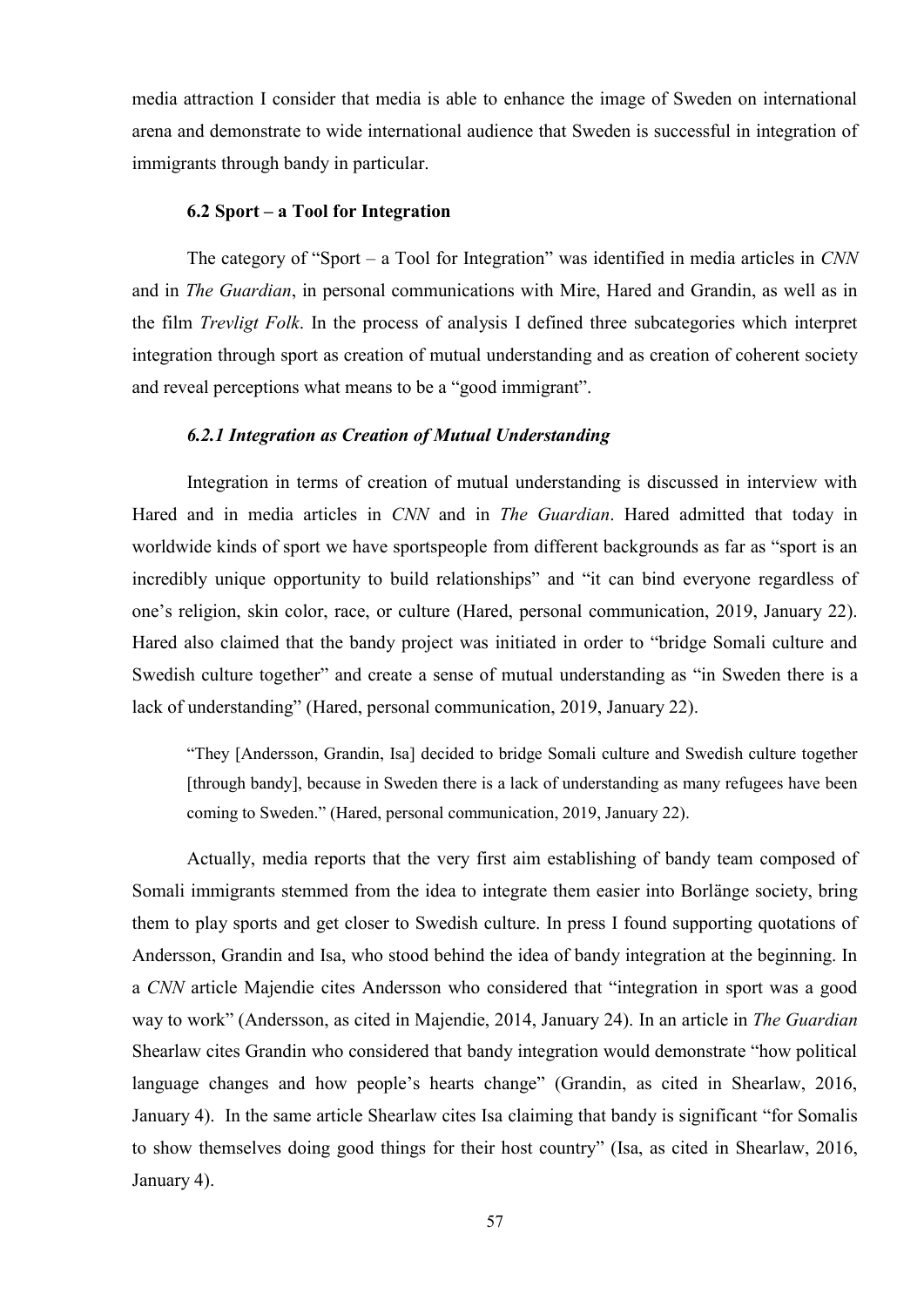―I thought integration in sport was a good way to work. It's something everyone has in common. If we could just do something that everybody could get together around, it would help." (Andersson, as cited in Majendie, 2014, January 24).

For Grandin, the litmus test of the success the project will be shown in how "political language" changes and how people's hearts change". (Grandin, as cited in Shearlaw, 2016, January 4).

The team's chairman, Mursal Isa, a 34-year-old who has lived in Sweden since 2002, said it's an important way "for Somalis to show themselves doing good things for their host country." (Isa, as cited in Shearlaw, 2016, January 4).

# *6.2.2 Integration as Creation of Coherent Society*

I found codes of sport integration as creation of coherent society in personal communications with Lundberg, Grandin and Mire, as well as in the film *Trevligt Folk*. The analyzed materials show that local society softened attitude to Somalis after bandy integration started. After Somali players started to play bandy, they also started to learn how Swedish society is functioning. As Lundberg admits, the example of bandy integration is a strong argument against the Sweden Democrats who stand against immigrant policies in Sweden. Lundberg considers that "when different cultures meet each other society changes over time" (Lundberg, personal communication, January 23, 2019). It is notable that such sport, from one side, and social, from other side, initiative is significant not only for Somalis but also for Swedes as they can "reflect of its own culture background in the meeting with other cultures" (Lundberg, personal communication, January 23, 2019).

―Bandy is a very white sport which is often played in industrial community, where the Sweden Democrats are very strong. Some of the people who voted for the Sweden Democrats did not like it at all. However, when different cultures meet each other society changes over time. It is important that all Swedes can reflect of its own culture background in the meeting with other cultures.‖ (Lundberg, personal communication, January 23, 2019).

Grandin and Mire also claim that the Borlänge society is accepting Somalis after bandy team was created. Grandin states that "people in Borlänge seem to stand up for the team" (Grandin, personal communication, 2019, January 8) while Mire assumes that "the picture of immigration or the picture of Somalis in Borlänge has changed over the years" (Mire, personal communication, 2019, January 27).

―Over the years bandy has grown to more of a national interest. And people in Borlänge seem to stand up for the team." (Grandin, personal communication, 2019, January 8).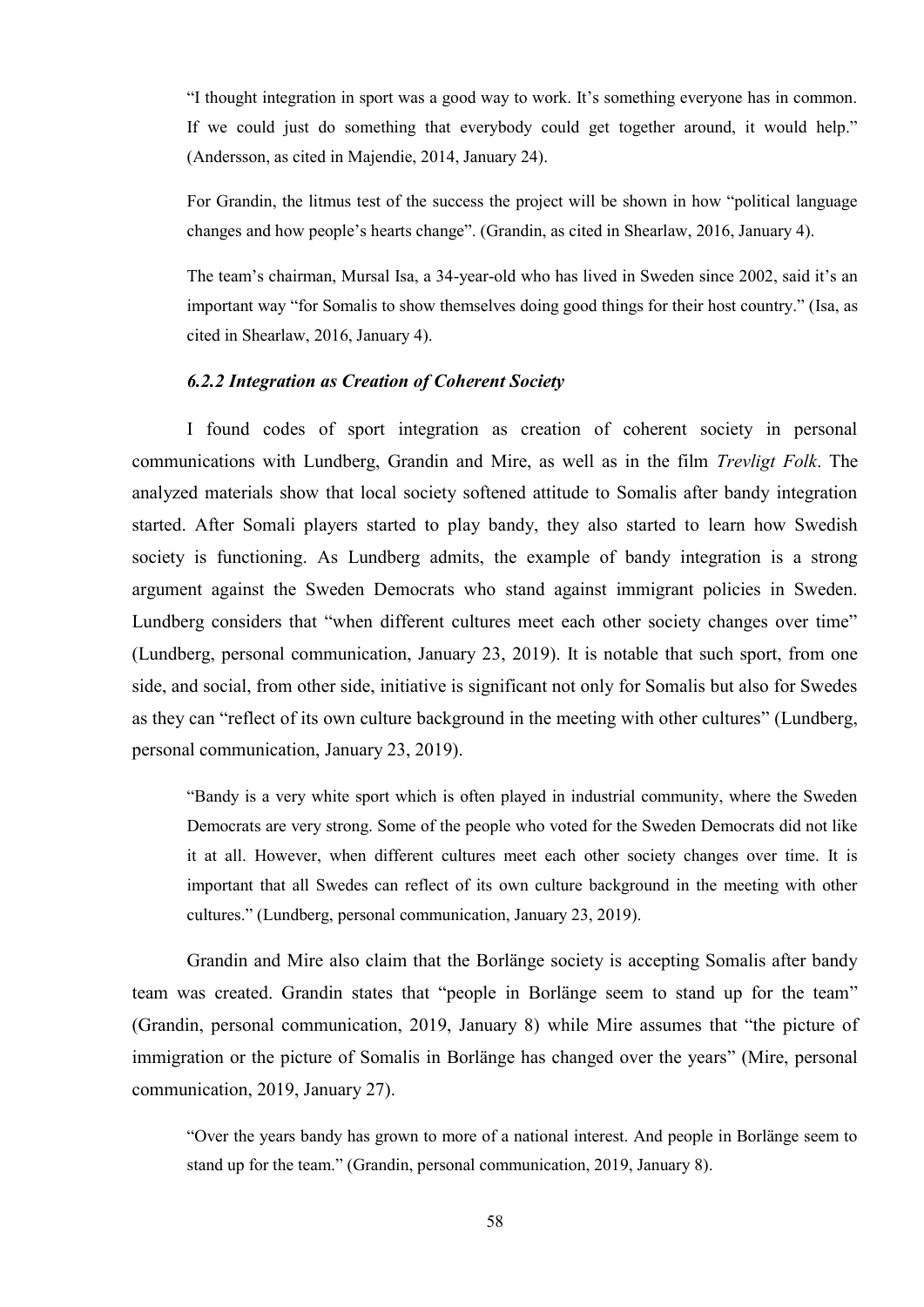―The picture of immigration or the picture of Somalis in Borlänge has changed over the years after we started to play bandy." (Mire, personal communication, 2019, January 27).

The movie *Trevligt Folk* shows that, as the bandy team is developing, more and more Borlänge people get acquainted with the players and with other Somalis. In the one of the ending scenes we may notice how many local Borlänge people have come to the city square to the official meeting to meet, greet and cheer Somali players who have reached their first ambitious aims. In the film it is displayed that Somalia bandy team changed mind of local population. There was a speech delivered by the host of the meeting in which he praised Andersson, stating that he is "the man who's helped Swedes and immigrants to inch a bit closer together" (Host, as cited in Hammar, Wikingsson & Helgeson, Af Klintberg, 2015). Thus, the directors of the movie put in the plot the process of how perception of Somalis in Borlänge is changing through their sport performance. The movie shows that in the end the team satisfied its expectations, though at the beginning not a lot of people believed in it but finally started to support.

―The man who's helped Swedes and immigrants to inch a bit closer together… The driving force behind all this: Patrik Andersson!" (Host, as cited in Hammar, Wikingsson & Helgeson, Af Klintberg, 2015).

#### *6.2.3 Being a Good Immigrant*

The subcategory "Being a Good Immigrant" was identified in the movie *Trevligt Folk*. In the film there are several interviews with Borlänge people where they reveal what they expect from Somalis to consider them "good immigrants". Actually, the interviews have been taken at the very beginning of bandy integration, before the Somali players reached the aim to participate in the World Cup. Thus, in the interviews respondents mostly criticized Somali immigrants, often biased. Indeed, they did not tell what features they appreciate to consider them as good immigrants. However, if make critics reversed, it becomes clear that local people expect immigrants to work, to follow social norms and rules, to integrate, do not hang around, do not cause havoc. I invented these codes of being a good immigrant on the basis of pieces of interviews from the film presented below.

"I have no friends of Somalis. We don't even say 'hello'. Never. See these youngsters? Where they come from they've been throwing stones and causing havoc. And they bring that here! They will never do a decent day's work. Not even one in ten." (Unknown respondent 1, as cited in Hammar, Wikingsson & Helgeson, Af Klintberg, 2015).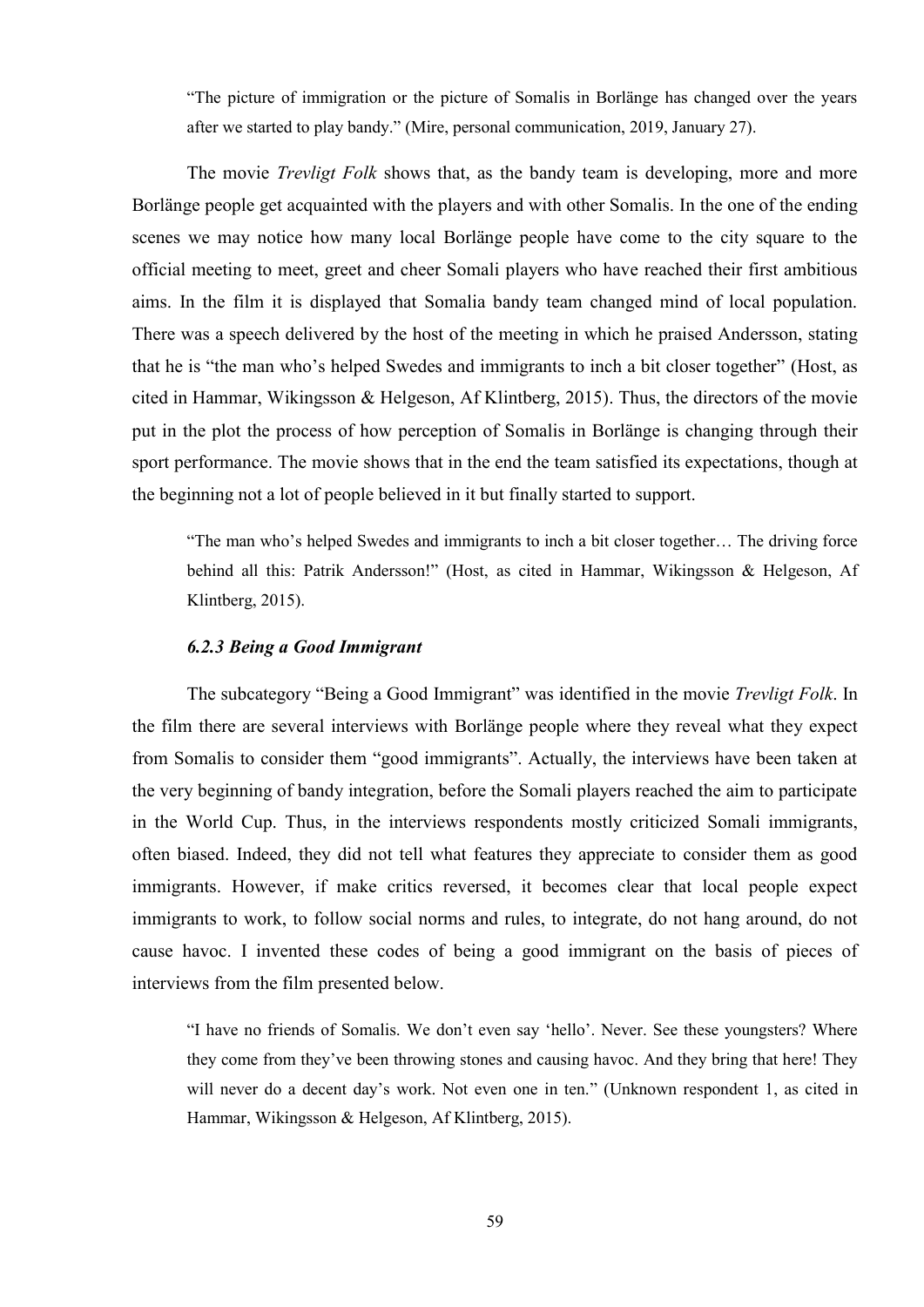―I like it. It's good that they find something to do. It's better they do something than hang around and steal bikes." (Unknown respondent 2, as cited in Hammar, Wikingsson & Helgeson, Af Klintberg, 2015).

―Well, it actually affects me personally a lot. Schools deteriorate. Children suffer. Are Somalis a problem? Yes. They don't adjust. They aren't interested in integrating.‖ (Unknown respondent 3, as cited in Hammar, Wikingsson & Helgeson, Af Klintberg, 2015).

Moreover, in the film there is a scene where Isa motivated players who applied to the team to work hard as it was a chance for them to show that they are not a burden for their local community and can achieve results. Isa claimed that "pride and dignity need to be earned" (Isa, as cited in Hammar, Wikingsson & Helgeson, Af Klintberg, 2015).

Pride and dignity need to be earned. You must give something to the world. If you don't, do you know what you are? You're a burden. (Isa, as cited in Hammar, Wikingsson & Helgeson, Af Klintberg, 2015).

To conclude this paragraph, it is to say that the analyzed materials demonstrate that the large part of local population supports the team regardless of the political tensions, though the Sweden Democrats by 2014 were quiet popular in Borlänge. It seems that establishment of Somalia bandy indeed has helped to facilitate integration of Somalis and improve their image in the local society, though before bandy, as the film *Trevligt Folk* shows, local population treated Somali immigrants cold and biased. What is necessary for this research, the picture of changing society in Borlänge is naturally displayed in the movie Trevligt Folk. Taking in consideration that the film is available on *Netflix* and *Vimeo*, I assume that it delivers a message to international audience that Sweden is accepting immigrants and refugees and gives them an opportunity to become a part of the Swedish society.

#### **6.3 Personal Development for Change**

The category "Personal Development for Change" appeared in personal communications with Grandin, Lundberg, Mire and Hared. Grandin admitted that players soon recognized that "they got into society easier as players in Somalia bandy" (Grandin, personal communication, 2019, January 8), while Mire said that bandy helped him to enter the university and find employment (Mire, personal communication, 2019, January 27). However, as Hared suggested, there are limitations of integration into society through sport as success "depends on a character" of a person. He considered that sport gives "a key" to integrate, but not everybody is able "to turn the key" (Hared, personal communication, 2019, January 22). Therefore, it gives a point that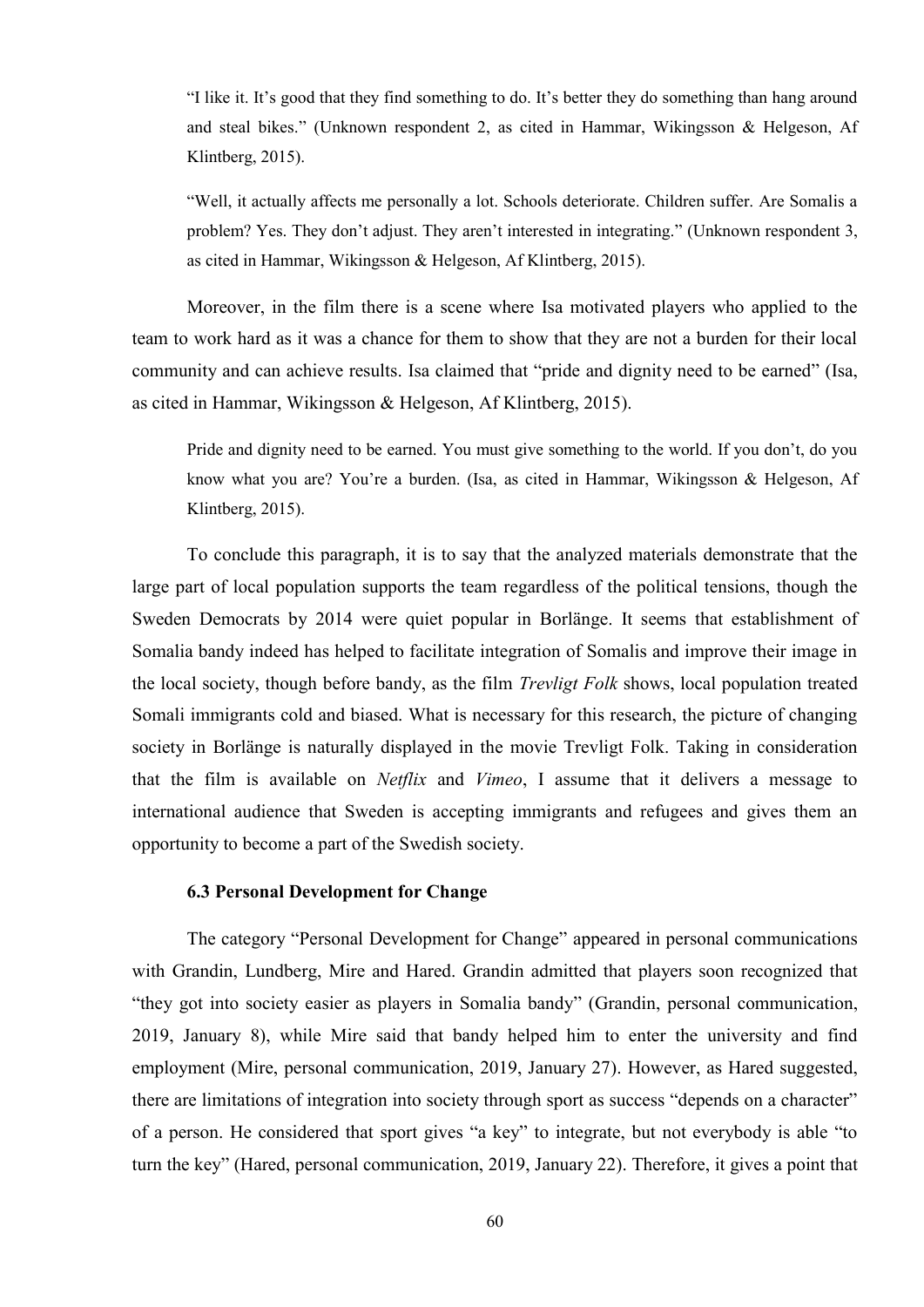sport can be an effective tool for integration if a person is able to make an effort to become a part of society.

―After some time the players found out that they got into society easier as players in Somalia bandy." (Grandin, personal communication, 2019, January 8).

―I do not know how I could describe my life without bandy now. Maybe without bandy I would have not started to study at the university. Bandy made it easier. Now I work as a sports consultant." (Mire, personal communication, 2019, January 27).

―Sport is an important key to integration, but that is not only a key – you have to turn the key. If you do not turn the lock then the door does not open." (Hared, personal communication, 2019, January 22).

Hared admitted, that since the first for Somali team Bandy World Championship "the main goals went to compete" (Hared, personal communication, 2019, January 22). Hared acknowledged that Somalia bandy team "has difficulties in past few years winning international matches", but players do bandy to win (Hared, personal communication, 2019, January  $22)^8$ . On the one hand, it is a social victory that players have passed through a long way to achieve such result as qualifying and playing on international competition, which made them "stars" in Borlänge and in Somalia and attracted international media as well (Lundberg, personal communication, January 23, 2019).

"The media has had a big influence on the players. They are now "stars" and the people of Borlänge know who they are. I also think that the players have grown as individuals." (Lundberg, personal communication, January 23, 2019).

Hared views bandy as a chance to develop own personalities, to show that the team is progressing and developing Somalia "not athletically" but "socially" (Hared, personal communication, 2019, January 22). He suggests that the team took a chance given by Borlänge and soon would show the world that "Somalia is changing" (Hared, personal communication, 2019, January 22). Hared suggests that the team gives an example for international audience that the teammates "are the players of a single and united Somalia, not a tribal Somalia" (Hared, personal communication, 2019, January 22).

1

<sup>&</sup>lt;sup>8</sup> After the first international experience team's management board and players continued to work to improve performance in future. There has been reached an agreement between existing Borlänge bandy club Peace & Love City, which is supported by the municipality, and Somali National Bandy Association that Somali players would have an opportunity to train and play for the club in order to gain more competitive experience (Lundberg, personal communication, January 23, 2019).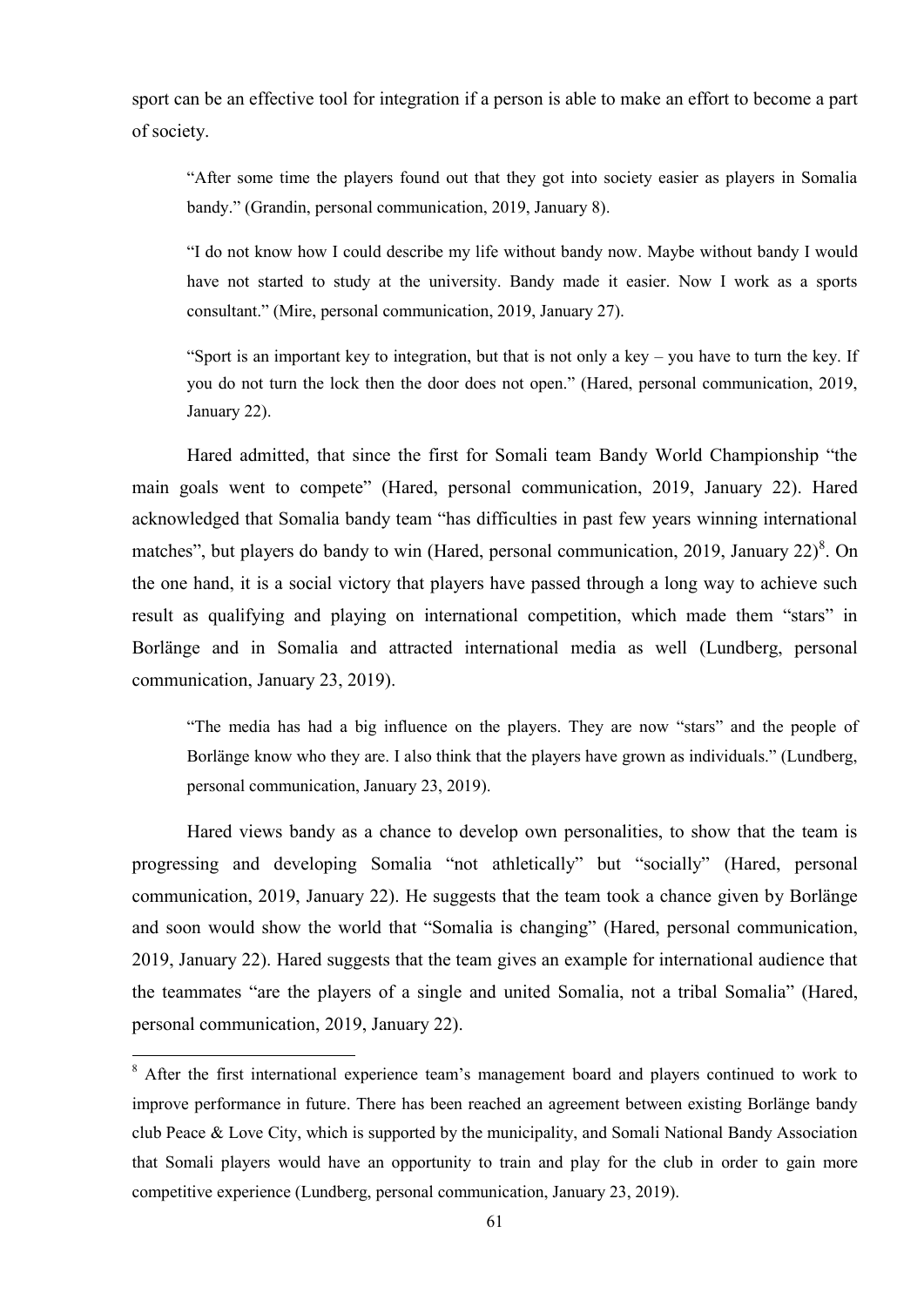―Having international bandy team shows that we are progressing, that people are trying to improve and develop our country not only athletically but socially. I think that goes to show how Somalia is changing and soon the world will see this as well." (Hared, personal communication, 2019, January 22).

―There are many difficulties tribally, but we are the players of a single and united Somalia, not a tribal Somalia.‖ (Hared, personal communication, 2019, January 22).

I also found codes of personal development through sport in an article in *CNN* and in the film *Trevligt Folk.* Majendie in a *CNN* article mentions Hussain, a Somali bandy player, who was going to become a doctor or architect (Majendie, 2014, January 24). Majendie also cites Hussain claiming that the Somali players "want to show the world that everything is possible" (Hussain, as cited in Majendie, 2014, January 24). In the final titles of the film *Trevligt Folk* it is mentioned that after 2014 Bandy World Cup 10 Somali players entered bandy college to get specialized education (Hammar, Wikingsson & Helgeson, Af Klintberg, 2015).

All in all, Somali players enjoy new experience in the second highest Swedish bandy league Allsvenskan, where Peace & Love City, the club they play for between international competitions, stands for today. Somali players train hard to improve their sport results, which, hypothetically, would attract more international attention in future. However, today there are messages in *CNN* and in the film *Trevligt Folk* that players strive for success and work hard. I suggest that international performance of Somalia bandy team is already a proof that the players are developing themselves for positive change. Though Somalia bandy team represents Somalia, not Sweden, the analyzed materials demonstrate that Somali players develop themselves in Sweden, and their efforts result in local integration and international recognition. In this regard Swedish soft power creates a positive image of Sweden as a state where immigrants are able to succeed integrating into the Swedish society and keep their roots at the same time.

# **6.4 Transnational Belonging**

The category "Transnational Belonging" was identified in personal communications with Grandin, Lundberg, Mire and Hared, in an article in *CNN*, and in the film *Trevligt Folk*. This category is based on codes which reveal that the Somalia team attracts large audience and support in and outside of Sweden and portray it as a role model for other immigrants to do sports. It is notable that the project of Somalia bandy team in Borlänge became a role model for the city of Karlstad, where the bandy team of Afghan immigrants has been created a few years ago, as Grandin reported (Grandin, personal communication, 2019, January 8). Hared revealed that the example of Somalia team also attracts Somali and Turkish children in Sweden to do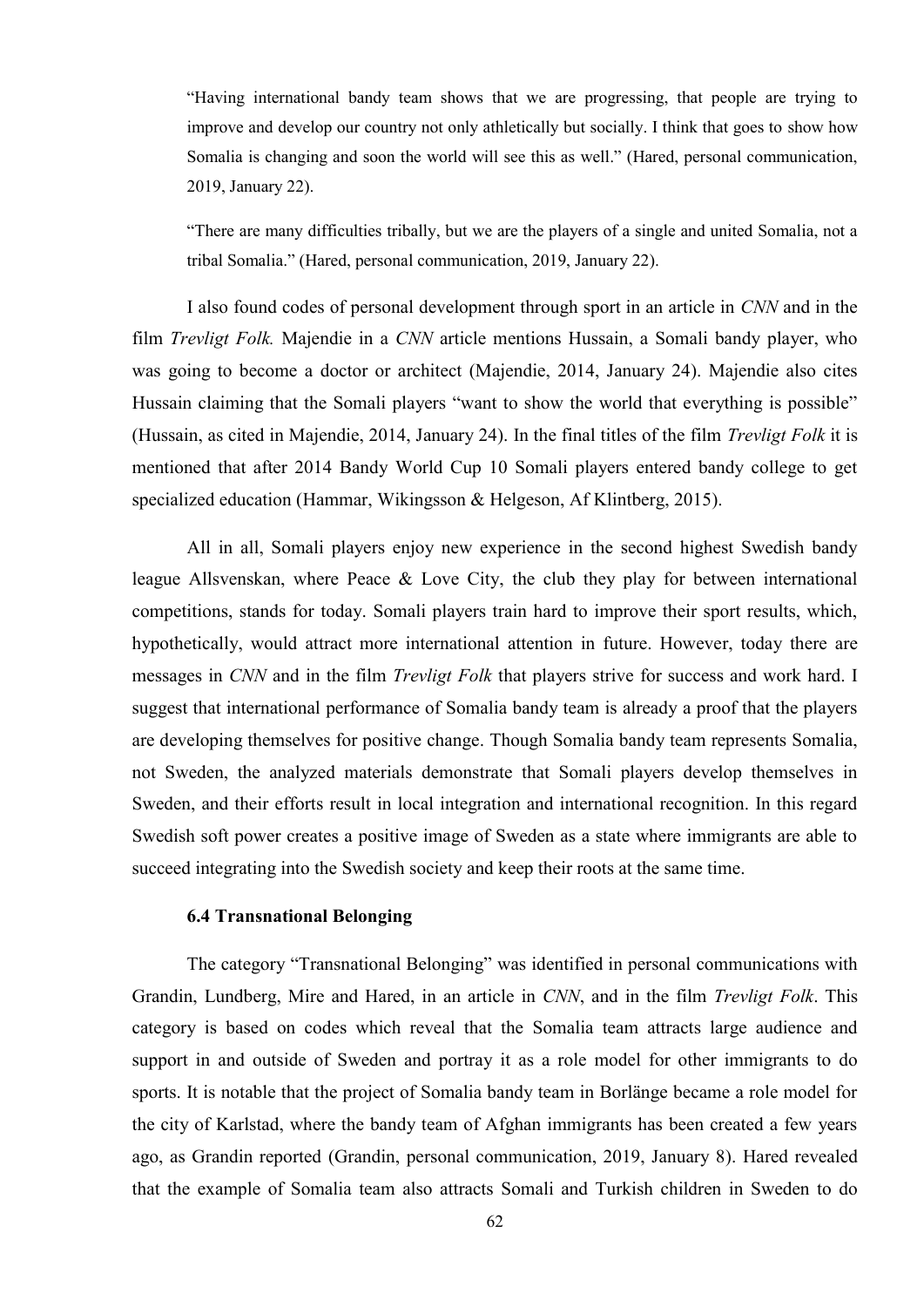sports (Hared, personal communication, 2019, January 22), while Mire shared that the team has plans to go to Somalia "to do some workshops, to show the movie, to show bandy videos, to show the sports" (Mire, personal communication, 2019, January 27).

―There are other initiatives inspired by our bandy team. In Karlstad for instance, they work with a team for Afghan refugees." (Grandin, personal communication, 2019, January 8).

"Young children from Somalia community<sup>9</sup>, Turkish kids are attracted to do sports, Afghanistan as well has built their bandy team last year or the year before." (Hared, personal communication, 2019, January 22).

―We can do projects or workshops. We always talk about going back to Somalia to do some workshops, to show the movie, to show bandy videos, to show the sports, but these are only plans we have." (Mire, personal communication, 2019, January 27).

Support for the Somalia bandy team comes from different sides. As Hared pointed out, during 2019 World Championship which took place in Vänersborg, Sweden people of different backgrounds, "Swedish, Somali, all cultures", came to games to support the Somalia team (Hared, personal communication, 2019, January 22). Hared also noted that a lot of people support Somali players in social media and that a lot of kids come to games as they see the team as a role model (Hared, personal communication, 2019, January 22), while Mire told that the supporters "always say nice things" and "are very loyal" (Mire, personal communication, 2019, January 27).

―Last evening for example many people came: Swedish, Somali, all cultures – people are supporting us." (Hared, personal communication, 2019, January 22).

"Definitely, many kids come to us to watch our games and they say: "We are proud of you" or "I like to play bandy as well". (Hared, personal communication, 2019, January 22).

"We have many-many people who send us messages on social media saying "we are proud of you", "continue to train", "continue to compete." (Hared, personal communication, 2019, January 22).

1

<sup>&</sup>lt;sup>9</sup> Hared admitted that "in the years to come, people of the next Somali bandy generation will be the contenders to win" (Hared, personal communication, 2019, January 22). Indeed, I can assume that the team is renewing and accepting new players from younger generation. For instance, according to FIB protocols of Somalia games at the World Cup, in 2019 two teenagers of 15 years old and one teenager of 17 years old were a part of the squad during the Bandy World Championship (Elitrapport-api, 2019).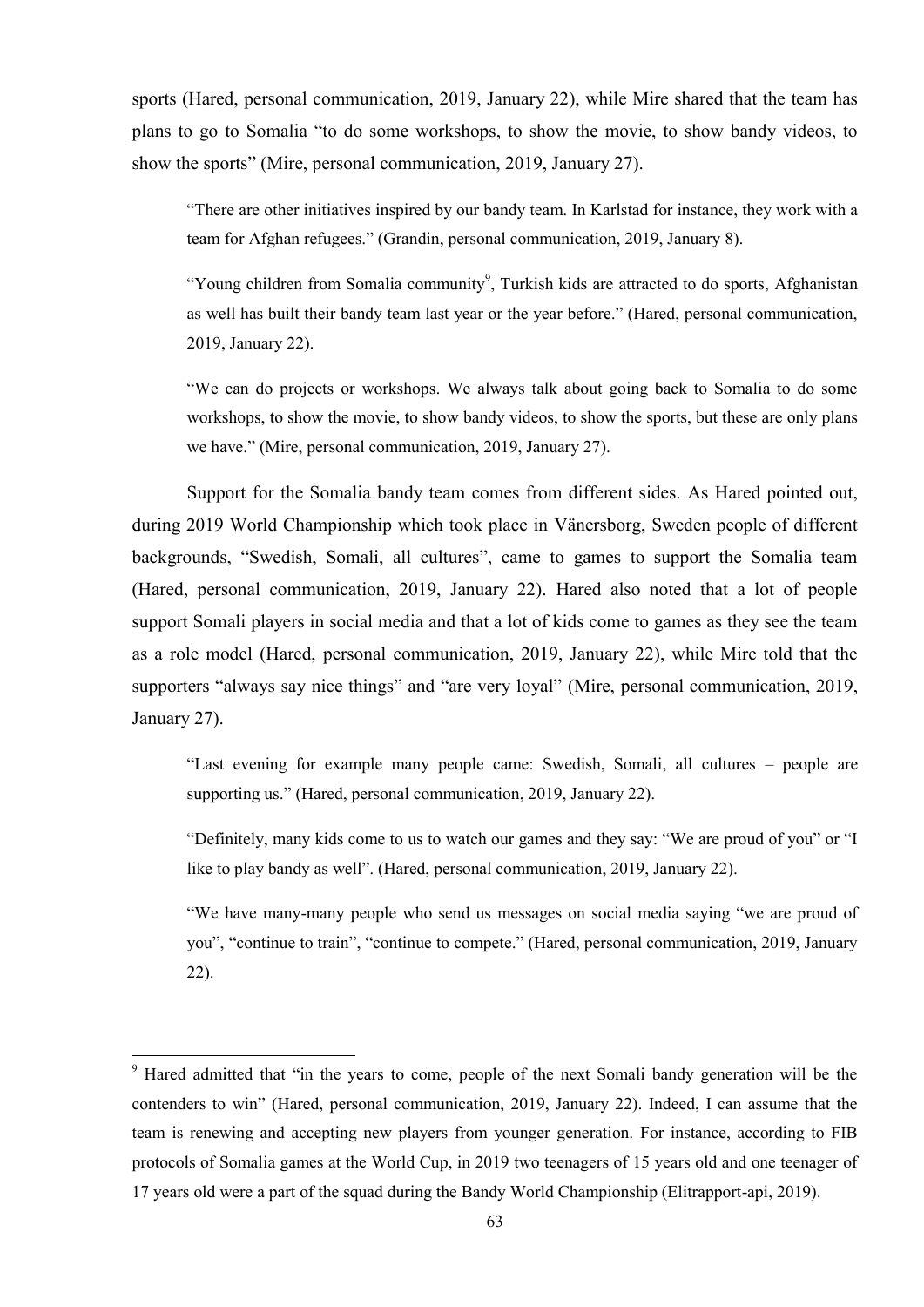―They always say nice things. Mostly they do not focus on how many goals we lose in games. They just say "keep going" and "keep doing" what we do. They are very loyal." (Mire, personal communication, 2019, January 27).

Majendie in a *CNN* article puts emphasis on the fact that the Somalia bandy team is quite popular in Somalia, citing a Somali player Ahmed Hussain who says that Somalia and Somali people "are proud" of the team (Hussain, as cited in Majendie, 2014, January 24). In the context of the category of "Transnational Belonging" I consider significant to repeat suggestion of Grandin that "people in Borlänge seem to stand up for the team" (Grandin, personal communication, 2019, January 8) and suggestion of Lundberg that the players have become "stars" in the city and "the people of Borlänge know who they are" (Lundberg, personal communication, January 23, 2019).

―It has made us so proud. I explain it to my family and friends in Somalia. They don't understand bandy completely but they are so proud of us, the country is proud of us," Hussain says (Hussain, as cited in Majendie, CNN, 2014, January 24).

―Over the years bandy has grown to more of a national interest. And people in Borlänge seem to stand up for the team." (Grandin, personal communication, 2019, January 8).

"They are now "stars" and the people of Borlänge know who they are." (Lundberg, personal communication, January 23, 2019).

I also found codes of transnational belonging in the film *Trevligt Folk* where it is displayed that during matches the Somalia team enjoys support from a crowd of Russian supporters cheering for the team and yelling "So-ma-li, So-ma-li!" (Hammar, Wikingsson  $\&$ Helgeson, Af Klintberg, 2015). This episode is enforced with a short interview with a Russian supporter who, answering the question why he supports Somalia, tells that "they are strong, like Russians, like Siberians" and that "they have big hearts" (Unknown respondent 5, as cited in Hammar, Wikingsson & Helgeson, Af Klintberg, 2015).

To summarize, I can assume that the analyzed materials show to audience that the Somalia bandy team is supported in Sweden, in Somalia and by other supporters of different backgrounds. A *CNN* article and the film *Trevligt Folk* demonstrate that the development of Somali players they came through in Sweden is highly appreciated by supporters who cheer for the team during its matches. Though Somalis do not represent Sweden playing in jerseys of Swedish national colors, media and the film give a point that they represent Sweden training and developing in this country which finds support among people of different backgrounds in different states, which is significant in terms of soft power.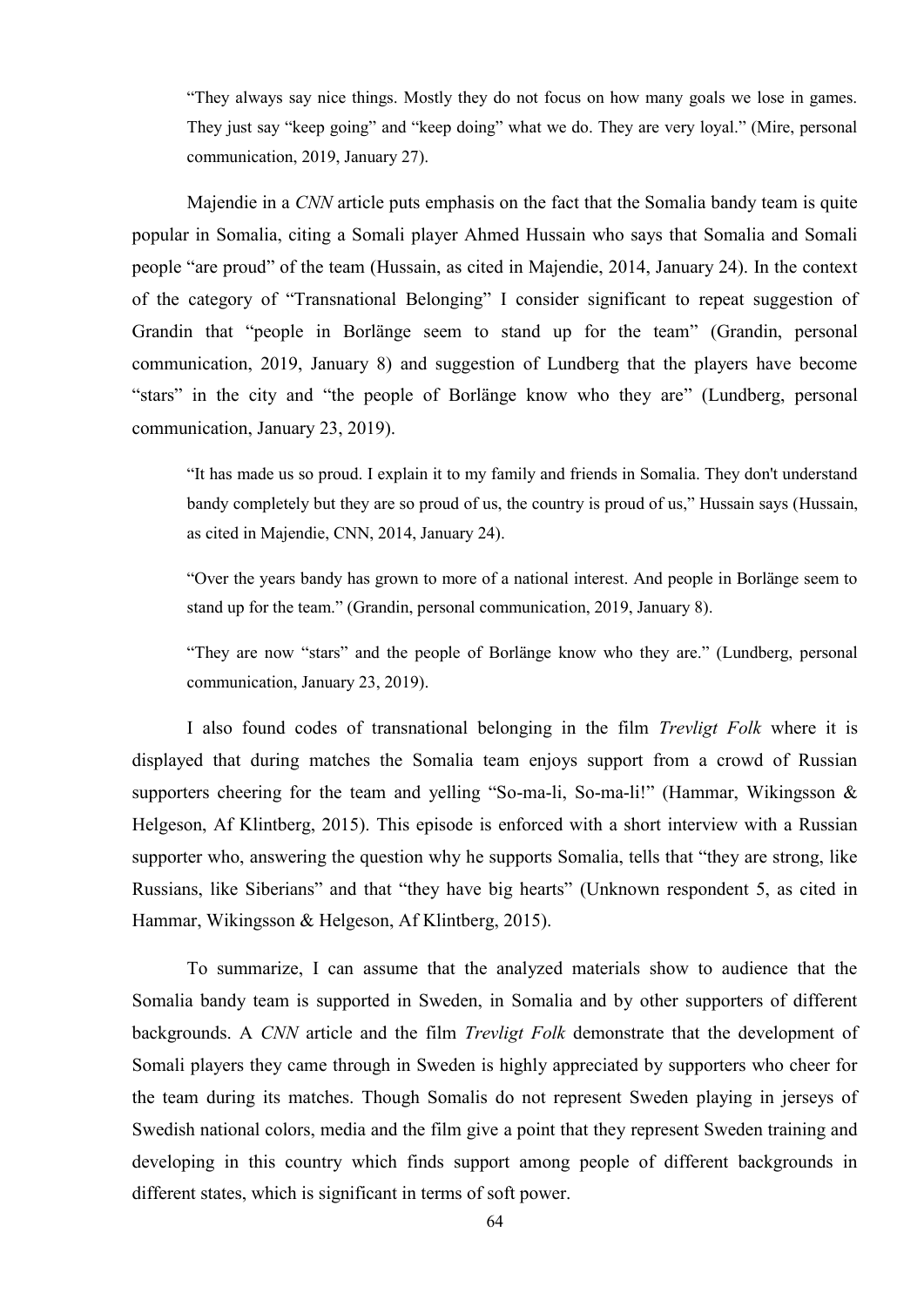## **6.5 Racism and Anti-racism**

The category "Racism and Anti-racism" was identified in the media article by Shearlaw in *The Guardian*, in the film *Trevligt Folk*, and in the semi-structured interview with Mire. Shearlaw in an article in *The Guardian* argues that "the rising number of refugees has exacerbated tensions across the country" and some refugees "experienced face death threats and arson attacks‖ (Shearlaw, 2016, January 4).

The rising number of refugees has exacerbated tensions across the country. Some new arrivals have been forced to live in camps, others have experienced face death threats and arson attacks (Shearlaw, 2016, January 4).

In the same article Shearlaw also considers that Sweden due to these tensions was forced to terminate its open door policy (Shearlaw, 2016, January 4). The author cites the Swedish Prime Minister Stefan Löfven who claimed by the end of 2015 that Sweden "simply cannot do it anymore" (Löfven, as cited in Shearlaw, 2016, January 4). Shearlaw also introduces the opinion of the Somali bandy player Mohammed Ahmmed, who is concerned that "it was always racists" and other extremists who used to say 'stop immigration' and now it's the government" (Ahmmed, as cited in Shearlaw, 2016, January 4).

―It was always racists and other extremists who used to say ‗stop immigration' and now it's the government. You start thinking ‗what will happen next'? ‗Will I become a citizen or they will send me home?'," Ahmmed says (Ahmmed, as cited in Shearlaw, 2016, January 4).

However, Shearlaw draws attention that one of the team's chairmen, Isa, believes that "the majority of the people are very welcoming" (Isa, as cited in Shearlaw, 2016, January 4). Moreover, Shearlaw admits that the Somali players continue to progress "regardless of the political tensions" (Shearlaw, 2016, January 4).

I also found codes of racism in the movie *Trevligt Folk*. The film introduces an interview with Patrik Andersson's girlfriend of immigrant background, Damayanthi Lundin, who tells that her children faced racial abuse in Borlänge. Lundin suggests that before a lot of immigrants came to Borlänge local "people were respectful, but not anymore" (Lundin, as cited in Hammar, Wikingsson & Helgeson, Af Klintberg, 2015).

―I was taking my children swimming when a man, a Swede with two children of his own, came and threw sand at my boys. ‗F------ n----- kids,' he said. I was so angry. Before, when we came, people were respectful, but not anymore. They think there are too many of us." (Lundin, as cited in Hammar, Wikingsson & Helgeson, Af Klintberg, 2015).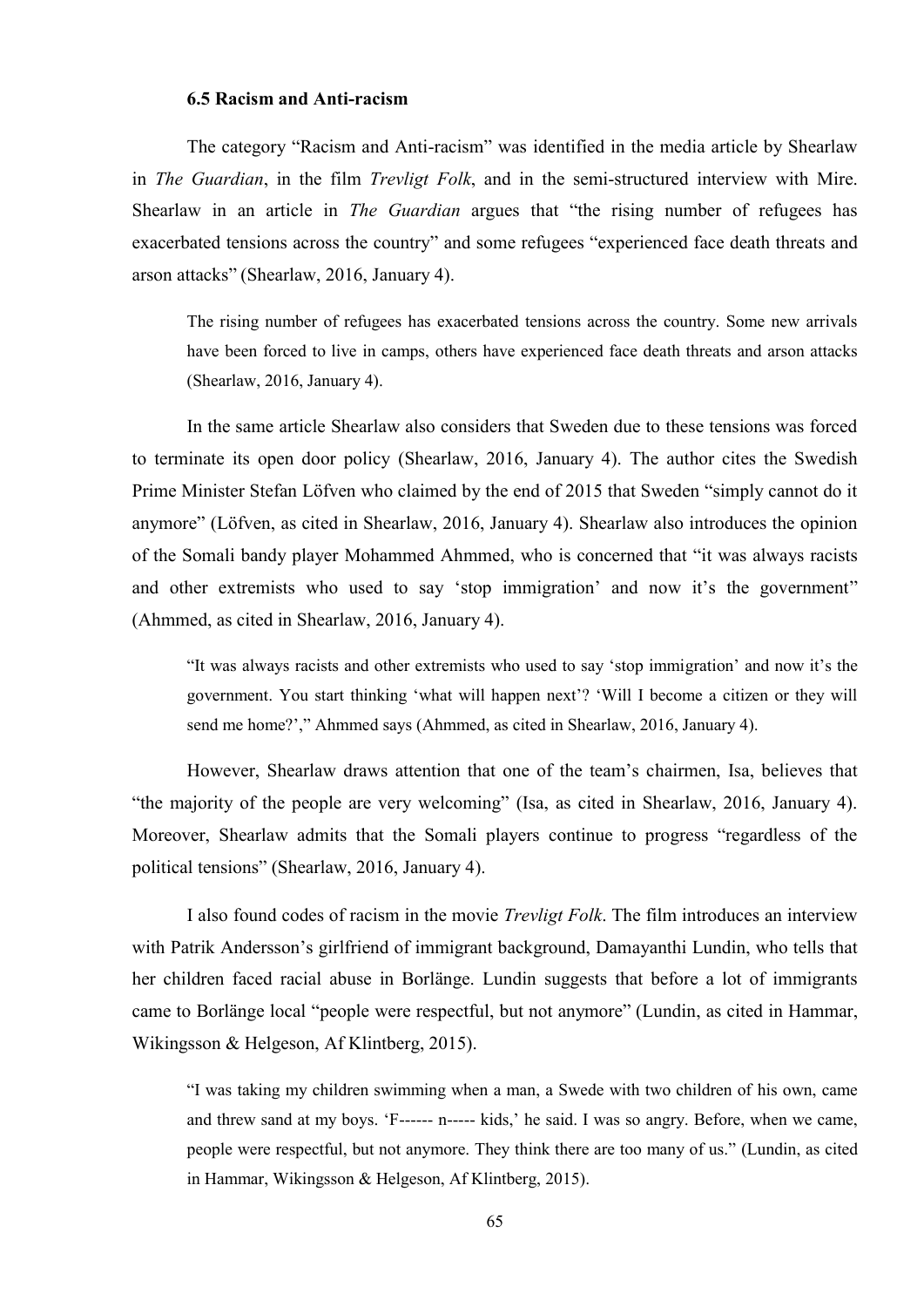The film *Trevligt Folk* introduces one more interview with a local respondent, unknown woman, who seems to be against refugees in Borlänge and says that "sometimes it feels like we're being replaced" and that "it's gone too far" (Unknown respondent 4, as cited in Hammar, Wikingsson & Helgeson, Af Klintberg, 2015).

―I don't know how many cultures live here but go to Tjärna Ängar, and you'd be lucky to see a white face. There's too much black. Sorry to say. Sometimes it feels like we're being replaced. It's gone too far." (Unknown respondent 4, as cited in Hammar, Wikingsson & Helgeson, Af Klintberg, 2015).

To conclude this paragraph, it should be emphasized that the abovementioned interviews from the movie seem to be conducted before Somalia bandy team reached 2014 World Cup. These interviews are represented at the beginning of the film, when bandy project has just started. As the film followed the team's development throughout a year, at the end the movie demonstrates only positive reactions of local population to Somalia bandy team. The film shows to the audience that the society of Borlänge is changing after the Somali immigrants started to represent Borlänge on sport arena, while Shearlaw in an article in *The Guardian* displays that despite having tensions the majority of the Swedish population is welcoming. These materials, arguably, draw overall positive image of Sweden in taking and integrating immigrants as they show that the Swedish society is able to change for better.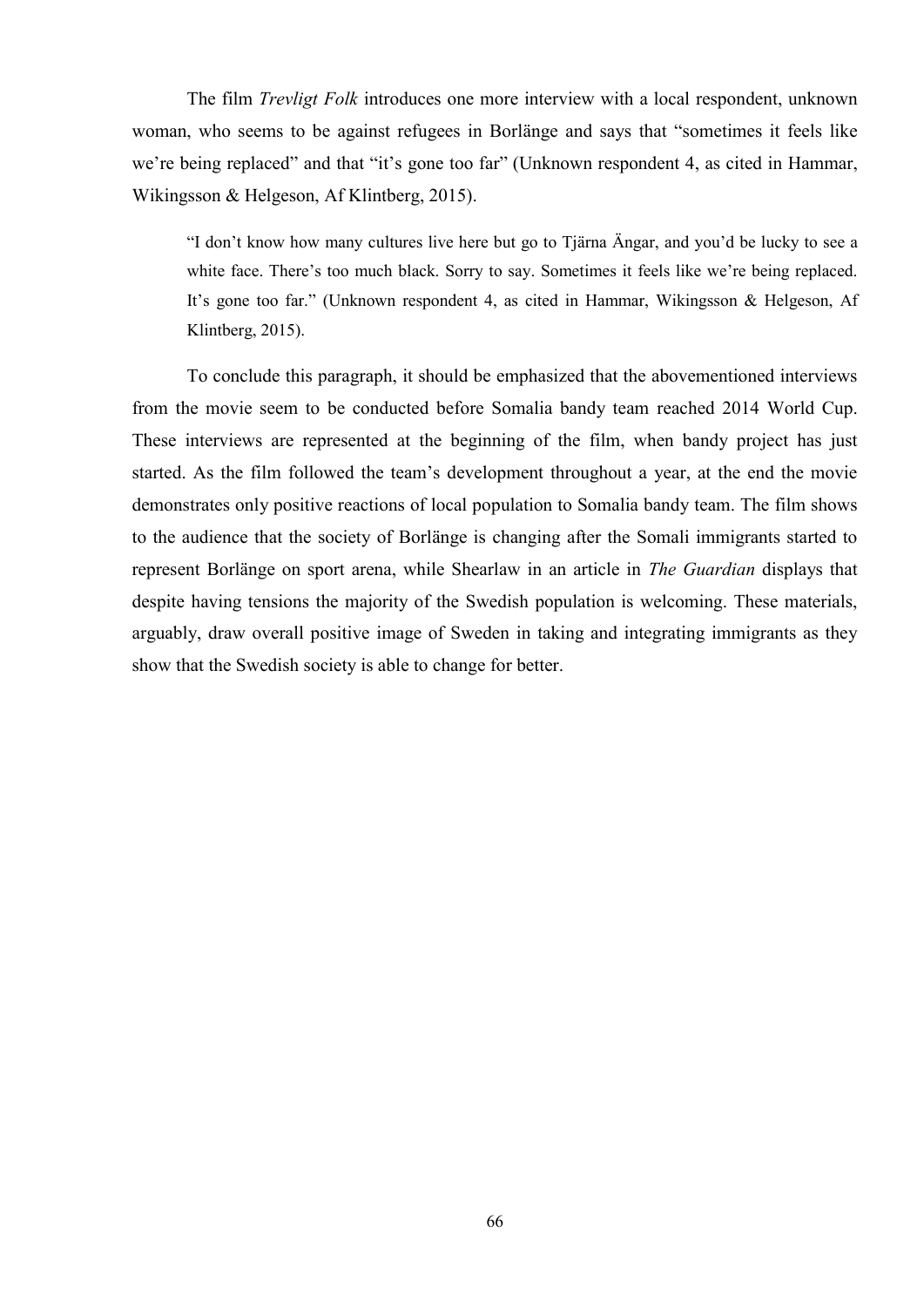# **7. Discussion of Content Analysis**

In order to answer research questions of this thesis that are aiming to describe whether and how immigrant sports figures constitute a form of Swedish soft power in international relations and what image Sweden is given in international English-language media sources in terms of sport integration of immigrants, inductive category development in qualitative content analysis of primary data was applied. In the Chapter 5 I presented the analysis of how international media takes up examples of successful integration of immigrants and challenges they face in Sweden. I applied to analysis of international English-language press as far as it has an ability to influence the Swedish image on international arena and demonstrate to wide international audience whether Sweden is good in integration of immigrants through sport in particular. In the Chapter 6 I applied to triangulation of data collection to have deeper insight in case study of Somalia bandy team, and in that section I presented the analysis of articles from international English-language media, personally gathered interviews, and documentary film *Trevligt Folk*. Therefore, in this section I compare and summarize findings from both chapters and evaluate this study in comparison to the results of previous studies on research problem.

In this study, on the basis of qualitative content analysis, seven themes emerged – *sport as a tool of soft power*, *sport as a tool for integration*, *New Swedishness*, *representing Sweden*, *transnational belonging*, *personal development for change*, and *racism and anti-racism*. I have organized them in a scheme illustrated in the Figure 2 in order to demonstrate the perception of integration through sport as Swedish soft power based on the analyzed primary data.



Figure 2. Scheme of Categories: Sport Integration as a Tool of Swedish Soft Power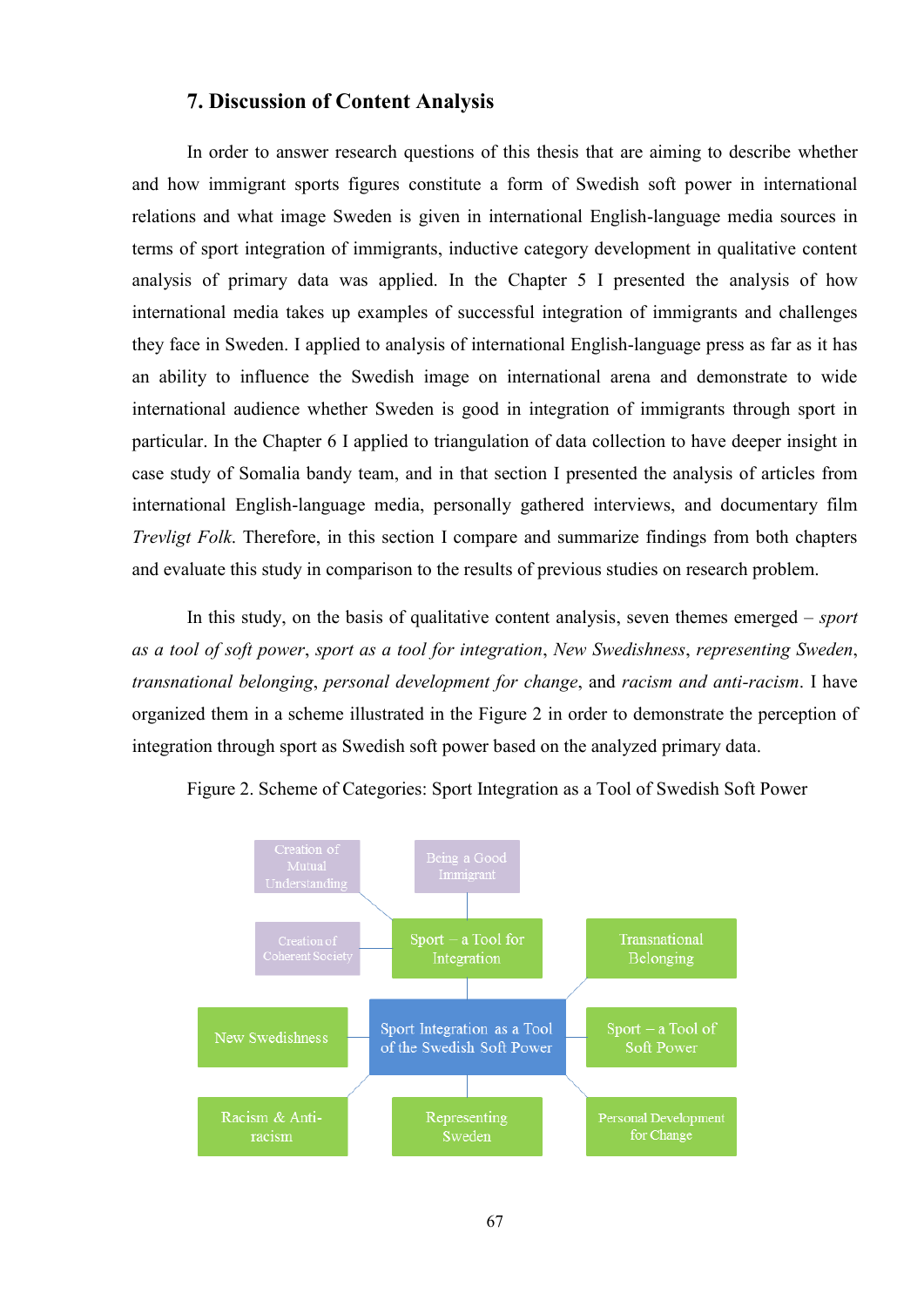However, I obtained one more distinct finding that suggests that *the Swedish government seems to underestimate the potential of sport integration* as a tool of soft power in foreign policy, which is presented in this section. The findings of this research are discussed by order below.

In the analyzed materials, in particular in a semi-structured interview with Mire, in a set of media articles, and in the film *Trevligt Folk*, I found that sport is, indeed, portrayed as *a tool of soft power*. Sport gains an image of an instrument that is able to contribute to establishing peaceful relationships between states and people as sport is considered to transcend borders. Similar findings were also articulated by Murray who portrayed sport "as a soft power overture, as a means bringing estranged peoples, nations, and states closer together or a way of demonstrating the collegiality of a relationship" (Murray, 2012: 581). In this sense, the results of my analysis also support the findings of Soares e Castro who defined sport as "a tool for soft power", "a tool for development", and "a tool to promote peaceful relations at the international level" (Soares e Castro, 2013: 29–30).

Analyzed data foregrounds that sport contributes to the power of attraction by way of being recognized an effective *tool for integration* of immigrants in Sweden. Articles from such international media sources as *The Guardian*, *The Associated Press*, *The Local*, *CNN, Eurosport*, and *These Football Times*, interviews and the movie *Trevligt Folk* represent Sweden as a successful story of immigrant integration through sport, in particular through football, cricket and bandy. Here, the finding that sport is a tool of integration in Sweden coincides with findings of Hertting and Karlefors who argue that "sport is a valuable arena for integration of children and youth with different background" in Sweden (Hertting, Karlefors, 2013: 42). On the basis of analyzed data three key elements of sport integration emerged. Sport is seen and represented as a tool for integration able to create mutual understanding in the Swedish society, make it coherent and improve image of immigrants doing sports. Thus, analyzed materials showed that sport initiatives in Sweden are considered to support communication between Swedes and immigrants, and facilitate adaptation of immigrants and refugees of same background to new society. In the analyzed materials Sweden is given a positive image as a state where immigrants have an opportunity to come closer to the Swedish society through sport.

Issue of *New Swedishness* was strongly highlighted in articles in *Eurosport* and in *The Guardian* which introduce Zlatan Ibrahimović as the best symbol of modern Swedish multicultural society. The fact that Sweden has accepted a lot of immigrants for the past years is linked to the fact that the way to be Swedish also seems to be changing over time, and Ibrahimović is seen the best symbol for that. The finding that Ibrahimović stands for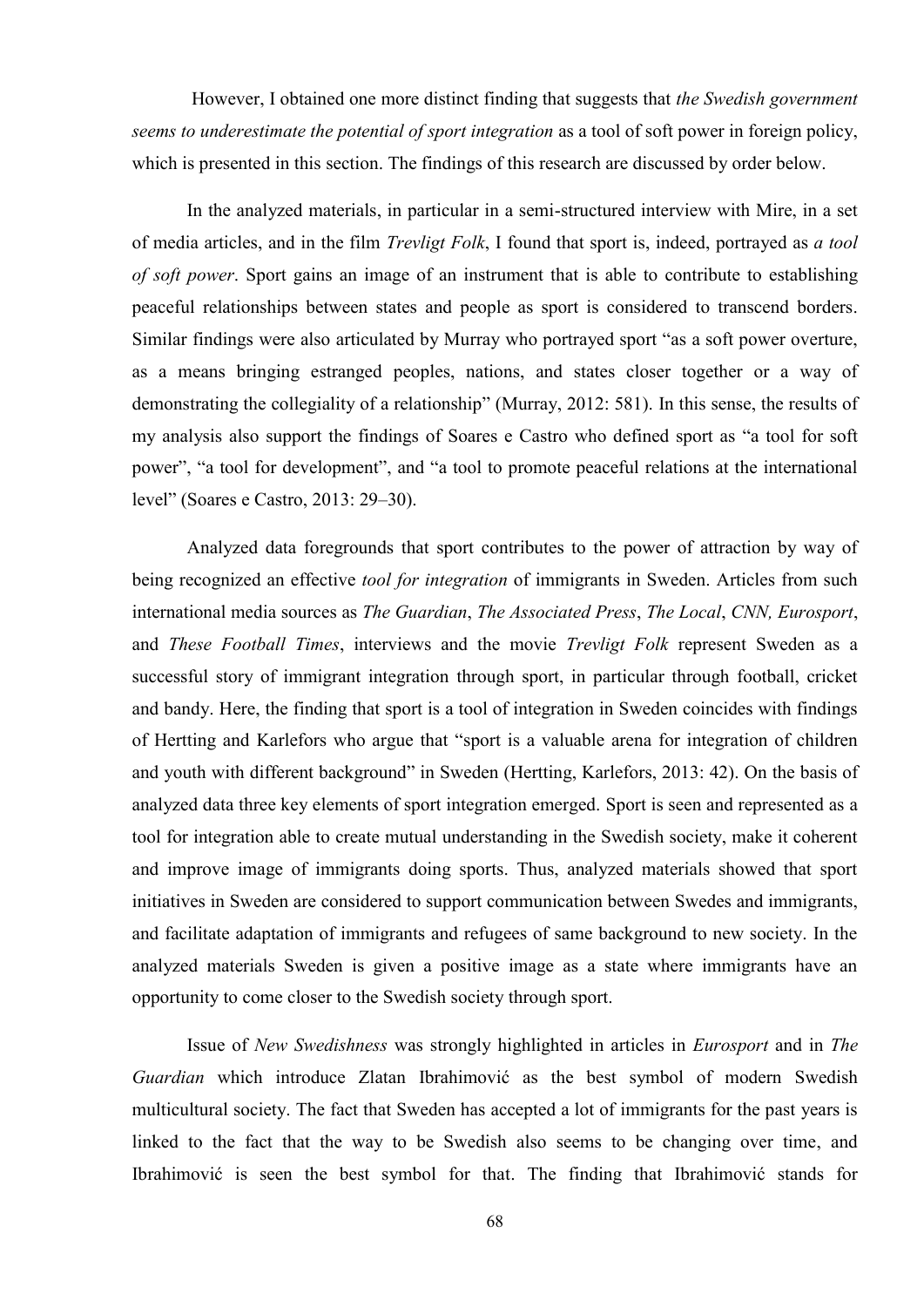representation of changing Swedish society coincides with findings of Sarrimo as she claimed that Ibrahimović "contributes to globalizing the Other, the province Malmö and its suburb Rosengård to an immigrant's tale well suited to both a national and an international public" (Sarrimo, 2015: 13). This research also demonstrated that the international image and Swedishness of Ibrahimović are emphasized by his biography book *I am Zlatan Ibrahimović* and Volvo commercial, which was also emphasized by Sarrimo (Sarrimo, 2015). This research suggests that Ibrahimović, being portrayed in media and digital files as the symbol of *New Swedishness*, increases Swedish soft power in international relations and demonstrates that the image of Sweden and Swedishness is changing at the same time.

This research suggests that the issue of r*epresenting Sweden* is displayed in international press which creates overall positive image of Sweden in international relations by picking up stories of successful initiatives in developing professional multiethnic teams, as the Swedish national teams in cricket and football, and statements of outstanding sports figures of immigrant background such as Zlatan Ibrahimović. These examples concerning outstanding and professional Swedish sports figures deliver a powerful message to international audience as their success is linked with Sweden. Media, in particular an article in *The Guardian*, also pays attention to the fact that Ibrahimović represented one of a state's symbols – the Swedish national anthem, which seems to strengthen the idea that people of immigrant background are able to represent Sweden in international relations. The present finding seems to be consistent with Murray's perception that "sportspeople act more like celebrity diplomats, using their star power to draw the world's attention to international, global issues" (Murray, 2012: 585).

However, the previous finding about representing Sweden is complicated by another significant finding, which concerns the *transnational belonging* of athletes from Dalkurd and Somalia bandy team as well as Zlatan Ibrahimović. The analyzed materials demonstrate that these athletes enjoy support and become role models not only in Sweden, but also outside of Sweden and among people of different backgrounds. Also, at the same time as they perceive themselves as representatives of Sweden, their role as representatives of a political unit is not limited to this: Dalkurd is highly valued among Kurds in and outside of Sweden, while the Somalia bandy team enjoys great support in Borlänge and in Somalia, attracts supporters of different backgrounds and has become a role model for Afghan immigrants in Karlstad. Ibrahimović attracts international audience by his performance on the pitch – and in the Volvo commercial, which brings in transnational commercial dynamics. Media puts emphasis that Dalkurd, though it is of Kurdish genius, is the Swedish club and Ibrahimović, being attractive abroad, is Swedish, while the film *Trevligt Folk* gives a point that Somali team, representing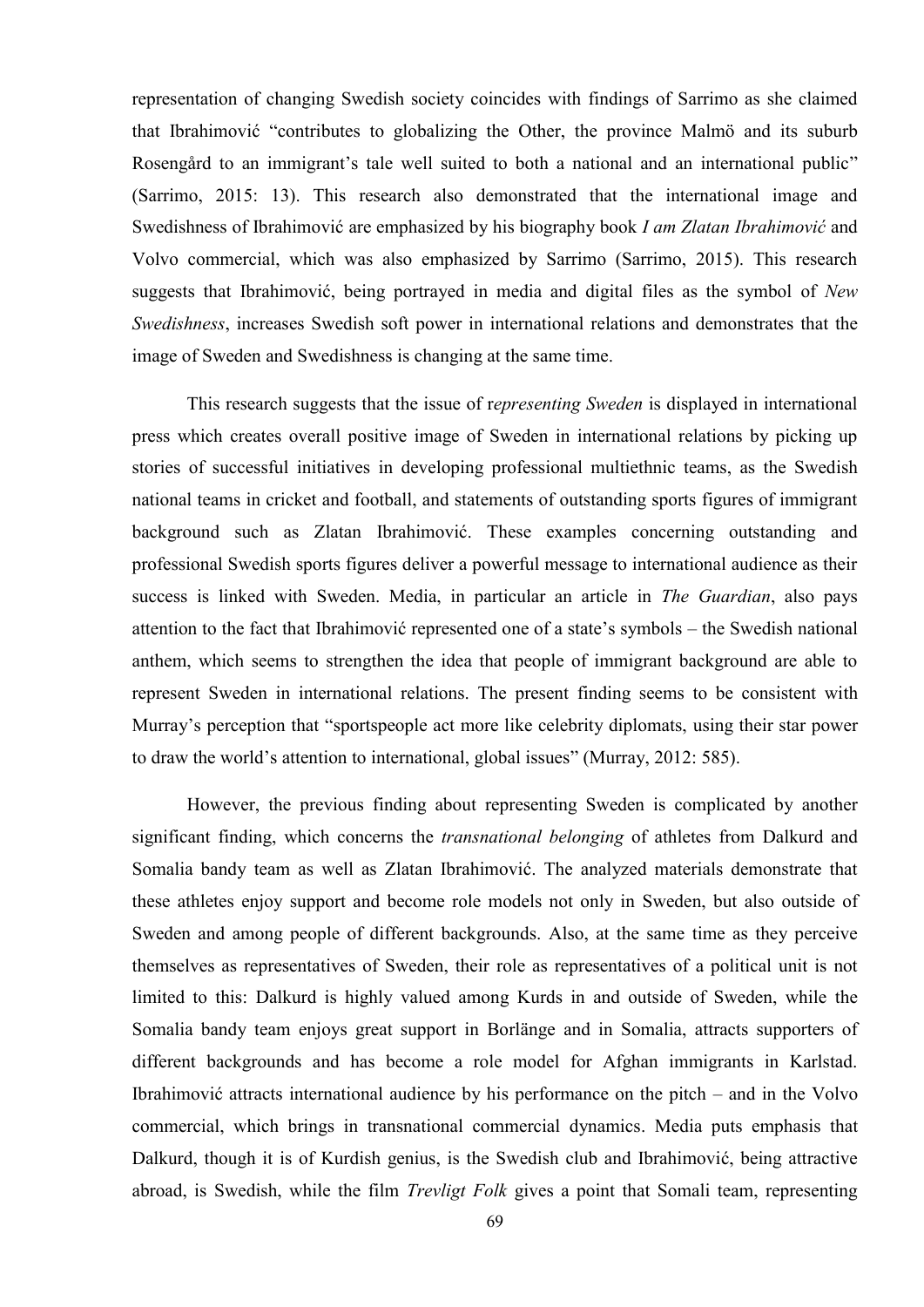Somalia but developing in Sweden, finds support among people of different backgrounds in different states. This is significant in terms of Swedish soft power but complicates, in an interesting manner, the idea of soft power being tied to a specific state or nation.

One unanticipated finding concerns how international media, interviews and the film *Trevligt Folk* display *personal development* of immigrants doing sports. The analyzed materials give a point to suggest that developing personal skills through sports could be a starting point for integration, but success requires making personal efforts to enjoy benefits in life in the Swedish society doing sports. The representation of how immigrants are developing their skills through sports refers to Swedish soft power in a way that international press and the film *Trevligt Folk* demonstrate to international audience that immigrants and refugees are able to succeed in Sweden. Sweden in this regard is portrayed as a state where immigrants are able to successfully integrate into the Swedish society and keep their roots at the same time.

One specific finding concerns issues of *racism and anti-racism* which are strongly displayed in international media concerning the case of Jimmy Durmaz who challenged racial abuse in Sweden and in the film *Trevligt Folk* concerning attitude of local Borlänge population to Somalis before bandy project started. The image of Sweden as a racist society would, indeed, posit a challenge to the hypothesis of representations of immigrant sportspeople as a form of soft power. In case of Durmaz, international media shows to its audience that, though there have been racist messages in Sweden against the footballer, a lot of the Swedish officials and sportspeople united to strongly support Durmaz and delivered a striking message against racism. Media also shows that Zlatan Ibrahimović has also gone through racial abuse but eventually was accepted in the Swedish society. Therefore, the international press transmits the message to international audience that while racist instances occur, Sweden is against racism and stands for people that live in the multiethnic state. This, arguably, positively influences the international image of Sweden. As for the case of the Somalia bandy team, the film *Trevligt Folk* shows to the audience that the society of Borlänge is changing after the Somali immigrants started to represent Borlänge on sport arena, while an article in *The Guardian* displays that, despite having tensions, the majority of the Swedish population is welcoming. These materials, arguably, draw an overall positive image of Sweden in taking and integrating immigrants as they show that the Swedish society is able to change for better. This finding seems to be consistent with perception of Peterson that sport is a part of society which is able to prevent social discrimination (Peterson, 2004).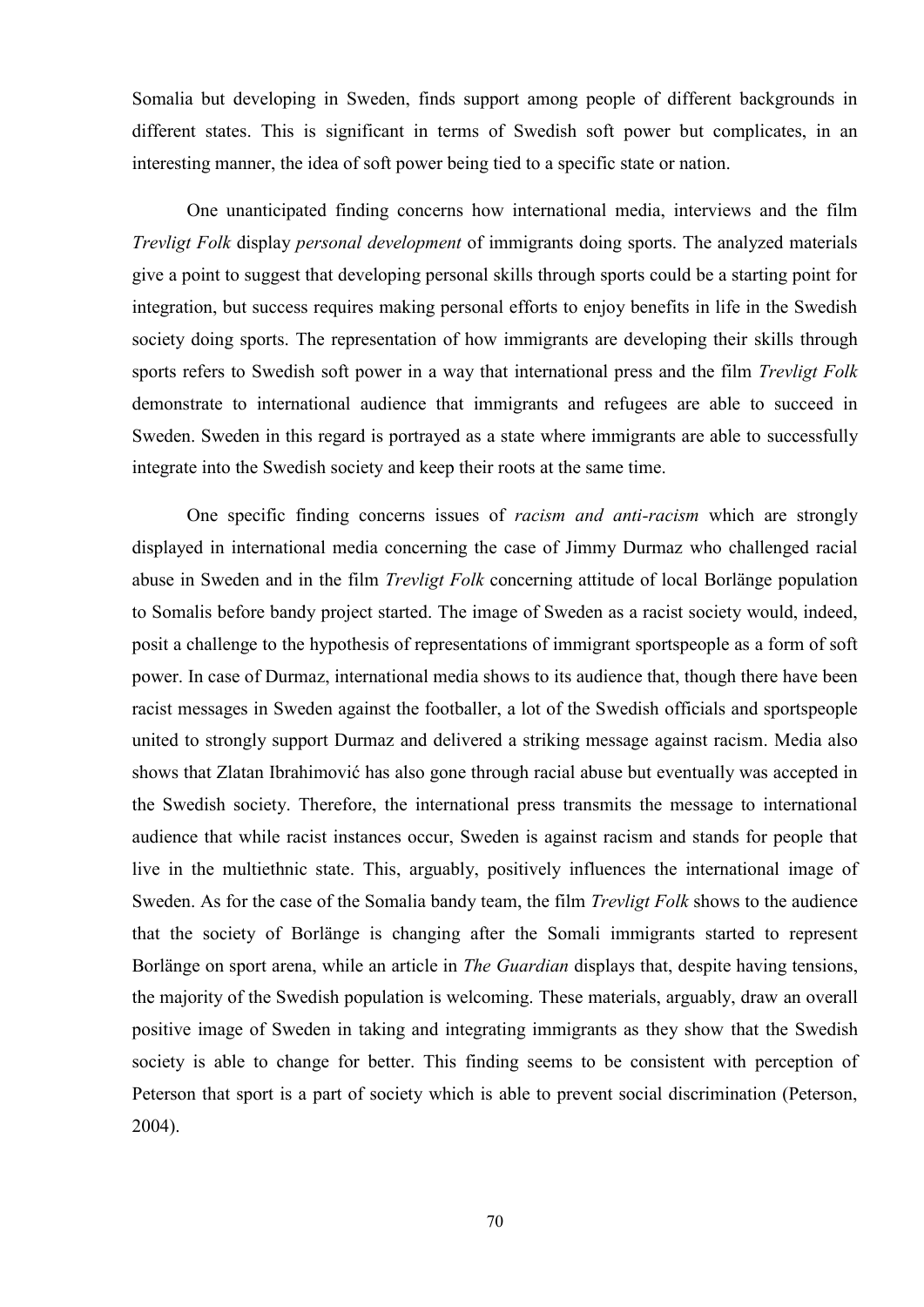There is one more distinct finding which emerged on the basis that this research has not found codes in international media and in the film *Trevligt Folk* whether the Swedish government exploits successful integration initiatives in sport as a tool of soft power in foreign policy. This finding assumes that *the Swedish government seems to underestimate the potential of sport integration as a tool of soft power in foreign policy*. Moreover, *the Swedish government seems to underestimate the potential of sport as a tool for integration policy*. As found in the case study of Somalia bandy team, the Swedish government does not give support to the project, which is developing on municipal and private investments. In this regard, Lundberg claimed that it is hard to find financial support "for a special project from the government" (Lundberg, personal communication, January 23, 2019) while Grandin argued that the team has "no support from the Swedish government and just a small sum from the municipality for marketing" and that "private sponsors pay" (Grandin, personal communication, 2019, January 8). Moreover, as the film displays, the team's management board was searching for private sponsors to cover training, transport and equipment costs (Hammar, Wikingsson & Helgeson, Af Klintberg, 2015). This finding coincides with perceptions of Stenling and Sam who claimed that Sweden is lacking a government agency which could make up the whole state's sport policy as it is in the UK, Canada or Australia (Stenling, Sam, 2017: 693). Though, it does not mean, that the Swedish government ignores sport politics as, according to Stenling and Sam, annually it invests approximately 200 million euros in sport, while the Swedish Sport Confederation, being a partner of the government, distributes these funds to federations or projects (Stenling, Sam, 2017: 693; Swedish Sport Confederation, 2012: 24). Moreover, as Hertting and Karlefors emphasize, in 2003 the Swedish government launched a massive project, *Handslaget (Handshake)*, aimed in particular at integration of kids and youth of immigrant background through sport, which continued with another project – *Idrottslyftet (Lifting sports)* (Hertting, Karlefors, 2013: 37).

To summarize, in the analyzed materials I have not found codes which could describe Sweden as an actor in international relations which implements sports diplomacy and exploits initiatives in sport integration as a tool of soft power to improve its image in foreign policy, though studied examples cannot be generalized. This is interesting vis-à-vis the theory of soft power and the role of state agency in it. However, there is an arguable exception as in the interview Mire described hypothetical relationships between Sweden and Somalia in terms of sports diplomacy based on the movie *Trevligt Folk* about bandy integration, though this assumption is limited as this code did not emerge in international press or in the movie, which could deliver this message to the audience.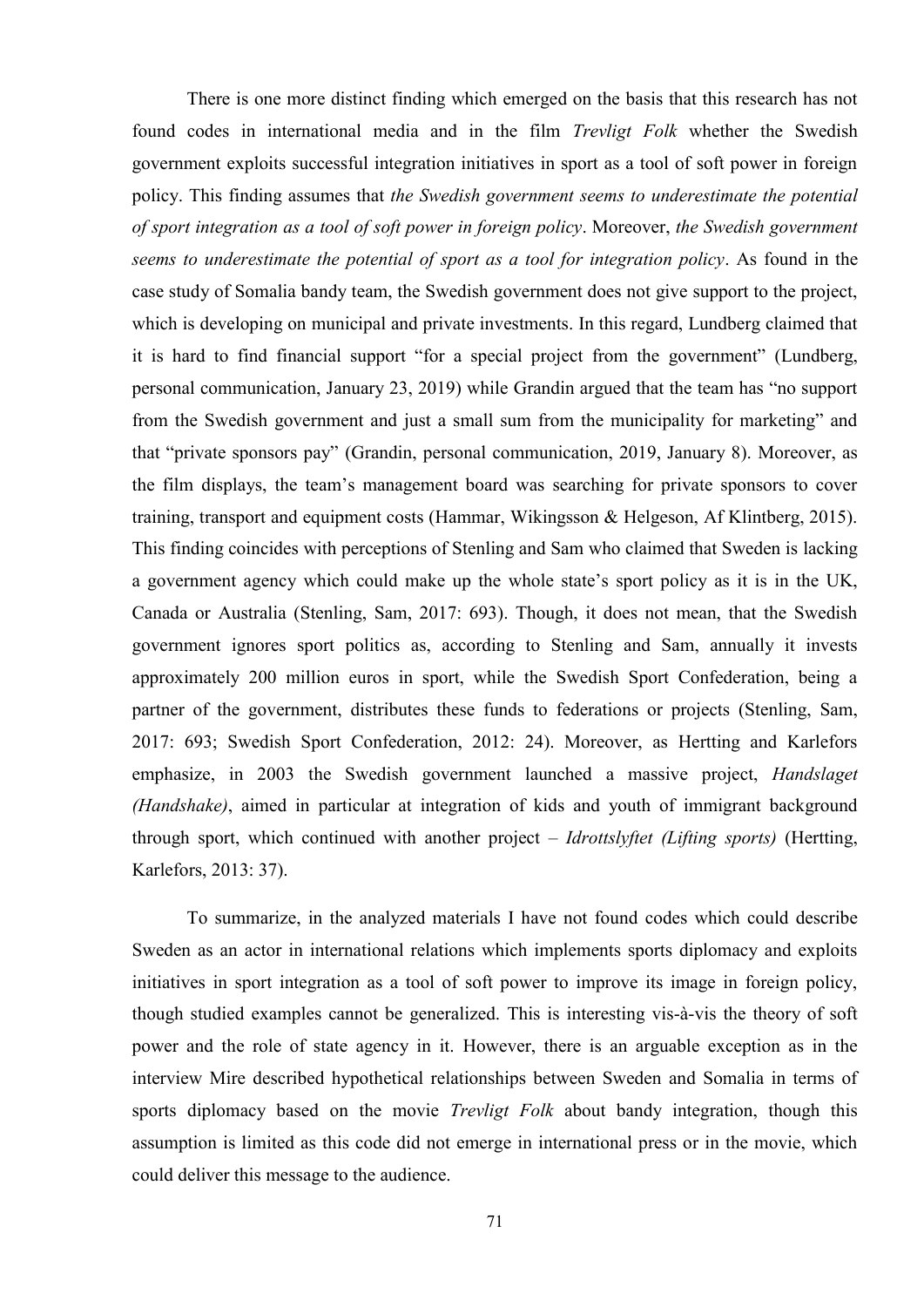It seems reasonable to assume that sportspeople with an immigrant background constitute a form of Swedish soft power, however, basing on this research, the question whether the Swedish state exploits this phenomenon to promote values of soft power in international relations cannot be confirmed. However, as the analyzed materials reflected, there are elements of soft power, but they emerge through actions that are not directly related to the state. There are successful initiatives of immigrants' integration through sport into the Swedish society, and international English-language press, the movie *Trevligt Folk* along with strong performance of such outstanding sports figures as Zlatan Ibrahimović draw overall positive image of Sweden in international relations, demonstrating that Sweden is accepting immigrants and refugees in its society, that they are able to succeed in integrating in Sweden after starting doing sports.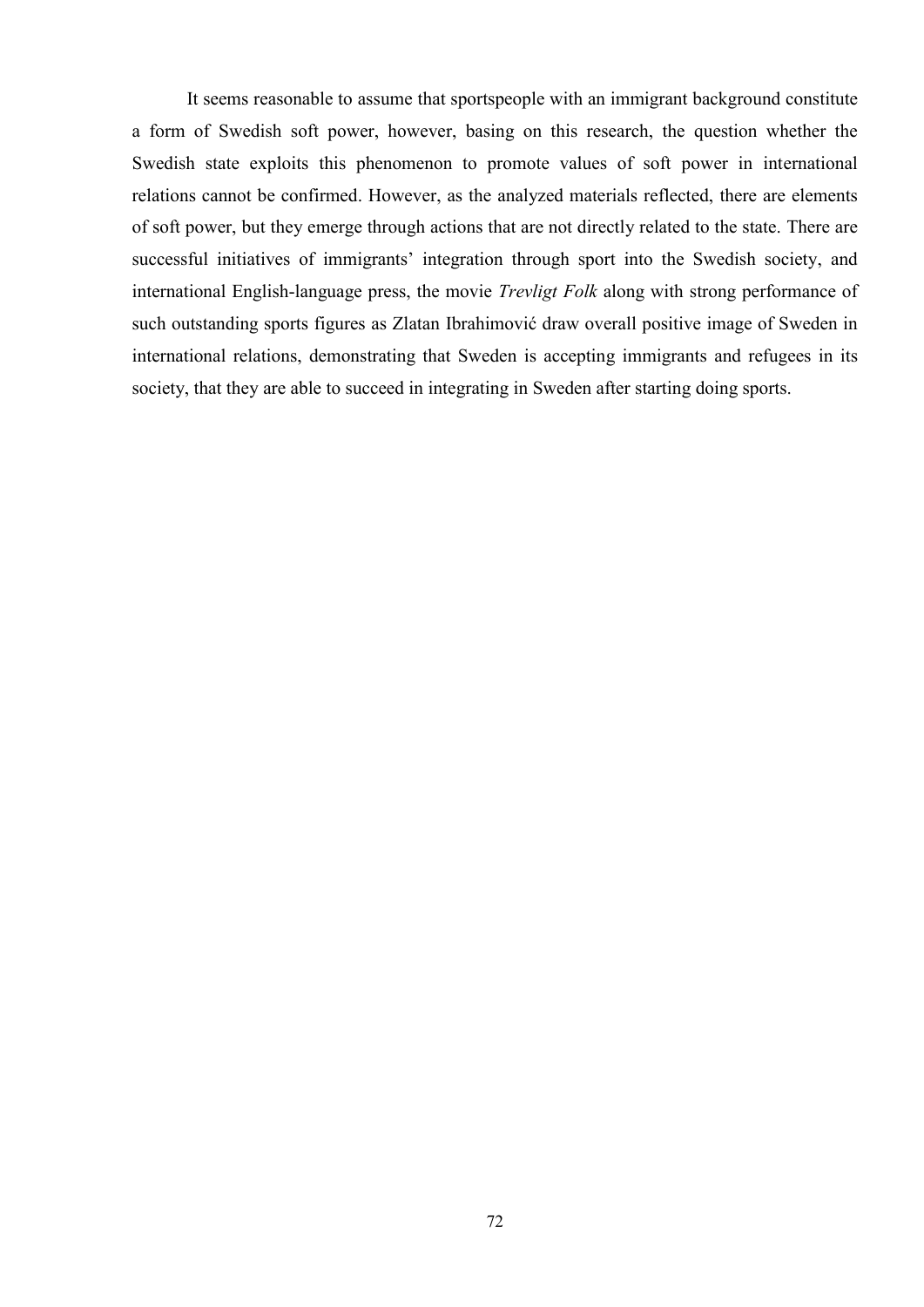### **8. Conclusion**

In this study, the aim was to reveal whether and how sportspeople with an immigrant background constitute a form of Swedish soft power and whether Sweden exploits sports figures with immigrant backgrounds to increase its power of attraction. In the research, I have demonstrated what image of the Swedish society in terms of integration through sport is given in international English-language media, in interviews and in the movie *Trevligt Folk*. The empirical findings seem to provide a new perception of how Swedish soft power is described in international press and digital files. The present research seems to be the first that summarizes findings on different initiatives in sport integration and perception of sportspeople of immigrant descent developing in Sweden. This research confirms previous findings on the issues that sport can be a tool of soft power as well as a tool for integration, that outstanding sportspeople have an ability to present a state in international relations acting as informal diplomats and that in Sweden there are initiatives in sport integration. However, this happens largely without evident participation of the government in their development, which, from the point of the neoliberalism theory in International Relations, could be explained by increased spectrum of actors in international relations that include, for example, non-governmental organizations.

This research has provided a new understanding of how projects of sport integration through sport and outstanding Swedish sportspeople can contribute to promote Swedish soft power and enhance the image of Sweden on international arena. Stories of successful integration through sport and success stories of strong and skillful athletes are attractive not only for international press, but also for non-sport and non-governmental organizations which take up these stories and invent something which attracts international audience. For example, Volvo has made a commercial with Zlatan Ibrahimović in the lead role and the SF Studios has shot the film *Trevligt Folk* available in such international video streaming services as *Netflix* and *Vimeo*.

Returning to the research question of this thesis, I can claim that although there is no explicit agenda on the part of the Swedish government and its departments to employ sportspeople of immigrant background in Sweden to promote soft power in international relations, there are elements of soft power in the examined phenomenon. That is, while the research does not support the claim of Sweden exploiting immigrant sportspeople to increase its power of attraction, these sportspeople do constitute a form of Swedish soft power. The international English-language media sources as well as such Swedish non-governmental actors as the Swedish Sports Confederation, Volvo and SF Studios demonstrate to the world that the Swedish society is changing and accepting immigrants also with the help of sport as a tool of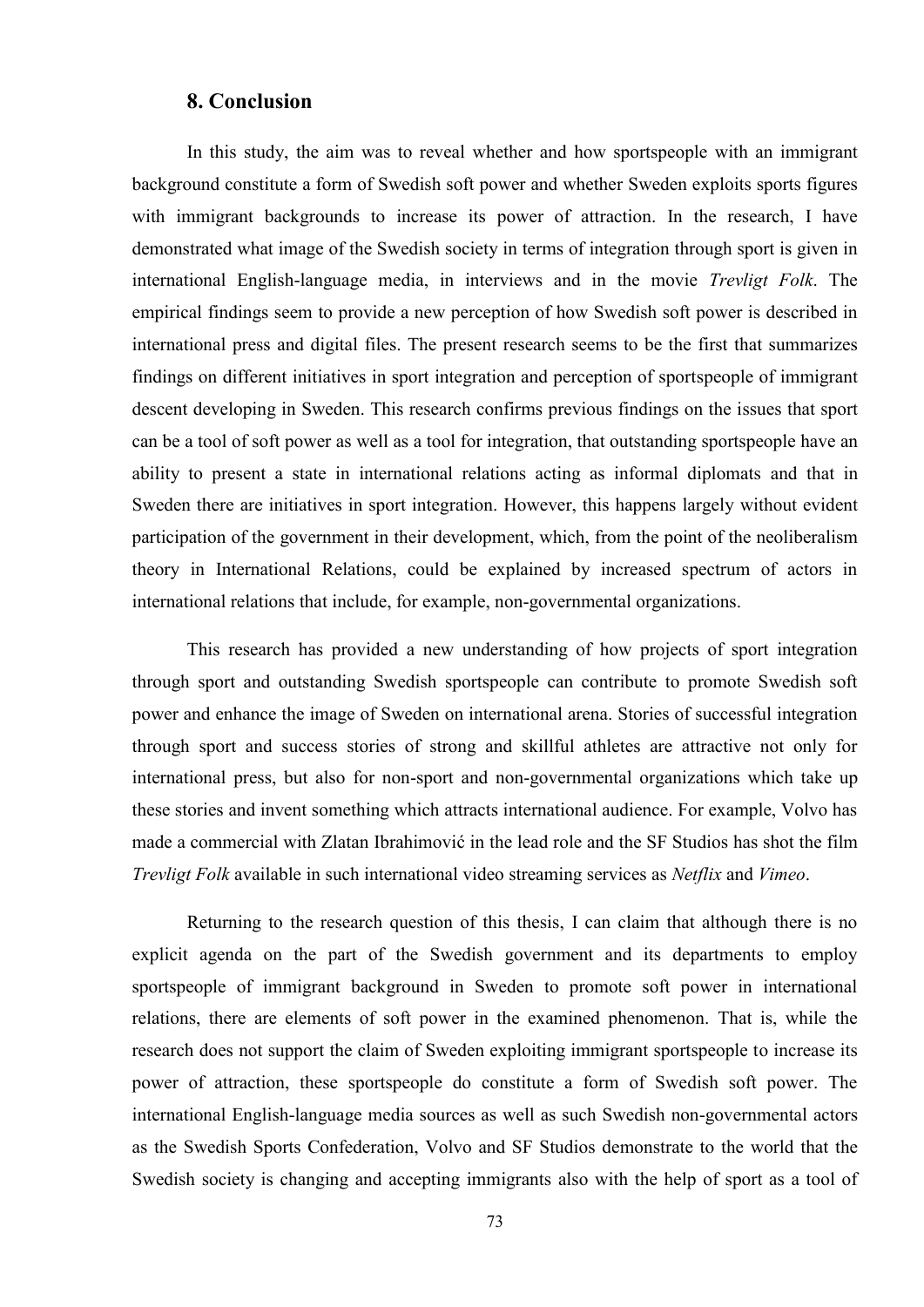integration. What is also interesting is the fact that also linked to Sweden, this is a form of soft power that is not exclusively Swedish but rather transnational.

As this thesis has shown, the power of attraction is at work as various sport integration initiatives attract Swedish local and international media, which show to the world that Sweden has become a home for these immigrants, where they are able to progress and succeed, and lets them be equal with local natives. Such values of soft power as equality, teamwork and cultural diversity are demonstrated to the world thanks to international media and digital technologies that are making positive image of Sweden, and this reputation seems to be well-earned, even taking into account that social problems still remain in place. In this regard, the mechanism of attraction to Sweden seems the following:

Figure 3. Attraction of international attention to Sweden within sport integration context



However, the results of this research may be limited as probably there are other perceptions of the research problem in other materials. More research would be required to understand whether and how Sweden exploits the broader phenomenon of sports diplomacy as a tool of soft power and how this is connected to its foreign policy. Future studies can also provide a more extensive analysis of Swedish sources and sources in other languages as well as gather interviews with the Swedish officials from the government or from non-governmental sport organizations.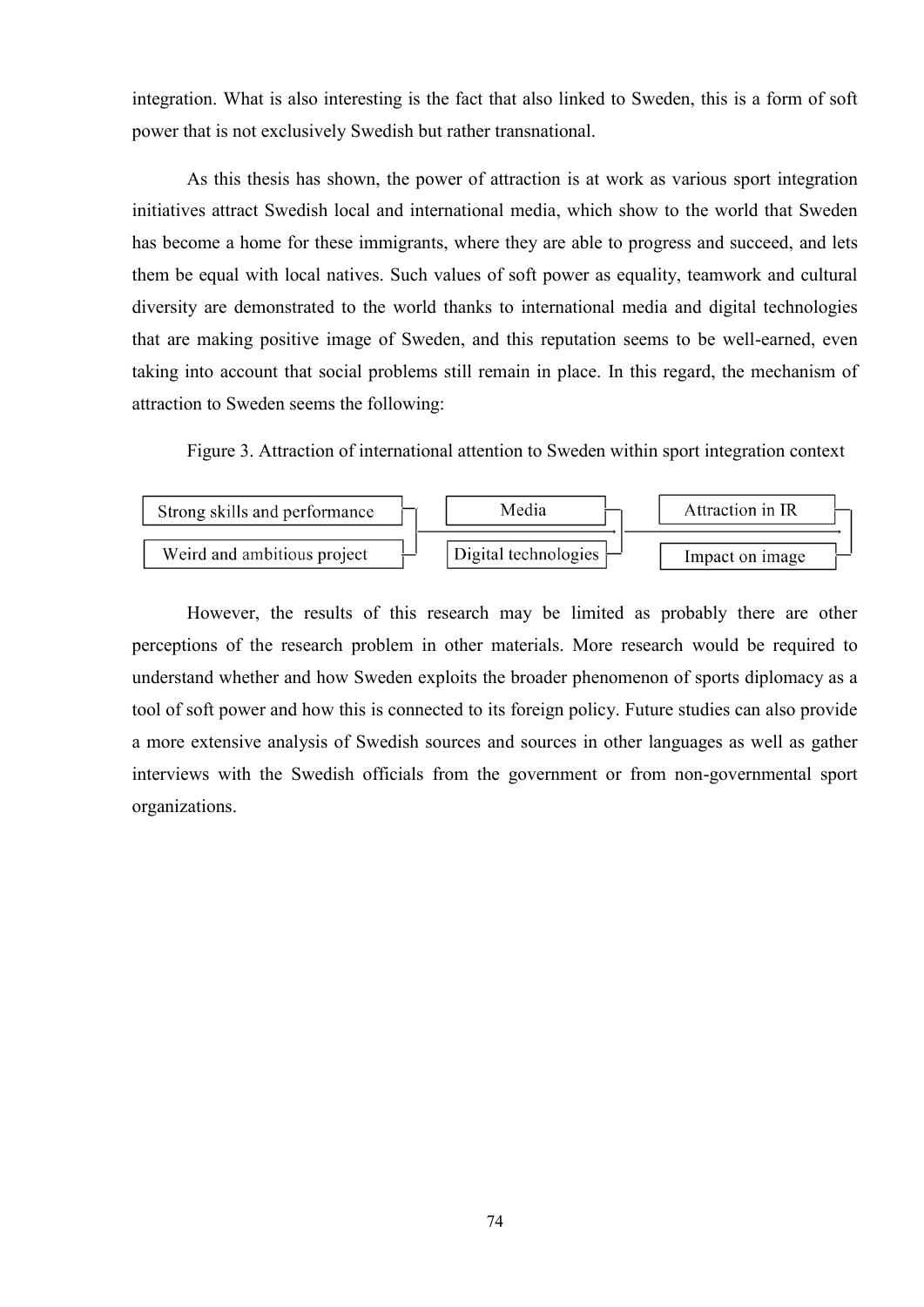## **Bibliography**

#### **Primary Sources**

Best Countries for Immigrants. (2018). *US News & World Report.* Retrieved from https://www.usnews.com/news/best-countries/immigrants-full-list

BBC Football. (2018, June 24). World Cup 2018: Sweden's Jimmy Durmaz says racial abuse 'passed limit'. *BBC.* Retrieved from https://www.bbc.com/sport/football/44593545

BBC News. (2018, May 15). Özil and Gundogan's Erdogan photos cause German furore. *BBC.* Retrieved from https://www.bbc.com/news/world-europe-44122247

Borlänge. (2019). *Municipal facts.* Retrieved from https://www.borlange.se/kommunoch-politik/kommunfakta/

Christenson, M. (2018, June 24). Sweden squad rally behind midfielder Jimmy Durmaz after racial abuse online. *The Guardian.* Retrieved from https://www.theguardian.com/ football/2018/jun/24/sweden-jimmy-durmaz-racial-abuse-germany-free-kick

Connor, P., Krogstad, J.M. (2016, June 1). 5 facts about the global Somali diaspora. *Pew Research Center.* Retrieved from http://www.pewresearch.org/fact-tank/2016/06/01/5 facts-about-the-global-somali-diaspora/

Dauschy, H. (2018, June 18). Cricket is booming in Sweden, thanks to migrants. *The Local.* Retrieved from https://www.thelocal.se/20180618/migrants-cricket-sweden-sportintegration

Douglas, S. (2018, October 26). Soccer team in Sweden gives world's Kurds something to cheer. *The Associated Press.* Retrieved from https://www.apnews.com/ 9904ea8529c44cfb943ad1c273fbd962

Edwards, C. (2016, February 1). Meet the Brit bringing cricket to Sweden. *The Local.* Retrieved from https://www.thelocal.se/20160201/meet-the-brit-bringing-cricket-to-sweden

Edwards, C. (2018, June 26). 'When Durmaz took us to the World Cup he was a hero, now he makes a mistake he's the other'. *The Local.* Retrieved from https://www.thelocal. se/20180626/when-durmaz-took-us-to-the-world-cup-he-was-a-hero-now-he-makes-amistake-suddenly-hes-the-other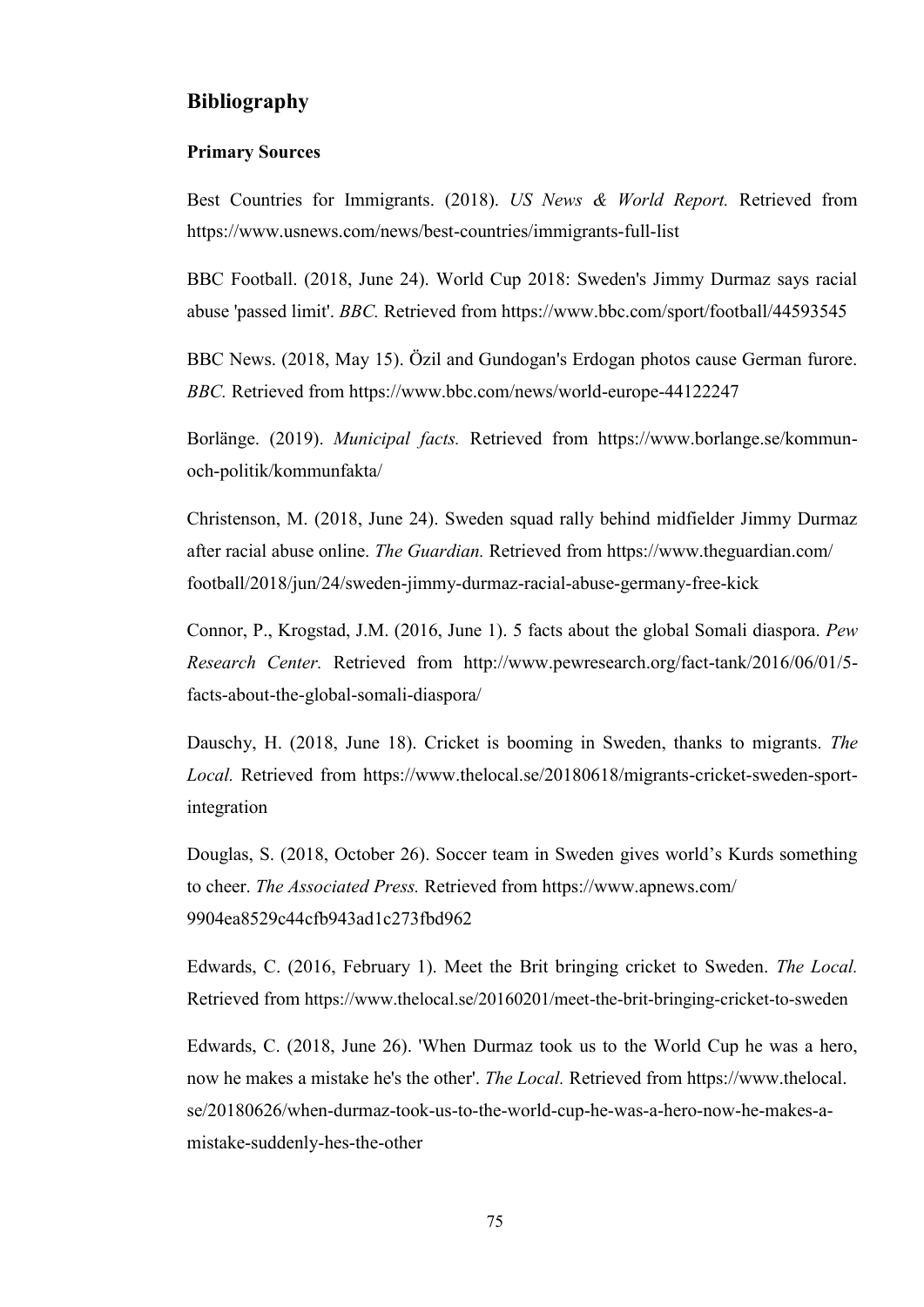Elitrapport-api. (2019). *Matchrapport 27026*. Retrieved from https://2-dot-elitrapportapi.appspot.com/report?gid=27026

ESPN Soccer. (2018, June 24). Sweden's Jimmy Durmaz racially abused via social media after World Cup defeat. *ESPN.* Retrieved from http://www.espn.com/soccer/sweden/ story/3541933/swedens-jimmy-durmaz-racially-abused-via-social-media-after-worldcup-defeat

European Commission for Education, Youth, Sport and Culture. (2016). *High Level Group on Sport Diplomacy Report to Commissioner Tibor Navracsics.* Retrieved from http://ec.europa.eu/assets/eac/sport/library/policy\_documents/hlg-sport-diplomacyfinal\_en.pdf

The European Migration Network. (2017). *EMN Annual Report on Migration and Asylum 2016 – Sweden.* Retrieved from: https://ec.europa.eu/home-affairs/sites/homeaffairs/files/ 27a\_sweden\_apr2016\_part2\_final\_en.pdf

Eurostat. (2018). *Migration and Migrant Population Statistics.* Retrieved from https://ec.europa.eu/eurostat/statistics-explained/index.php/Migration\_and\_migrant\_ population\_statistics

Fallahi, S. (2018, May 23). The New Sweden. In T. Adams' (Ed.), *The Zlatan Effect: How Ibrahimović changed Europe for ever. Eurosport UK.* Retrieved from https://www.eurosport.co.uk/football/the-zlatan-effect-how-ibrahimovic-changed-europefor-ever\_sto6715841/story.shtml

Falun Borlänge-regionen AB. (2014). *Borlänge – Home to the Somali National Bandy Team.* Retrieved from http://www.fbregionen.se/UserFiles/skid\_vm/2\_borlange\_eng.pdf

FIB. (2018). *About FIB.* Retrieved from http://www.worldbandy.com/about\_fib.html

FIFA. (2018). *2018 FIFA World Cup Russia™. Russia. Players.* Retrieved from https://www.fifa.com/worldcup/teams/team/43965

FIFA. (2018). *2018 FIFA World Cup Russia™. Sweden. Players.* Retrieved from https://www.fifa.com/worldcup/teams/team/43970/

Grandin, H. (2019, January 8). Personal communication.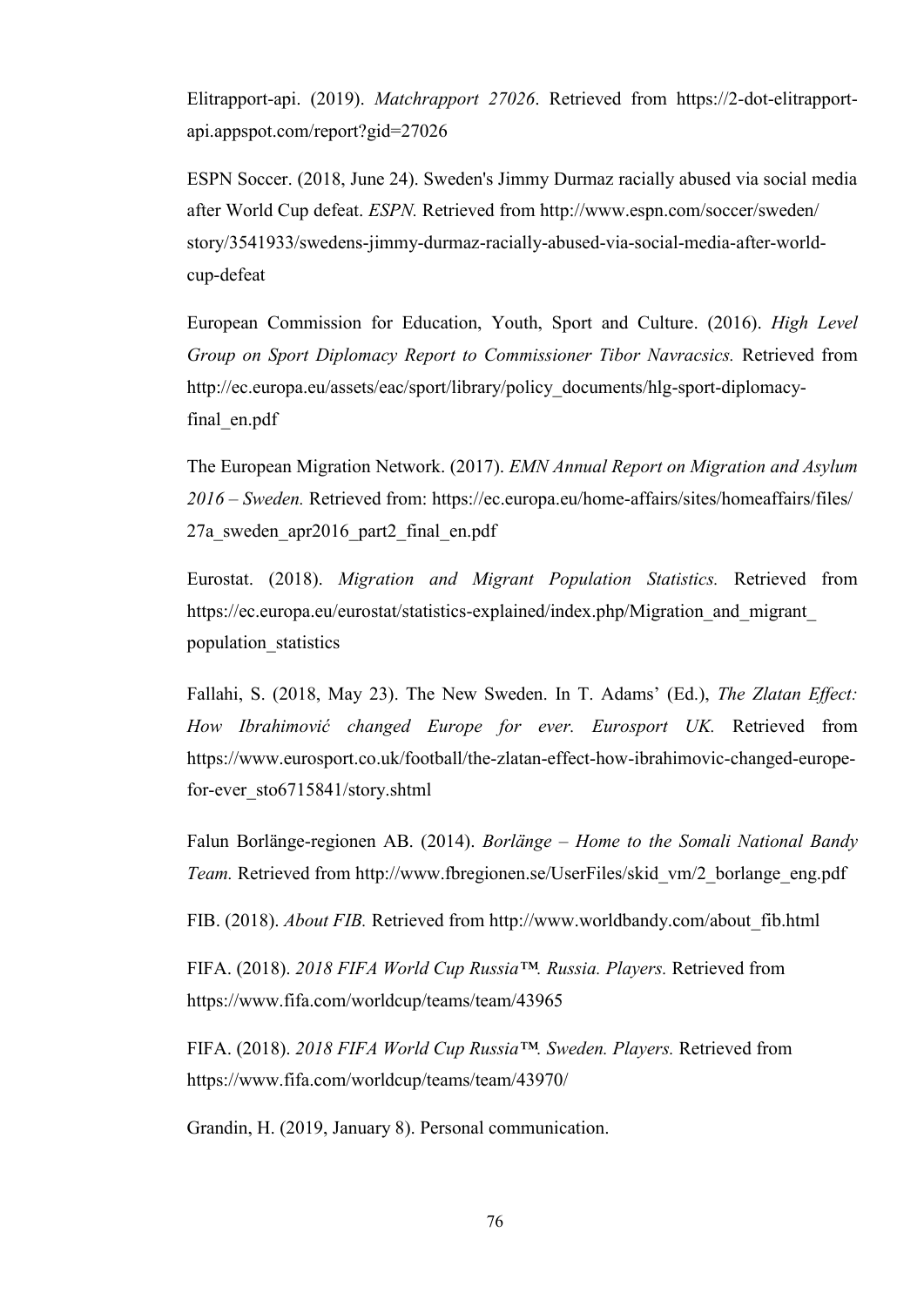Guardian Sport. (2015, October 12). Zlatan Ibrahimovic's Swedish national anthem streamed 3m times. *The Guardian.* Retrieved from https://www.theguardian.com/football /2015/oct/12/zlatan-ibrahimovic-swedish-national-anthem-streamed-three-million-times

Hammar, F., Wikingsson, F. (Producers), & Helgeson, A., Af Klintberg, K. (Directors). (2015). *Trevligt folk* [Motion Picture]. Sweden: Mexiko Media, Thelma/Louise.

Hared, A. (2019, January 22). Personal communication.

Hartmann, H. (2018). Integration through Sport. *International Sport and Culture Association*. Retrieved from http://isca-web.org/files/Integration%20Through%20Sport.pdf

IMDb. (2019). *Filip & Fredrik presenterar Trevligt folk.* Retrieved from https://www.imdb.com/title/tt4365412/

International Olympic Committee. (2015). *Olympic Charter.* Retrieved from https://stillmed.olympic.org/Documents/olympic\_charter\_en.pdf

International Sport and Culture Association. (2018). *Integration of Refugees through Sport (IRTS).* Retrieved from https://irts.isca.org/

Kapadia, S. (2012, November, 28). Åkesson vill inte beskriva Zlatan som svensk [Åkesson Refuses to Call Zlatan Ibrahimovic Swedish]. *SVT.* Retrieved from https://www.svt.se/nyheter/inrikes/akesson-vagrade-beskriva-zlatan-som-svensk

Kelly, P. (2016, June 8). Zlatan Ibrahimovic is making waves in academic circles. *Irish Examiner.* Retrieved from https://www.irishexaminer.com/euro2016/euro2016 analysis/zlatan-ibrahimovicis-making-waves-in-academic-circles-403676.html

Lundberg, J.O. (2019, January 23). Personal communication.

Majendie, M. (2014, January 24). Somalia to Siberia: An unlikely sporting fairytale story. *CNN.* Retrieved from https://edition.cnn.com/2014/01/24/sport/somalia-bandy-worldchampionships/index.html

Mire, M. (2019, January 27). Personal communication.

Netflix. (2015). *Trevligt Folk.* Retrieved from https://www.netflix.com/se/title/80202923

Official site of Sweden. (2018). *Sweden and Migration.* Retrieved from https://sweden.se/migration/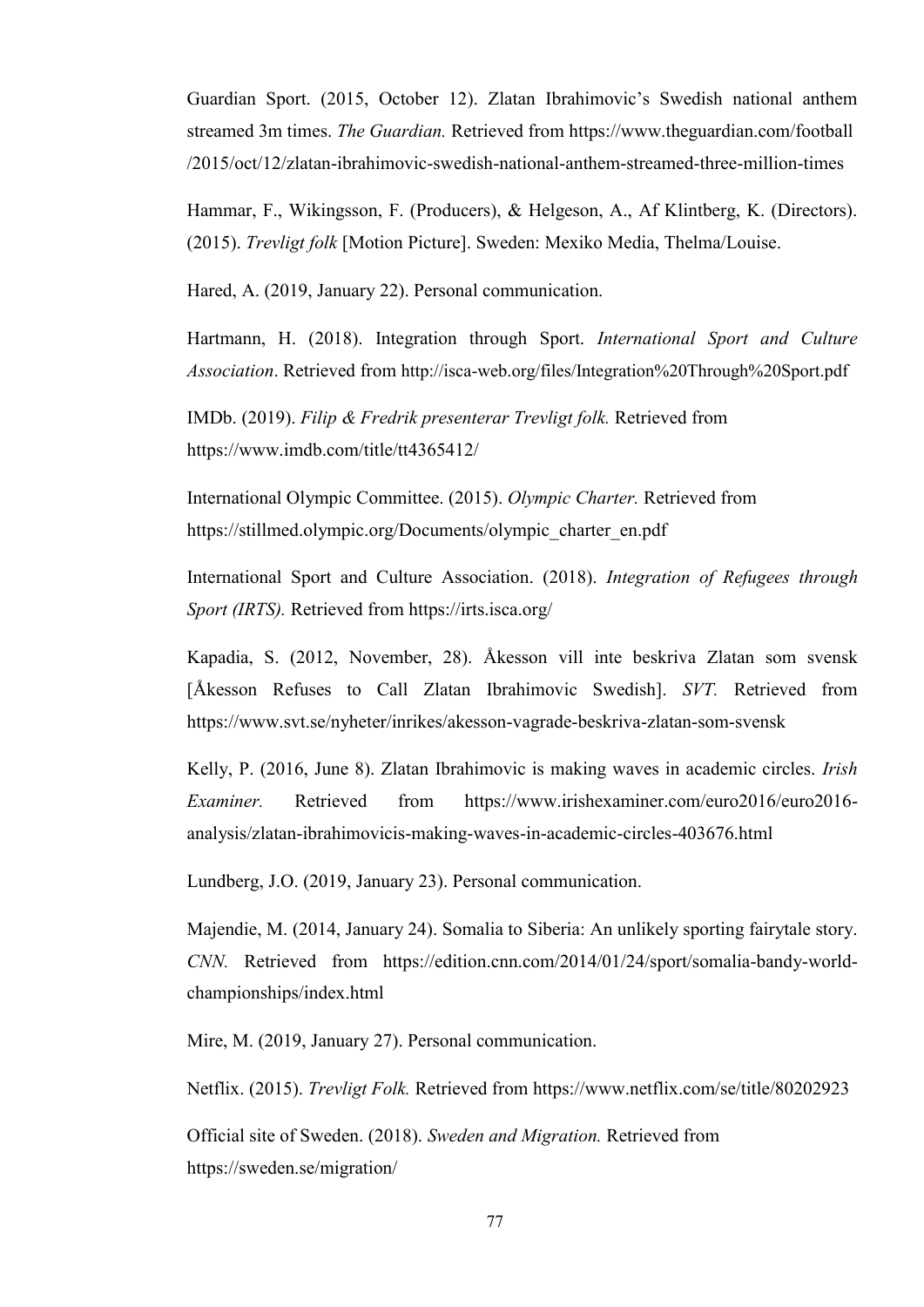Payne, M. (2016, August 27). Colin Kaepernick refuses to stand for national anthem to protest police killings. *The Washington Post.* Retrieved from https://www.washingtonpost .com/news/early-lead/wp/2016/08/27/colin-kaepernick-refuses-to-stand-for-nationalanthem-to-protest-police-killings/?noredirect=on&utm\_term=.e0e410762dd1

Rhys, P. (2018, July 4). Immigrant football unites Sweden against World Cup racism. *Al Jazeera.* Retrieved from https://www.aljazeera.com/news/2018/07/world-cup-2018 racial-abuse-highlights-swedens-diversity-180703141430894.html

Roden, L. (2017, February 14). Here's what Swedes say it takes to be truly Swedish. *The Local.* Retrieved from https://www.thelocal.se/20170214/heres-what-swedes-say-it-takesto-be-truly-swedish

Rogers, M. (2018, July 10). Why the World Cup is a great advertisement for immigration. *USA Today.* Retrieved from https://eu.usatoday.com/story/sports/columnist/martinrogers/2018/07/10/world-cup-immigration-france-belgium-england/771277002/

Schofield, J. (2016, August 22). How cricket is helping refugees integrate in Sweden. *The Local.* Retrieved from https://www.thelocal.se/20160822/how-cricket-is-helpingrefugees-integrate-in-sweden

[SF Studios]. (2014, December 9). *Filip & Fredrik presenterar TREVLIGT FOLK: På DVD & digitalt 1 juni - officiell trailer* [Video File]. Retrieved from https://www. youtube.com/watch?v=aA1QN2Zi1ho

Shearlaw, M. (2016, January 4). The Cool Runnings of the refugee crisis: Somalia's bandy team at home on ice. *The Guardian.* Retrieved from https://www.theguardian.com/ world/2016/jan/04/the-cool-runnings-of-the-refugee-crisis-somalias-bandy-team-athome-on-ice

Statistics Sweden. (2017). *Immigrations (except citizens from Nordic countries) by grounds for settlement, country of citizenship and sex. Year 2004–2017.* Retrieved from http://www.statistikdatabasen.scb.se/pxweb/en/ssd/START\_\_BE\_\_BE0101\_BE0101J/I mmiBosattMedb/?rxid=0f8b4bf4-196e-4ea7-904d-5b3860c2640a

Statistics Sweden. (2019). *Immigrations to Sweden 2017 and 2018 by sex and top 20 countries of birth 2018.* Retrieved from https://www.scb.se/en/finding-statistics/statisticsby-subject-area/population/population-composition/population-statistics/pong/tables-and-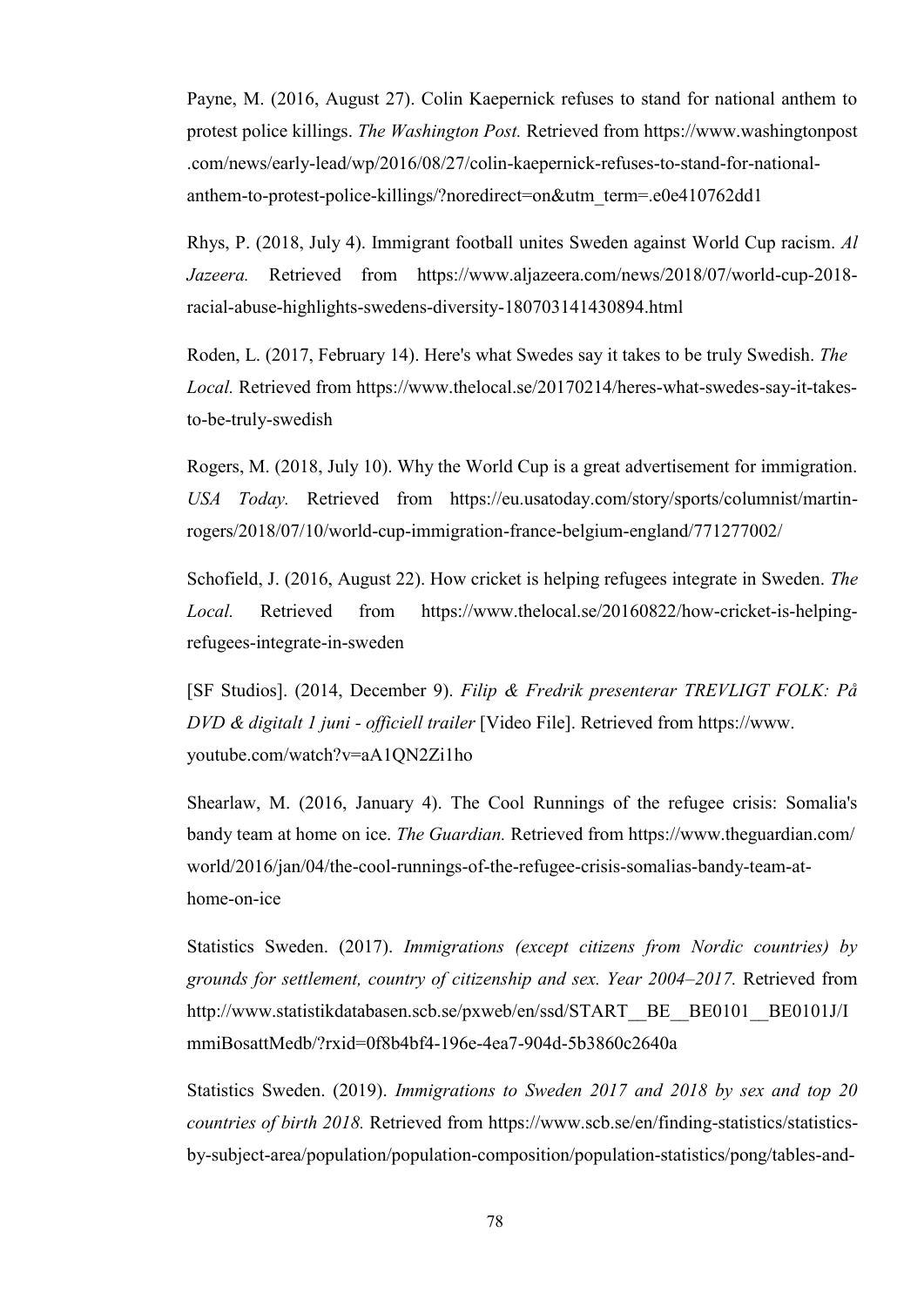graphs/yearly-statistics--the-whole-country/immigrations-to-sweden-2017-and-2018-bysex-and-top-20-countries-of-birth-2018/

Statistics Sweden. (2017). *Foreign citizens by age, sex and year.* Retrieved from http://www.statistikdatabasen.scb.se/pxweb/en/ssd/START\_BE\_BE0101\_BE0101F/ UtlmedbR/table/tableViewLayout1/?rxid=b83e5bbd-958a-4655-aa40-486ba2ca09a3

The Social Democratic Party Congress. (2001). *Party program of the Social Democratic Party.* Retrieved from http://library.fes.de/pdf-files/ialhi/90144/90144.pdf

Sweden Democrats tap into immigration fears. (2018, September 2018). *BBC.* Retrieved from https://www.bbc.com/news/world-europe-29202793

Swedish Agency for Accessible Media. (2016). *David Lagercrantz, Author.* Retrieved from https://www.mtm.se/en/takepart2016/speakers/all-speakers/david-lagercrantzauthor/

Swedish FA. (2018, June 24). Herr: Uttalande från Durmaz [Statement by Durmaz]. Retrieved from https://www.svenskfotboll.se/nyheter/landslag/2018/6/statement-frandurmaz/

Swedish Migration Agency. (2017). *Residence permits granted 1980-2017.* Retrieved from https://www.migrationsverket.se/download/18.1ef19f6e163f45d340a3dcc/ 1540539073483/Residence%20permits%20granted%201980-2017.pdf

Swedish Sports Confederation. (2012). *Sport in Sweden.* Retrieved from https://www.rf.se/globalassets/riksidrottsforbundet/dokument/dokumentbank/documentsin-english/sport-in-sweden-a-presentation-of-sport-in-sweden.pdf

Swedish sports minister wears Durmaz's jersey after racial abuse. (2018, June 27). *The Local.* Retrieved from https://www.thelocal.se/20180627/swedens-sports-minister-wearsdurmazs-jersey-in-support-after-racial-abuse

Syvänen, L. (2015, March 12). The Zlataner Effect. *These Football Times.* Retrieved from https://thesefootballtimes.co/2015/03/12/the-zlataner-effect/

Tivemo, J. (2017, October 9). The remarkable rise of Dalkurd: a Kurdish club on verge of the Swedish top flight. *The Guardian.* Retrieved from https://www.theguardian.com/ football/2017/oct/09/dalkurd-football-kurds-sweden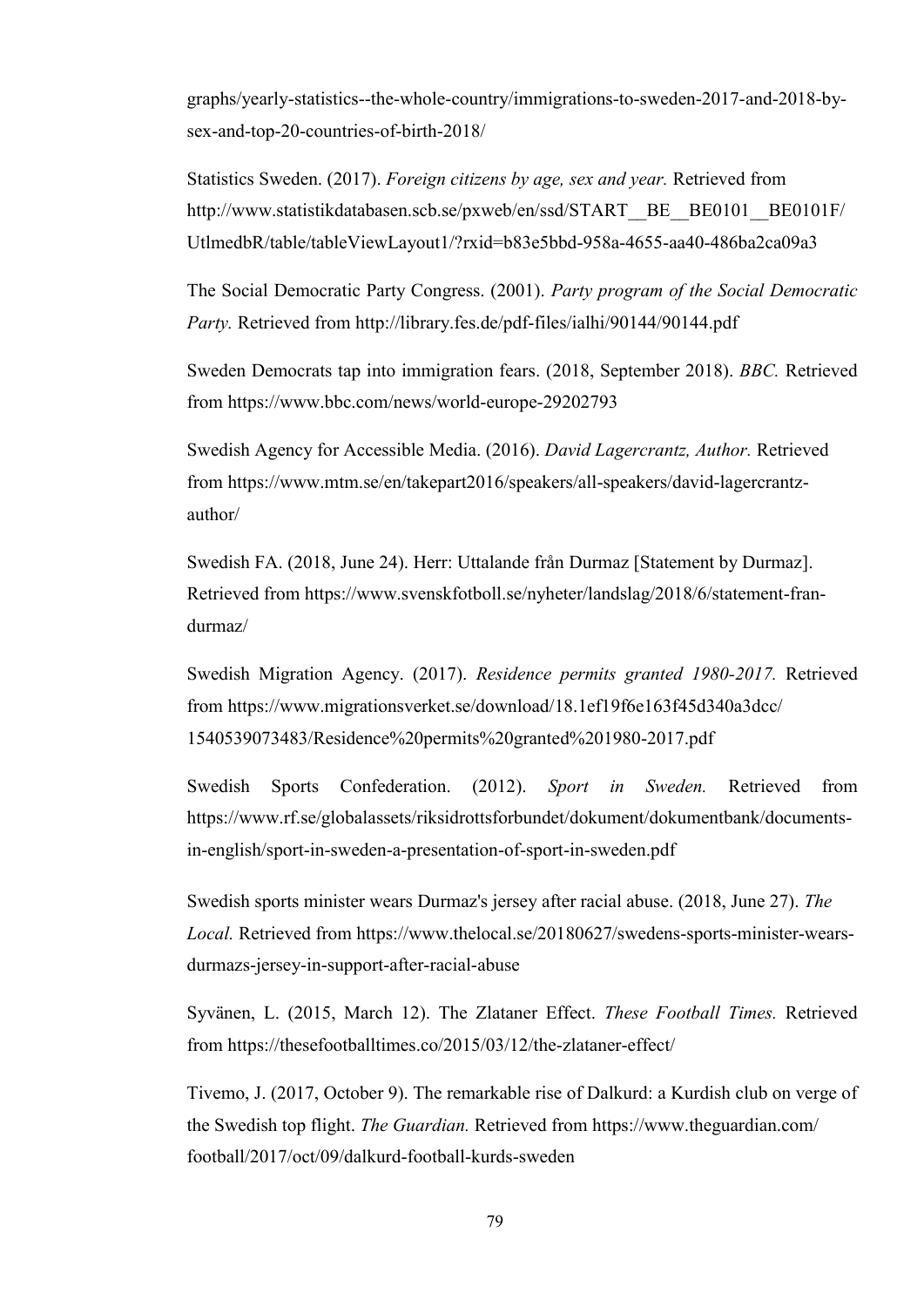UEFA. (2015, June 30). *Spot-on Sweden beat Portugal to win U21 EURO.* Retrieved from https://www.uefa.com/under21/season=2015/matches/round=2000411/match= 2015383/index.html

UEFA. (2015). *Sweden Squad Under-21.* Retrieved from https://www.uefa.com/under21/ season=2015/teams/team=200127/squad/index.html

Vimeo. (2017). *Nice People.* Retrieved from https://vimeo.com/ondemand/nicepeople

[Volvo Car Sverige]. (2014, January 25). *Volvo XC70 feat. Zlatan – Made by Sweden* [Video File]. Retrieved from https://www.youtube.com/watch?v=cbvdzQ7uVPc

Zlatan: from troublemaker to Swedish role model. (2016, June 6). *The Local.* Retrieved from https://www.thelocal.se/20160606/zlatan-from-troublemaker-to-swedish-role-model

#### **Secondary Sources**

Allison, L. (1986). The Politics of Sport. Manchester: Manchester University Press.

Allison, L., Monnington, T. (2005). Sport, prestige and international relations. In L. Allison (Ed.), *The Global Politics of Sport: The Role of Global Institutions in Sport* (pp. 5–24). Abingdon: Routledge.

Arksey, H., Knight, P.T. (1999). Triangulation in Data Collection. In *Interviewing for Social Sciences* (pp. 21–31). London: SAGE Publications, Ltd.

Aron, R. (1981). Peace and War. A Theory of International Relations. Malabar, Florida: Robert E. Krieger Publishing Company.

Boswell, C. (1999). European Migration Policies in Flux: Changing Patterns of Inclusion and Exclusion. John Wiley & Sons, Ltd.

Bryman, A. (2004). Social Research Methods ( $2<sup>nd</sup>$  ed.). New York: Oxford University Press.

Gillham, B. (2005). Research Interviewing: The Range of Techniques. New York: McGraw-Hill Education.

Golafshani, N. (2003). Understanding Reliability and Validity in Qualitative Research. *The Qualitative Report*, *8*(4), 597–606.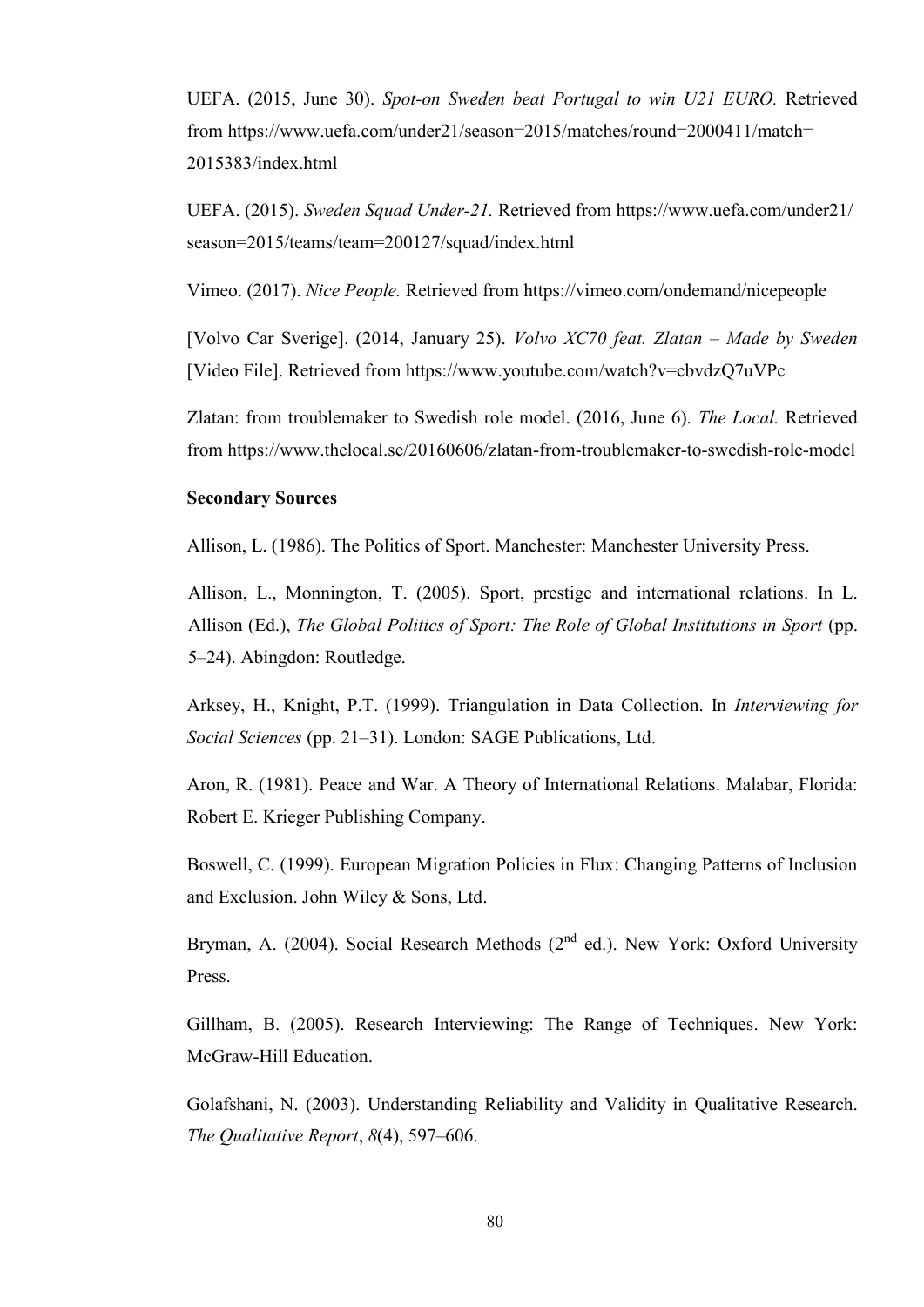Hertting, K., Karlefors, I. (2013). Sport as a Context for Integration: Newly Arrived Immigrant Children in Sweden. Drawing Sporting Experiences. *International Journal of Humanities and Social Science*, *3*(18), 35–44.

Hsieh, H.-F., Shannon, S. (2005). Three Approaches to Qualitative Content Analysis. *Qualitative Health Research, 15*(9), 1277–1288.

Houlihan, B. (2008). Politics, Power, Policy and Sport. In B. Houlihan (Ed.), *Sport and Society: A Student Introduction*, (pp. 33–55). London: SAGE Publications, Ltd.

Houlihan, B., Zheng, J. (2015). Small States: Sport and Politics at the Margin. *International Journal of Sport Policy and politics, 7*, 329–344.

Houlihan, B. (1997). Sport, Policy and Politics: Comparative Analysis. London, New York: Routledge.

Houlihan, B. (1991). The Government and Politics of Sport. London, New York: Routledge.

Keohane, R.O., Nye, J.S. (1977). Power and Interdependence: World Politics in Transition. Boston: Little, Brown & Co.

Keohane, R.O., Nye, J.S. (1989). Power and Interdependence (Second Edition). New York: HarperCollins.

Krippendorff, K. (2004). Content Analysis: an Introduction to Its Methodology ( $2<sup>nd</sup>$  ed.). London: SAGE Publications, Ltd.

Levermore, R., Budd, A. (2004). Sport and International Relations: an Emerging Relationship. London, New York: Routledge.

Mayring, P. (2000). Qualitative Content Analysis [28 paragraphs]. *Forum Qualitative Sozialforschung / Forum: Qualitative Social Research, 1*(2), Art. 20. Retrieved from http://www.qualitative-research.net/index.php/fqs/article/view/1089/2386

Murray, S. (2012). The Two Halves of Sports-Diplomacy. *Diplomacy and Statecraft, 23*(3), 576–592.

Nixon, H.L. II. (2008). Sport in a Changing World. Boulder, London: Paradigm Publishers.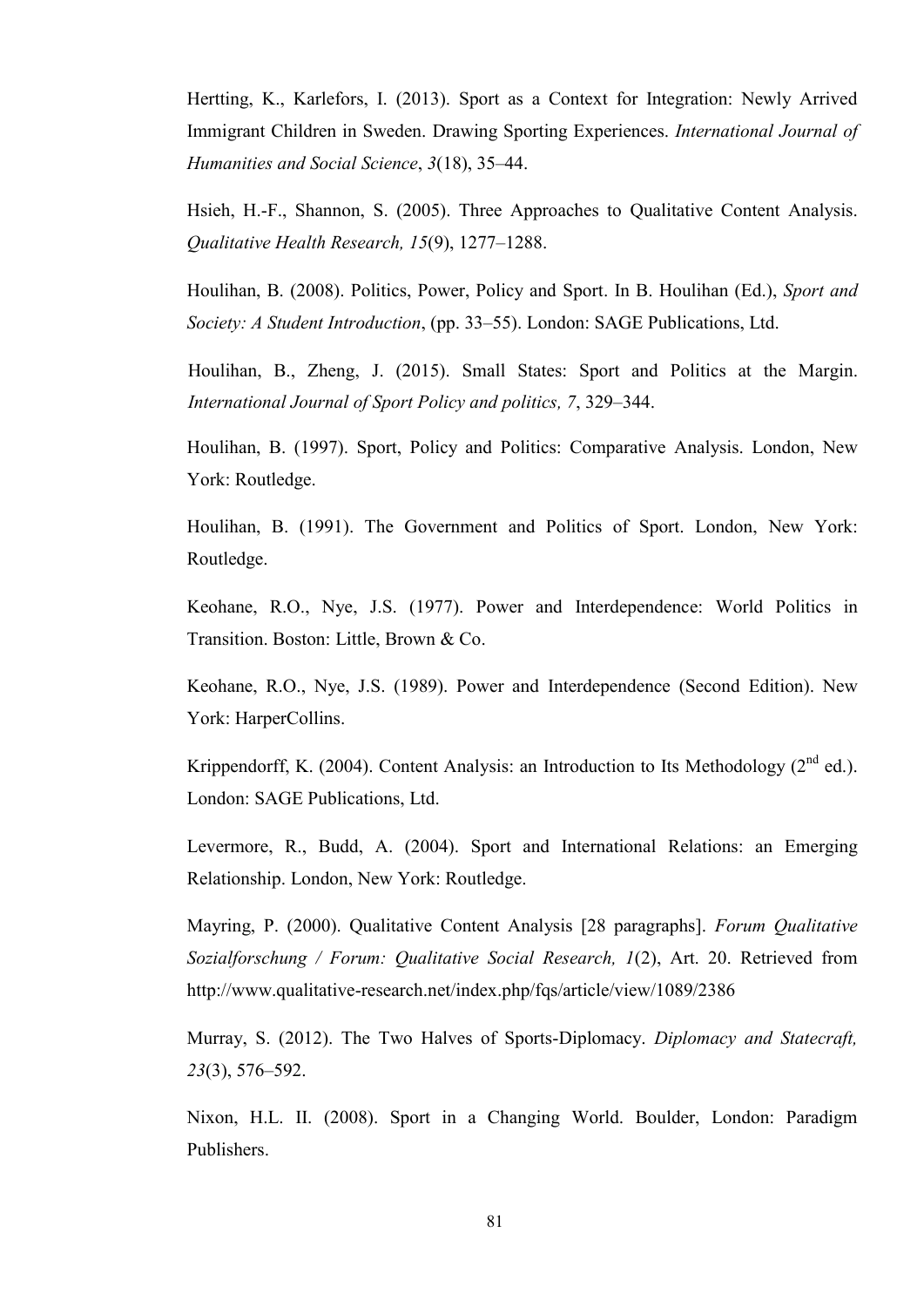Nye, J.S. (1990). Bound to Lead: The Changing Nature of American Power. New York: Basic Books.

Nye, J.S. (1990). Soft Power. *Foreign Policy, 80*, 153–171.

Nye, J.S. (2004). Soft Power. The Means to Success in World Politics. New York: Public Affairs.

Nye, J.S. (2008). Public Diplomacy and Soft Power. *The ANNALS of the American Academy of Political and Social Science*, *616*(1), 94–109.

Pasynkova, V. (2014). Спорт и политика в Европе [Sport and Politics in Europe]. Saint Petersburg: Norma.

Peterson, T. (2004). Arena för Integration [Arena for Integration]. *Malmö University Electronic Publishing, 4,* 19–23.

Peterson, T. (2008). When the Field of Sport Crosses the Field of Physical Education. *Malmö University Electronic Publishing, 2008,* 83–97.

Robinson, W.I. (2007). Theories of Globalization. In G. Ritzer (Ed.), *The Blackwell Companion to Globalization* (pp. 125–143). Malden, Oxford, Victoria: Blackwell Publishing Ltd.

Saldaña, J. (2013). The Coding Manual for Qualitative Researchers ( $2<sup>nd</sup>$  ed.). London: SAGE Publications, Ltd.

Sarrimo, C. (2015). The Mediatized Zlatan, Made by Sweden. An Immigrant's Path from Provincial Otherness to a Western Literary Space. *Nordicom Review, 36*(2), 3–15.

Smith, R., Spaaij, R., & McDonald, B. (2018). Migrant integration and cultural capital in the context of sport and physical activity: A systematic review. *Journal of International Migration and Integration,* 1–18.

Stenling, C., Sam, M. (2017). Tensions and contradictions in sport's quest for legitimacy as a political actor: the politics of Swedish public sport policy hearings. *International Journal of Sport Policy and Politics, 9*(4), 691–705.

Stolyarov, V., Barinov, S., Oreshkin, M. (2009). Современный спорт и олимпийское движение в системе международных отношений [Modern Sport and Olympic Movement in the System of International Relations]. Moscow: Ancyl.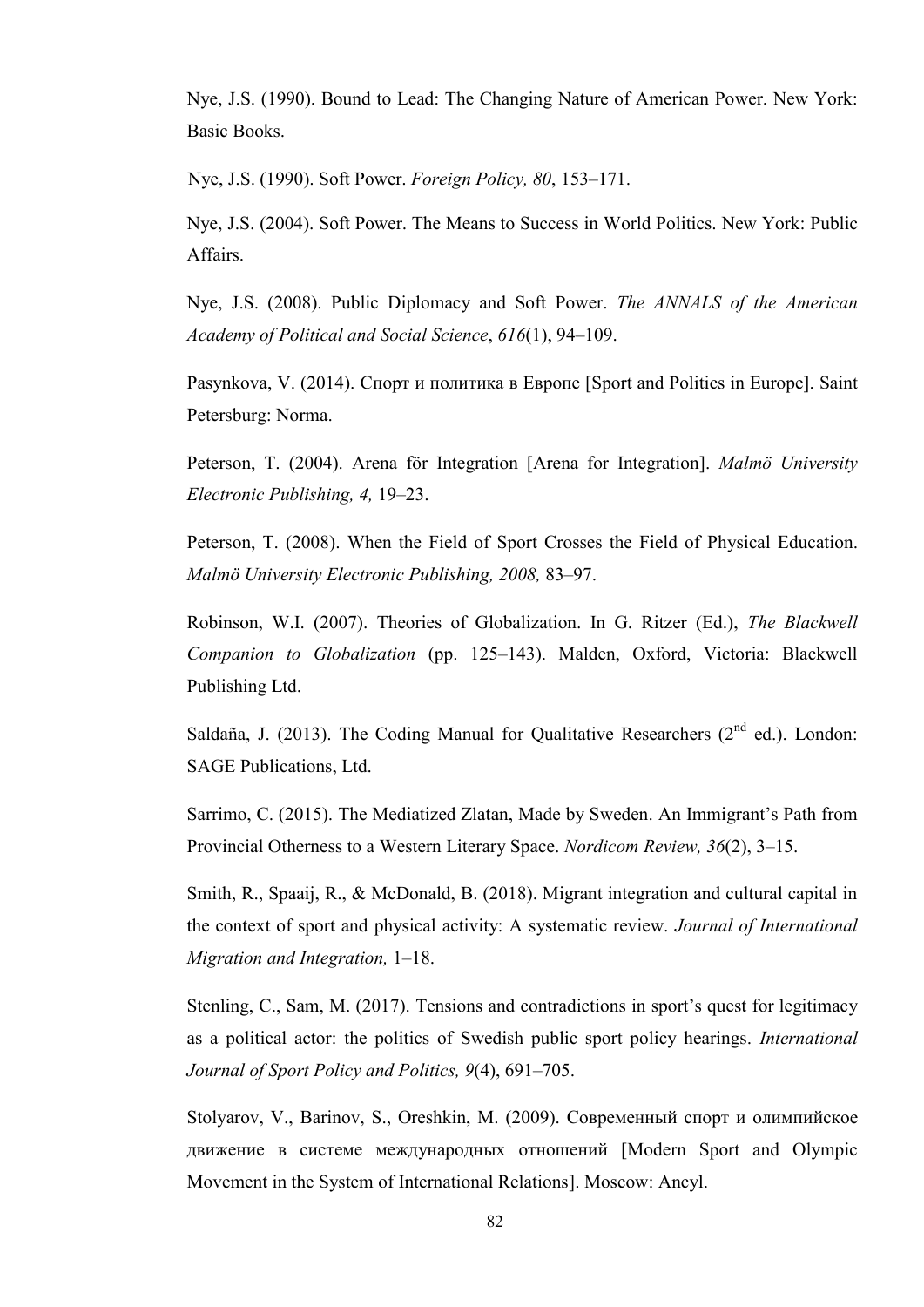Stolyarov, V. (2015). Социальные проблемы современного спорта и олимпийского движения (гуманистический и диалектический анализ) [Social Problems of Modern Sport and Olympic Movement (Humanistic and Dialectic Approach)]. Bishkek: Maksat.

Soares e Castro, A. (2013). 2014 FIFA World Cup and 2016 Olympic Games: Brazil's Strategy ‗To Win Hearts and Minds' through Sport and Football. *PD Magazine, Winter 2013*, 28–35.

Thomasson, A. (2015). Cultivating Swedishness? Examples of imagined kinship during the first half of the 20th century. *Policy Futures in Education, 13*(6), 751–762.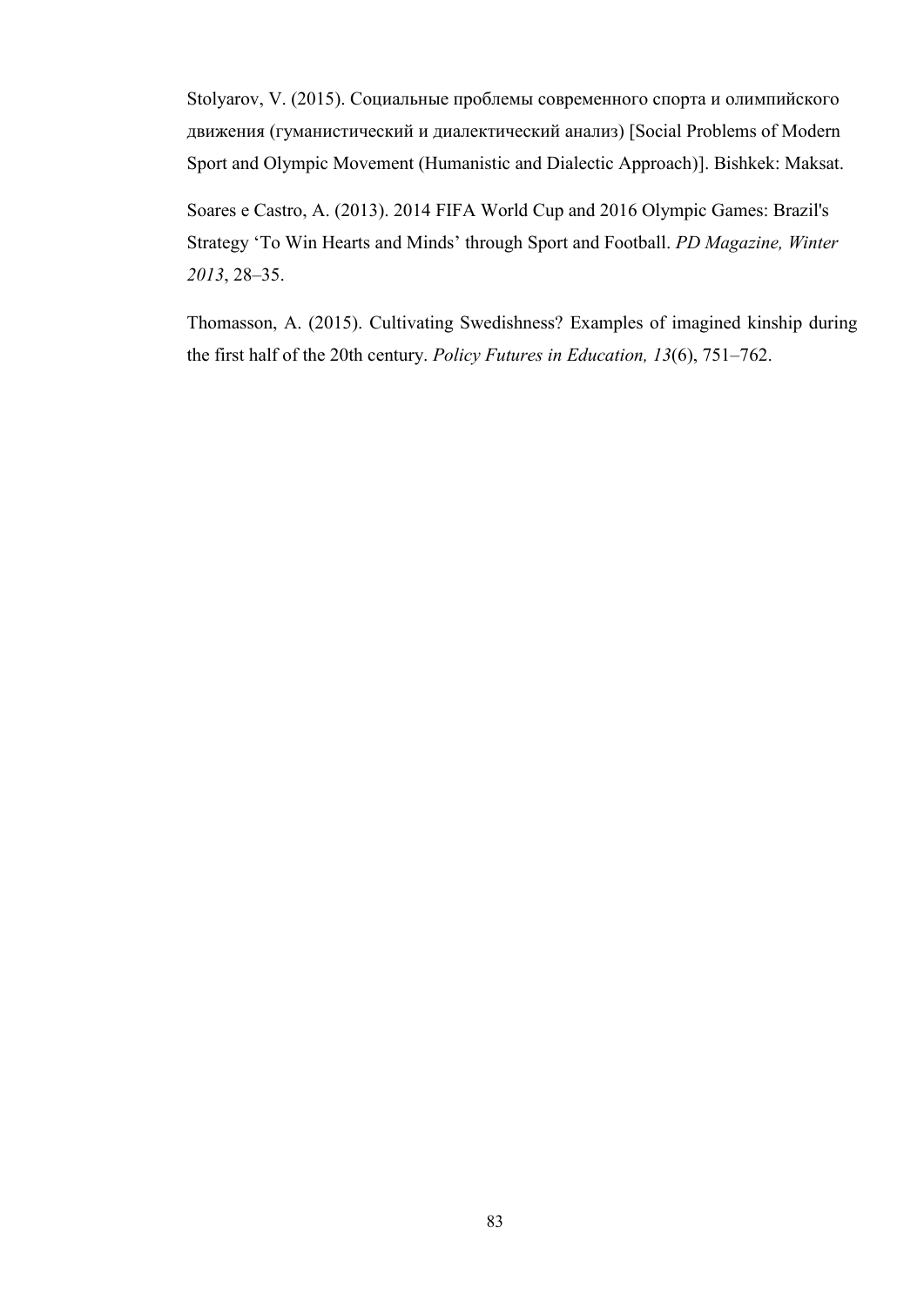# **Appendix**

**Appendix 1.** Questions for Semi-structured Interviews with Somalia Bandy Players

1. How do you see the role of sport in the world and in international relations?

2. In your view, why is it important for Somalia to have a national team in bandy?

3. Why is it important for you to represent your country on the international arena?

4. Why it makes sense for Somalia to have a Sweden-based bandy team?

5. Is the team, in your view, more about representing Somalia or more about integrating to the Swedish society? Or both?

6. In your opinion, what values do you promote while training and playing for club in Sweden and playing for national team on international arena?

7. In your opinion, does your example attract more immigrants in Sweden to do sports?

8. How people in Somalia react to your performance? Does bandy unite population in Somalia? Does it unite population in Borlänge?

9. How did you feel yourself among the society before you started to play bandy?

10. What has changed since you started to play?

11. Do you think that sport helps you and your teammates as well as other migrants and refugees to integrate into the Swedish society?

12. Do you feel integrated into the Swedish society? To what extent and in which ways?

13. What is the role of sport in your process of integration?

14. Do you feel any support from the Swedish government or from your local town municipality? What kind of support?

15. In your opinion, is sport an effective tool of integration policy in Sweden?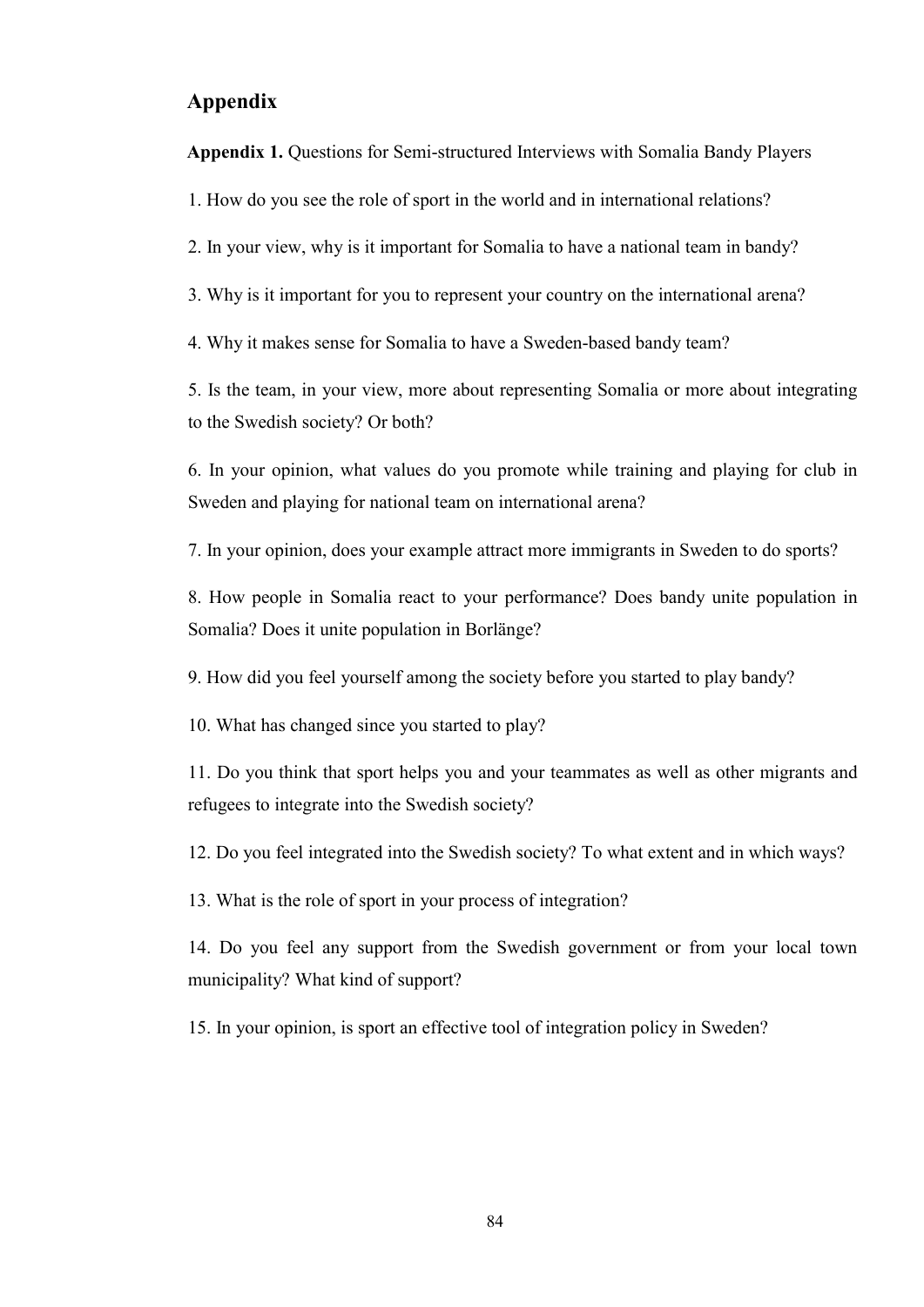**Appendix 2.** Questionnaire. Questions for Hans Grandin

1. How do you see the role of sport in the world and in international relations?

2. In your view, why is it important for Somalia to have a national team in bandy?

3. Why it makes sense for Somalia to have a Sweden-based bandy team?

4. Is the team, in your view, more about representing Somalia or more about integrating to the Swedish society? Or both?

5. In your opinion, what values do the players promote while training and playing for club in Sweden and playing for national team on international arena?

6. In your opinion, does the example of Somalia bandy team attract more immigrants in Sweden to do sports?

7. In your opinion, does bandy unite population in Somalia? Does bandy unite population in Borlänge?

8. Do you get any support from the Swedish government or from your local town municipality? What kind of support?

9. In your opinion, do players feel integrated into Swedish society?

10. In your opinion, is sport an effective tool of integration policy in Sweden?